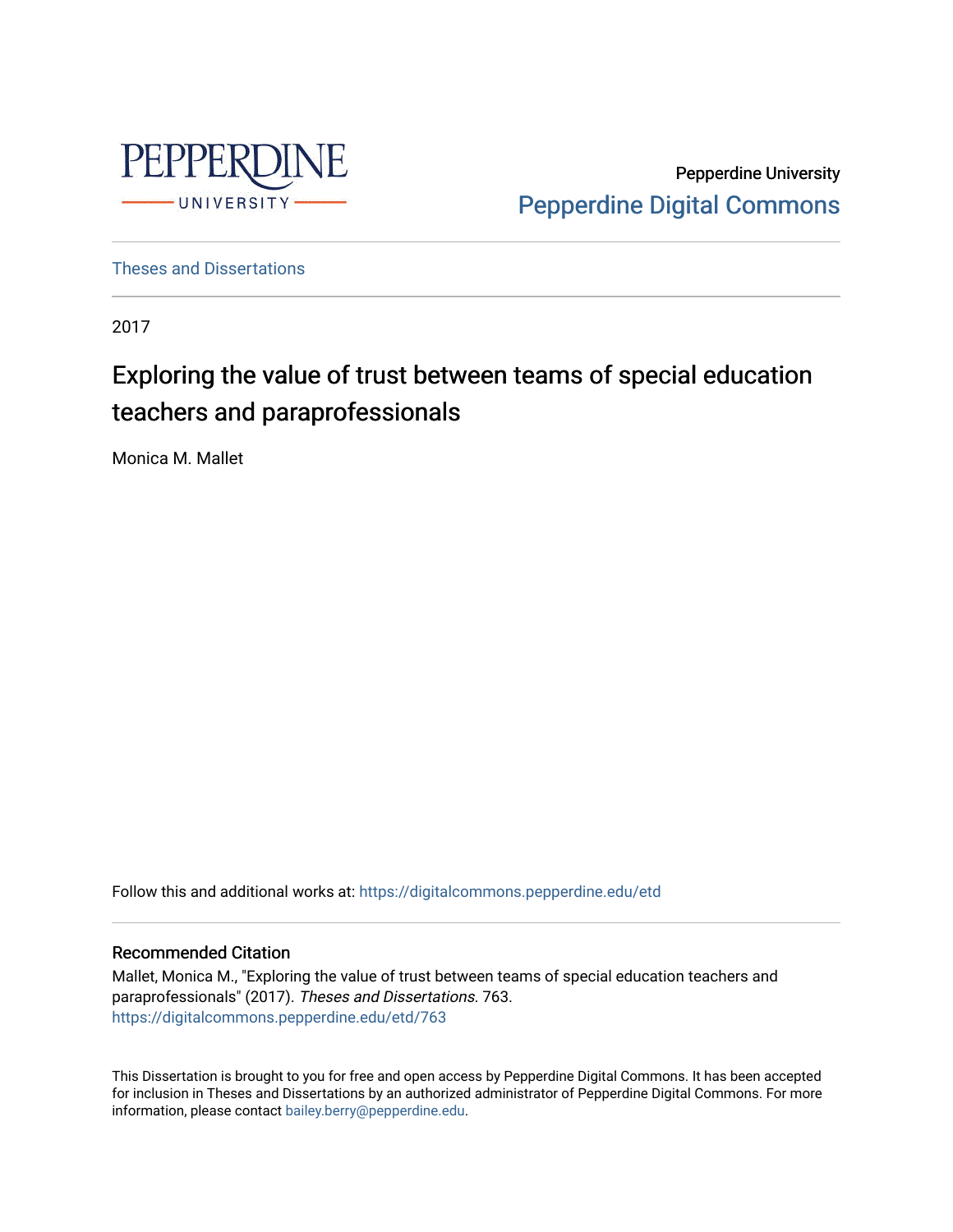Pepperdine University

Graduate School of Education and Psychology

# EXPLORING THE VALUE OF TRUST BETWEEN TEAMS OF SPECIAL EDUCATION TEACHERS AND PARAPROFESSIONALS

A dissertation submitted in partial satisfaction

of the requirements for the degree of

Doctor of Education in Organizational Leadership

by

Monica M. Mallet

January, 2017

Kay Davis, Ed.D. - Dissertation Chairperson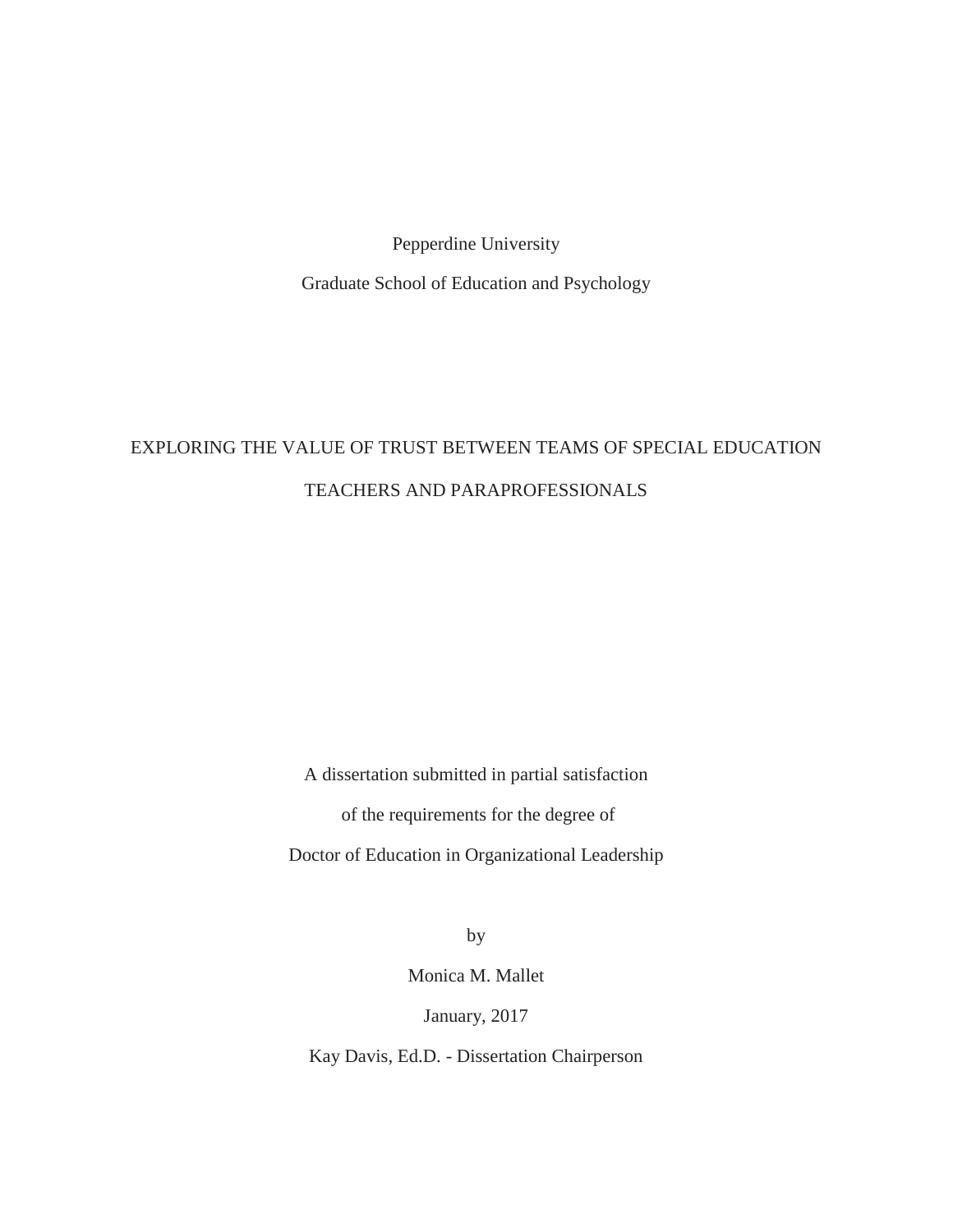ProQuest Number: 10256282

All rights reserved

INFORMATION TO ALL USERS The quality of this reproduction is dependent upon the quality of the copy submitted.

In the unlikely event that the author did not send a complete manuscript and there are missing pages, these will be noted. Also, if material had to be removed, a note will indicate the deletion.



ProQuest 10256282

Published by ProQuest LLC (2017). Copyright of the Dissertation is held by the Author.

All rights reserved. This work is protected against unauthorized copying under Title 17, United States Code Microform Edition © ProQuest LLC.

> ProQuest LLC. 789 East Eisenhower Parkway P.O. Box 1346 Ann Arbor, MI 48106 - 1346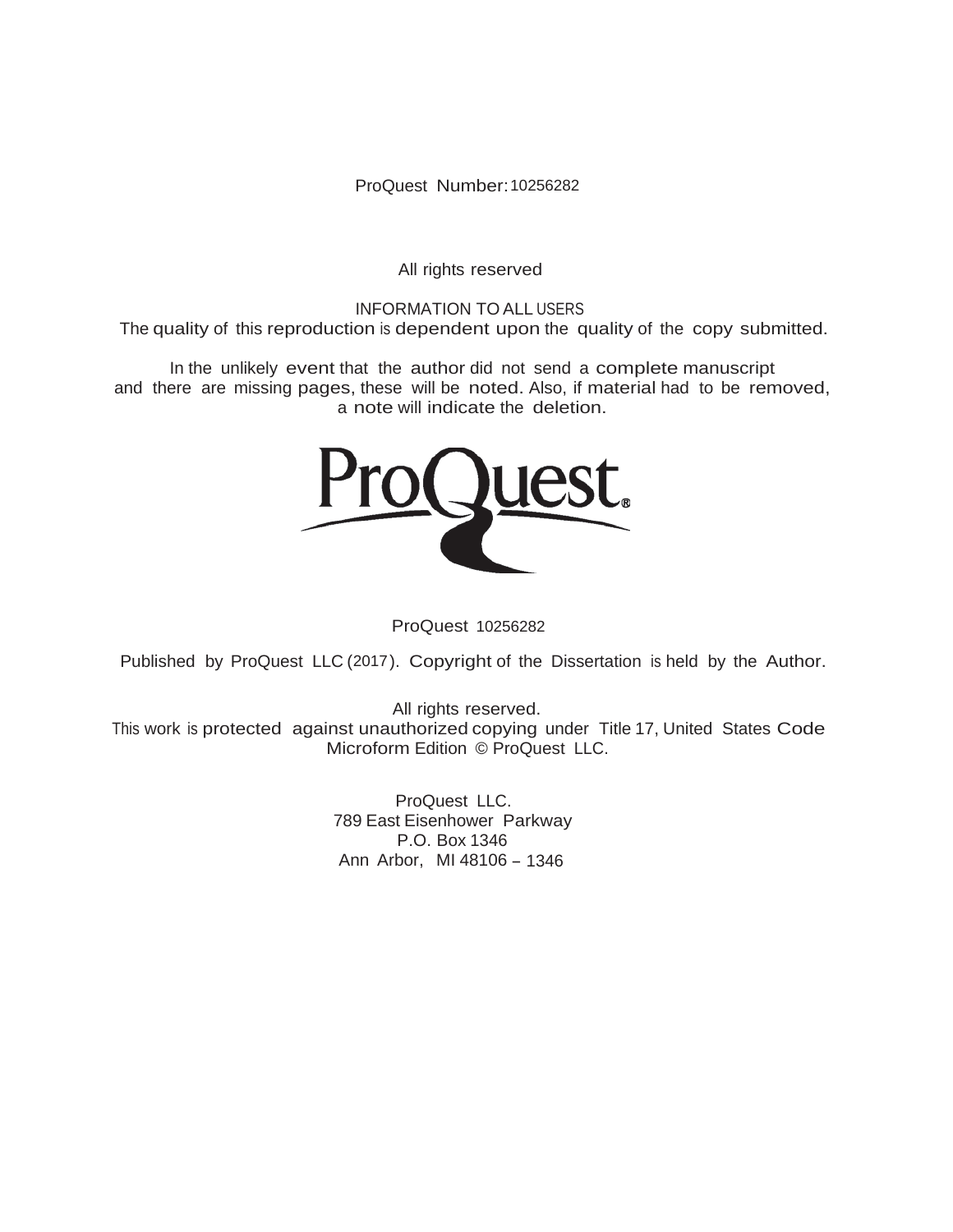This dissertation, written by

# Monica M. Mallet

under the guidance of a Faculty Committee and approved by its members, has been submitted to and accepted by the Graduate Faculty in partial fulfillment of the requirements for the degree of

# DOCTOR OF EDUCATION

Doctoral Committee:

Kay Davis, Ed.D., Chairperson

Julie Armstrong, Psy.D.

Heidi Sublette, Ed.D.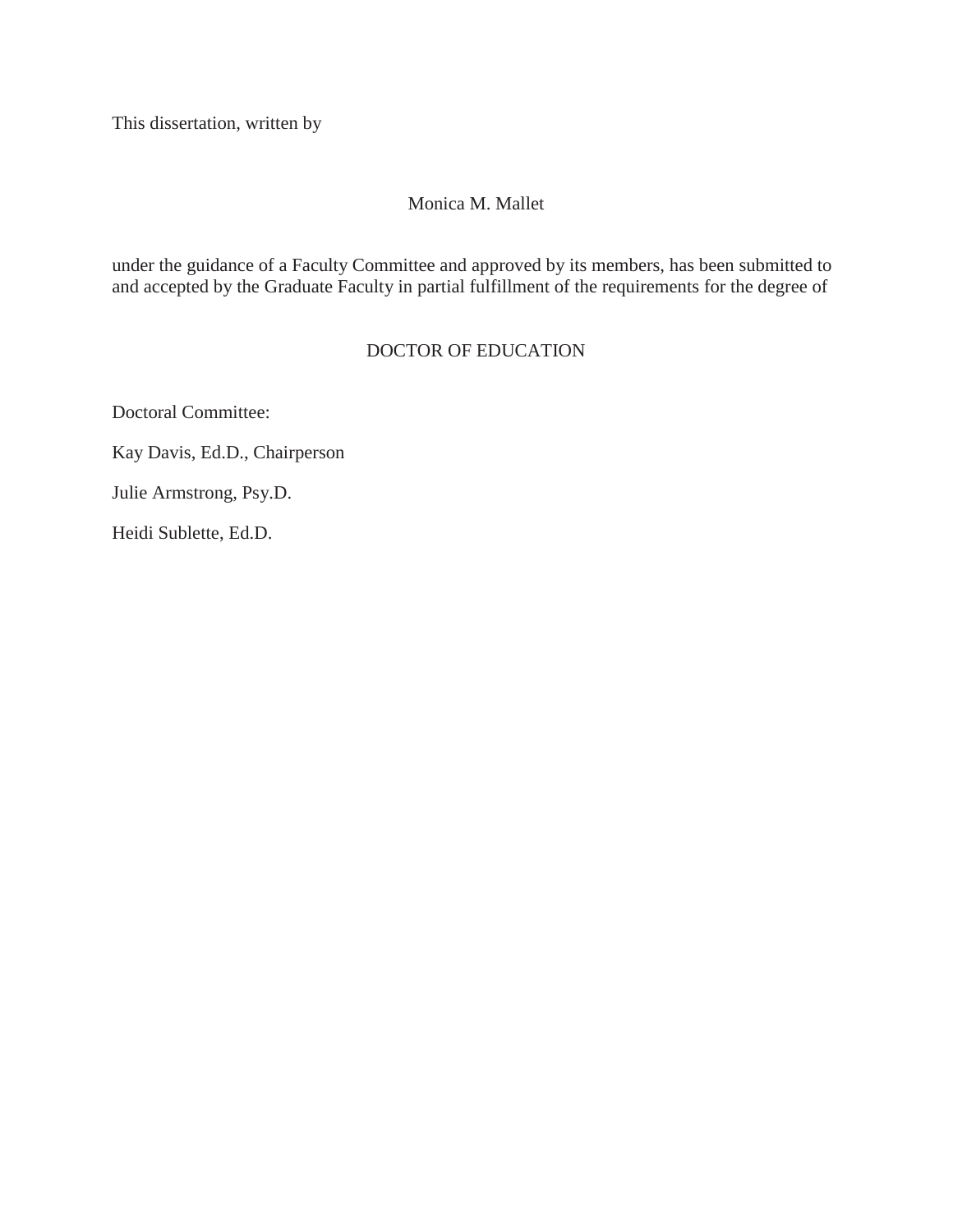© Copyright by Monica M. Mallet (2017)

All Rights Reserved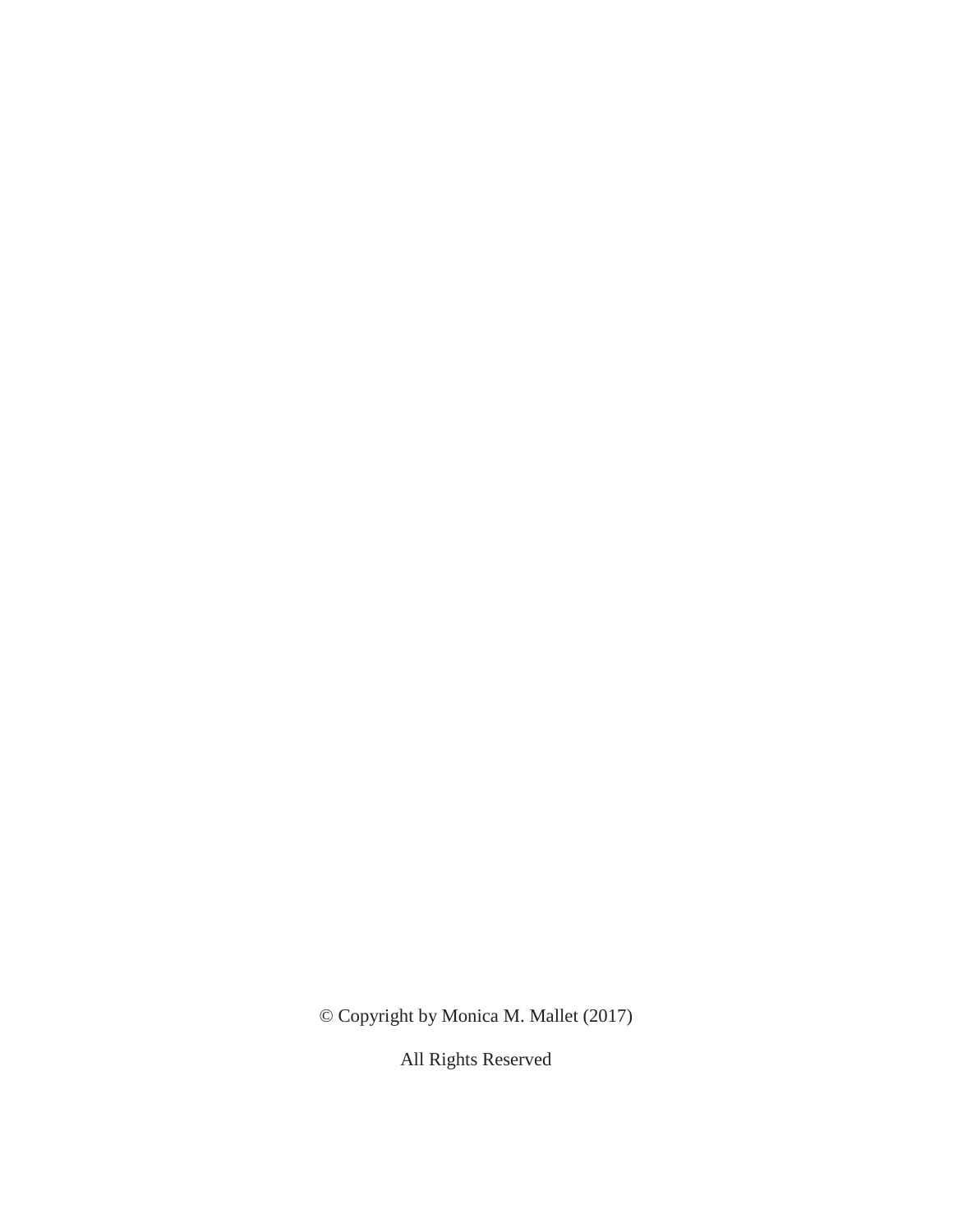# **TABLE OF CONTENTS**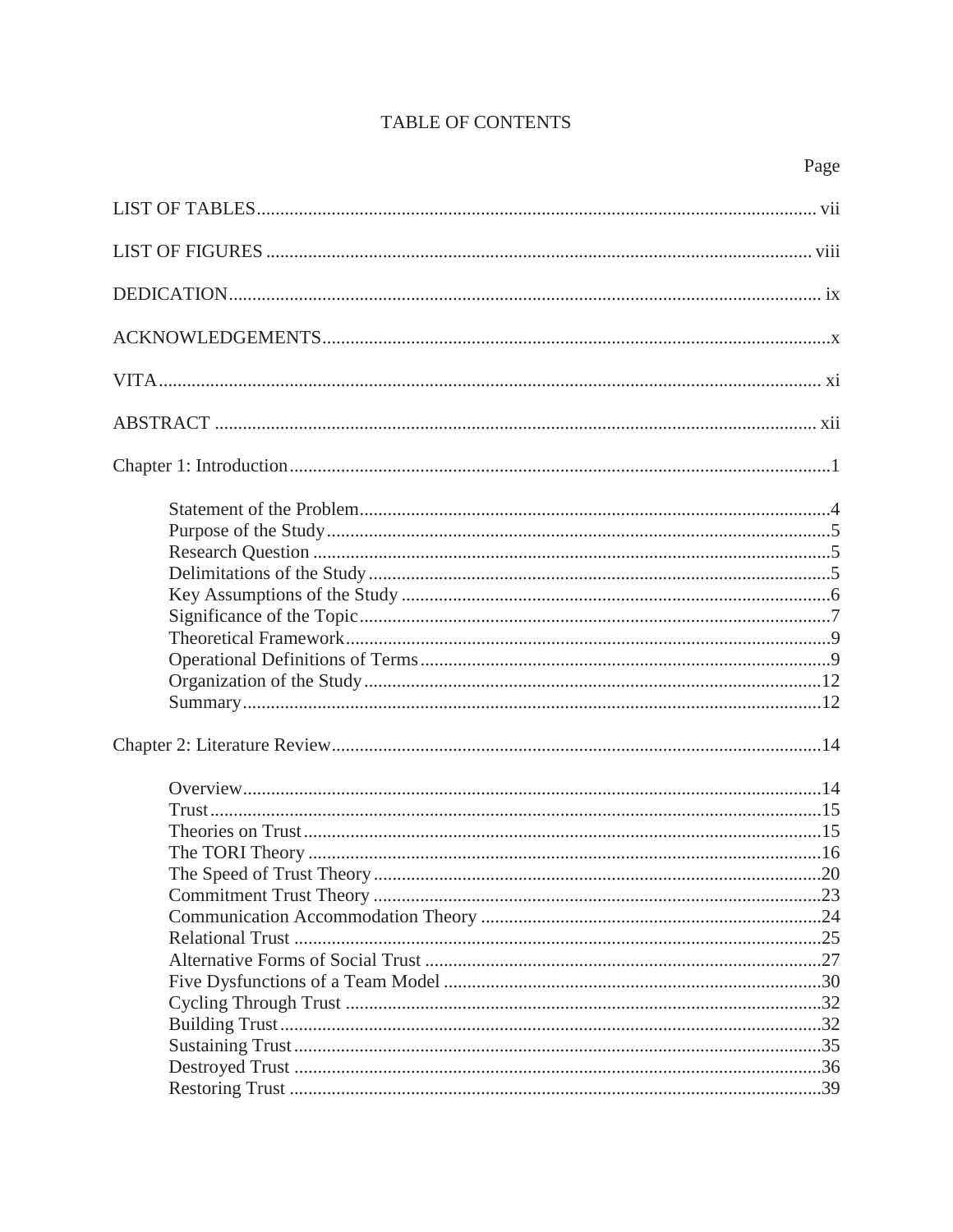$\overline{\mathbf{v}}$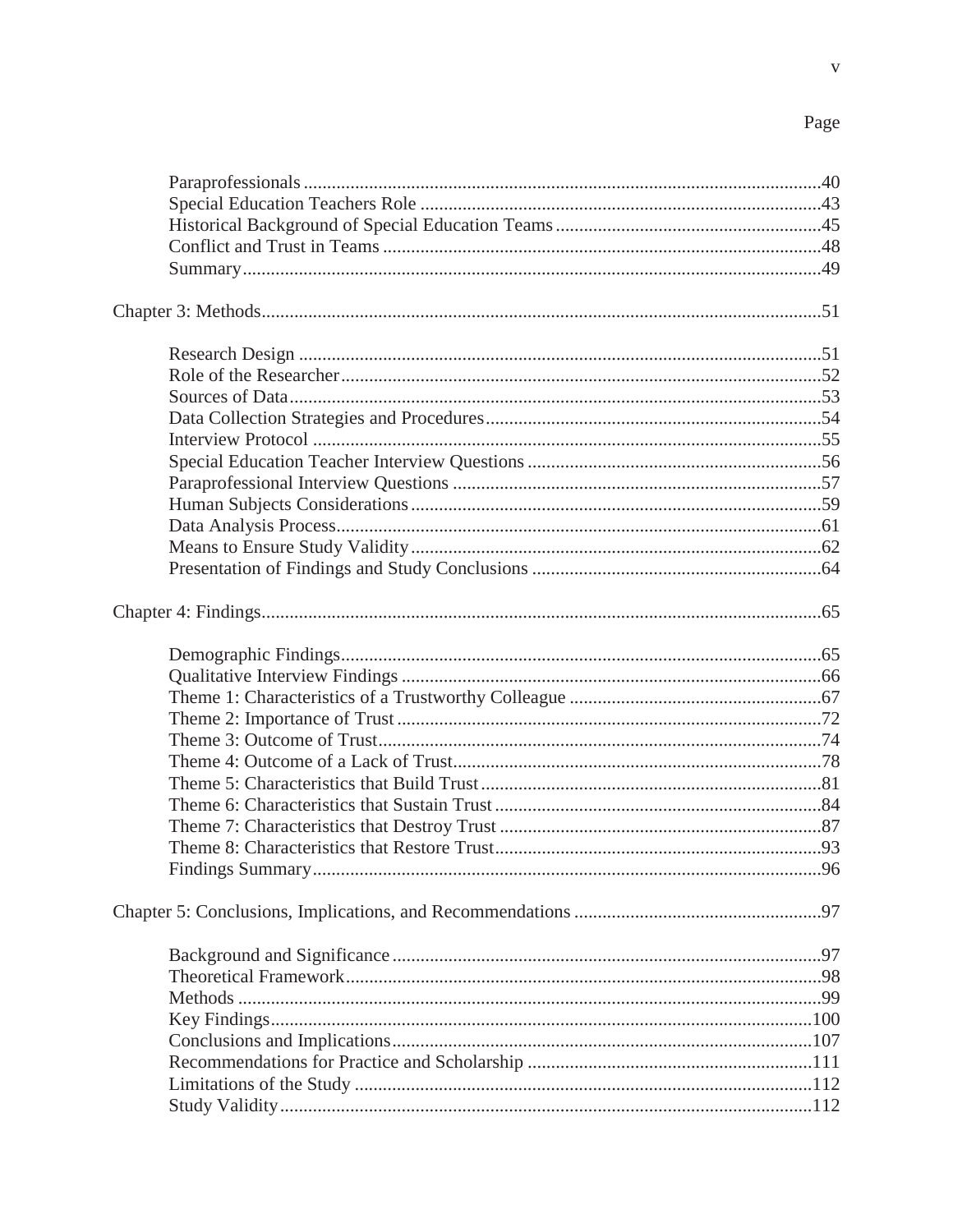# Page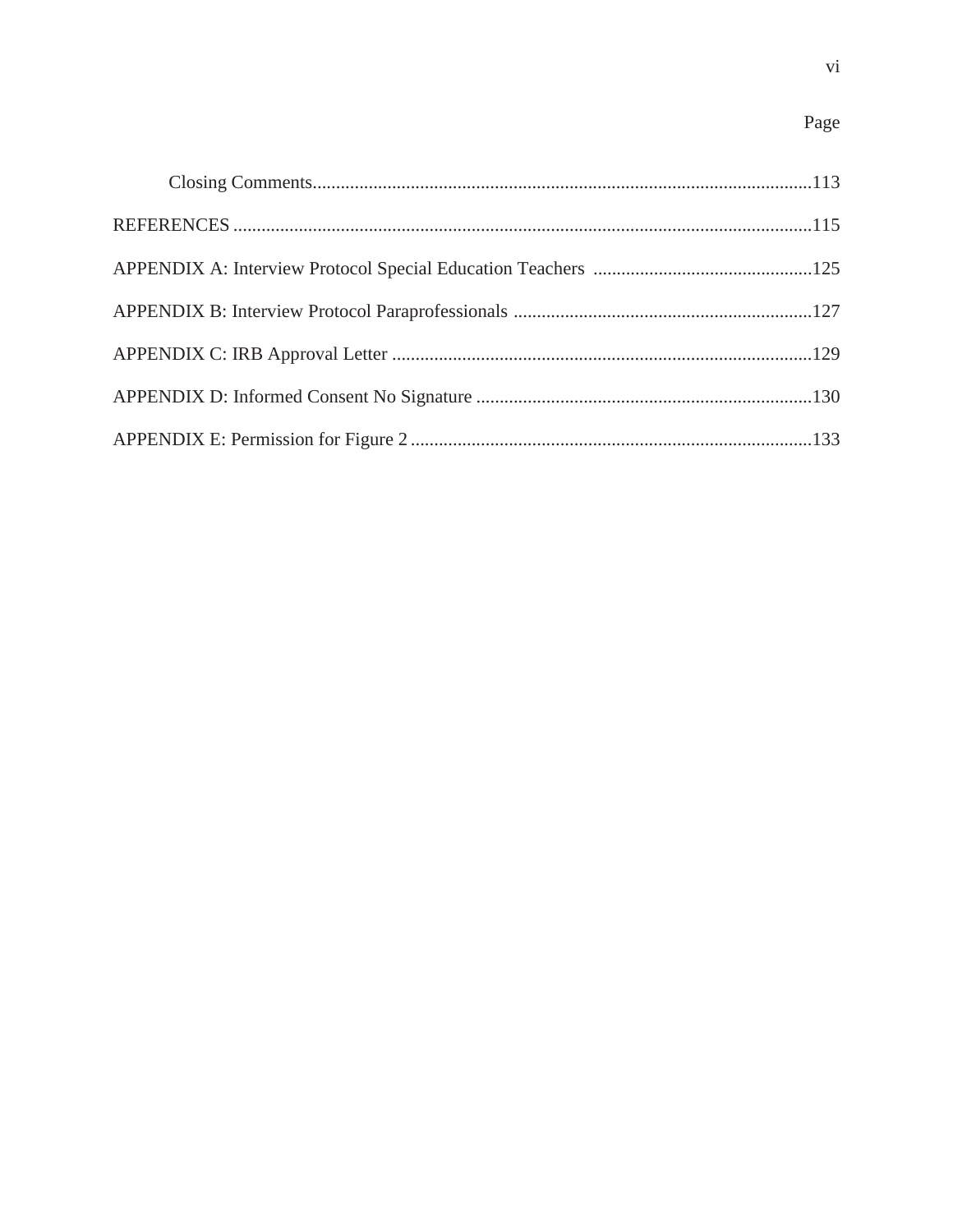# LIST OF TABLES

Page

| Table 1. Essential Elements and Descriptions of the TORI Trust-Level Theory 17   |
|----------------------------------------------------------------------------------|
|                                                                                  |
| Table 3. Special Education Teacher and Paraprofessional Participant Demographics |
|                                                                                  |
|                                                                                  |
|                                                                                  |
|                                                                                  |
|                                                                                  |
|                                                                                  |
|                                                                                  |
|                                                                                  |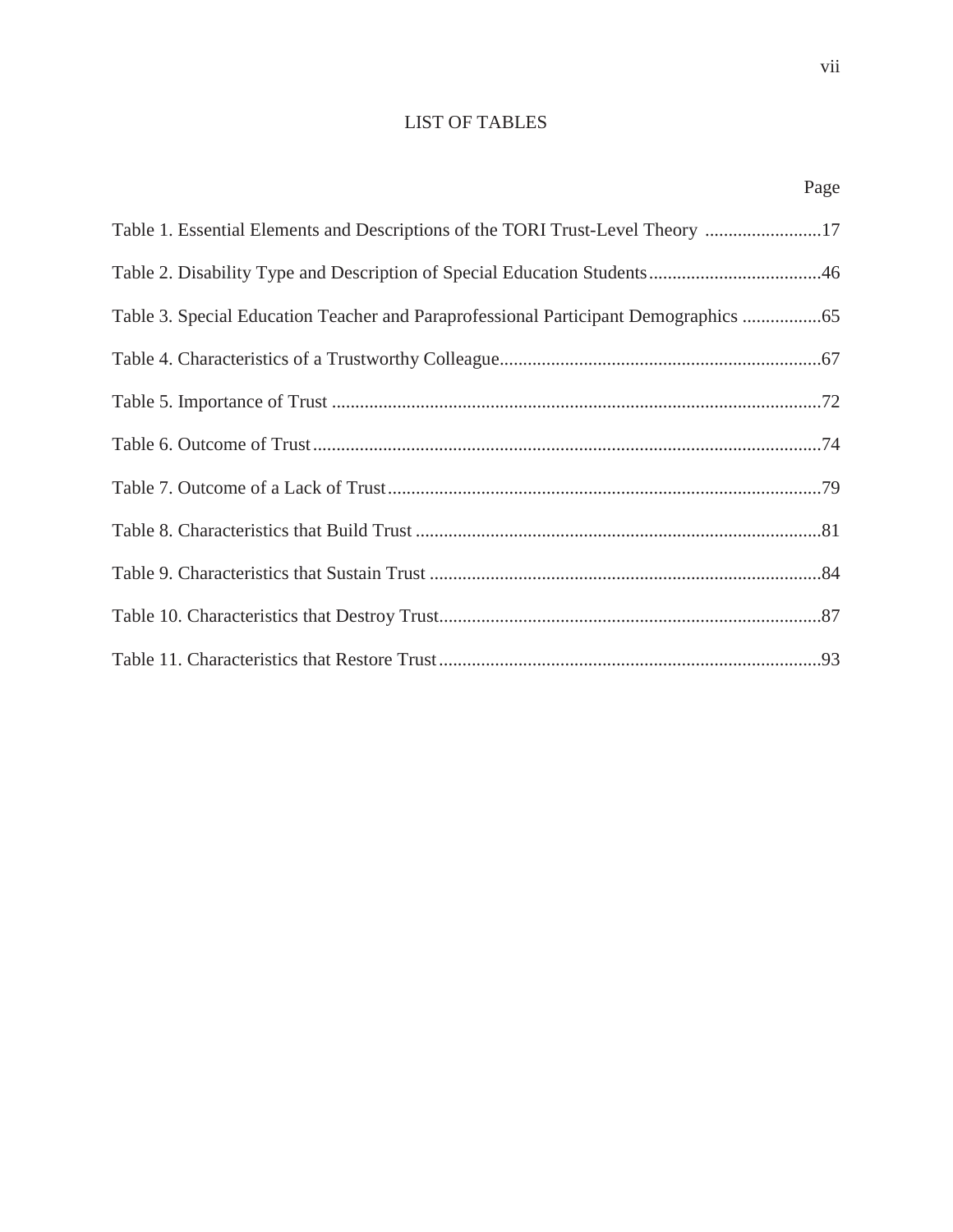# LIST OF FIGURES

|                                                                                           | Page |
|-------------------------------------------------------------------------------------------|------|
| Figure 1. Environmental quality as it relates to special education colleagues19           |      |
| Figure 2. Formula depicting the relationship between trust, students' success, and cost20 |      |
|                                                                                           |      |
|                                                                                           |      |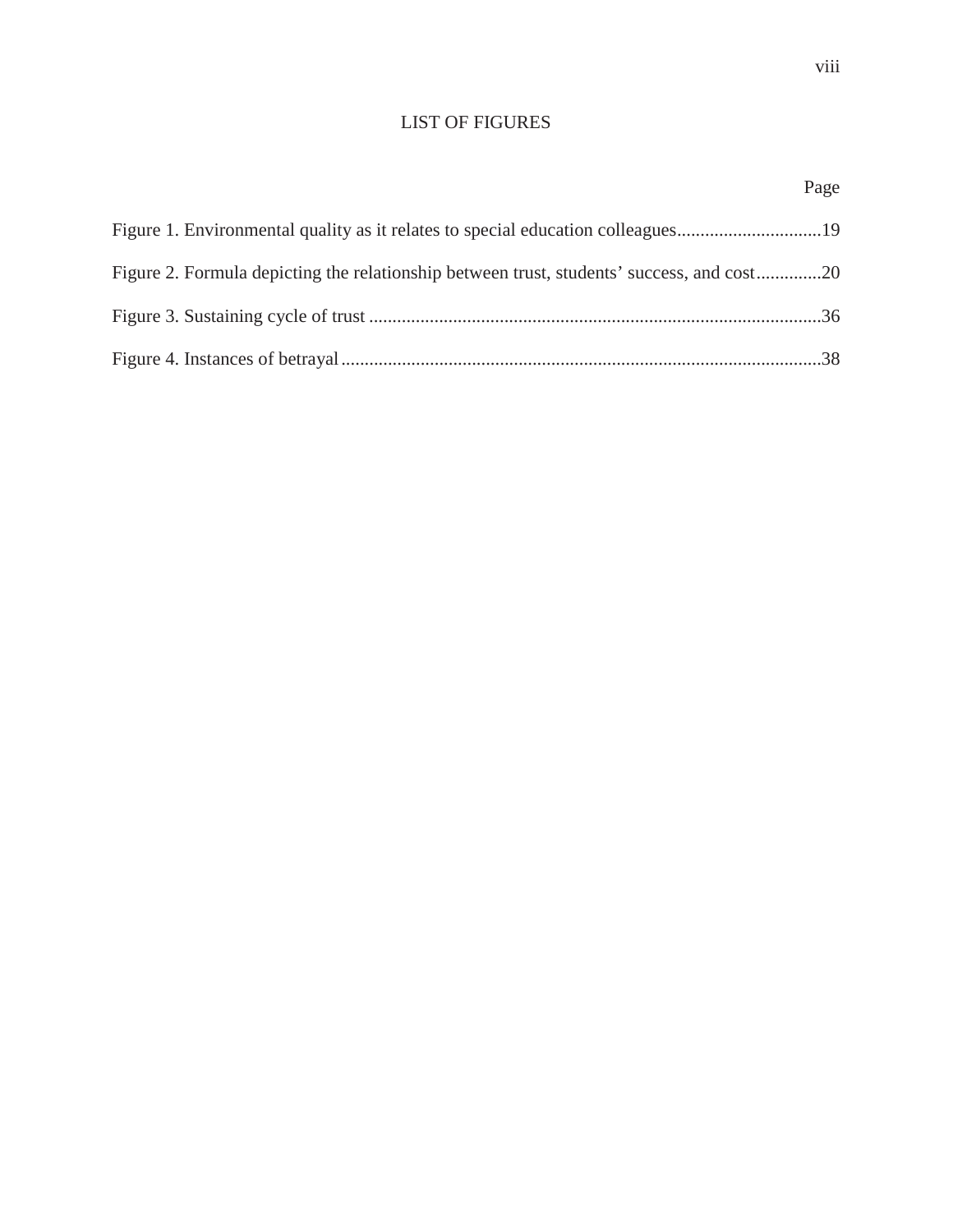# DEDICATION

To my daughter Basia: My wish for you is that you have multiple relationships that are filled with love and trust. I love you to the moon and back.

To my parents Charles and Maudra Mallet*:* Thank you for always being there for me. God gave me the parents that I needed to fulfill my purpose in life! I would not be where I am today without the two of you. I love you both from the bottom of my heart.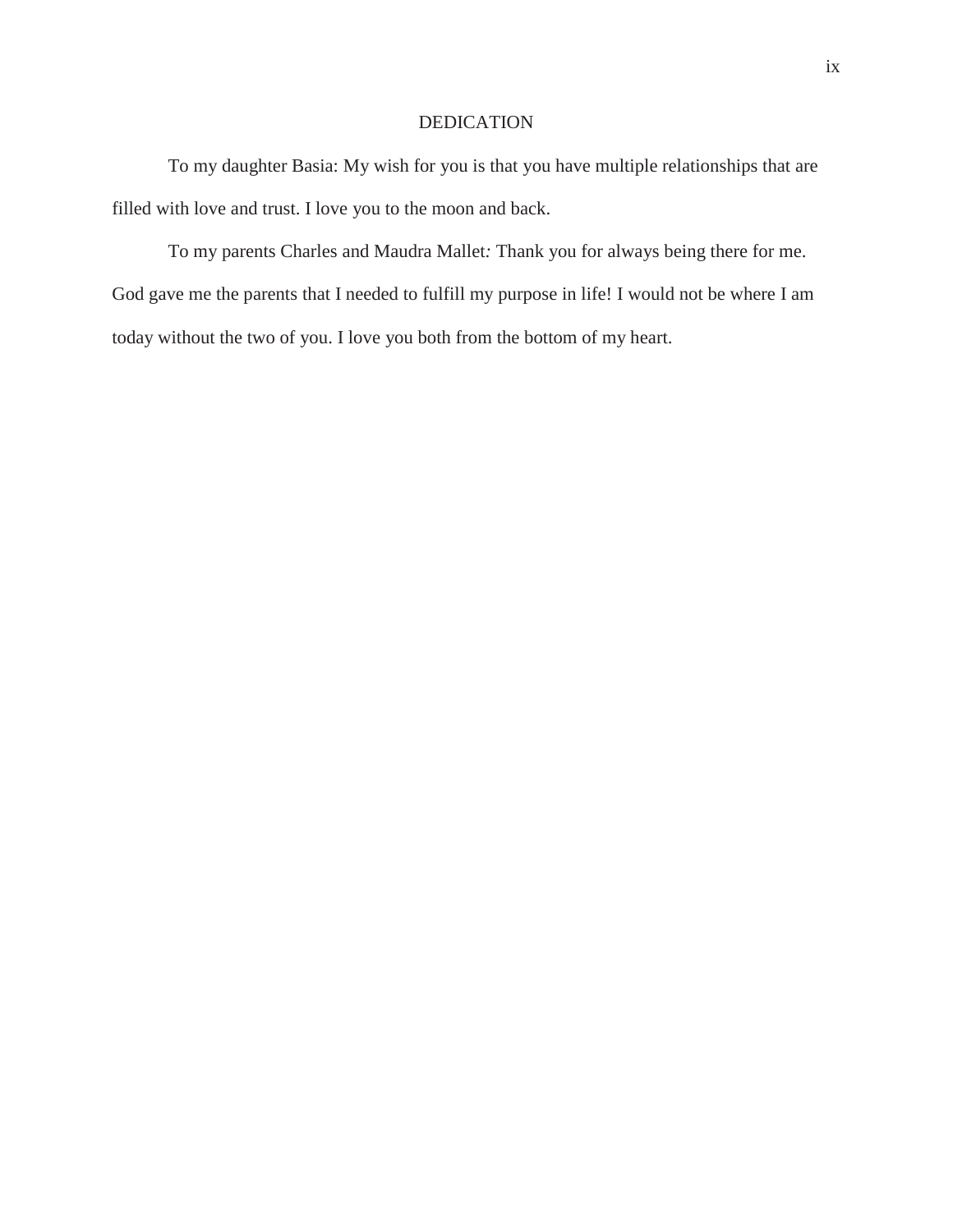#### ACKNOWLEDGEMENTS

Throughout this dissertation process, Philippians 4:13 served as a constant reminder that I could do all things, through Him who gives me strength. I am grateful for the many people who were present during this journey to encourage and remind me of my strength.

Basia, thank you for your sincere patience as I navigated my way through the research process. You were my number one supporter, and my motivation to pursue a doctoral degree. Your constant encouragement to write when I was tired, and your inspiring post-it notes kept me going. Mom and dad, thank you for supporting me and giving me the tools that I needed to achieve this goal. Thank you for investing in, encouraging, and believing in me.

Several friends have also been a tremendous support to me during my educational endeavors. Gardenia Spiegel, I appreciate your support for both my MFA and doctoral degree. Your encouragement has been invaluable. Dr. Diana Kelly, you loved me through some hard times and encouraged me to obtain a doctorate, thank you for being an outstanding role model and a friend. Without your guidance, I would not have known that obtaining a doctorate was a possibility for me. Bridget Felix, I appreciate the numerous play dates that you facilitated with Basia as I worked on my dissertation. I appreciate the support of my family, friends, doctoral colleagues, as well as my work colleagues.

I am grateful to my dissertation committee, Dr. Julie Armstrong and Dr. Heidi Sublette. Your input and expertise was both relevant and valuable. Lastly, Dr. Kay Davis, I would not have completed this dissertation without your guidance. I am in awe of you, and I have learned so much from you. You are one of the smartest people that I know, and you have made an indelible mark on my life. I appreciate you in every way, and I am better because of you.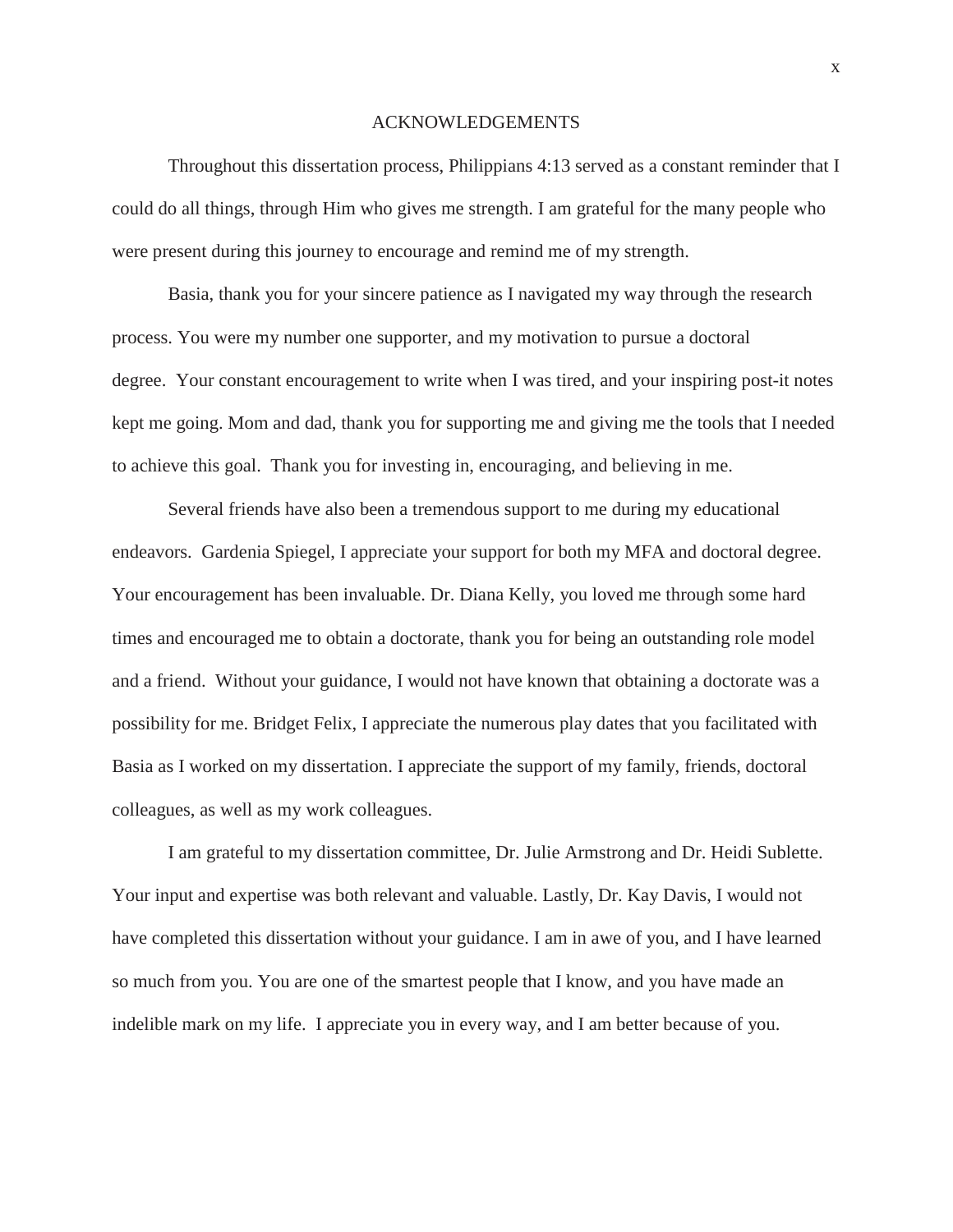# VITA

#### ACADEMIC HISTORY

| Pepperdine University                                                                           |              |
|-------------------------------------------------------------------------------------------------|--------------|
| Doctorate of Education (Ed.D.), Organizational Leadership                                       | 2011-2016    |
| American Film Institute<br>Masters of Fine Arts in Producing                                    | 2002-2004    |
| Southern University, Baton Rouge<br>Bachelor of Science, Business Management                    | 1992-1996    |
| <b>EMPLOYMENT HISTORY</b>                                                                       |              |
| Redondo Beach Unified School District<br>Education Specialist, Independent Living Skills        | 2014-Present |
| <b>AVID</b><br><b>Summer Institute Staff Developer</b>                                          | 2013-Present |
| Los Angeles County Office of Education<br>Beginning Teacher Program, Adjunct Professor          | 2012-Present |
| Los Angeles County Office of Education<br><b>Transition Specialist/Career Education Teacher</b> | 2012-2014    |
| Los Angeles County Office of Education<br><b>Education Specialist</b>                           | 2005-2012    |
| <b>Driven Entertainment</b><br>Owner and CEO                                                    | 1997-2005    |
| Polygram Group Distribution<br><b>Field Marketing Representative</b>                            | 1994-1997    |

*Special Skills:* Proficient in all Microsoft Office Programs for PC and MAC, EP Budgeting, and Scheduling; SESP, CPR Certified, CPI Certified, Excellent Oral and Written Communication Skills, Outstanding Presentation Skills, Trained in SEACO Curriculum, Level II Moderate/Severe Education Specialist Credential, and Union Representative. Wrote a research based grant and won iPads for an entire special education class. Moreover, I earned the following certificates; Strategies for English Language Learners certificate of completion, Intensive Autism Spectrum Disorder Training certificate, Teaching students with moderate to severe disabilities: functional academic skills and the Life Space Crisis Intervention certificate of competency.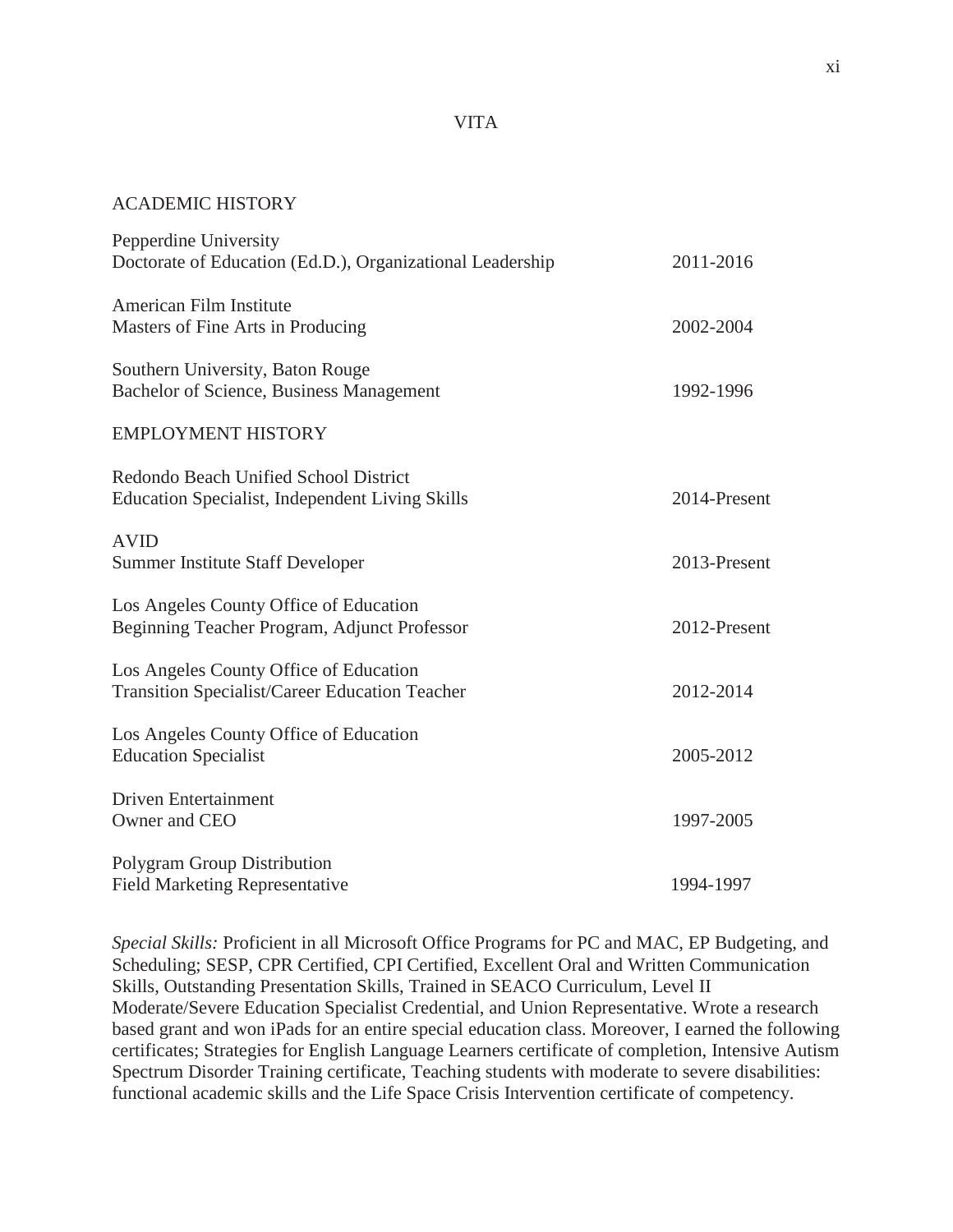## ABSTRACT

This phenomenological study explores the value of trust between teams of special education teachers and paraprofessionals. The study delves into their lived experiences, focusing on characteristics and behaviors that build, sustain, destroy and restore trust between them. There are multiple studies on trust in education, however, there is relatively little literature published on the value of trust among individuals committed to providing support for transition-aged students within various Los Angeles County school districts.

Existing theories and models on trust have similar characteristics that span across diverse industries. As a result, clear-cut guidelines have enabled members of a team to be aware of how trust impacts their working environment. Purposive sampling provided teams of special education professionals who possessed a depth of knowledge of the subject matter and experience in the classroom. Individual face-to-face, semi-structured interviews were conducted with 12 participants focusing on how they make meaning of the role and value of trust with their special education colleagues. As a result, 165 coded passages were grouped into the following eight themes: (a) characteristics of a trustworthy colleague, (b) importance of trust, (c) outcome of trust, (d) outcome of a lack of trust, (e) building trust, (f) sustaining trust, (g) destroying trust, and (h) restoring trust. Two study conclusions emerged. Conclusion one, trust increases communication, respect and collaboration between special education colleagues, as well as enhances student success. Conclusion two, a lack of trust negatively impacts the special education environment, as well as relevant stakeholders, which include: students, parents, special education teachers, paraprofessionals and administrators.

Recommendations include participation in team development trainings, as well as personal and professional development that focus on acquiring the characteristics of a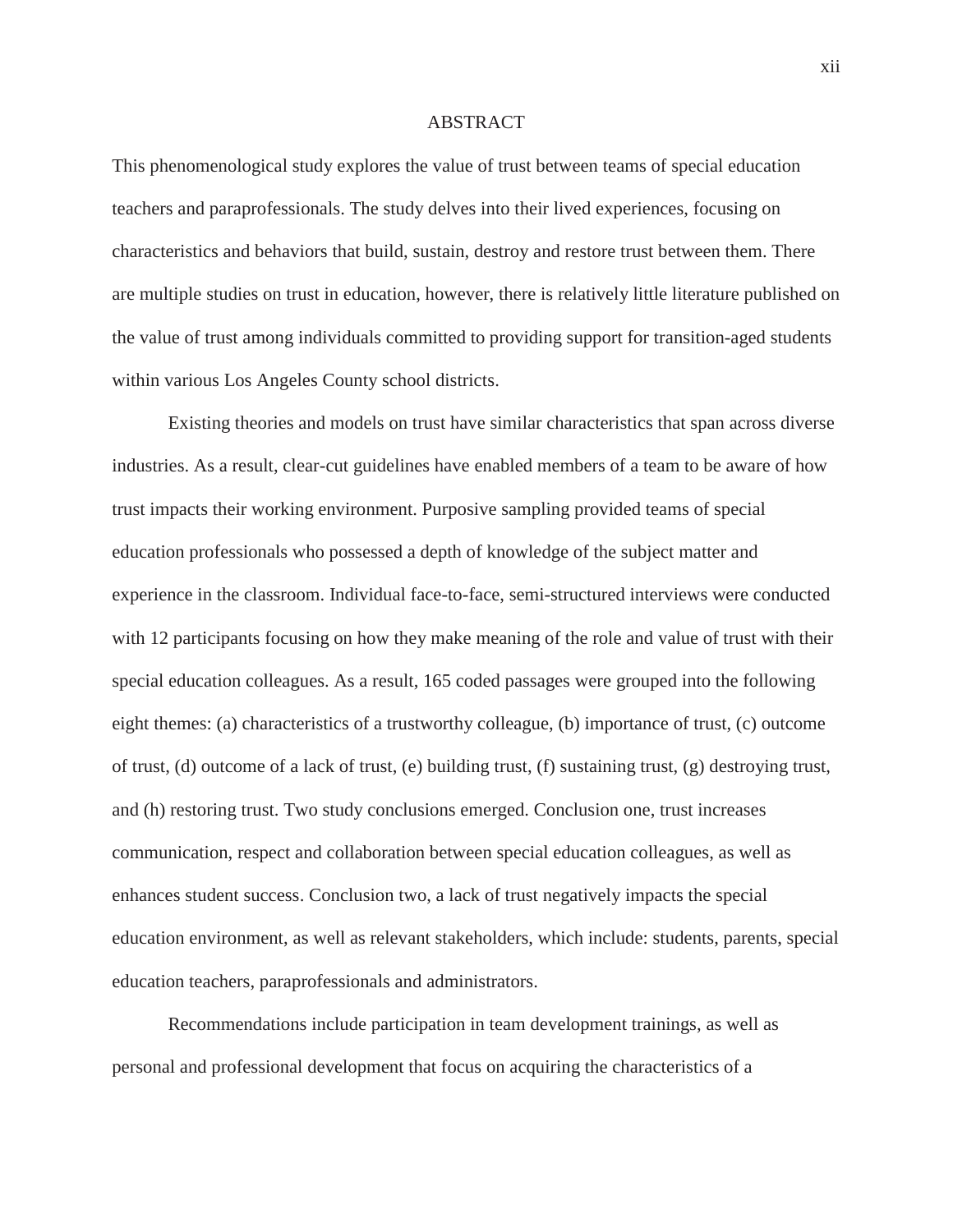trustworthy colleague. Additionally, special education professionals benefit from establishing a shared primary focus of student success. Moreover, the onus of setting the tone of trust falls on the special education teacher. Lastly, special education professionals should relinquish the characteristics that diminish trust. This study provides researchers and professionals in the field of special education with insight into the tools needed to have better working relationships so that they can effectively serve special needs students.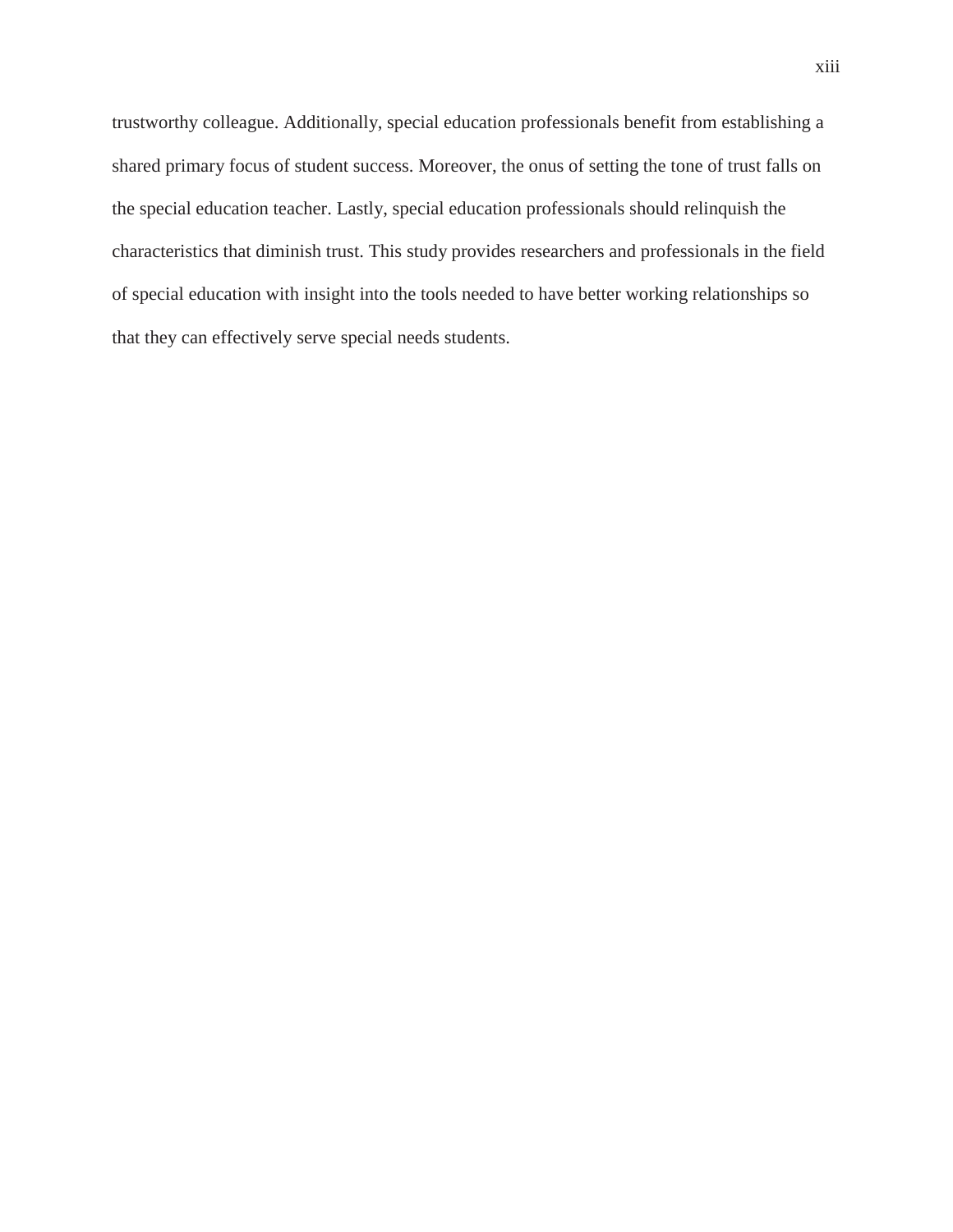#### **Chapter 1: Introduction**

Trust has been a longstanding topic of discussion within organizational studies, but has only recently been researched in education (Van Maele & Van Houtte, 2011). For this reason, trust can be viewed as one of the foundational elements of having a successful organization, with educational institutions being no different. From an organizational standpoint, trust can be defined as an individual's or group's willingness to be vulnerable to others based on the belief that each person can depend on the individual's competence, character, integrity and ability to demonstrate care in the areas of critical interdependence (Northfield, 2014). Robbins and Judge (2011) assert that producing trust within an organization takes time, however, it is time well spent due to the intrinsic benefits. Trust increases overall productivity, and lowers costs because trust establishes a safe environment where employees can be motivated, creative, and communicate ideas. Trust within an organization begins with having clarity of purpose, and a sense of responsibility towards the customer who is being served (Hollensbe, Wookey, Hickey, George, & Nichols, 2014). Research has shown that individuals, who are motivated by the mission of their organization, typically gain the trust of others, because they execute their duties efficiently (Tschannen-Moran, 2009).

The Individuals with Disabilities Education Improvement Act (IDEIA), or the Individuals With Disabilities Education Act (IDEA), mandates that all students who are identified as having a disability be entitled to a free and appropriate public education in the least restrictive environment (Mueller & Carranza, 2011). Moreover, educational professionals known as an Individualized Education Program team (IEP) collaborate to ensure that students with special needs receive educational benefit.

1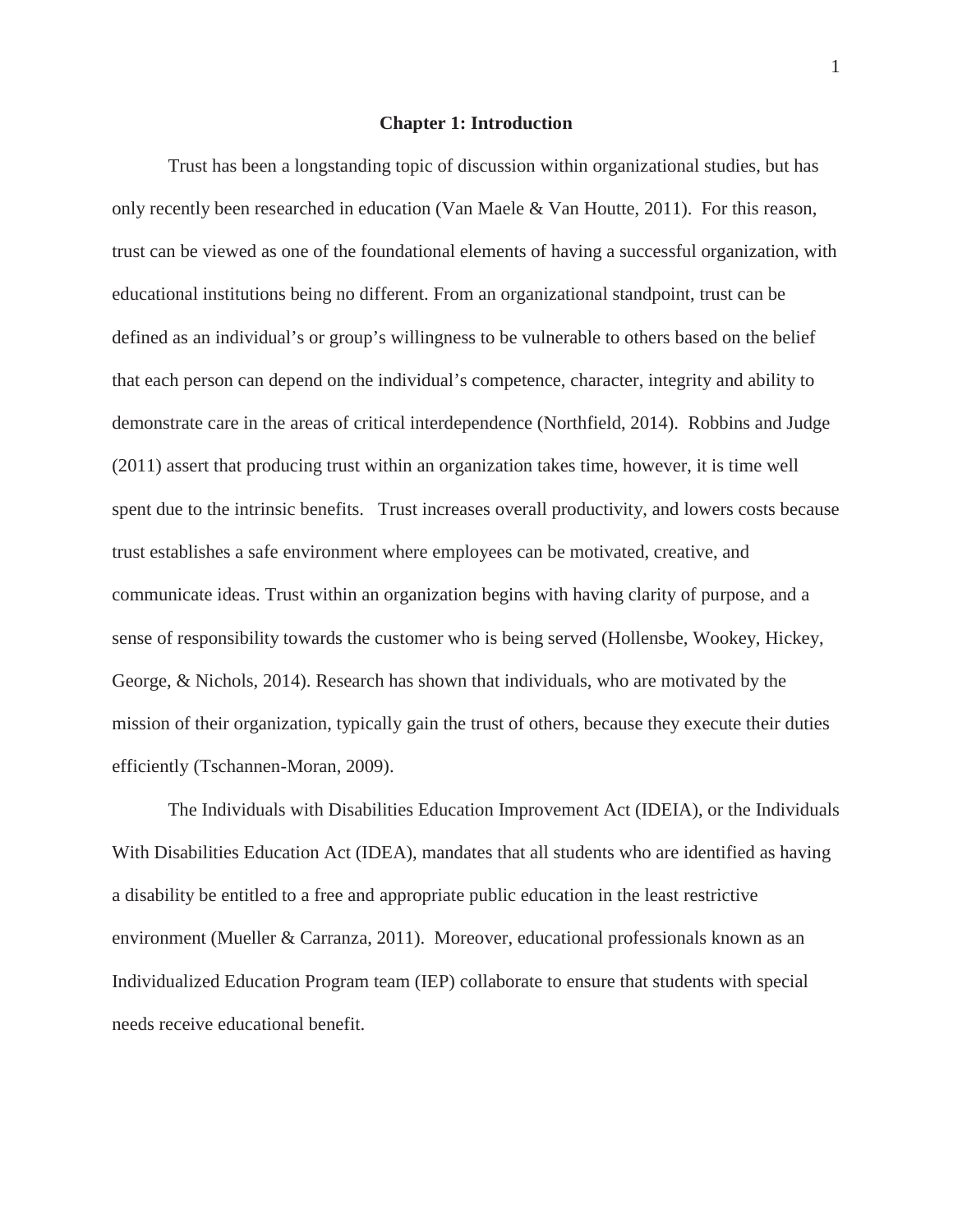An IEP team consists of the parents or legal guardians of the student, the student with the disability when appropriate, a special education teacher, a regular education teacher, if the student is to participate in general education classes, a representative of a public agency, a school psychologist, and any other member that the parent and agency feel has the expertise regarding the student, more specifically, related services personnel, for example speech and language pathologist, audiologist, interpreting, psychological, and physical services. Lastly, occupational and recreational therapy services, counseling, rehabilitation, mobility, medical services for evaluation purposes, and social work services which include parental training and counseling (U.S. Department of Education, 2006).

Essentially, every student in a special education program has needs that are driven by an Individualized Education Program (IEP). Although, paraprofessionals are not members of the IEP team, teachers rely on them for daily implementation of the IEP. Collaborative relationships between special education teachers and paraprofessionals are essential to the academic success of special education students (Stockall, 2014).

Special education teachers depend heavily on classified paraprofessionals, also known as instructional assistants, to help deliver instruction and ensure that students obtain academic and social success, based on goals that are written specifically to meet unique needs, per students' Individualized Education Program (IEP) goals (Rude & Whetstone, 2007). Paraprofessionals can be assigned to work with a student as a one-to-one assistant, or they can be assigned to support a special education classroom where they work with multiple students with disabilities (Rutherford, 2011). Given the nature of these interactions between student and instructor, the need for a trusting relationship is even more critical than what is needed in a typical classroom. Both special education teachers and their paraprofessional colleagues rely on each other to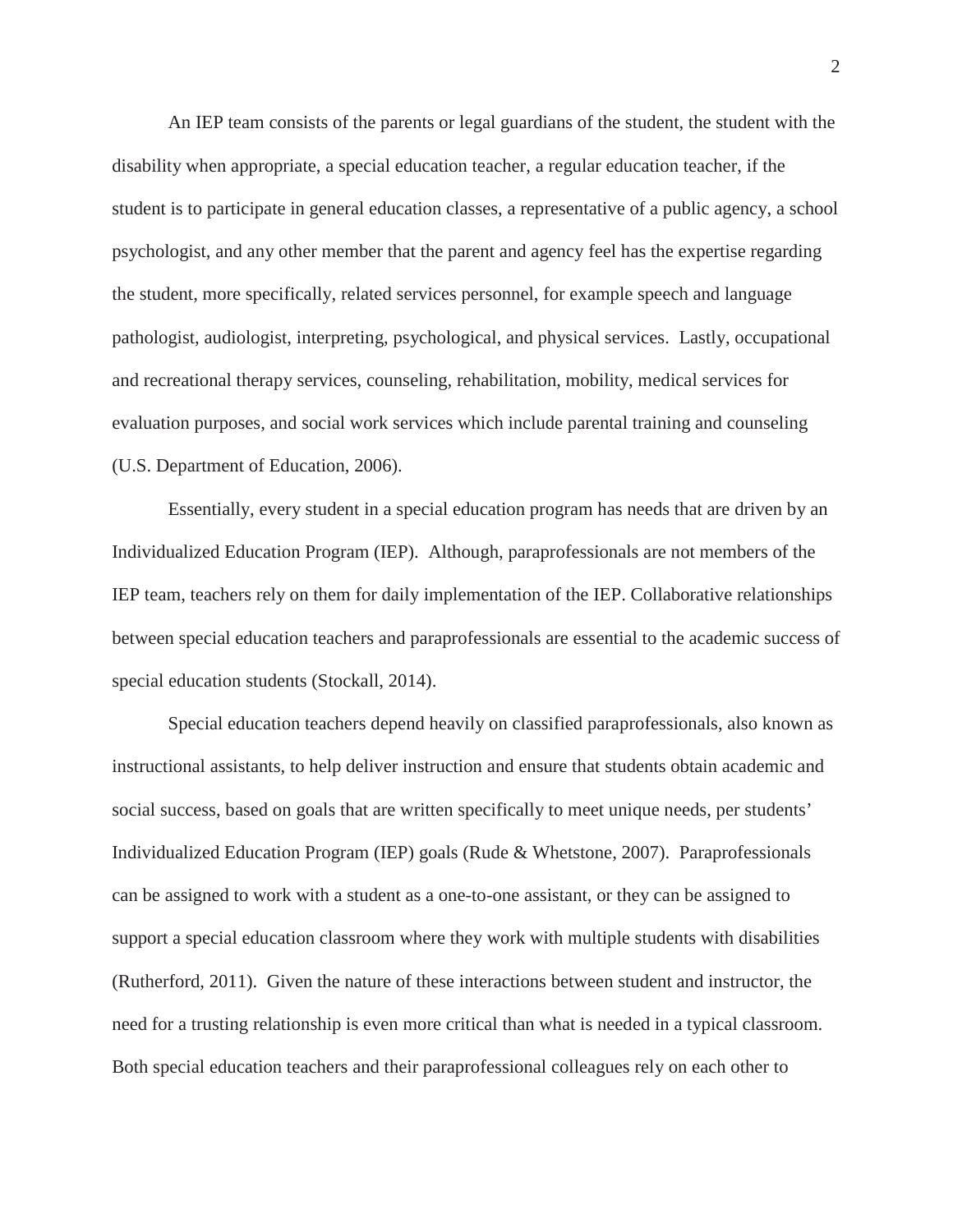provide what students need; in essence they function as a team to provide the necessary support for special education students.

According to the Individuals with Disabilities Education Act (IDEA), students qualify for special education services under a variety of disabilities. Students who are labeled as intellectually disabled (ID) and have deficits in cognitive functioning and adaptive behavior account for over 447,000 of the total students served in special education in the United States. The hearing-impaired (HI) students account for 78,000 of the total students served in special education. The emotionally disturbed (ED) students account for 389,000 of the total number served in special education. The autistic (AUT) students account for over 417,000 of the total students served, while the other health impaired (OHI) student account for 63,000, and traumatic brain injury (TBI) account for 26,000 of the total amount served (U.S. Department of Education, n.d.).

With so many students who are served under special education and related services, the need for paraprofessional assistance is huge. Paraprofessionals not only assist with classroom instruction, they also assist with clerical duties which may include keeping track of data that teachers utilize to make important decisions (Pfeifer, 2001). With over 1.3 million paraprofessionals working as partners in special education settings, numerous researchers have studied the impact and implications of a lack of trust within educational institutions (Shelden, Angell, Stoner, & Roseland, 2010). The subsequent research on exploring the role and value of trust between special education teachers and their paraprofessional colleagues who assist transition aged students from the ages 16 to 22 with post-secondary goals and outcomes in special education is relevant, as a lack of trust between people can breed conflict, which makes special education the largest area of litigation in education to date (Wellner, 2012).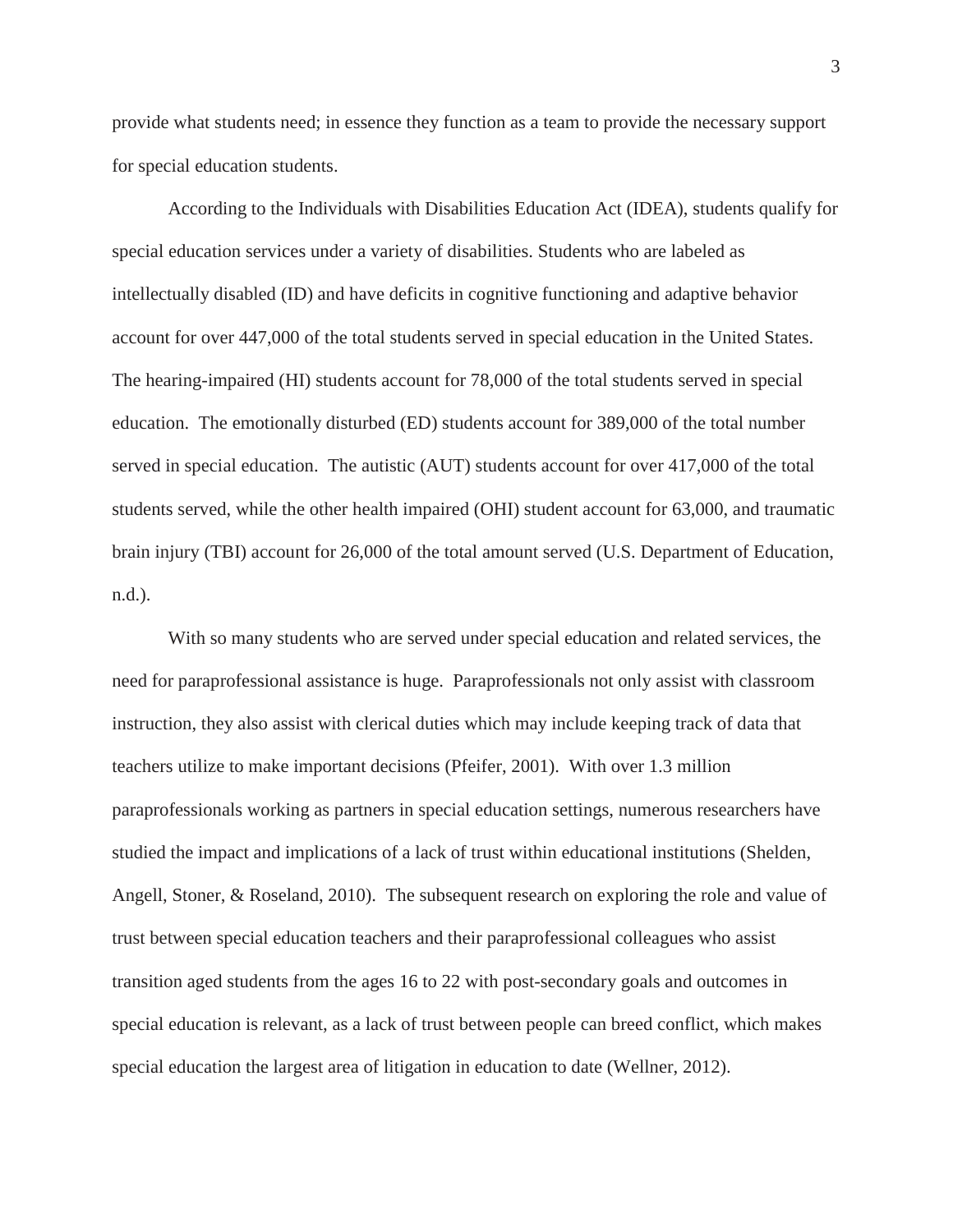Wellner (2012) suggests that being aware of the nuances of staff members' behaviors that implicitly communicate frustration or satisfaction, can lead to improved practices over time, thus lowering operational costs and efficiency. Moreover, students tend to recognize when adults in the classroom do not get along, or are in conflict. Some students use this knowledge as an opportunity to create further conflict between the adults (McGrath, Johns, & Mathur, 2010).

The literature on the theoretical topic of trust in special education is vast and includes topics depicting the importance of trust between parents of students with disabilities, and school personnel (Angell, Stoner, & Shelden, 2009); as well as the trust between special education administrators, and special education teachers. The research on trust between special education teachers and paraprofessionals in the area of transition education is minimal in the current literature. This dissertation explores the role and value of trust between special education teachers and their paraprofessional colleague who work with transition-age students, in an effort to help special education transition teachers and paraprofessionals build the relationships that they need in order to effectively serve students.

#### **Statement of the Problem**

Special education teachers across the nation are the most thinly stretched educators, and they need to be adept in communicating their need for specific support from paraprofessionals (McGrath, Johns, & Mathur, 2010). However, all too often paraprofessionals are left to deliver curriculum to some of the most challenging students, yet they are questionably prepared, and usually the least qualified member of the staff to do the job they are expected to do (Giangreco, Yuan, McKenzie, Cameron, & Fialka, 2005). Many are left to work alone without the supervision of a credentialed teacher.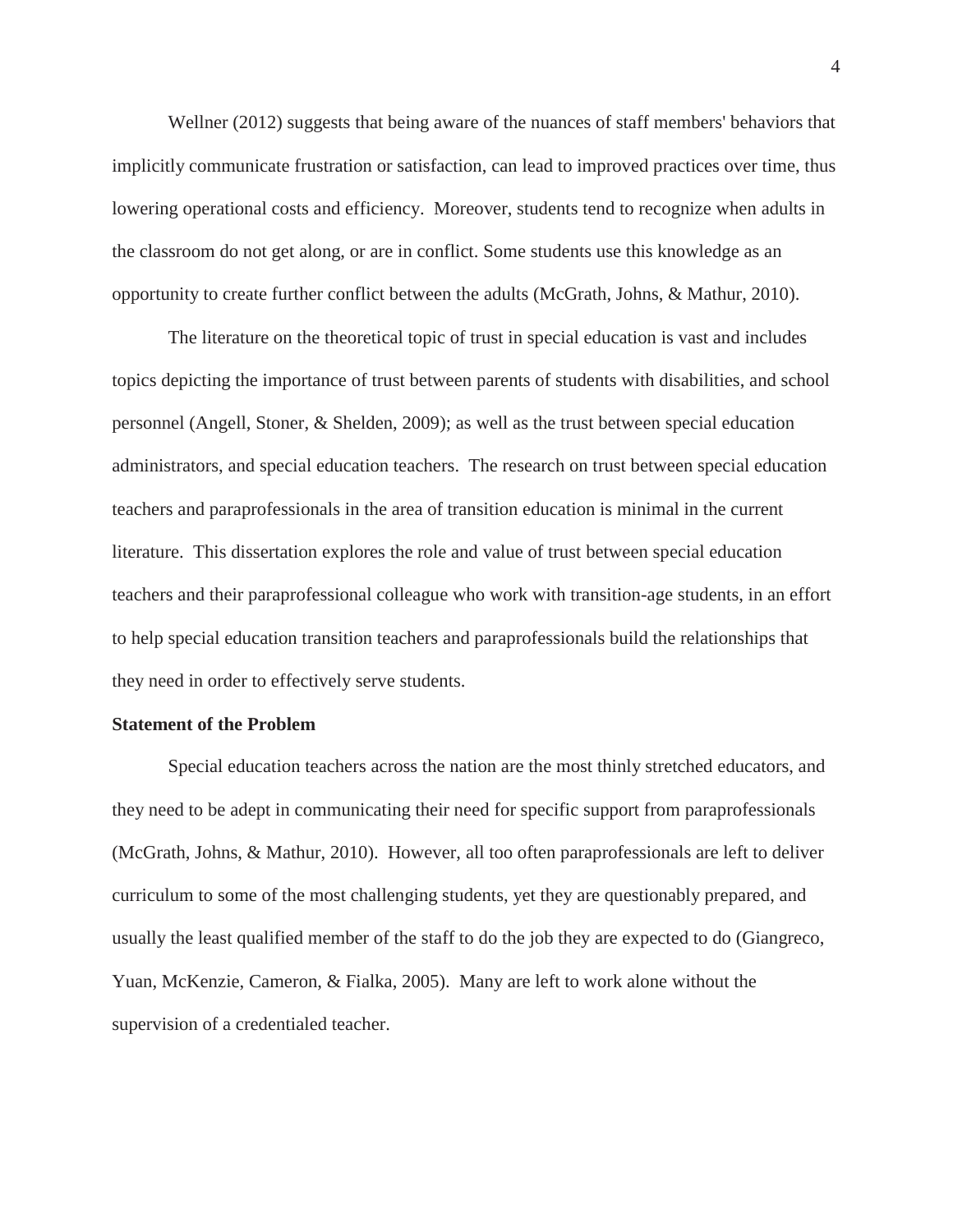Consequently, teachers with little or no experience in supervising adults are reluctant to supervise paraprofessionals and give them the guidance needed to ensure the overall success of their students. As a result, interpersonal and instructional conflict can arise and negatively impede on the working relationships of special education teachers and paraprofessionals (McGrath et al., 2010). Moreover, this lack of trust can potentially slow down student progress and team efficiency as special education team members call in sick to avoid ongoing conflict. A lack of trust between a special education teacher and his/her paraprofessional colleague can have a multitude of adverse effects on the working success of their team.

### **Purpose of the Study**

Using a phenomenological research design, the purpose of this qualitative research study is to explore the meaning of trust between teams of special education teachers and their paraprofessional colleagues. The study will delve into the lived experiences and focus on characteristics and behaviors that build, sustain, destroy, and/or restore trust between a special education teacher and his/her paraprofessional colleague. The outcome of the study can provide professionals in the field of special education with insight into the tools needed to have better working relationships so that they can effectively serve the students that they work with.

#### **Research Question**

The central guiding research question for this study was:

What are the role and value of trust between a special education teacher and his/her paraprofessional colleague?

#### **Delimitations of the Study**

This study is limited to target groups of Los Angeles County special education teachers and paraprofessionals who work with students who are 16-22 years old. The population of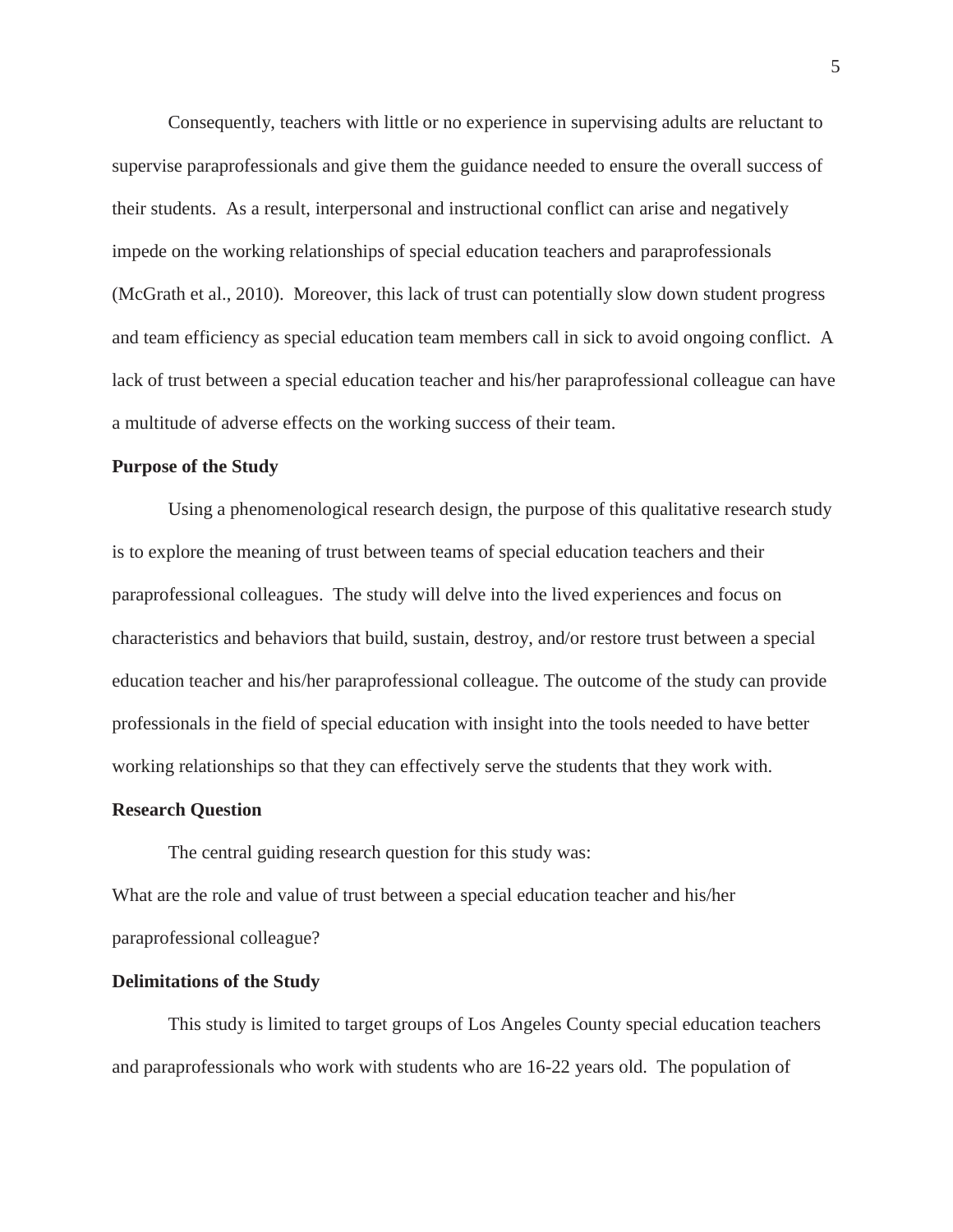special education students that the participants work with encompasses a wide range of disabilities, excluding those who work with students who have learning disabilities or who qualify for special education services under the gifted and talented (GATE) program. Participants must currently work in a special day class (SDC) setting. Participants can work with students who are both enrolled in an academic or functional academics program. Lastly, all participants' of the study work in schools that have an Academic Performance Indicator (API) of 750 or higher, and have worked in special education teams for a minimum of five years.

#### **Key Assumptions of the Study**

A key assumption of the study is that participants have had experience in dealing with trust in their current role as special education teachers and or paraprofessionals. Additionally, the researcher assumes that the special education teachers and paraprofessionals are answering questions in a transparent manner that provides feedback from experiences that span their educational career. The researcher assumes that participants who meet participation criteria have worked in many different types of special day classes, and have had experience in working off campus to provide community-based instruction (CBI) and or community based vocational instruction (CBVI) to students who are enrolled in special education programs.

This research study is important to the researcher because, as a former transition specialist who served transition-aged students by working closely with multiple teams of special education teachers and paraprofessionals, she has observed multiple instances where the lack of trust caused conflict in the classroom, thus impacting the delivery of instruction to students. The following is a list of typical situations that the researcher has observed; teams of teachers and paraprofessionals arguing in front of the students and parents, paraprofessionals losing a student in the community and special education teachers being blamed for it, paraprofessionals telling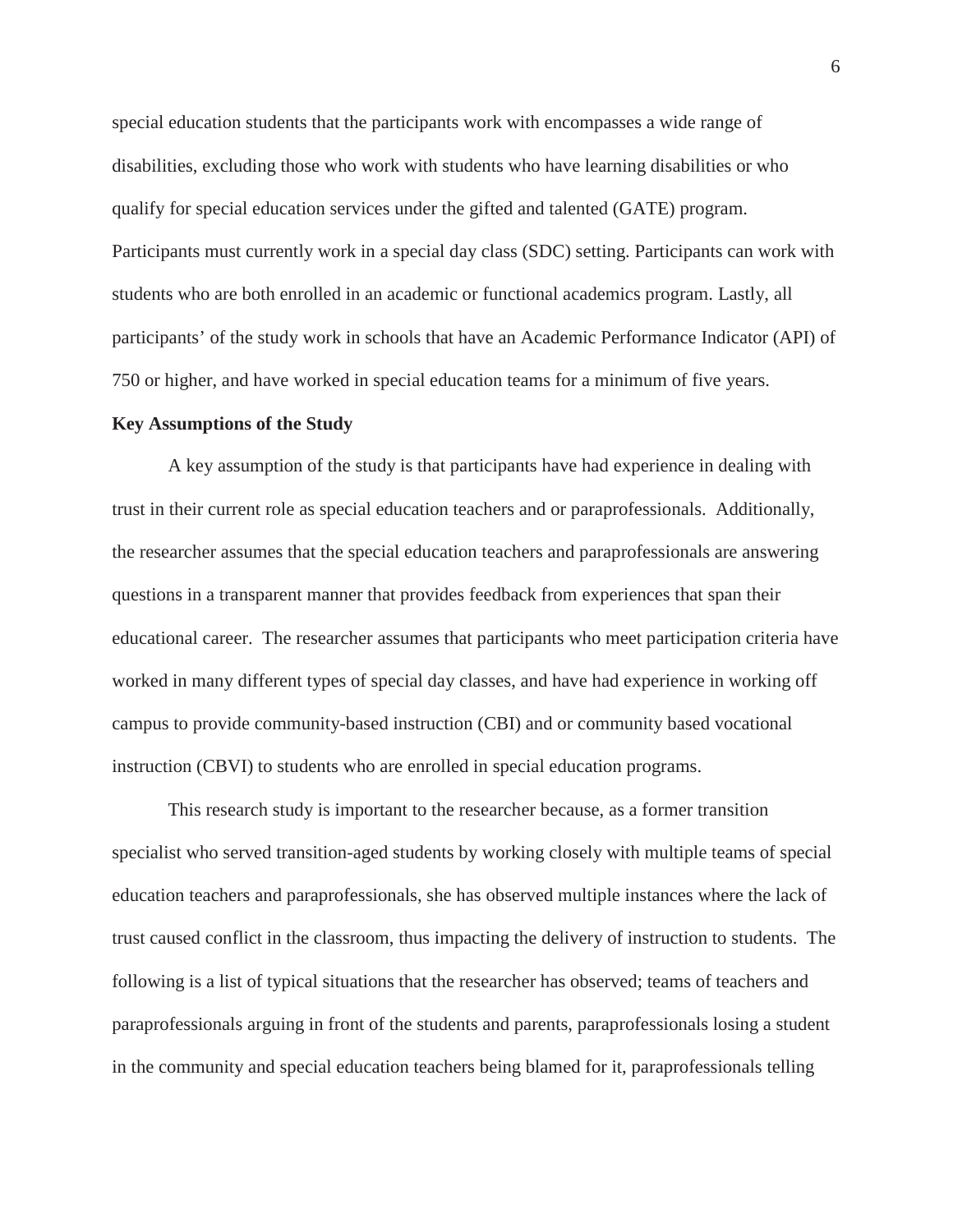teachers that they are not going to do what they have been asked to do, gossip, special education teachers and paraprofessionals lying on each other in the hopes that one would be fired, fist fights between special education teachers and paraprofessionals, outside mediators being called in to resolve the working conditions between teachers and paraprofessionals, and lastly special education teachers and or paraprofessionals calling in sick to avoid working with each. These situations often caused the district to lose money because the time spent on resolving conflict meant that students were not having their needs meet by the staff.

#### **Significance of the Topic**

The study of exploring the meaning of trust between special education teachers and their paraprofessional colleague is significant for various reasons as it can benefit researchers in special education, various professionals in the field of special education; including special education teachers and paraprofessionals, as well as future and current students who are served in special education programs.

With an increase in the number of students with disabilities who are enrolled and served in special education programs across the United States, (U.S. Department of Education, National Center for Education Statistics, n.d.) the need to have highly trained, cohesive teams of special education service providers who work closely with students on a daily basis has increased. If educators become more aware of factors that build, sustain, restore and destroy trust within teams of special education teachers and their paraprofessional colleague, perhaps they will utilize best practices that can reduce and minimize conflict, and thus improve educational outcomes for students who are served in the special education population (Wellner, 2012). Moreover, trust between education professionals is necessary for effective partnerships as it has a positive effect on student outcomes (Shelden et al., 2010). Exploring the meaning of the role and value of trust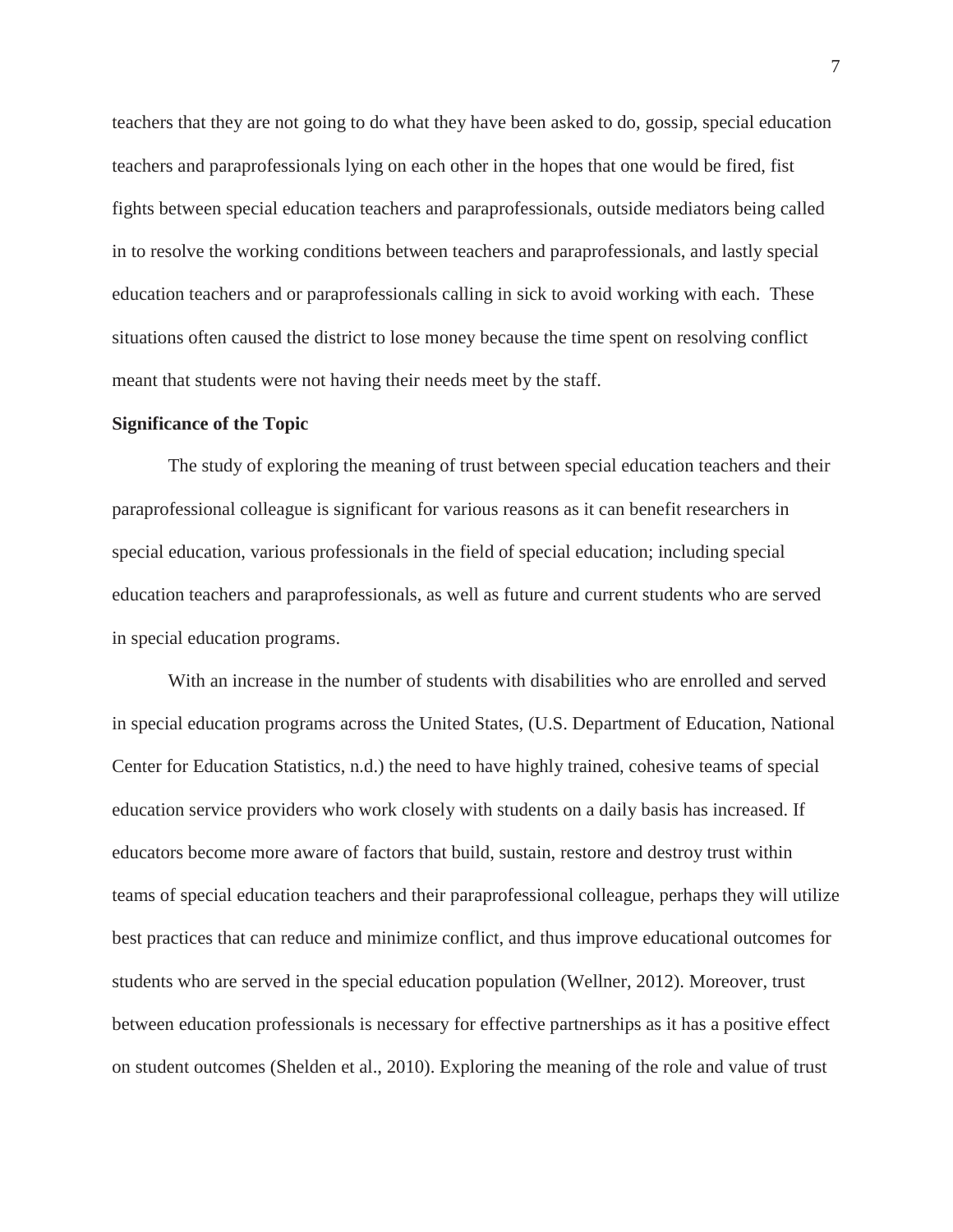between special education teachers and their paraprofessional colleague who work with transition-age students is uniquely significant due to the specialized needs of special education students who are educated at the secondary level.

Special education teachers and their paraprofessional colleagues who work with transition-age students often work off campus teaching community based instruction (CBI), community based vocational instruction (CBVI), providing additional supports to special education students who are enrolled in general education classes, as well as assisting with designated instructional services (DIS) outside of the special day class (SDC) environment. As a result, special education teachers and their paraprofessional colleague rely on each other to deliver quality instruction that is legally mandated to students with special needs. Mistakes brought about by incompetence, poor communication and or unreliable behavior on any part can breed conflict between the dyad.

Similarly, special education professionals benefit from establishing trust between parents as well as administrators. For example, trust with parents can improve student outcomes (Shelden et al., 2010). In the same way, schools with a trustworthy administrator are deemed effective (Northfield, 2014). Although exploring the value of trust between special education professionals and parents as well as administrators are important, this study is limited to exploring the gap of trust between special education teachers and their paraprofessional colleagues. The findings of this study could potentially save districts money, as time spent resolving conflict can be used on instruction and other practices that make special education teams more effective. This study helps to make special education teachers and paraprofessionals better equipped to function as a trusted member of a team of educators who are passionate about working with a special population of students.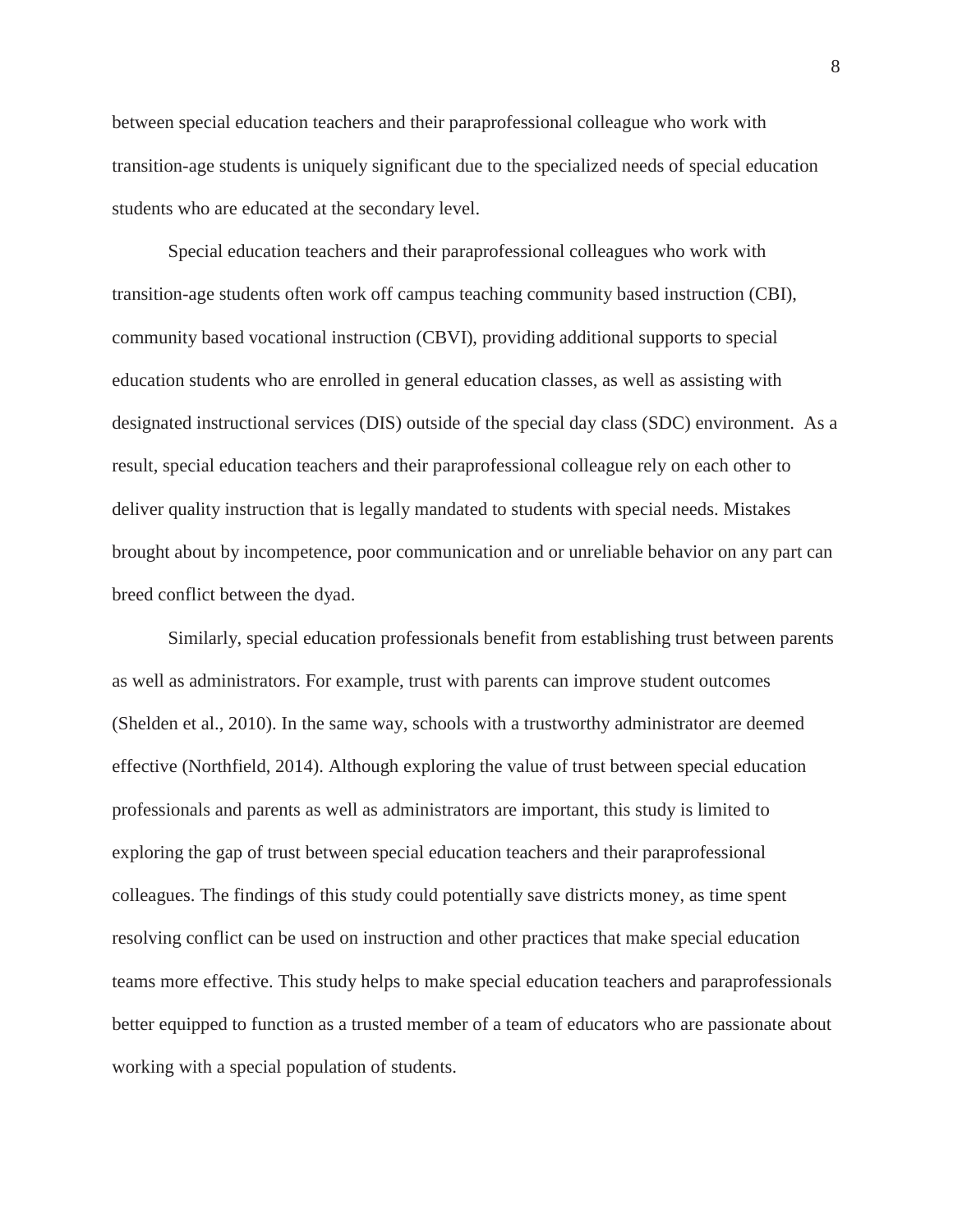## **Theoretical Framework**

This research study has two theoretical frameworks: trust and special education. Both trust and special education are expansive topics with varied focuses. Trust is an individual's or group's willingness to be vulnerable to others based on the belief that they can depend on the individual's competence, character, integrity, and ability to demonstrate care in the areas of critical interdependence (Northfield, 2014). Special education deals with a vulnerable population of students due to the numerous mental and physical disabilities that qualify students for special education services. As suggested in (Tschannen-Moran, 2004, 2009), "the effectiveness of schools has been linked to the ability to develop trust with staff members and educational stakeholders" (Northfield, 2014, p. 411).

#### **Operational Definitions of Terms**

The following are the definitions of the terms that are commonly used in this research study.

- **Community Based Instruction (CBI).** Educational instruction in naturally occurring community environments providing students "real life experiences" and that link to the IEP goals and objectives (Pickens & Dymond, 2014).
- Community Based Vocational Training CBVT). A method of providing students with severe disabilities work experience in the community in which they attend school (Pickens & Dymond, 2014).
- **Designated Instruction Services (DIS).** Instruction and services not normally provided by regular classes, resources specialist programs or special day classes. They include speech therapy and adaptive physical education (Understandingspecialeducation.com, n.d.).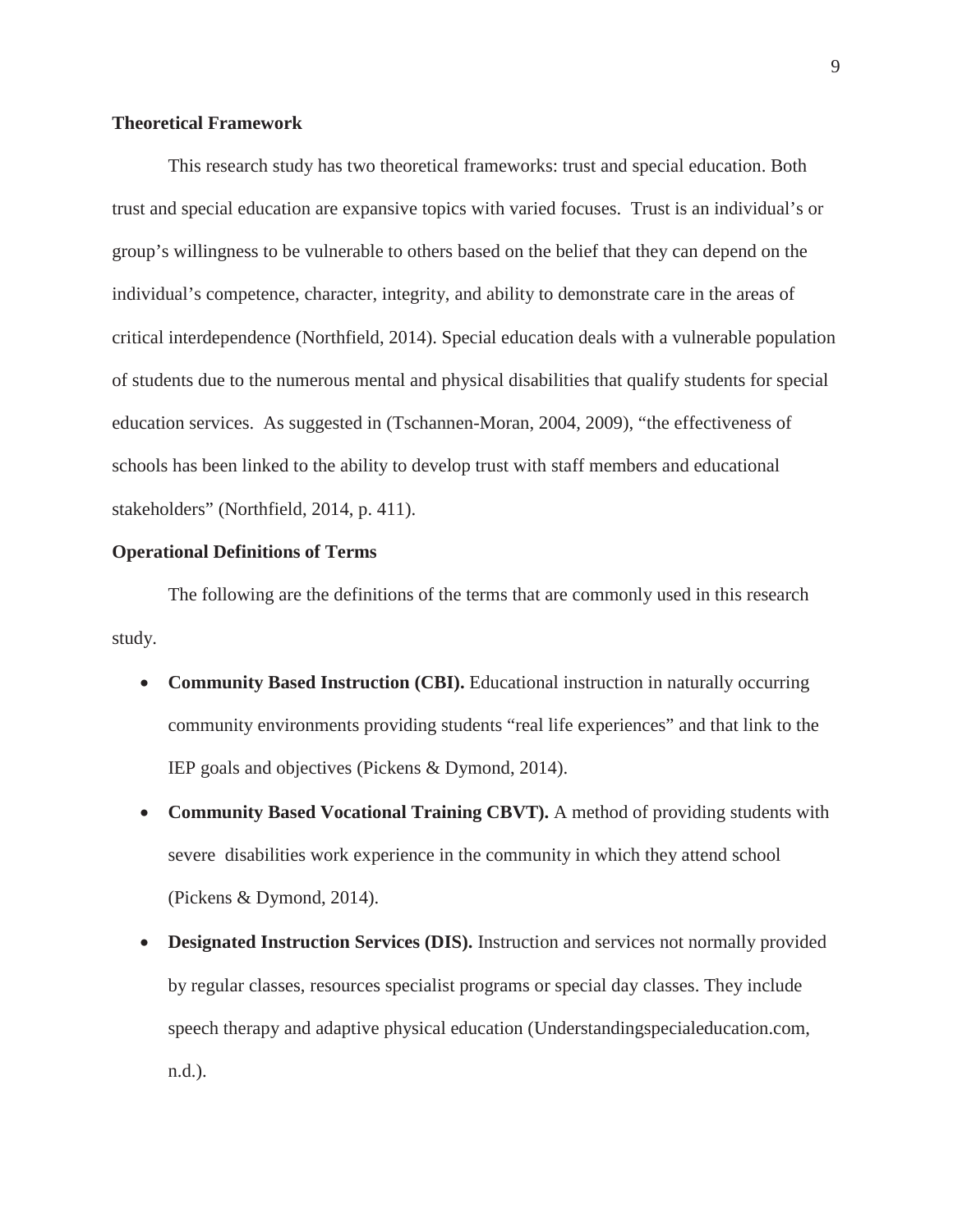- **IDEA.** Individuals with Disabilities Education Act (U.S. Department of Education, 2006).
- **IDEIA.** The Individuals with Disabilities Education Improvement Act (U.S. Department of Education, 2006).
- **IEP.** Individualized Education Program (U.S. Department of Education, 2006).
- Intellectually disabled. Formally known as mental retardation, this disorder is characterized by below average cognitive functioning in two or more adaptive behaviors with onset before age 18 (Understandingspecialeducation.com, n.d.).
- **ITP.** Individualized Transition Plan (U.S. Department of Education, 2006).
- LEA. Local Education Agency (U.S. Department of Education, 2006).
- **Paraprofessional.** An employee of an LEA who provides instructional support in a program supported with Title I, Part A funds. Paraprofessionals who provide instructional support, include those who (a) provide one-on-one tutoring if such tutoring is scheduled at a time when a student would not otherwise receive instruction from a teacher, (b) assist with classroom management, such as by organizing instructional materials, (c) provide instructional assistance in a computer laboratory, (d) conduct parental involvement activities, (e) provide instructional support in a library or media center, (f) act as a translator, or (g) provide instructional support services under the direct supervision of a highly qualified teacher (California Department of Education, n.d.).
- **Phenomenology.** A philosophical approach in which one studies the structure of life experiences. In phenomenology, the observers use their own voices to express their life experiences and the meaning attached to these experiences (Creswell, 2014).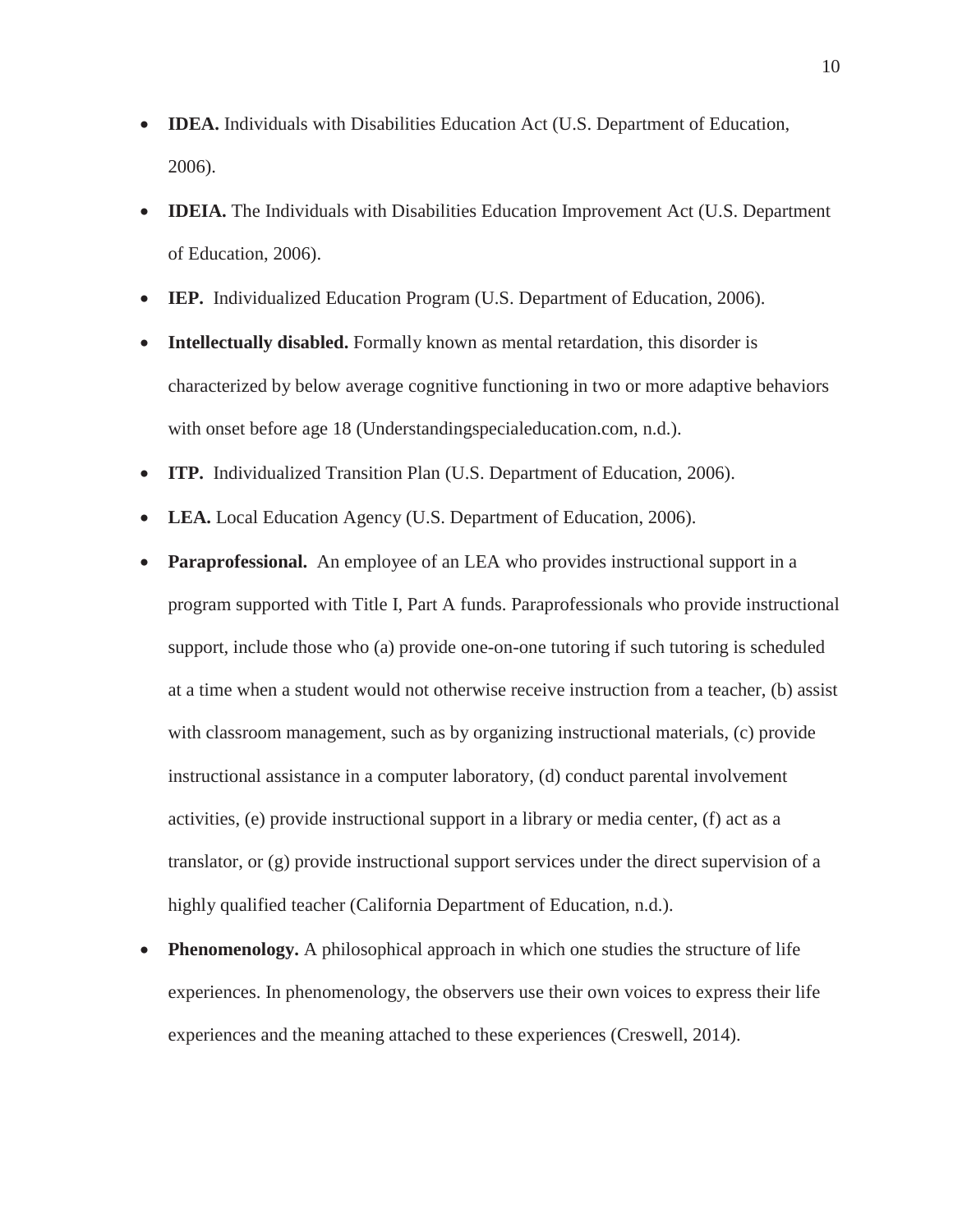- **Qualitative research study.** A research approach that utilizes a collection of data in a natural setting sensitive to the people and places under study with data analysis that establishes themes. The final written report includes the voices of the participants, the experience and lens of the researcher, an interpretation of the problem and its contribution to the literature (Creswell, 2014).
- **Special Day Class (SDC).** Term used to describe a self-contained special education class which provides services to students with intensive needs that cannot be met by the general education program, RSP or DIS program. Classes consist of more than 50% of the student's day (Understandingspecialeducation.com, n.d.).
- **Special education teacher.** Teachers who work with special education students who are ages 16-22.
- **Students with special needs/Special education students.** For the purpose of this study, students with special needs will mean students who qualify for special education under the Individuals with Disabilities Education Act (IDEA) with multiple disabilities and who are between the ages of 16-22: excluding students who qualify for special education services under learning disabled and the gifted and talented (GATE) program (U.S. Department of Education, n.d.).
- **Team effectiveness.** The presence of trust and mutual respect for one another, support in the work environment, chemistry, communication, collaborative problem solving and willingness to compromise (Wilson, 2007).
- **Theme.** The focus or meaning of participant data found in a qualitative study.
- **Transition-age.** Special education students between the ages of 16-22.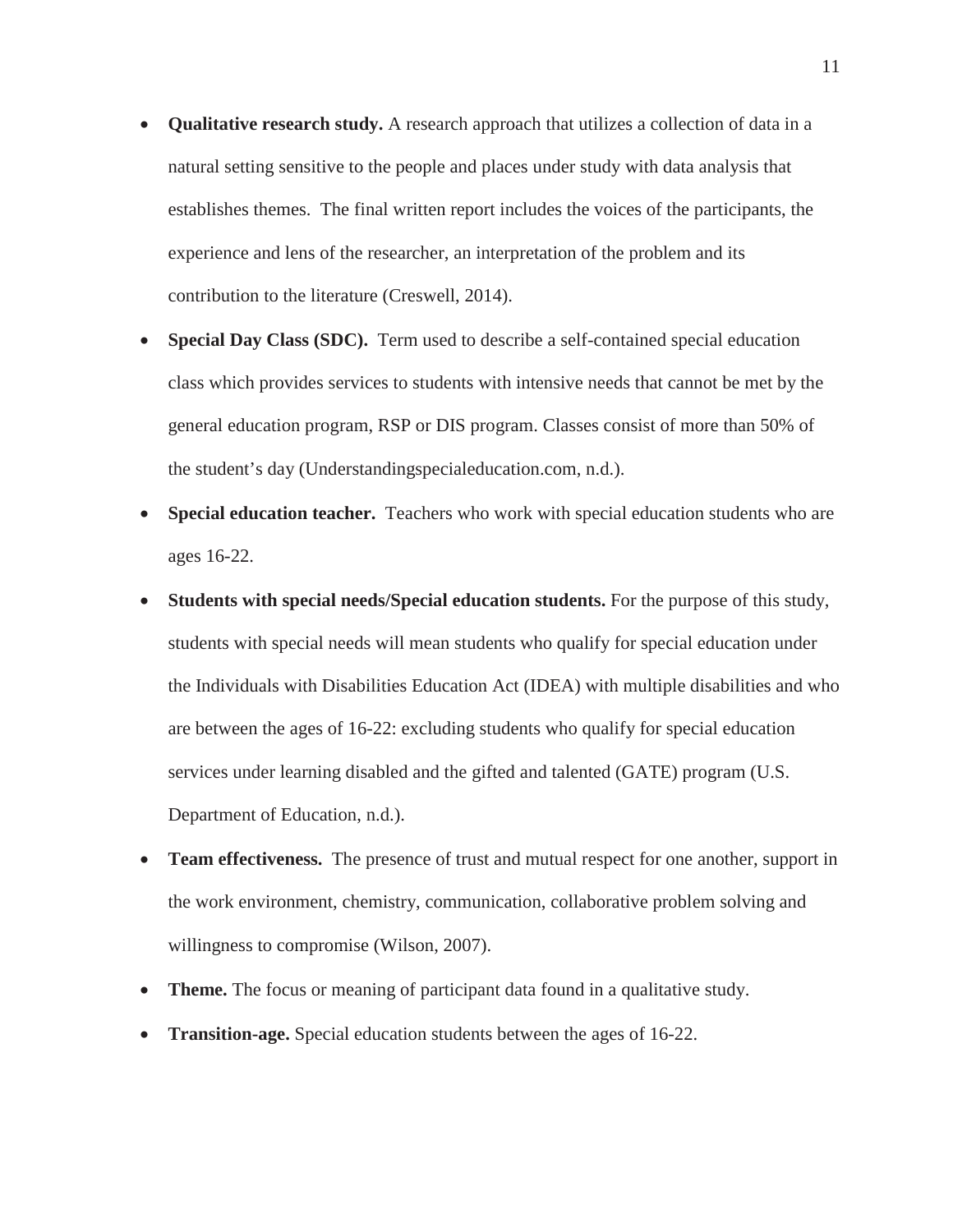• **Trust.** The existence of genuine *care* between special education teachers and paraprofessionals, the courage to show *character* when dealing with challenging situations in the classroom, and the *competence* to do an effective job. (Combs, Harris & Edmonson, 2015).

#### **Organization of the Study**

Chapter 1 includes an introduction of the study, which includes key aspects of the research, such as the background, the statement of the problem, the purpose of the study, and the research question. Additionally, it includes the significance of the topic, delimitations of the study, key assumptions of the study, limitations, theoretical framework, and the operational definitions of terms. Chapter 2 contains a review of the literature on trust. The review includes the lens of various applicable theories on trust, and an analysis of how trust is built, sustained, destroyed and restored. The chapter concludes with a summary of the literature reviewed.

Chapter 3 delineates the qualitative methodology of this research utilizing a phenomenological research approach. The sample size, discussions on instrumentation, the method of data collection and an analysis of the findings are presented. Chapters 4 and 5 summarize the results and share the findings from the data analysis. Some conclusions and recommendations that will function to increase team effectiveness are presented.

#### **Summary**

The effectiveness of schools has been linked to school leaders who foster and develop trust with staff members and educational stakeholders (Tschannen-Moran & Hoy, 2000). As the leader of their caseload, special education teachers are required to offer guidance to paraprofessionals to the benefit of special education students academic, social, and employment goals, per their ITP. Many teachers do not feel comfortable supervising other adults. As the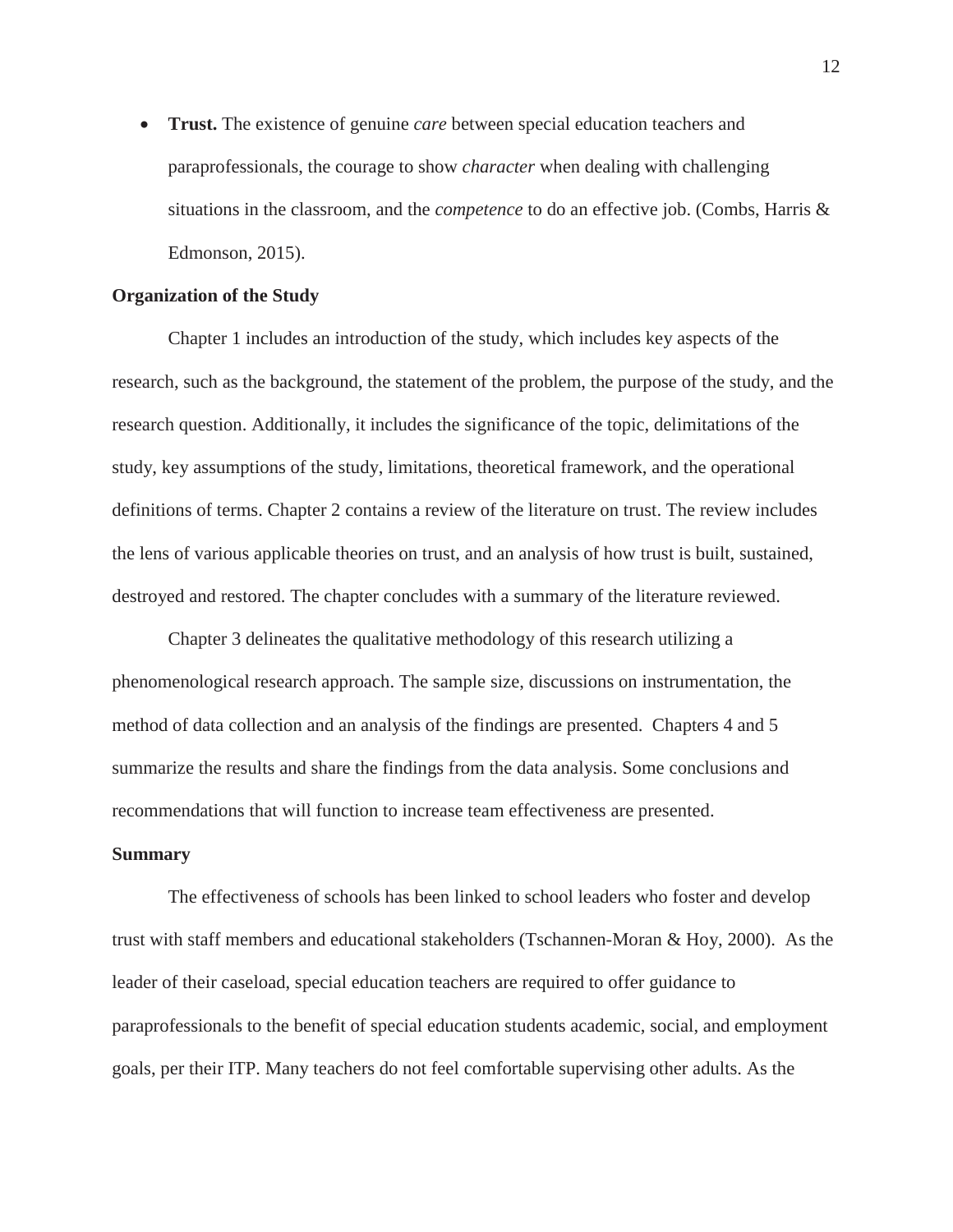researcher stated above, the special education population is growing at a steady rate, as well as the number of paraprofessionals who support classroom instruction. The aim of this study is to offer useful insight on the role and value of trust that will make special education teachers and paraprofessionals better equipped to function as a trusted member of a team of educators.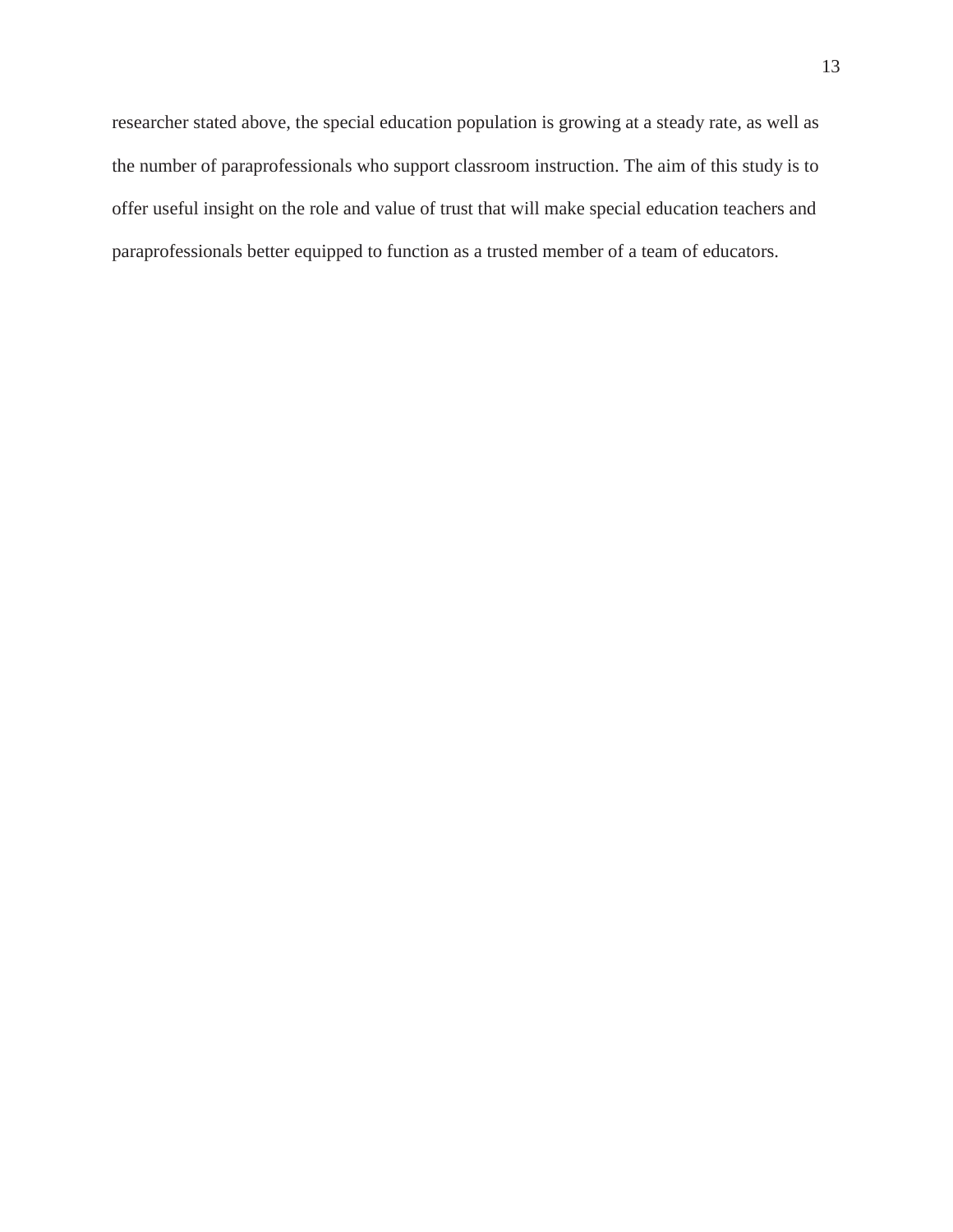#### **Chapter 2: Literature Review**

Trust is the glue of life. It's the most essential ingredient in effective communication. It's the foundational principle that holds all relationships.

Covey, *The Speed Of Trust*

# **Overview**

The absence or presence of trust can impact the effectiveness of teams of special education teachers and their paraprofessionals in a plethora of ways. McGrath et al. (2010) contend that "there are many interpersonal and instructional issues that arise between teams of special education teachers and their paraprofessionals" (p. 2) that can make their jobs a challenge. Additionally, Roessingh (2006) contends that "trust is a relational construct that has received a plethora of attention in the literature across academic disciplines" (p. 570). Lastly, the topic of trust in the literature is vast because it involves aspects of how people interact with others, certain criteria must be met for teams to work cohesively and effectively together with trust being the cornerstone of real teamwork.

The purpose of this chapter is to delve into the literature related to the need and relevance of trust between teams of special education teachers and the paraprofessionals who work with them. More specifically, the chapter starts with an exploration of five theories of trust: The TORI Theory, The Speed of Trust, the Commitment Trust Theory, the Communication Accommodation Theory and the Five Dysfunctions of a Team Model. The recurring themes that were discovered in the literature include factors that; build trust, sustain trust, destroy trust, and ultimately restore trust. The chapter concludes with a synthesized review of trust in education, with team trust being at the forefront followed by relational trust, special education teachers, paraprofessionals, transparency, reliability, and consistency.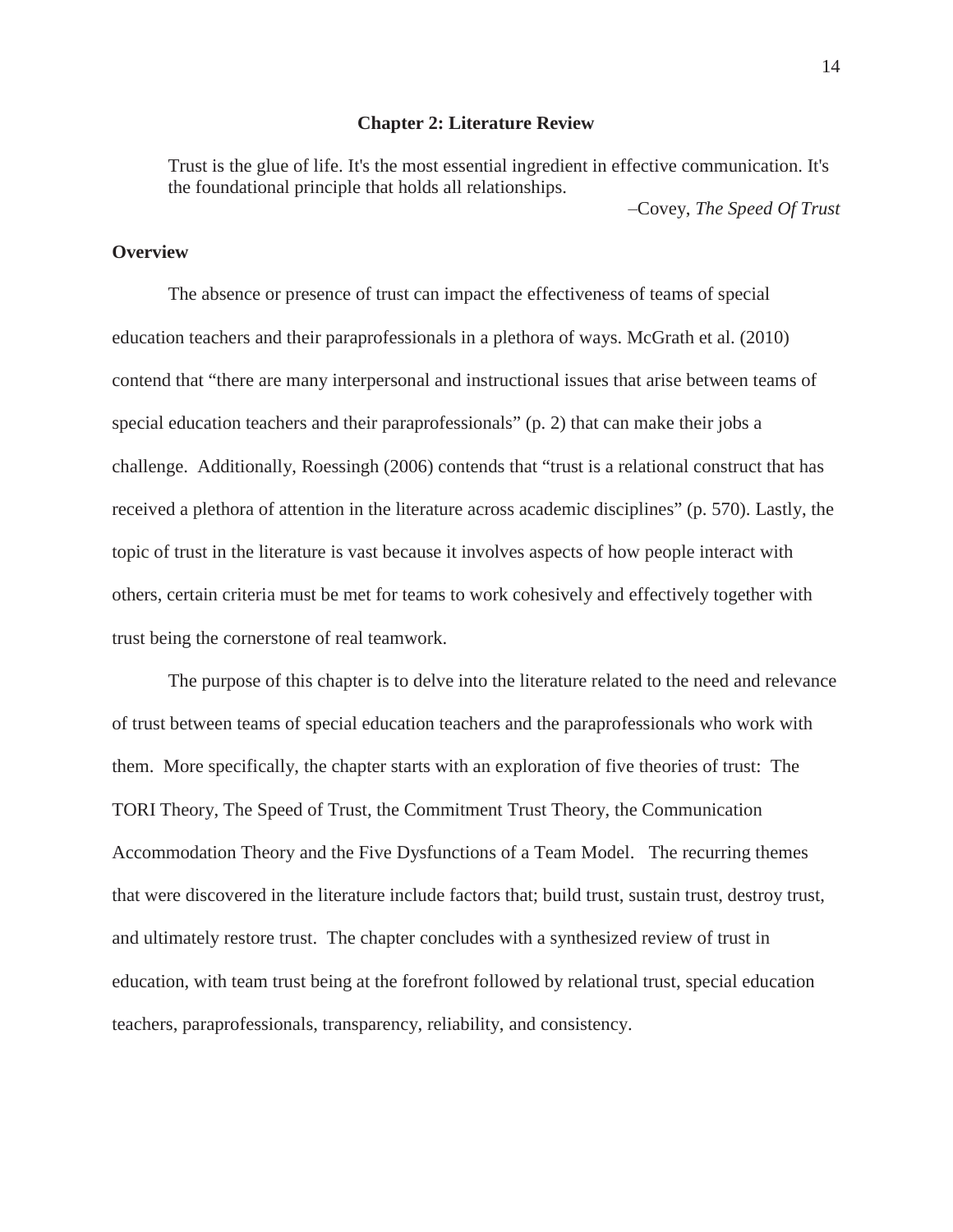#### **Trust**

Trust signifies "an individual's or group's willingness to be vulnerable to others based on the belief that both parties can depend on the individual's competence, reliability, character, integrity, as well as the ability to demonstrate care in the areas of critical interdependence" (Northfield, 2014). Trust permeates every area of our lives from the moment that we are born, as evidenced by babies crying with the expectation that someone will attend to their needs. As infants grow, they trust that they will have food to eat, and a safe place to live. As people transition to adults with careers, collaboration becomes a needed skill as many jobs involve working with others while trusting that each member present is competent to do a sufficient job for the good of the team.

The definition and focus of trust in the literature varies. Frederiksen (2014) contends that trust is similar to gambling on unknown outcomes, as people who make a decision to trust do so with great risk involved. The risk stems from the potential loss that can transpire if the person who is trusted to do a task, does not have the needed skills nor follow through to do the job at hand. In Frederiksen's study of German sociologist Niklas Luhmann's theory on trust, he states that trust involves not only high expectations but confidence in another person as well. In the special education system, trust plays an important part in the successful implementation of any well-run program, as teams of individuals with varied expertise collaborate to do an effective job for the students they service.

#### **Theories on Trust**

This study utilized phenomenological research methods to explore the meaning of the role and value of trust between special education teachers and their paraprofessional colleague. Creswell (2015) contends that phenomenological research methodology studies the structure of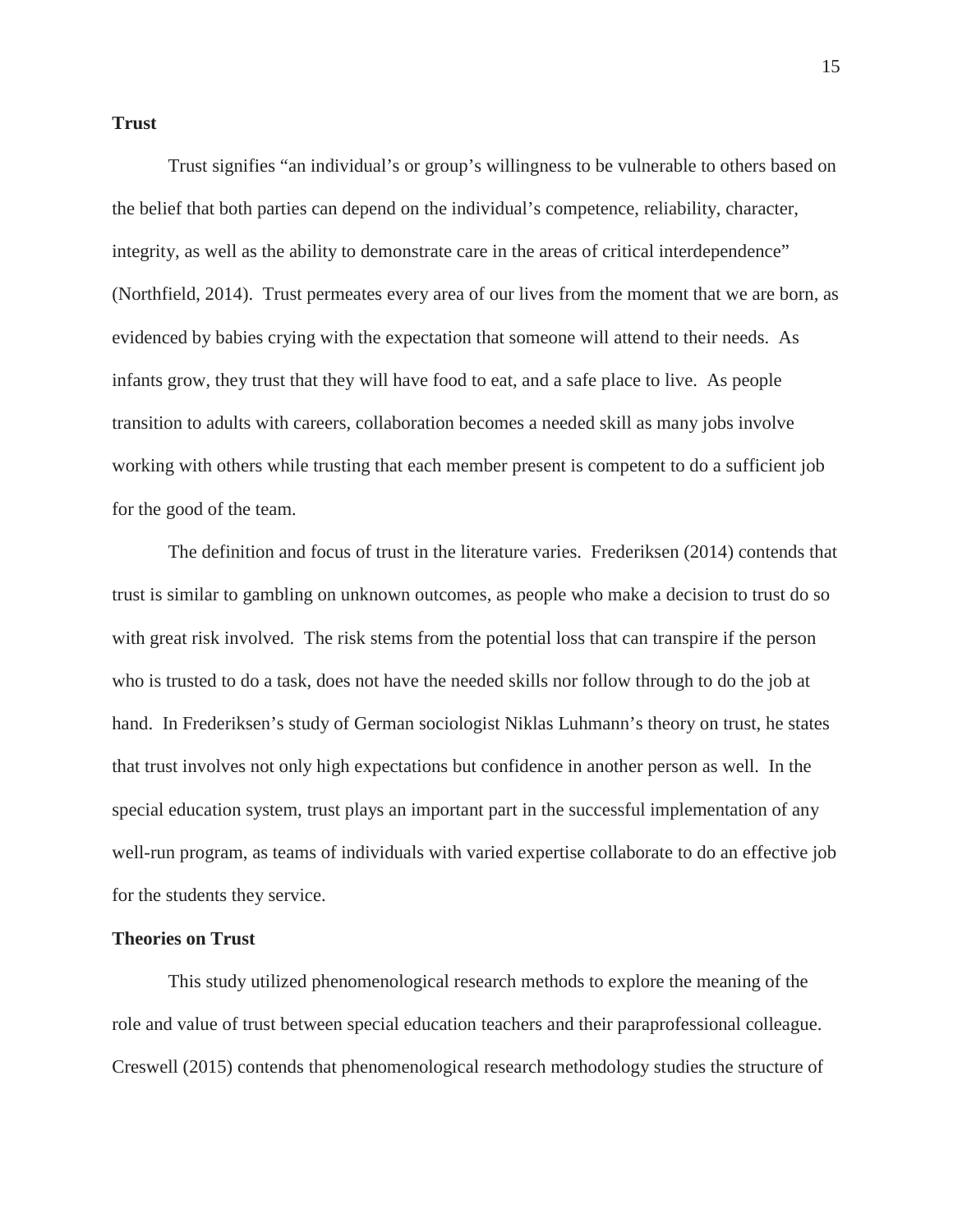life experiences, and observers use their own voice to express their experiences and the meaning attached to them. The TORI Theory, the Speed of Trust, the Commitment Trust Theory, the Communication Accommodation Theory, and the Five Dysfunctions of a Team Model provided theoretical concepts for this study.

## **The TORI Theory**

The TORI theory, also known as the Trust-Level Theory was invented by Jack Gibb and further developed by his wife Lorraine. It is a theory that was designed for application, as well as an instrument of inquiry. TORI is an acronym that derived from combining the first letters of all of the essential elements of the theory together; trust, openness, realization and interdependence. Gibb (1978) contends that teams grow with the presence of trust, primarily because they are moving away from fear based interactions. Moreover, a lack of trust can manifest in ways that promote depersonalization, facades, covert strategies, impositions, persuasions, and high control dependency. However, when trust is present, it will manifest in the following ways among team members; personal, intimate and non-role behavior; open and transparent behavior; self-determining, assertive, and actualizing behavior; and reciprocallyfulfilling and interdependent behavior. Trust is a key factor in an effective classroom (Gibb, 1978). Lastly, trust, openness, realization, and interdependence (TORI) are all aspects that must be present in order for trust to exist within a team (Meinke, 1976). Table 1 represents the essential elements of how the TORI Trust- Level Theory can be used between special education teachers and their paraprofessional colleagues.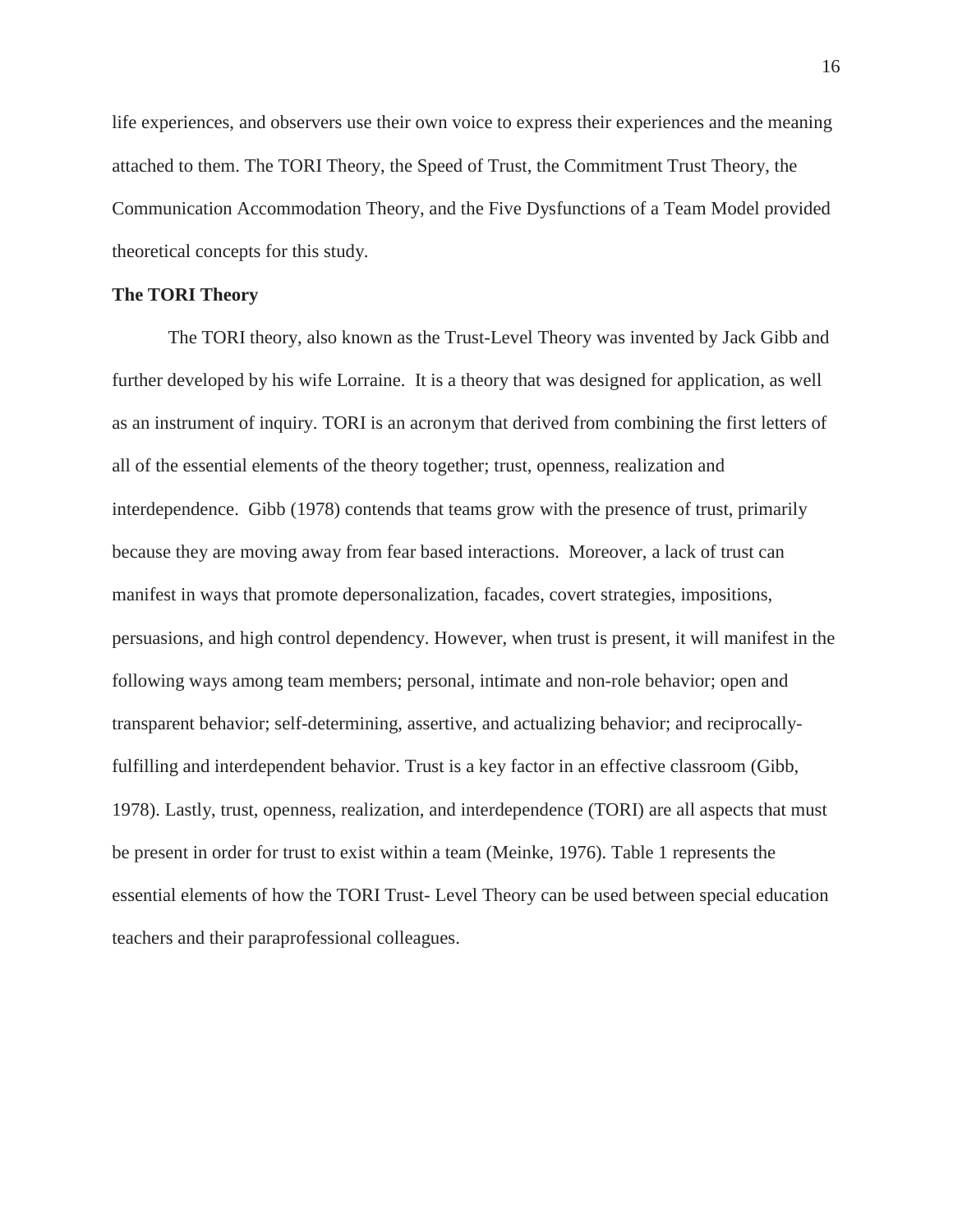## Table 1

| Elements        | Description                                                                          |
|-----------------|--------------------------------------------------------------------------------------|
| <b>Trust</b>    | Teachers and paraprofessionals discovering who they are, developing their            |
|                 | unique teaching style to service students with special needs. Special                |
|                 | education teachers and paraprofessionals focus on their strengths, as well as        |
|                 | honing their skills to improve the lives of students and colleagues. A               |
|                 | trusting colleague wants to be supportive of all stakeholder relationships so        |
|                 | that their colleagues function at their best.                                        |
| Openness        | Discovering and creating ways to be transparent in all communications –              |
|                 | essentially, willing to admit shortcomings. The ability to not judge ones            |
|                 | colleagues for their lack of experience and or differences.                          |
| Realization     | Living life with passion and purpose while educating students with special<br>needs. |
| Interdependence | Discovering and creating with special education teacher/paraprofessional             |
|                 | colleagues. Respecting each other's separate rolls and allowing each other           |
|                 | the freedom to do and be their best self.                                            |

## *Essential Elements and Descriptions of the TORI Trust-Level Theory*

*Note.* The data in this table are adapted from *Trust: A New View of Personal and Organizational Development* (p. 21), by J. Gibb, 1978, Los Angeles, CA: Guild of Tutors Press. Copyright 1978 by Guild of Tutors Press.

Multiple assumptions have emerged from TORI that are relevant in organizations, as well as in the field of education, as they pertain to trust with teams. One assumption of the TORI Trust Level Theory is that in order to optimize trust within any organization, environmental forces such as laws, protocol, rules and regulations set by an organization, and its impact on members must be considered (Moskal, 1978). For instance, there are many laws within special education that govern how school systems instruct and interact with students who have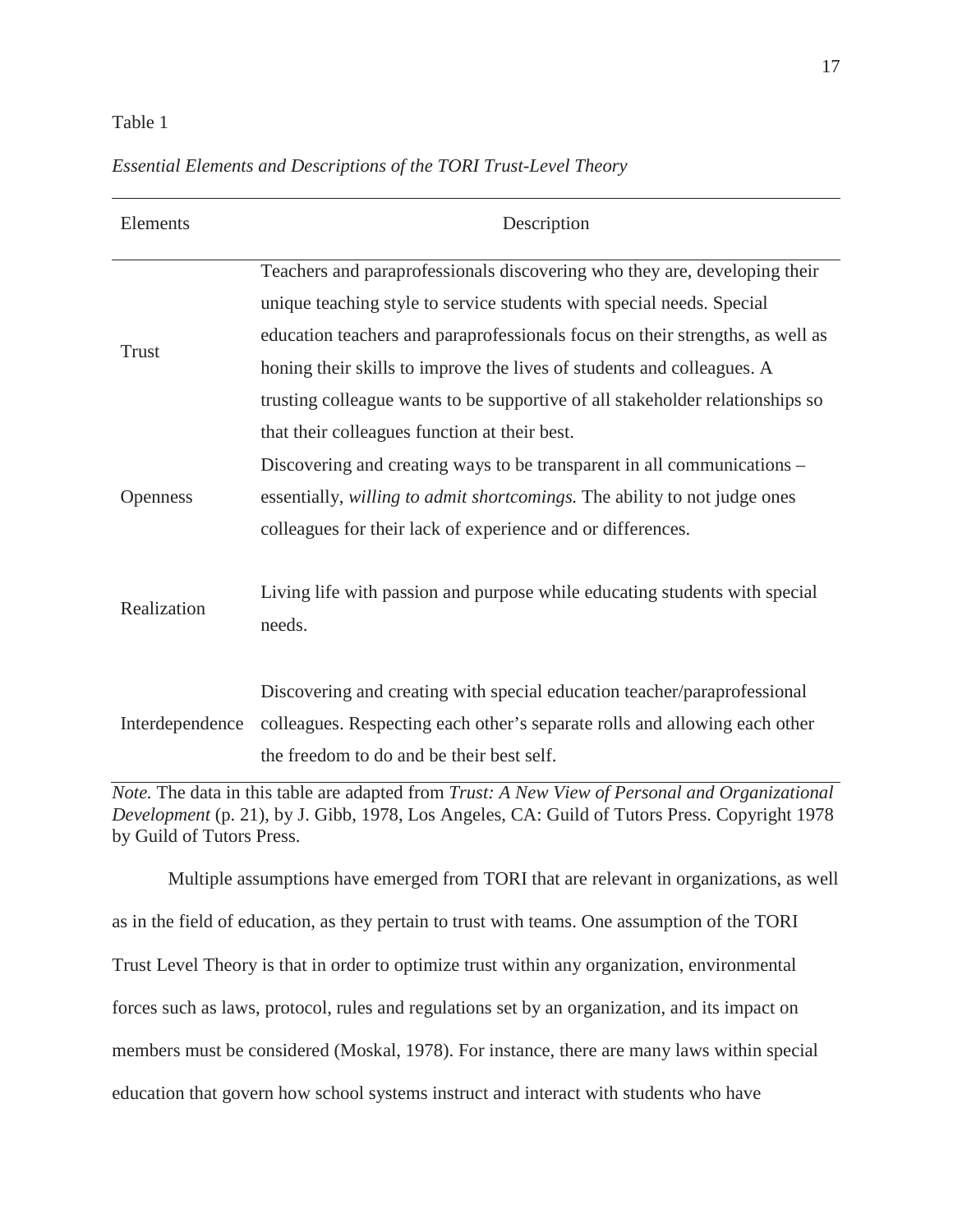disabilities. These laws can have a direct impact on how teams function to meet the needs of the students. Additionally, organizational outcomes can be enhanced with TORI as it can increase communication. For example, an increase in trust would increase team member's willingness and openness to confront issues because they feel safe to confront problems without the fear of reprisal, thus making the team function more smoothly (Moskal, 1978).

The highest degree of trust stems from having the faith and belief in oneself to create the life, as well as the surrounding environment that he/she was created to live. Based on the TORI Trust-Level Theory, a high quality environment must have six qualities in order to be effective: (a) high trust level as evidenced by low fear, (b) low constraint as evidenced by a low threat environment, (c) optimization of the four TORI discovering processes of being, showing, wanting and interbeing; (d) self-esteem as evidenced by people feeling good about themselves, (e) range of enrichment as evidenced by continued professional and organizational growth, and (f) reduced defensiveness among staff members (Gibb, 1978). For a multitude of practitioners, the TORI ten-phase Environmental-Quality Scale has been a useful assessment tool to evaluate current work climates, promote change, improve lives, as well as relationships within an organization (Gibb, 1978). Figure 1 has been adapted to illustrate the wants hierarchy in the environmental-quality phase as it specifically relates to special education teachers and their paraprofessional colleagues. Additionally, since every environment is different based on factors such as diverse cultures and socioeconomic status; values and wants that are prominent during one phase may be irrelevant during another.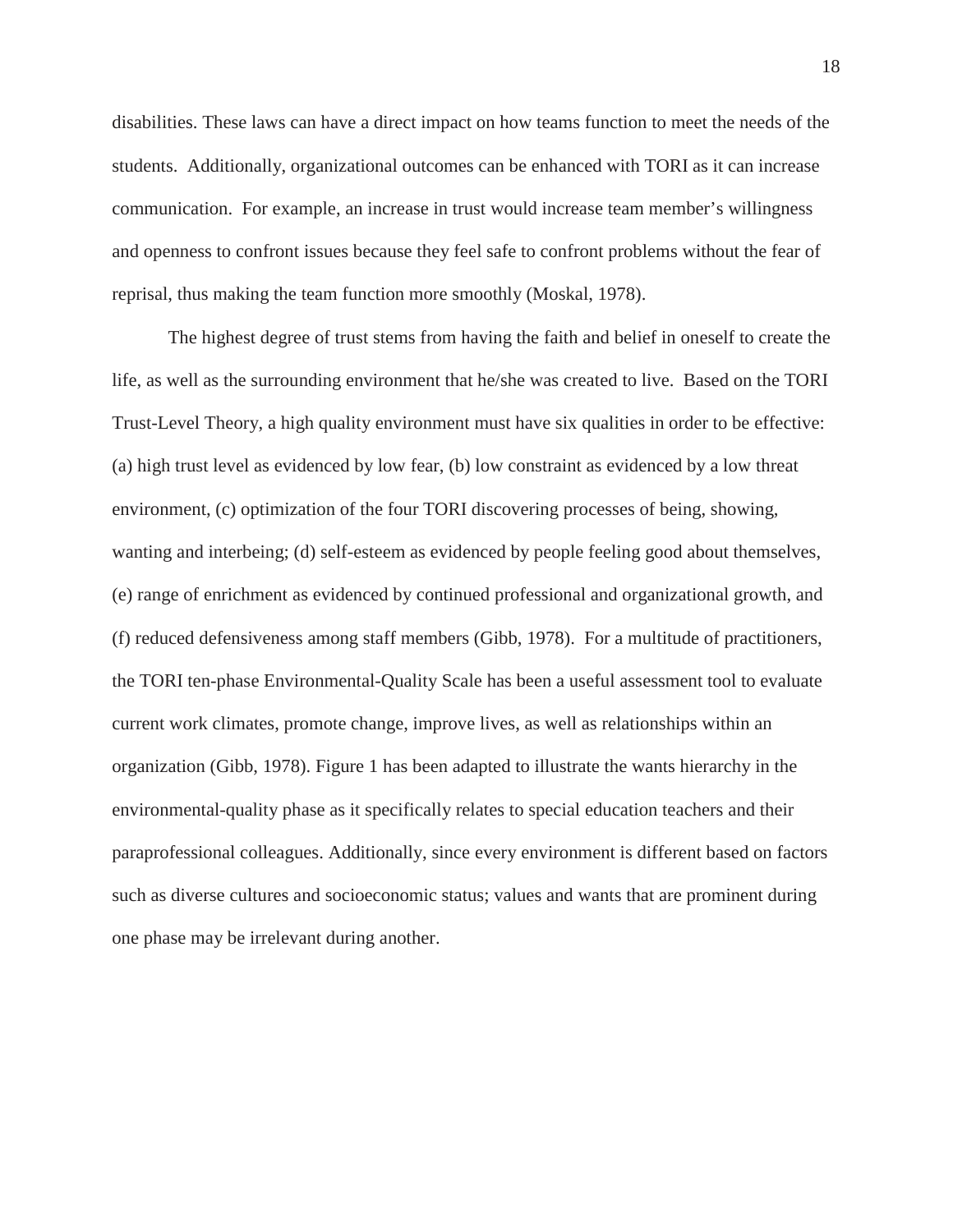

*Figure 1.* Environmental quality as it relates to special education colleagues. Adapted from *Trust: A New View of Personal and Organizational Development* (p. 58), by J. Gibb, Los Angeles, CA: Guild of Tutors Press. Copyright 1978 by Guild of Tutors Press.

The TORI Trust-Level Theory is an assessment scale with 96 questions to diagnose the trust level of a team. The person taking the scale is scored in eight areas, four of which "depict how the person taking the scale sees themselves on the team in terms of (trusting-being, openingshowing, realizing-growing and interdependence-teaming), and four in the same areas that captures their sense of what the team looks like" (Gibb, 1978, p. 61). For example, a team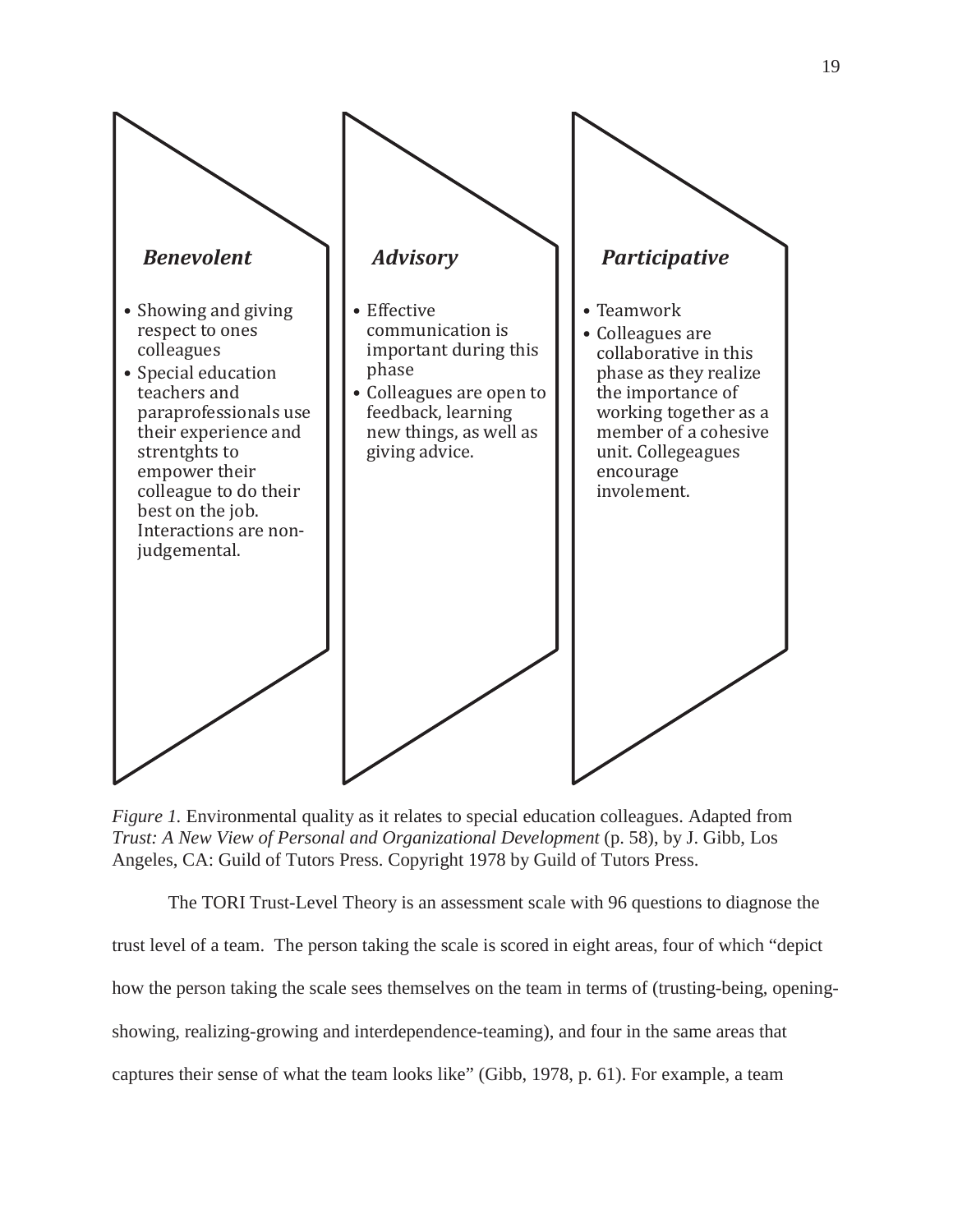member who scores high in the area of trusting-being has a high trust in him/herself as a person, and as a team member. Additionally, he/she sees team members as people who are trusting because they provide an excellent work environment. On the contrary, a team member who scores low in this area is untrusting of both him/herself and his/her team members, additionally he/she tends to feel like his/her environment is negative (Gibb, 1978).

## **The Speed of Trust Theory**

The Speed of Trust theory asserts that trust is not merely a social virtue, it is both a tangible and quantifiable construct that impacts two outcomes: speed and cost. The following formulas presented in Figure 2 illustrate trust as an economic driver in education.



*Figure 2.* Formula depicting the relationship between trust, students' success, and cost. Adapted from *The Speed of Trust* (p. 13), by S. Covey, 2006, New York, NY: Simon & Schuster. Copyright 2006 by Simon & Schuster.

Having high trust yields great dividends, while low trust produces a tax. Uniquely, trust is learnable and one of the most important leadership competencies' to date; as a result there is not only an economic aspect to trust, but also a leadership feature to trust (Covey, 2006). Additionally, trust is one of the most important factors that make a company or an organization a great place for which to work (Levering, 2004). In essence, the Speed of Trust theory proclaims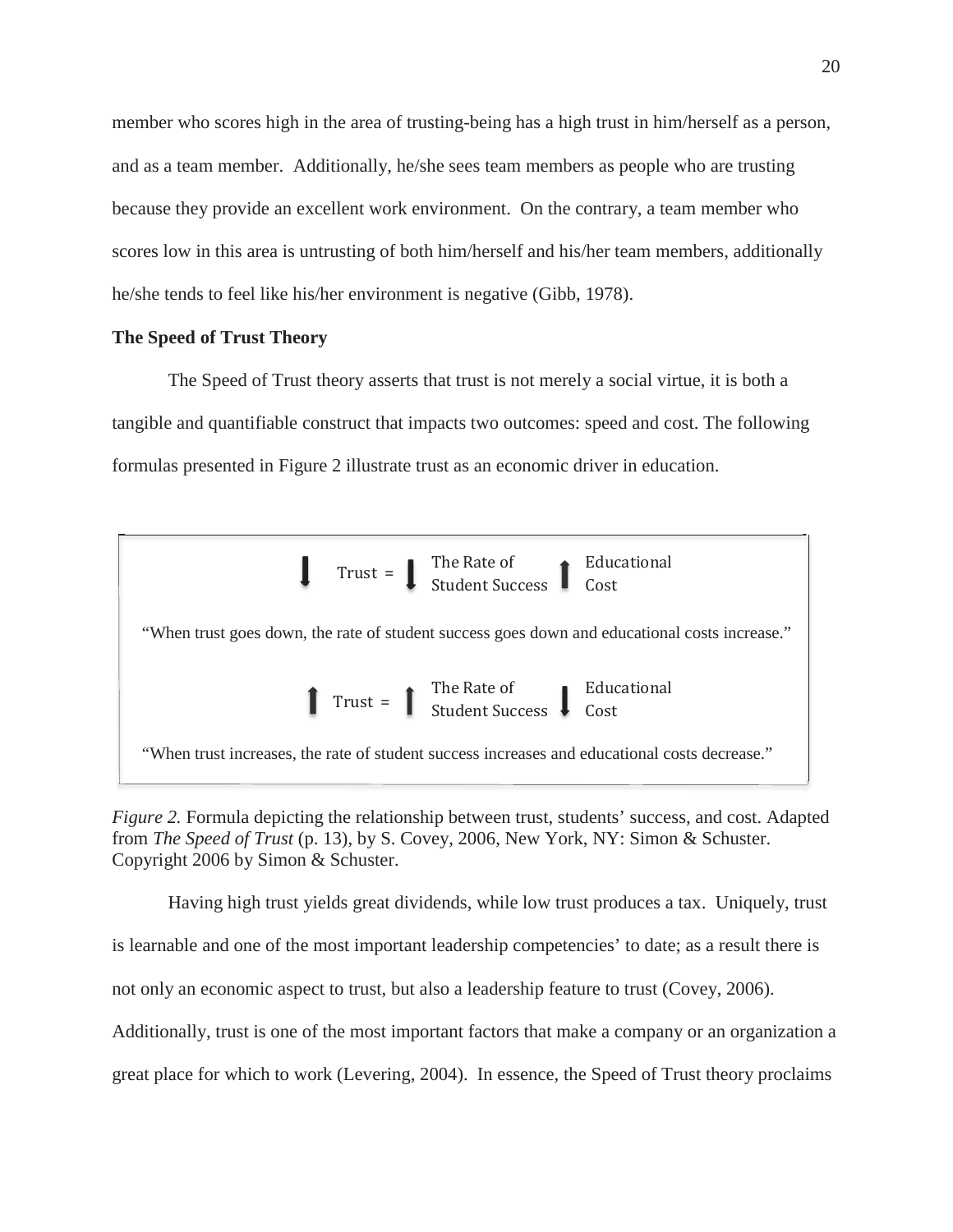that trust comes in five waves: self- trust, relationship trust, organizational trust, market trust and societal trust, all are important but serve different roles in maintaining and building trust.

Ralph Waldo Emerson, (as cited by Covey, 2006) states, "self-trust is the first secret of success" (p. 46). Similar to the TORI Trust-Level theory, the Speed of Trust theory believes that self-trust is the genesis for building and maintaining trusting relationships. Self-trust is the basis of trust because it establishes how credible a person is to themselves and others. The self-trust umbrella has four cores to credibility which help to determine ones character and competence; integrity, intent, capabilities and results (Covey, 2006). Integrity and intent reflect ones character, capabilities and results reflect ones competence (Covey, 2006). In conclusion, all cores to credibility are important and should be present in order to establish strong trust in relationships.

Relationship trust is filled with a plethora of behaviors that are present in individuals who are highly trusted (Covey, 2006). More than words, a person's behavior is a clear indicator of his/her character and competence. There are 13 behaviors that must be present in individuals with high trust, the first five are character related behaviors; (a) talk straight, (b) demonstrate respect, (c) create transparency, (d) right wrongs, and (e) show loyalty (Covey, 2006). The following five are competence related behaviors, "(a) deliver results, (b) get better, (c) confront reality, (d) clarify expectations, and (e) practice accountability" The last relate to character and competence behaviors, "(a) listen first, (b) keep commitments, and (c) extend trust, each behavior is validated by experience and research" (Covey, 2006, p. 46). Covey also contends that trust accounts are ways to visually represent how trust can be enhanced with the application of the 13 different trust building behaviors, or diminished by exhibiting counterfeit or the opposite of the trust behaviors.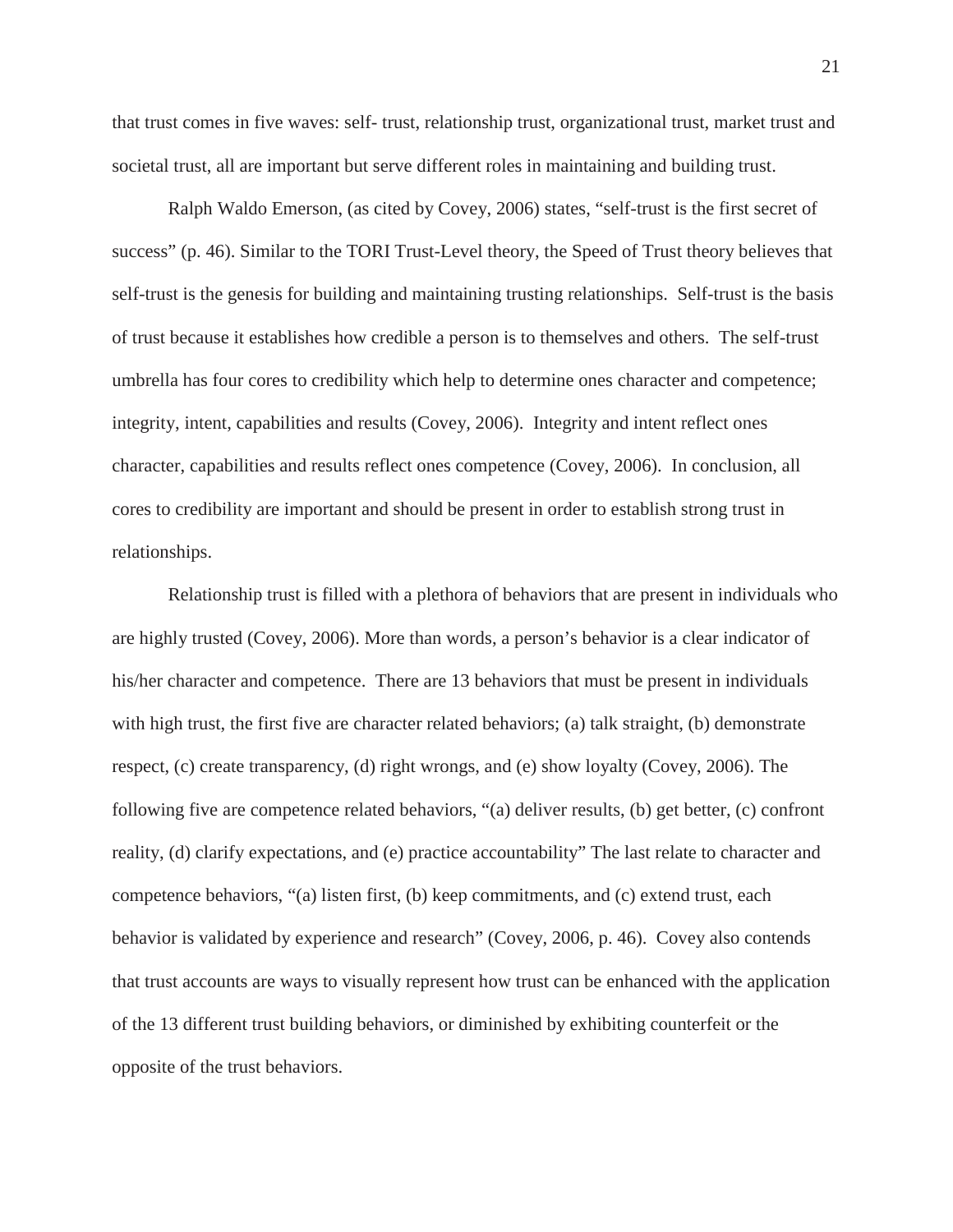There are two trust accounts in every relationship, one account is allocated to each person within the relationship as each person has a different perspective on what will add to or diminish trust. Words are typically proceeded by behaviors, if a person's behaviors mirror what he/she says then deposits are made to the trust account, however, if a person's behavior does not match his/her words, withdrawals are made to the trust account. Additionally, if the trust behaviors are used in extreme, then withdrawals to the trust account can happen. For example, when considering the create transparency behavior, a person can create a withdrawal if he/she shares confidential information in the name of being transparent. Therefore there must be a balance in exhibiting the trust behaviors because too much or too little can be harmful to relationships.

Organizational trust focuses on trust among various internal stakeholders within an organization. When trust is low in an organization, the stakeholders will experience problems that Covey coined as *organizational taxes* (Covey, 2006). The seven organizational taxes are (a) redundancy or superfluous duplication of efforts; (b) bureaucracy or an overabundance of rules, regulations, and policies set in place that ultimately take away from the productivity of the organization; (c) politics among internal stakeholders; (d) disengagement that manifests as a lack of intrinsic employee motivation; (e) turnover, as people tend to look for more fulfilling opportunities within other organizations; (f) churn, as evidenced by a lack of trust displayed by external stakeholders; and (g) fraud which can negatively impact an organizations bottom line (Covey, 2006). Without a plan in place to increase trust, these seven organizational taxes can impede on an organizations ability to operate efficiently, thus ultimately increasing the cost of doing business.

Contrary to an organizational tax in a low trust organization, a dividend is a benefit that is produced in high trust organizations. The seven dividends are: (a) increased value, which can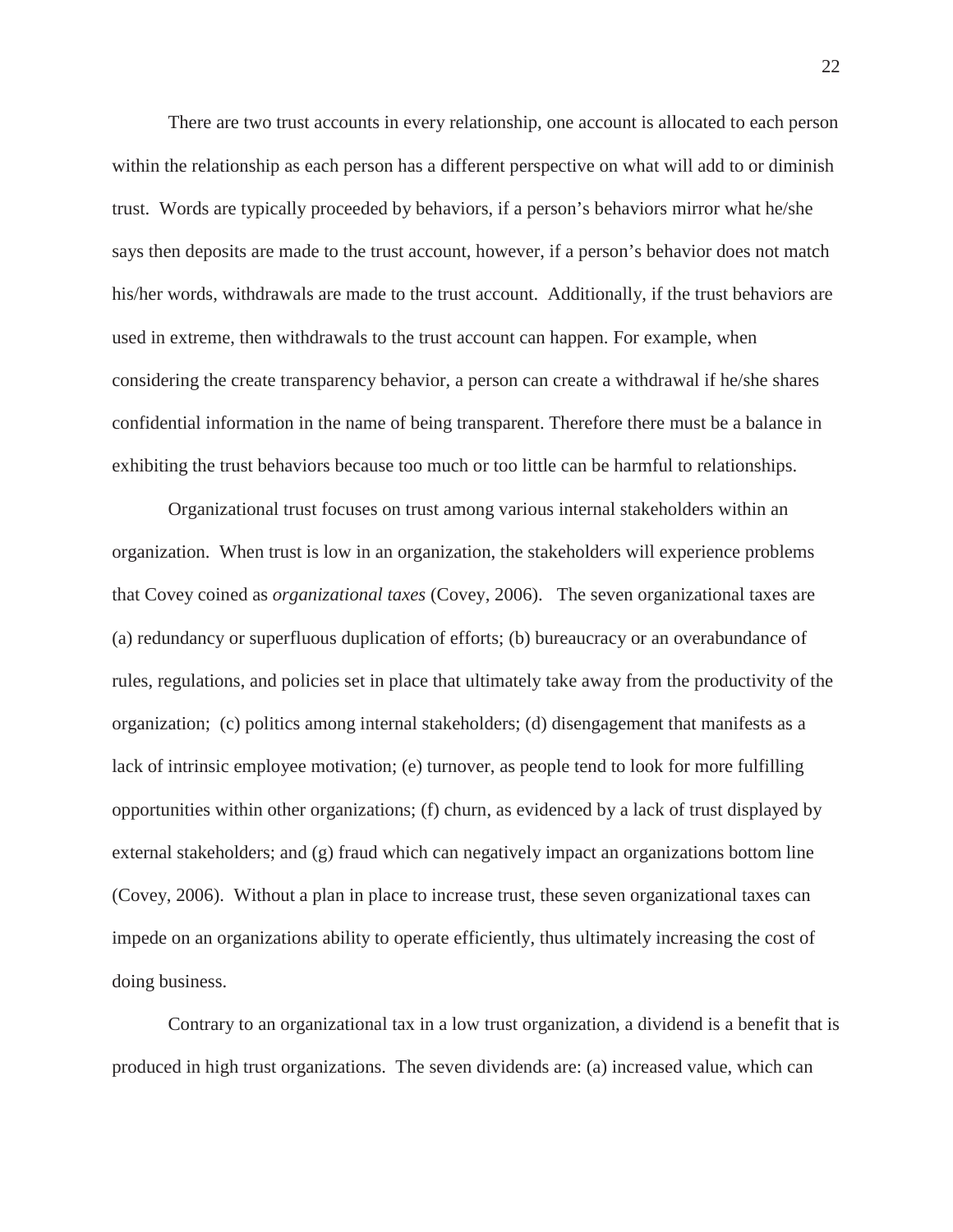manifest as higher returns to shareholders and the ability to deliver more quality of services to customers; (b) accelerated growth, which tend to manifest as higher sales profits that are achieved with lower costs; (c) enhanced innovation as employees tend to be more creative and willing to take risks; (d) improved collaboration which can enhance teamwork; (e) stronger partnering, as evidenced by parties entering contractual obligations, with well-managed relationships based on trust; (f) better execution as trust in the strategies that are in place creates more buy-in when it's time to execute an idea; and (g) heighten loyalty, from both employees and customers (Covey, 2006). Time spent on developing trust can yield dividends that will positively enhance an organization of any size, as well as a family structure.

# **Commitment Trust Theory**

Morgan and Hunt (1994) proposed that relationship commitment and trust are key variables for successful relationships because they advance and promote accommodating behaviors between members of the relationship, and encourage them to maintain long-term associations. They contend that relationships that have trust and commitment are more tolerant of behavior that is deemed as risky because the individuals involved in the relationship believe that each will act in a manner that is beneficial to each party in the long-term. They proved their theory in the automobile tire industry. The data supported the idea that business relationships between retailers and their suppliers benefited from employing the commitment trust theory.

The commitment-trust theory assumes that trust and commitment mediate the relationship between five antecedents; i.e., relationship benefits, relationship termination costs, shared values, communication, opportunistic behavior and five outcomes; that is, acquiescence, propensity to leave, cooperation, functional conflict and decision-making uncertainty (Holdford & White, 1997). Relationship commitment is defined as "an enduring desire to maintain a valued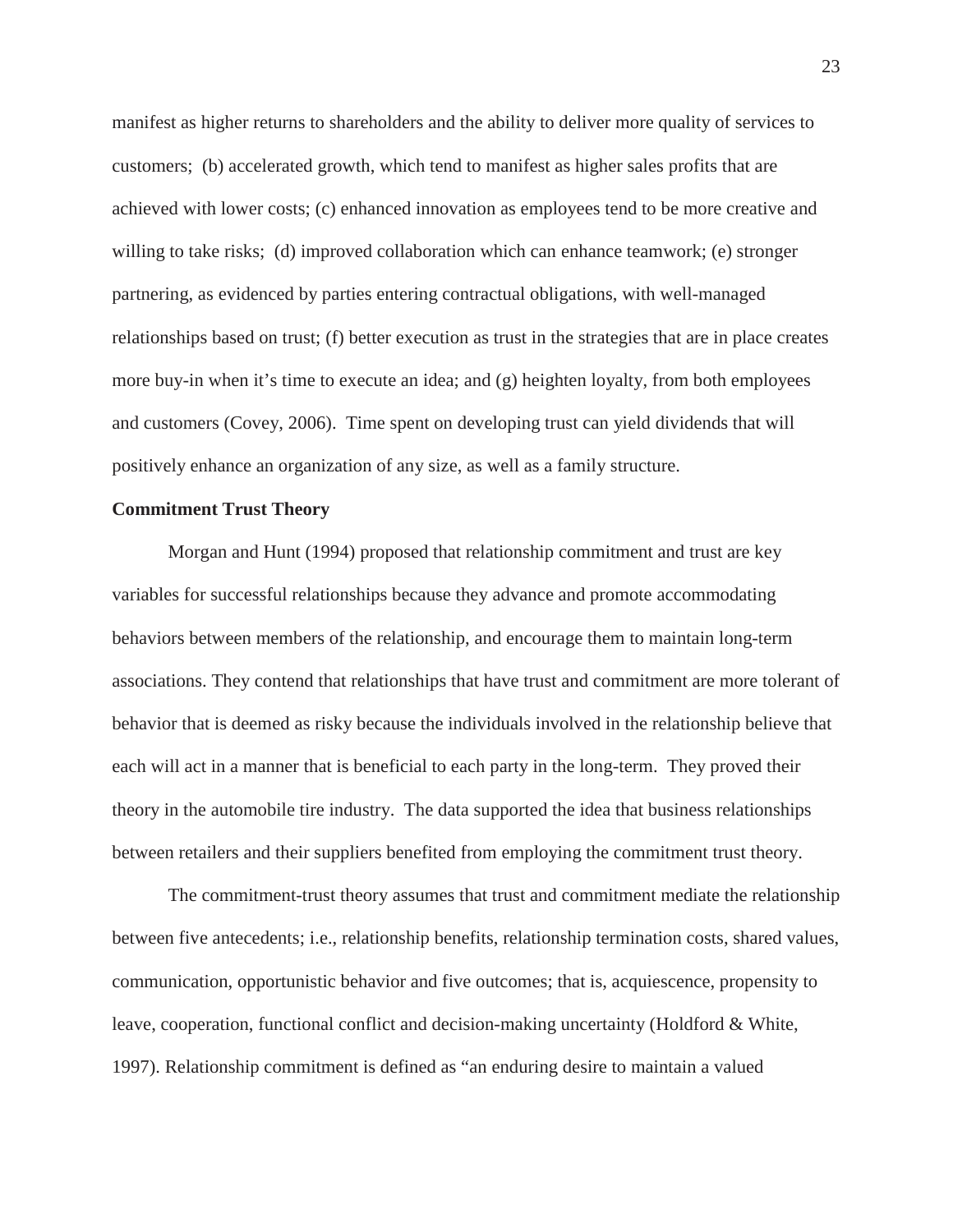relationship" (Holdford & White, 1997, p. 250). Relationship commitments can arise between individuals or organizations. Commitment in a relationship is improved when key stakeholders share similar values. Additionally, key stakeholders perceive that terminating or ending the relationship will put them at a disadvantage because staying in the relationship promotes benefits that outweigh the termination of a relationship.

Similar to the Covey's organizational tax in his theory of the Speed of Trust, relationship termination costs are described as the perception of net losses associated with financial, emotional, or time that may result from the dissolution of a relationship. In addition, a net loss cannot be recovered or replaced by a substitute person. The apparent costs to a teacher for terminating a relationship with a paraprofessional might be the risk that special education students will suffer academically or the loss of a professional friendship. The quality of services and goods relative to other options are known as relationship benefits. Teachers might be more inclined to maintain a relationship with a paraprofessional if students thrive under the relationship or the paraprofessional facilitates the teaching process in a unique way.

Partners that share similar values about appropriate behaviors, goals, and policies are also likely to be committed to a relationship. Teachers that have gone through the process of professional socialization (i.e., when an individual adopts the goals, ideals, and codes of conduct of the profession) might be more likely to maintain a relationship with a paraprofessional who has instantiated the same ideals.

#### **Communication Accommodation Theory**

The theory of communication accommodation was developed to account for the general observation that people tend to metaconsciouslly converge to one another's communicative behavior while in conversations. They coordinate in a variety of dimensions including choice of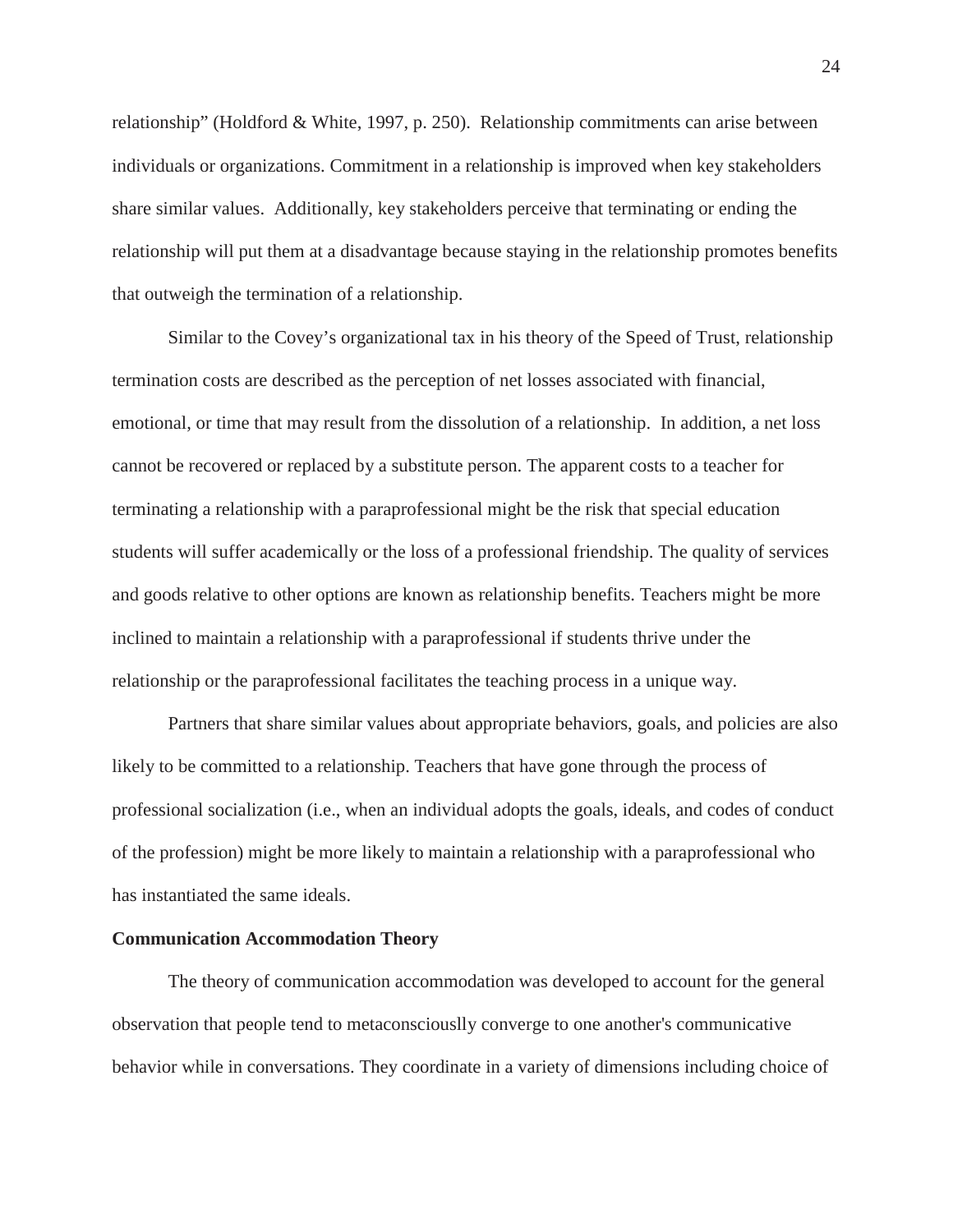words, syntax, pausing frequency, pitch and gestures (Giles, Coupland, & Coupland, 1991). Over the last forty years, this phenomenon has received significant attention and research indicates that such convergence occurs almost instantly across a very diverse set of communication patterns (Niculescu-Mizil, Gamon, & Dumais, 2011). These findings suggest that the communicative behavior of conversational partners reflect coordinated patterns similar to a dance.

The dance is metacognitively choreographed by the verbal interaction between a special education teacher and their paraprofessional colleague. For example, a special education teacher would assume the verbal characteristics of his/her paraprofessional colleague while the paraprofessional would respond in a manner that would reflect the verbal patterns of the teacher. It is assumed that the interaction between a special education teacher and their paraprofessional colleague is enhanced when they build trust and commitment between each other.

#### **Relational Trust**

Coleman referred to relational trust as social capital (Coleman,1990). According to Coleman, social capital is an entity that incorporates relational ties among individuals within a social system. In contrast, human capital is a latent construct that is derived from educational endeavors (Putnam, 1995). Like human capital, social capital is an intangible product that is accumulated for productive ends. Whereas human capital is acquired through educational means, social capital is developed and sustained through relationships (Becker, 1964; Schultz, 1961).

Coleman (1990) identifies two factors that promote social capital: social network closure and trustworthiness. Social network closure refers to the density of relationships that exist within a network. It is easier for members to communicate when interconnectedness among individuals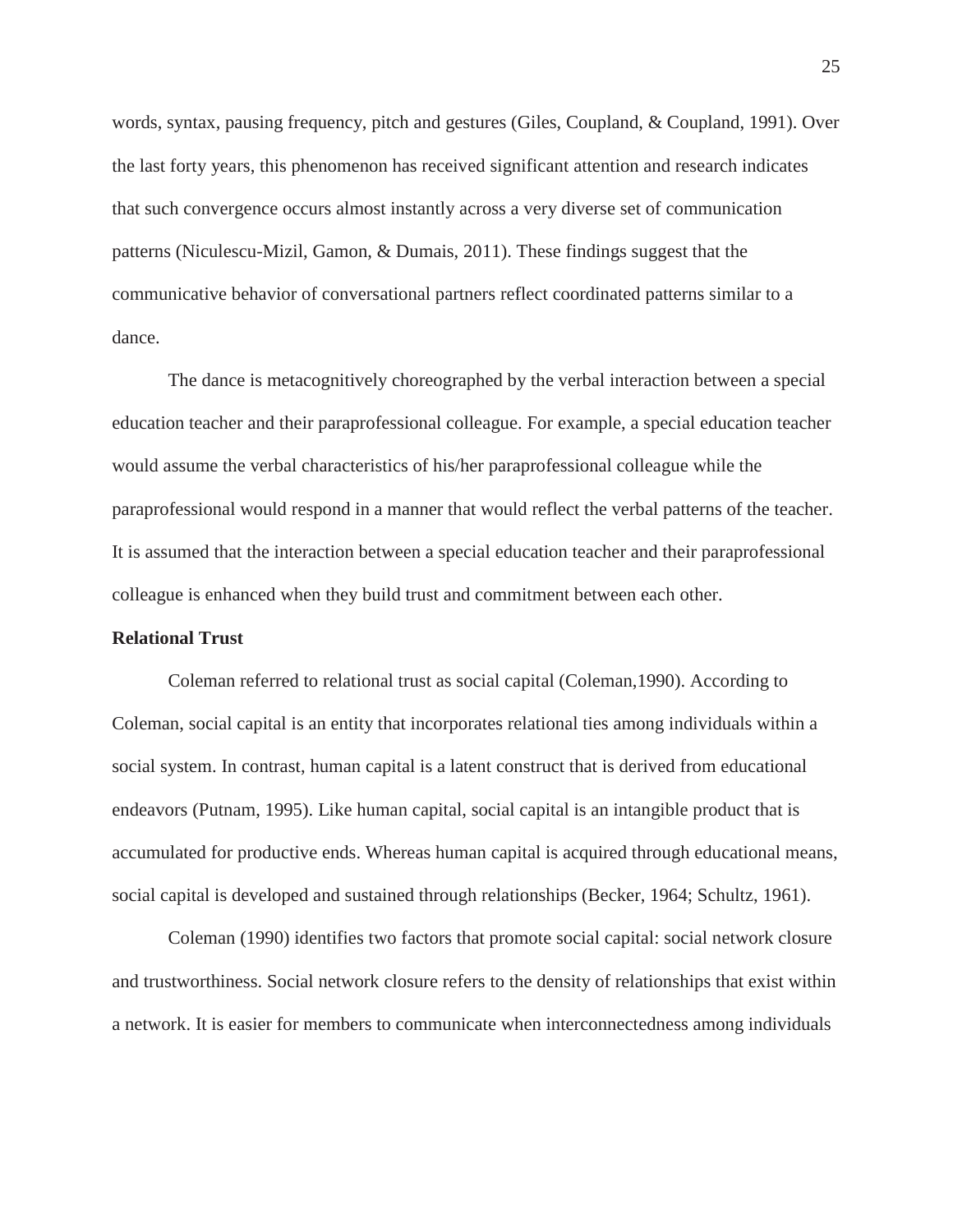is high. This interconnectedness between members also facilitates mitigating miscommunications, which if left unaddressed, leads to rifts and a breakdown of trust.

Coleman (1990) argued that social capital serves an important role in maintaining social norms. Dense relational ties in a network with high social capital serve to transmit basic information and, perhaps, act to monitor and enforce mutual obligations among parties; socially desirable norms are advanced while undesirable actions sanctioned. This property of a social network is what Coleman referred to as trustworthiness.

In addition to the discussion of the social trust network, Coleman also considered this topic from the perspective of the actions of individual agents (Coleman, 1990). Coleman drew on the work of rational choice theorists (e.g. Dawes, 1988; Hardin, 1993; Williamson, 1993) who have focused on the conditions and incentives that motivate individuals to trust one another, and on how individuals assess the potential benefits and losses associated with the actions they might take, given this uncertainty. From this perspective, trust constitutes a calculation whereby an individual decides whether or not to engage in an action with another individual that incorporates some degree of risk. In turning to rational choice theory, Coleman (1990) sought to offer an explanation for the micro-level activity that supports social functioning of effective networks. Schneider (1996) views social trust as the collective property of a social institution.

In this regard, Schneider (1996) built on Coleman's (1990) ideas about trustworthiness in social networks. Unlike rational choice theorists, however, who rely exclusively on motives of self-interest and material gain to explain individual actions, Schneider (1996) offered a more individualistic account of this micro-behavior; that is, she paid close attention to how individuals within organizations view the actions of others in the context of a set of mutual obligations,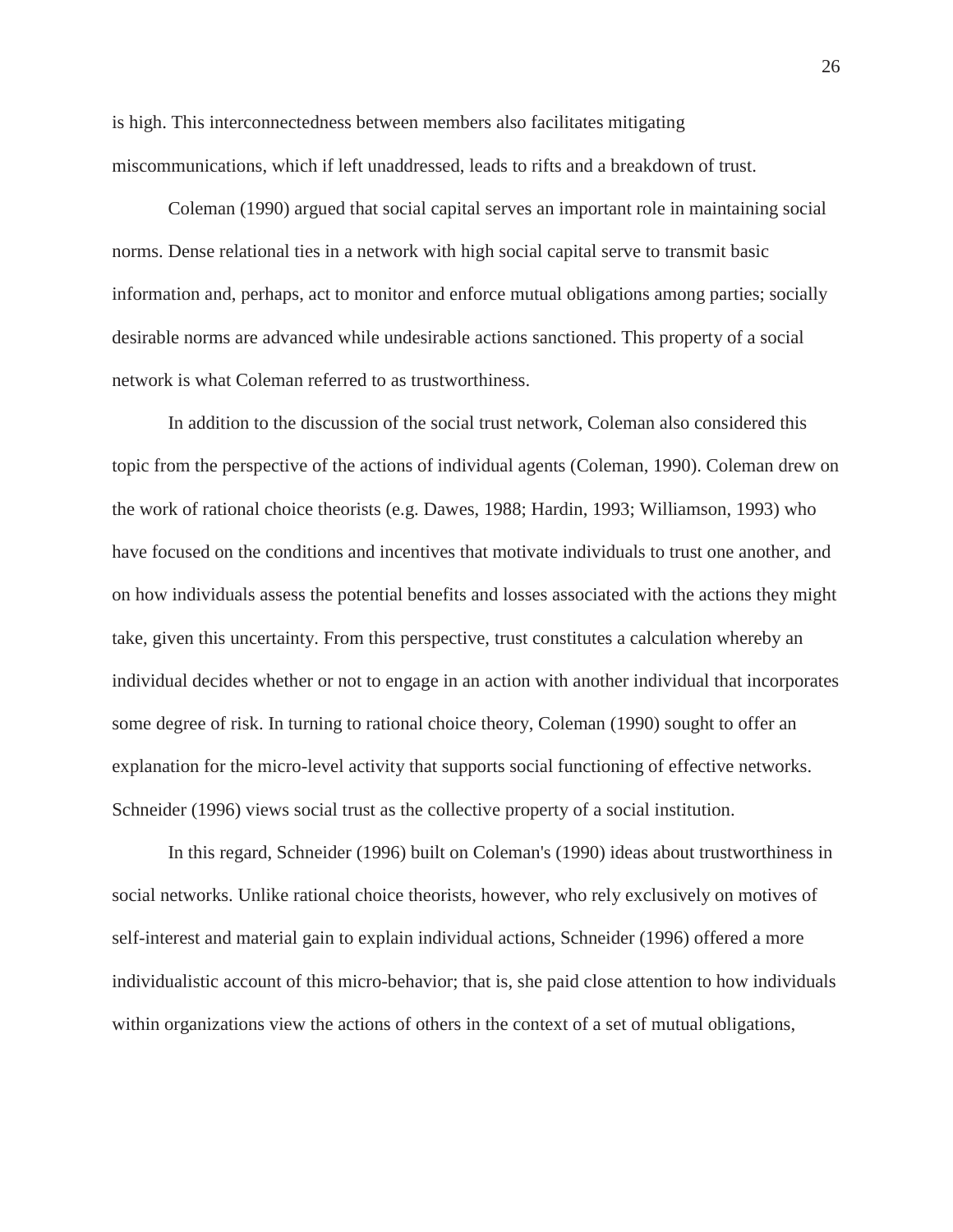which frame their relationships. Through a process of *discernment*, individuals lend meaning to the actions of others and ultimately come to some level of trust.

# **Alternative Forms of Social Trust**

As a property of a social institution, trust may take at least three different forms: organic, contractual, and relational (Gambetta, 1988). Organic trust is rooted in faith, and is ascribed to persons or institutions in a more or less unquestioning fashion. This form of trust is characteristic of small-scale societies. In such systems individuals give their trust unconditionally, for they believe in the absolute authority and or character of the individuals with whom they are engaged.

Organic trust creates a broad-based moral bond among members who share an ethical responsibility for the consequences of their behaviors to themselves and others. Fundamentalist religious schools, such as those described by Peshkin (1986), exemplify social systems characterized by organic trust. Here the actions of professionals are supported by a community, which embraces one truth one way. Because the truth is beyond doubt, the community seeks the complete obedience of its members to the doctrine of its faith. This obedience is extended through the school whose objective is to vitalize in its daily life the precepts of the faith. The school is a total institution, created and maintained to achieve the broad purpose of serving the glory of God.

The second type of trust is contractual. A contract explicitly defines the actions to be taken by the parties involved in the transaction. This, in turn, sits within a legal framework, which binds individuals to carry out specified responsibilities. In contrast to organic trust, which can be virtually all encompassing, contractua1 trust is much more delimited, for example, a scope of work to be undertaken or services to be delivered. Typically, the product to be provided is clearly set out, and appropriate mechanisms for achieving this can also be reasonably well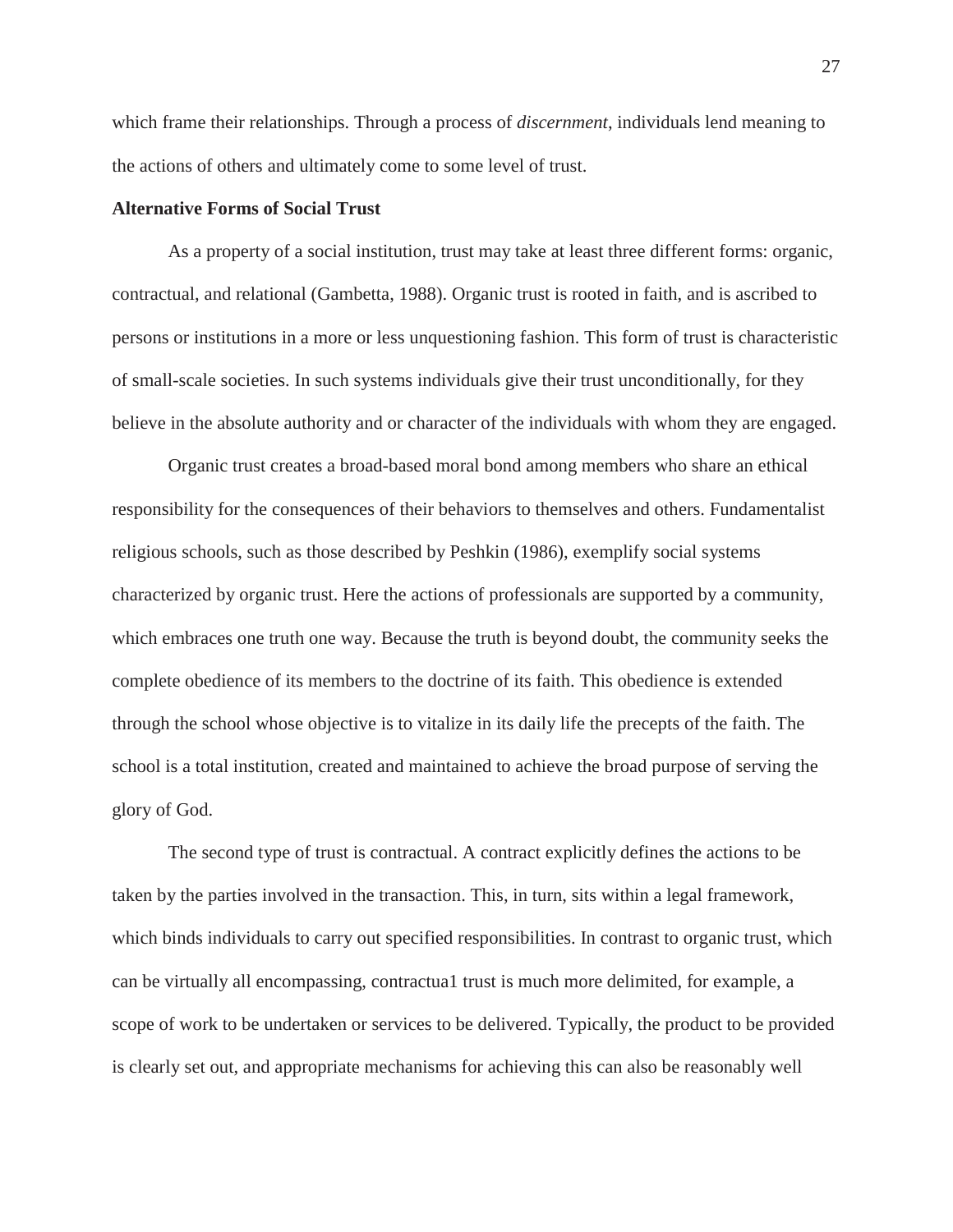specified. As a result, it is fairly easy to determine whether all participants have acted in accordance with the agreed upon terms. If one party does not uphold the terms of the trust agreement, legal actions may be taken to seek damages.

The third type of trust is relational. This is formed through mutual understandings that arise from both individuals and institutions, which are expected to behave in a normatively suitable manner. Organic and contractual trust differ from relational trust in that its underlying expectations are founded both on beliefs and explicit expectations regarding obligations. Such trust is well suited for situations where organizational aims may be multi-faceted and or difficult to clarify, and where the possible mechanisms through which these aims might be addressed may be highly varied and situationally specific. Unlike contractual trust, relational trust can only be informally and infrequently monitored, and abrogations of such trust are not easily subject to legal redress. Rather, individuals typically withdraw their trust when expectations are violated, leading to a possible severing of ties with the institution or even to a breakdown in the institution itself. Also, unlike organic trust, which is more likely to be present in closed societies, relational trust is sustainable in the more delimited affiliations that characterize modern social institutions.

For this reason, it seems particularly relevant for analyzing the nature of relationships among special education teachers and their paraprofessional colleague in schools. Judgments about the intentionality of others play a central role in relational trust. As social interactions transpire, participants attend not only to surface behavior, but they also seek to understand others motivations and underlying intentions that create the observed behavior and how these behaviors can be views and understood in the context of the mutual responsibilities; for example, a parent may trust his/her child's teacher even if the outcome falls short of one's expectations, such as the child being the top reader in the class, if the parent perceives that the actions taken by the teacher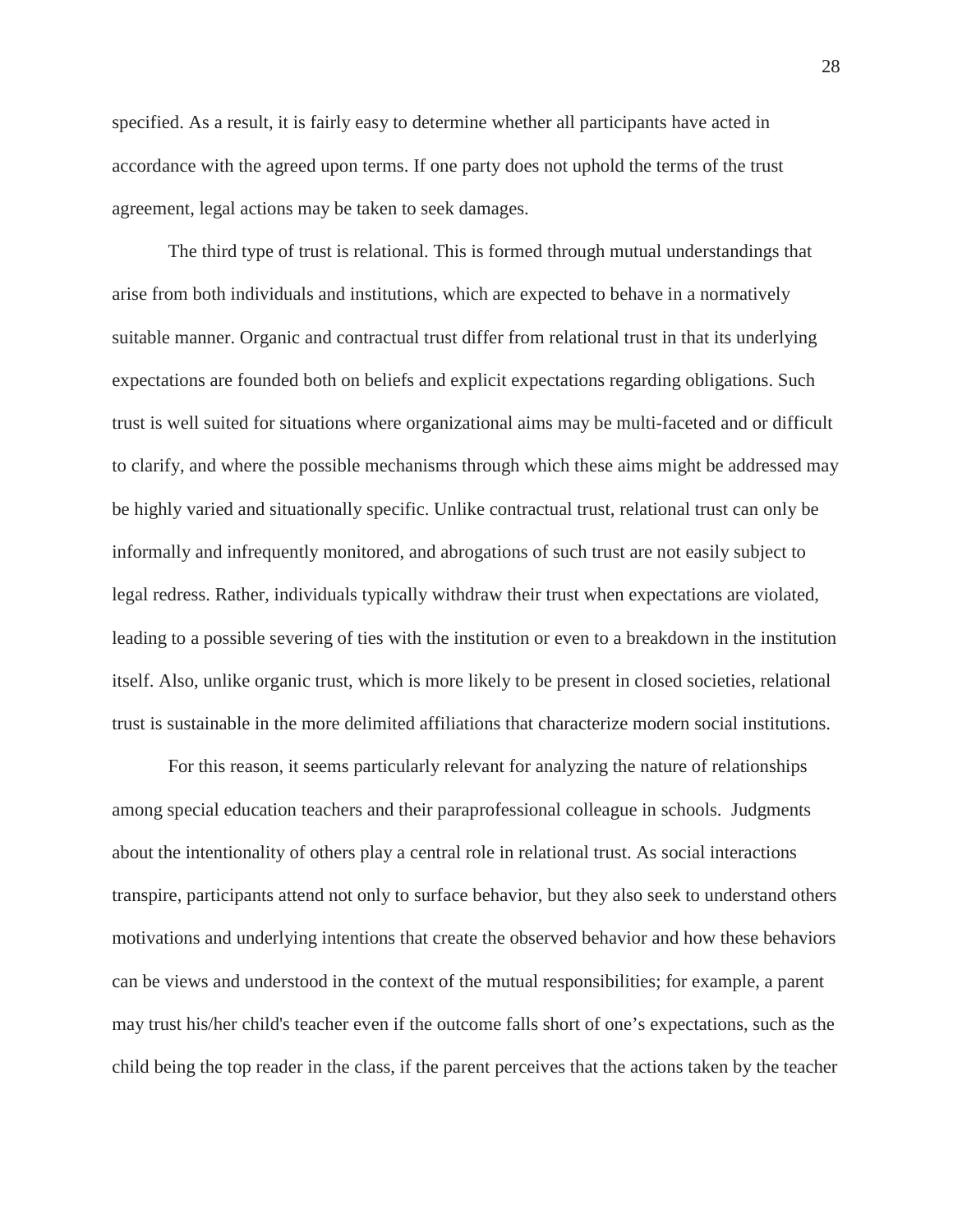are professionally appropriate and well-intended. The same can be said about instances between special education teachers and paraprofessionals; a special education teacher may trust a paraprofessional that deviates from a student's daily schedule without having a discussion with the special education teacher first, if the special education teacher perceives that this action was done in a manner that was both professionally appropriate and the student receives academic and social benefit.

This focus on intentions contrasts with organic trust, where it is simply presupposed that individuals and institutions will consistently act in ways believed to be right and good. In these contexts, there is typically little need for discernment. Interestingly, intentions also play only a minor role in contractual trust relations where expectations are primarily outcome-based. In these cases, if the desired products are produced, the individual motives of participants are largely irrelevant, although trust can be destroyed if the desired outcomes are not met and or delivered.

Relational trust, however, is grounded in a personalistic account of action, where normative judgments are also made about how and why individuals go about the process of addressing their obligations. If desirable outcomes are advanced, but the processes by which they are addressed leave participants uncertain as to the real intentions of others, trustworthiness may not be achieved. For example, whether paraprofessionals embrace curriculum reform/schedule changes or not depends in part on how they perceive their special education teachers motives in advocating change. Is the intent really to improve educational outcomes and opportunities for the students, or rather to bring the special education teacher public acclaim or perhaps a career advancement out of the classroom?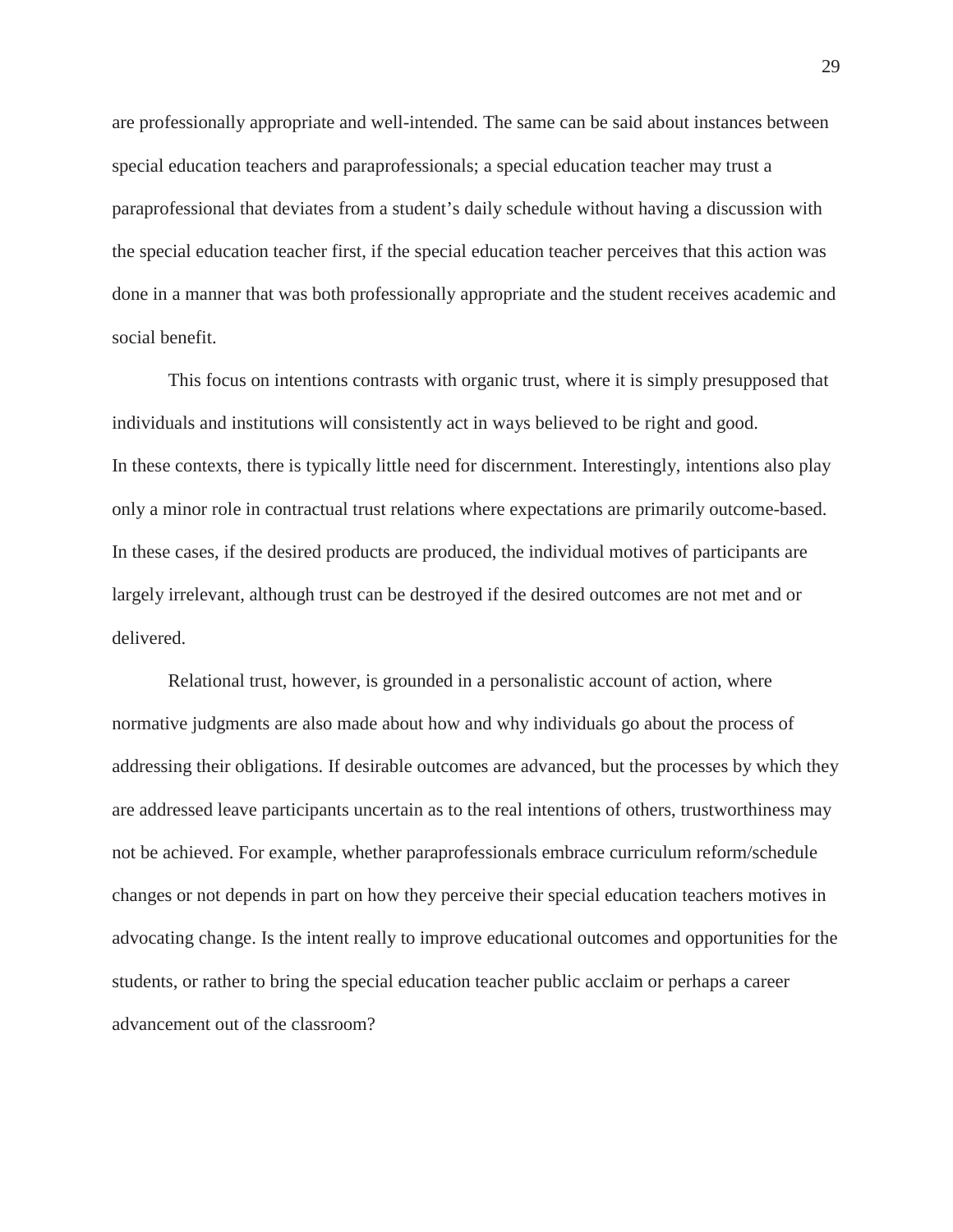In conclusion, relational trust entails a dynamic interplay of actual behavior and a discernment of intentions in the context of the obligations that are shared by various parties. Trust is reduced when individuals perceive that others are not acting in ways that manifest these common commitments. Thus, the fulfillment of obligations on which relational trust rests involves not only doing the right thing, but also doing it for what is perceived to be the right reasons.

#### **Five Dysfunctions of a Team Model**

Patrick Lencioni (2002) created a framework for understanding dysfunctional team dynamics. He argues that most teams are dysfunctional, at some level, and suggests that awareness of this fact can lead to better team member engagement. While his framework was initially developed for executives it has also been effective for managers and employees at all levels and across organizational types.

There are five common themes associated with a dysfunctional team. These themes interrelate and build off one another to either hamper or improve team performance. The five themes are: (a) absence of trust, (b) fear of conflict**,** (c) lack of commitment**,** (d) avoidance of accountability, and (e) inattention to results (Lencioni, 2002).

**Absence of trust.** Trust is the confidence among team members that their peers´ intentions are good, and that there is no reason to be protective or careful around the group. Teammates must get comfortable being vulnerable with one another and be confident that their respective vulnerabilities will not be used against them. Teams that lack trust waste time and energy interpreting behaviors and managing interactions within the group. Team members that perceive low trust tend to avoid meetings, take fewer risks, exhibit low morale, and are more to likely to leave the team (Lencioni, 2002).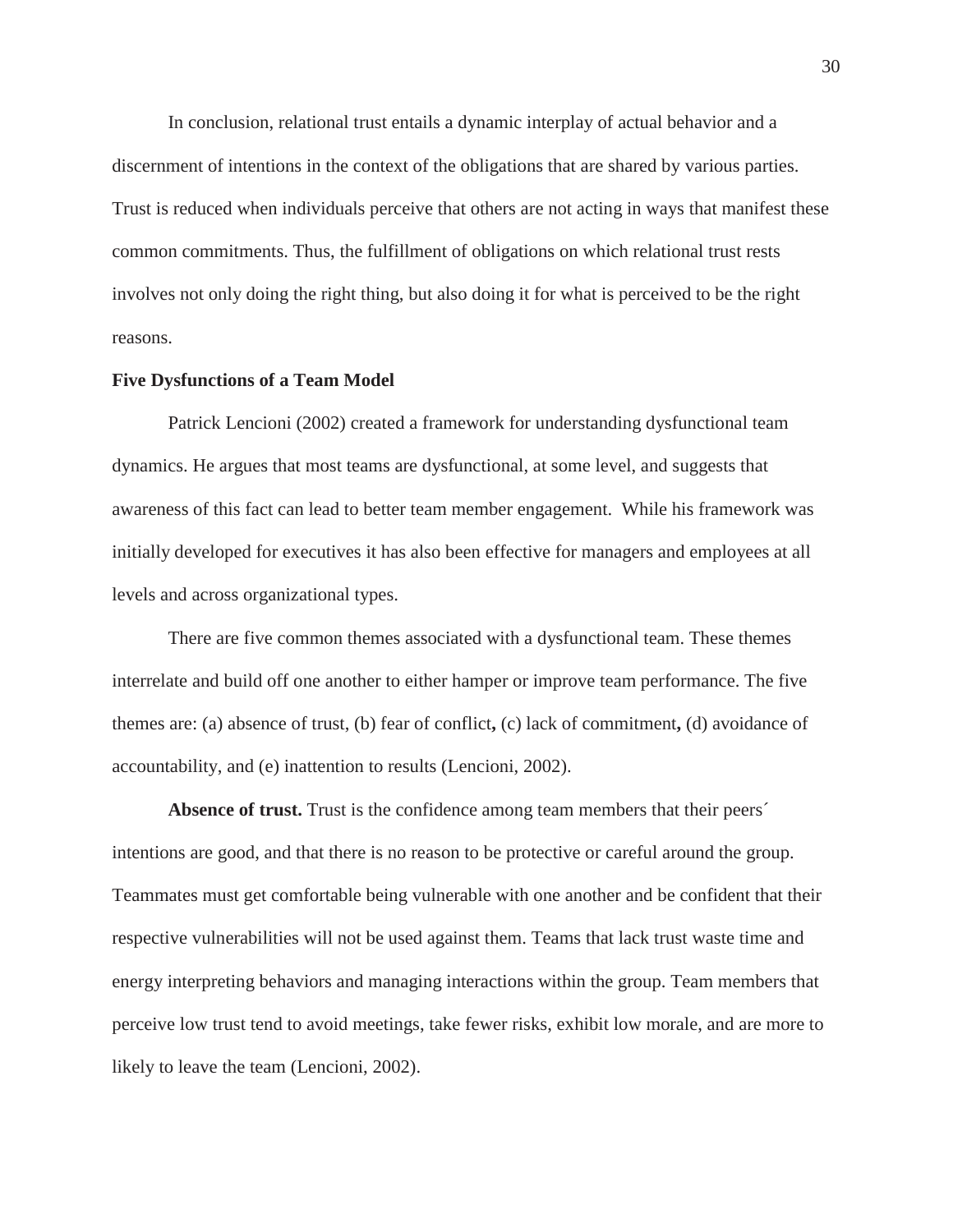**Fear of conflict.** Relationships that persist over time require productive conflict to grow (Lencioni, 2002). Lencioni identified two types of conflict: Destructive fighting via interpersonal politics and ideological conflict that thrives from interaction. Ideological conflict is limited to concepts and ideas that avoid personality-focused attacks. For example, a paraprofessional may be fearful of being embarrassed by a special education teacher in the classroom. In contrast, to engage in productive conflict, team members aspire to produce the best possible solution in the shortest period of time. Teams that avoid ideological conflict often do so in order to avoid hurting one another, but end up encouraging tension. Ideological conflict among team members is a time saver and can often facilitate finding solutions.

**Avoidance of accountability**. Avoidance of accountability is the unwillingness of team members to call their peers on performance or behaviors that might hurt their feelings. The essence of this dysfunction is rooted in an unwillingness of team members to tolerate the interpersonal discomfort. Members of productive teams improve their relationships by holding one another accountable, thus demonstrating that they respect each other and have high expectations for one another. Peer pressure is the most effective means for maintaining high standards of performance. An absence of accountability is an invitation to team members to shift their attention to areas other than collaboration and collective results.

**Other focuses than results.** A functional team must focus on the collective results of the group and make the focus more important than individual members´ goals (Lencioni, 2002). Many teams are simply not results focused. They focus more on the here and now rather than the goal defined by the collective team. That is, meaningful long-term objectives are sacrificed by day-to-day minutia and interpersonal tussles (Lencioni, 2002). For example, teachers and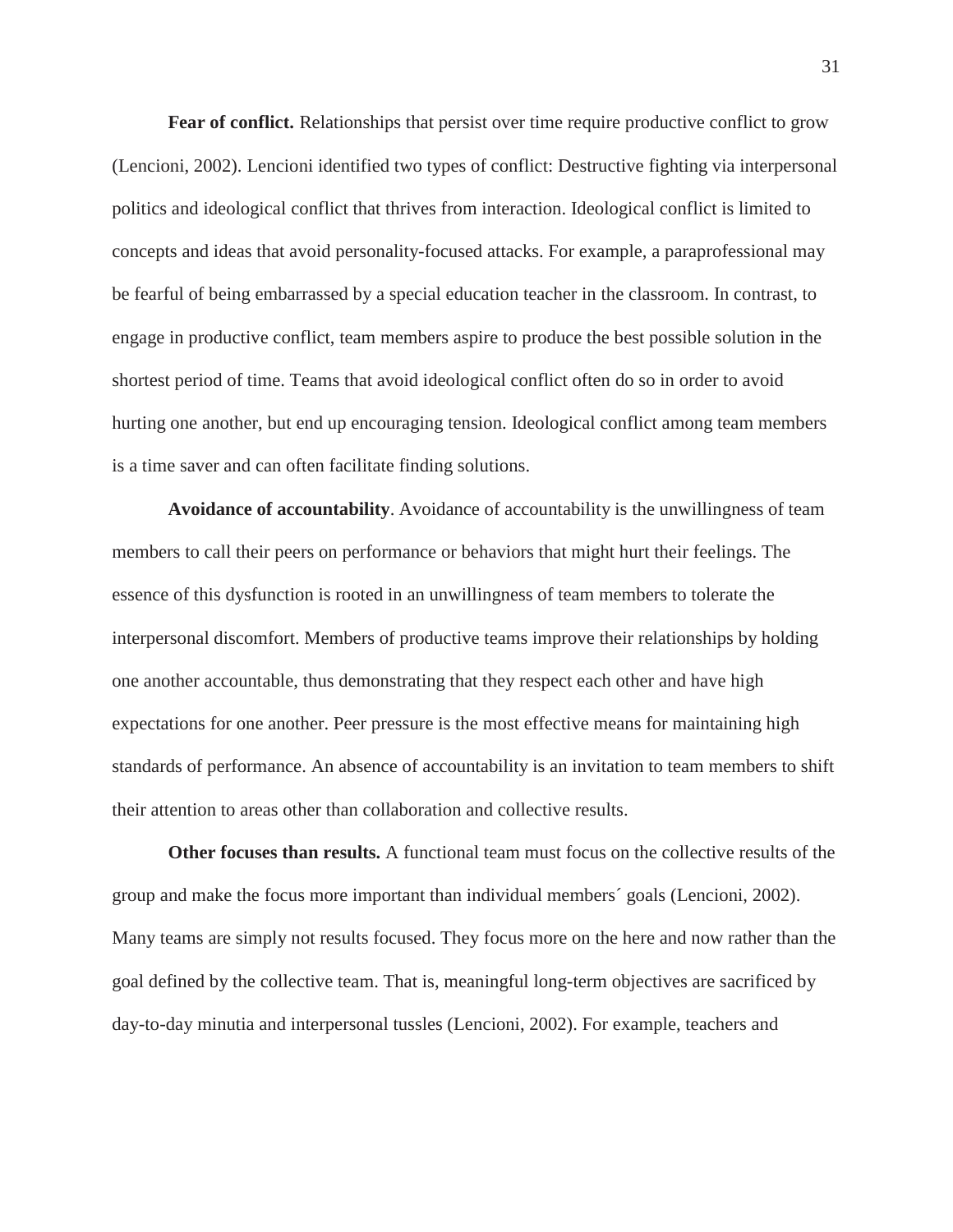paraprofessional may concentrate on their relationship with each other at the expense of student learning. Additionally, bureaucracy may impact trust within organizations.

O'Neill (2013) asserts that in some instances, organizations and schools have set up systems of accountability by imposing rules, and voting in new legislation in an effort to enforce or impose a culture of trust in low trust societies. For example, schools that are performing poorly may have the state step in and take over, require employees to do extra data collection, require multiple formal examines and assessments, all in the name of increasing trust in the workplace and in the community. These systems of accountability can have an adverse impact on trust as employees change their focus from achieving their initial results of student success, to keeping up with a multitude of tasks, watching over their backs, and engagement in menial tasks, just to name a few.

# **Cycling Through Trust**

The best way to find out if you can trust somebody is to trust them.

Ernest Hemingway

The ebb and flow of trust can be distinguished by one of four trust stages; (a) building or establishing trust, (b) maintaining or sustaining trust, (c) destroyed or broken trust, and (d) restoring trust (Kutsyuruba & Walker, 2015). Each stage of trust plays a significant role in the behavior and interactions of people within an organizational team (Adams, 2008). Some relationships experience each stage during their course of interaction, while other relationships start and end on one trust stage. Therefore, recognizing characteristics and behaviors that are in alignment with each stage provides valuable insight into the intricacies of trust.

#### **Building Trust**

Hallam, Smith, Hite, Hite, and Wilcox (2015) state that the research on trust in education has expanded into a complex construct. As a result they contend that without trust, educators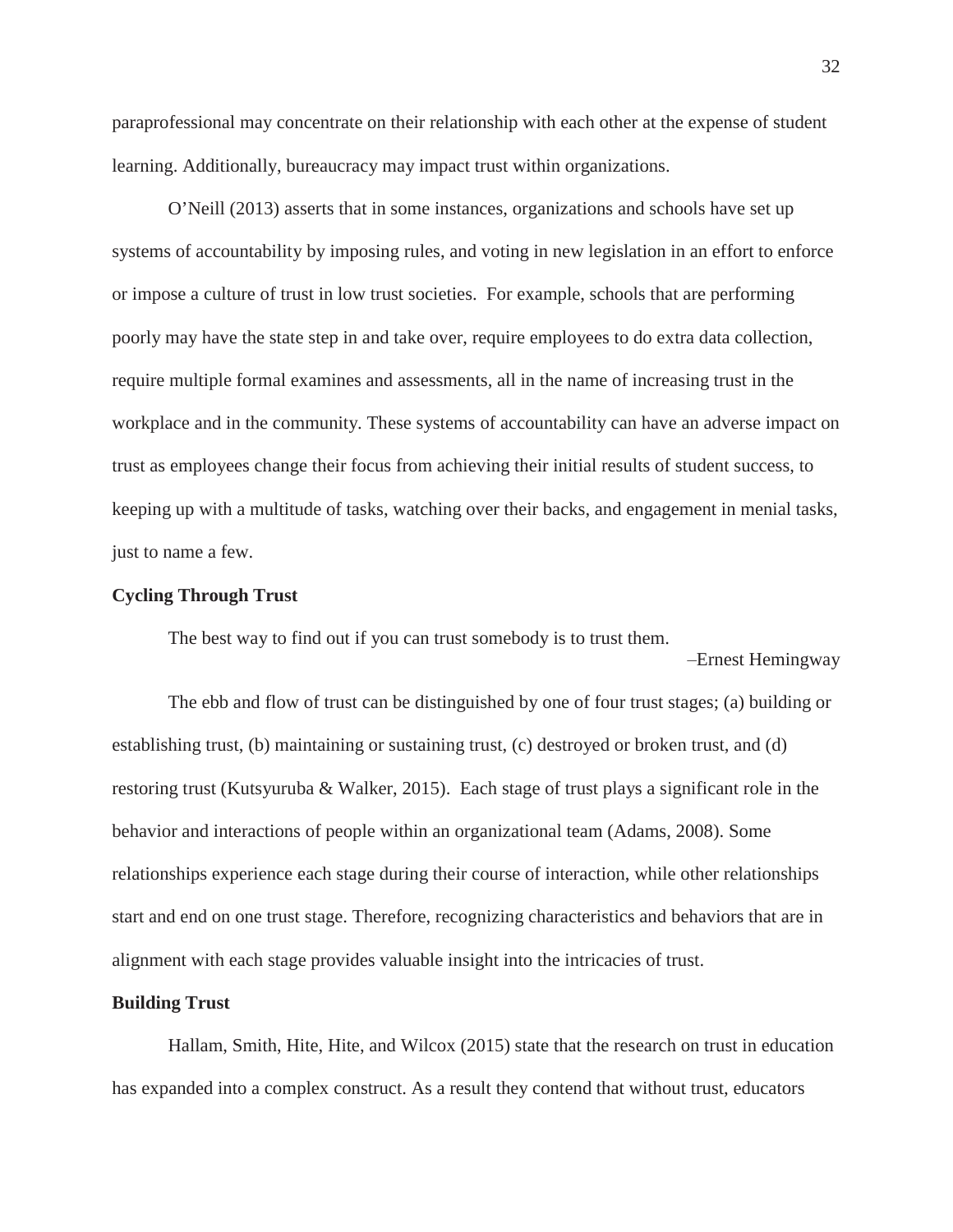cannot meet important goals, as a lack of trust inhibits communication between relevant stakeholders as well as impede on student goals. The best teachers have a challenging time accomplishing their goals in the absence of trust. Tschannen-Moran (2004), believe that time and patience are required to build trust, moreover trust is built on the foundation of the five facets of trust: (a) benevolence as evidenced by as caring, extending good will, having positive intentions, supporting teachers, expressing appreciation, being fair, guarding confidential information; (b) honesty as evidenced by having integrity, telling the truth, keeping promises, honoring agreements, having authenticity, accepting responsibility, avoiding manipulation, being true to oneself; (c) openness as defined by engaging in open communication, sharing important information, delegating, sharing decision making and sharing power; (d) reliability as defined by having consistency, being dependable, demonstrating commitment, having dedication, and being diligent; and (e) competence as defined by setting an example, engaging in problem solving, fostering conflict resolution, working hard, pressing for results, setting standards, handling difficult situations, being flexible.

The facets of trust would benefit teams of special education teachers and their paraprofessional colleagues in many instances. For example, having open communication whether it is verbal or nonverbal enriches classroom success as it helps to openly discuss and address any issues that arise (Liebhaber, 2000). Moreover, competent special education teachers and paraprofessionals can enhance the safety of staff and students. For example, if a special education student has a crisis as evidenced by exhibiting behaviors that impede on the learning of themselves or others, having a teacher that is flexible in quickly resolving this sort of conflict, while relying on their paraprofessional colleague to react in a supportive role in assisting the remaining students in the classroom can further facilitate building trust.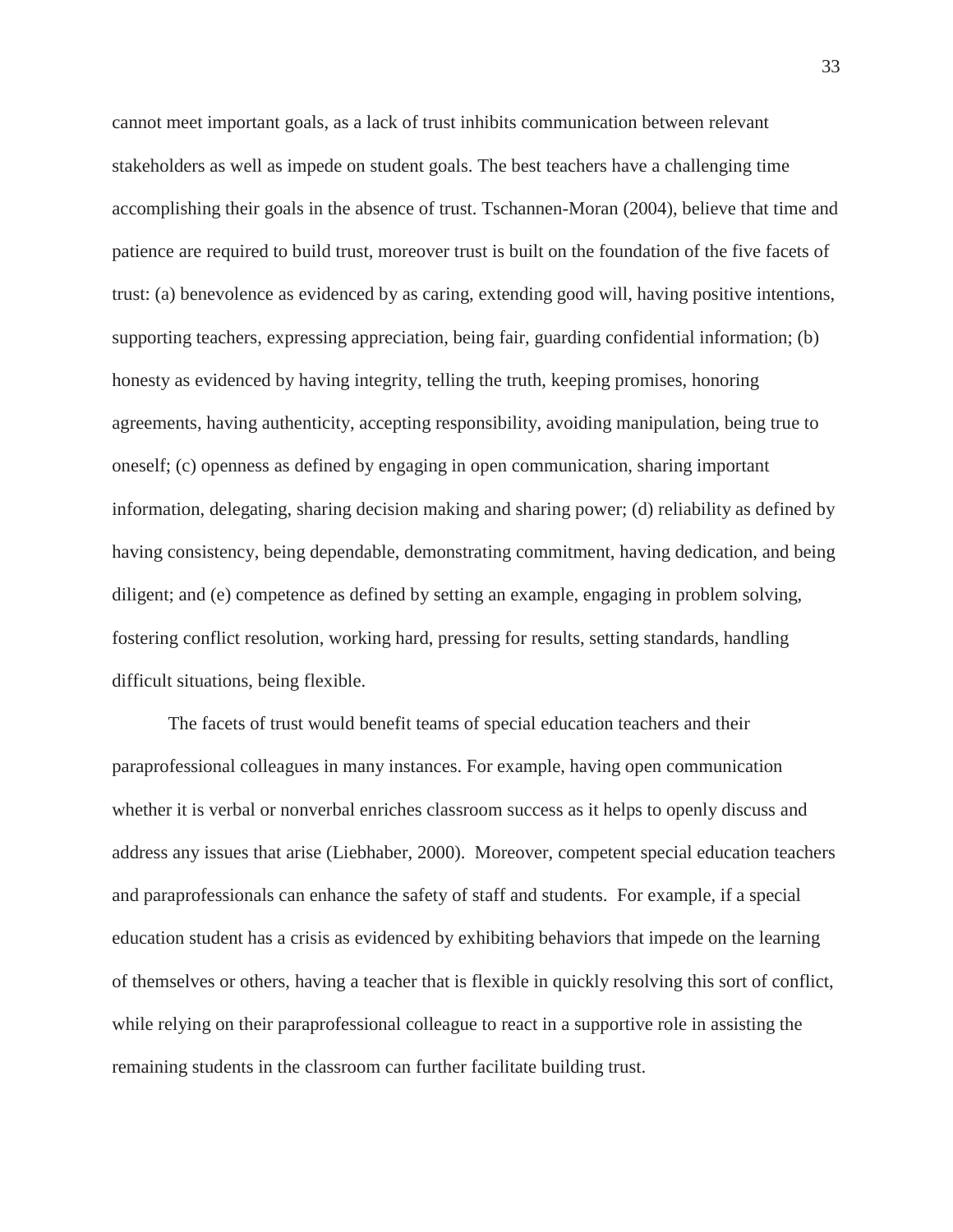In addition to the five facets of trust, Tschannen-Moran (2004) states that the primary factor that plays a role in the building of trust is ones disposition to trust with include a persons values, attitudes, moods and emotions. Moreover, a persons' attitude about diversity plays a significant role in their disposition to trust because many people trust what is familiar and similar to them in terms of values, beliefs and experiences Tschannen-Moran (2004). Thus making it harder to establish trust in situations where there are multiple differences in cultural norms and experiences.

Tschannen-Moran (2004), contends that building trust can also be impacted by a person's mood, whether good or bad, people are always in a mood. Furthermore, moods are developed by thoughts. When people are in bad moods, their thoughts tend to reflect thoughts that are counterproductive to building trust. For example, thoughts of despair and confusion may impact the culture of an organization, Tschannen-Moran (2004). As mentioned in one of the five facets of trust, having open dialogue can help to turn bad moods around by assisting those in bad moods to revise and reset their negative perceptions of doom and gloom.

In conclusion, there are several key points to remember when in the stage of building trust: (a) reputation is important and includes factors such as credibility, disposition to trust, values and attitudes, (b) those in leadership roles (special education teachers) should have the qualifications and commitment to maintaining a culture that supports the cooperation of each member of the team, (c) developing a sense of care for other people and predicting how they may react to a given situation, (d) trust goes through different levels, (e) trust develops when members of a team endure disappointments, and (f) there are dangers in trusting too much an in trusting too little (Tschannen-Moran, 2004).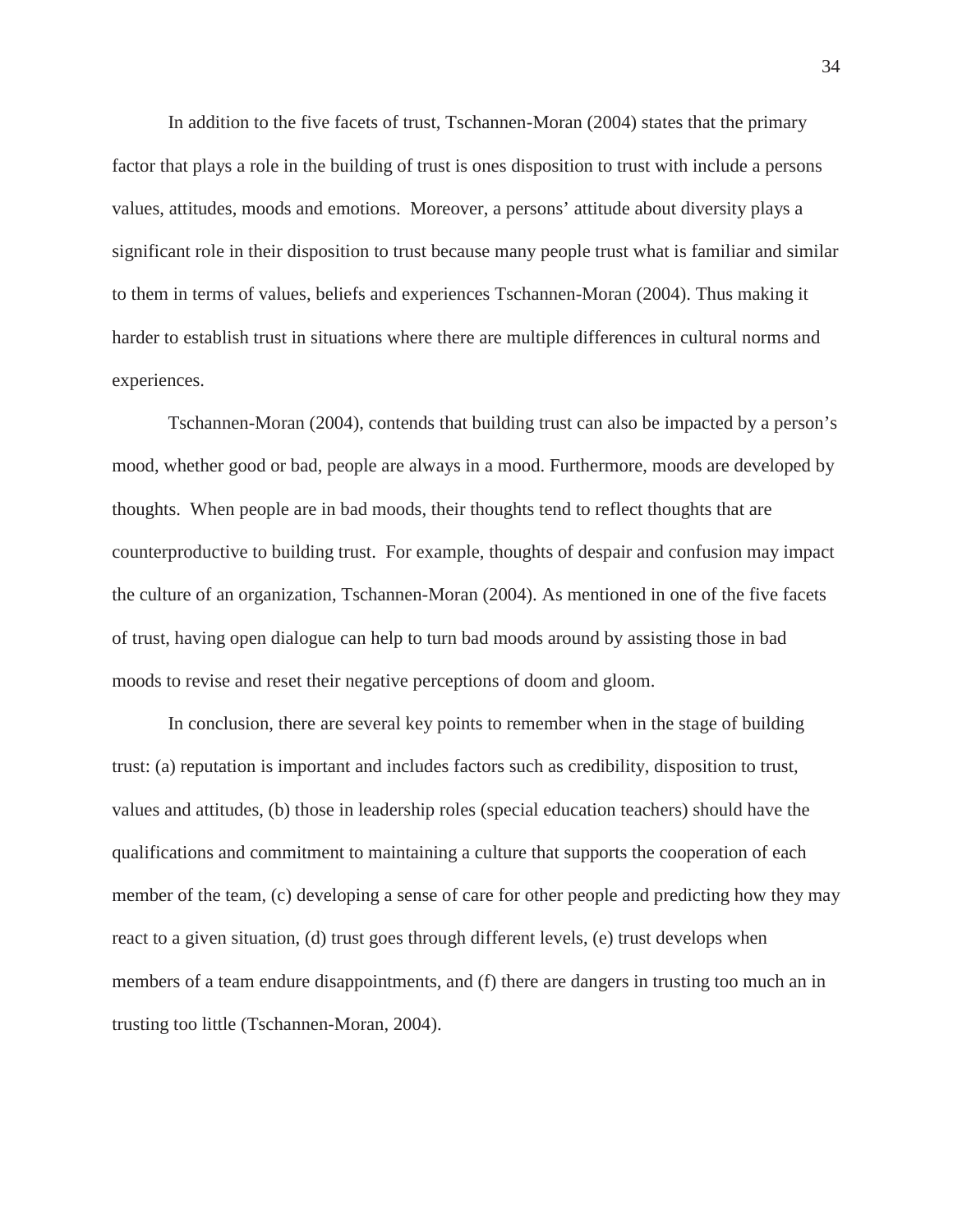### **Sustaining Trust**

Sustaining trust can be a difficult balancing act, but the most effective way to maintain and or sustain trust is through communication (Kutsyuruba & Walker, 2015). Effective communication depends on the receiver hearing the message as intended by the sender, with a feedback loop that enables both the sender and the receiver to check for understanding (Goodman & Truss, 2004). Organizations do not run with one person acting as a soloist. Therefore, maintaining open communication is vital to the bloodline of any successful organization as helps to promote trust between management and employees. Communication opens the door to organizational collaboration. When employees feel as if they are valued, they are more prone to opening up and sharing creative and innovative ideas that will benefit the organization.

Everybody talks, everybody communicates, but few people connect (Maxwell, 2010). Perhaps people fail to connect with others because they do not build trust. Leadership trust is one of the most important elements in having a successful organization. The true power to influence and persuade people stems from the ability to connect and build trust with them. One of the greatest challenges in communication is assuming that it has taken place (Kutsyuruba  $\&$ Walker, 2015).

Communication is also a vital part in the sustaining cycle of trust model, which derived from the literature on trust, as well as family businesses (Sundaramurthy, 2008; see Figure 3).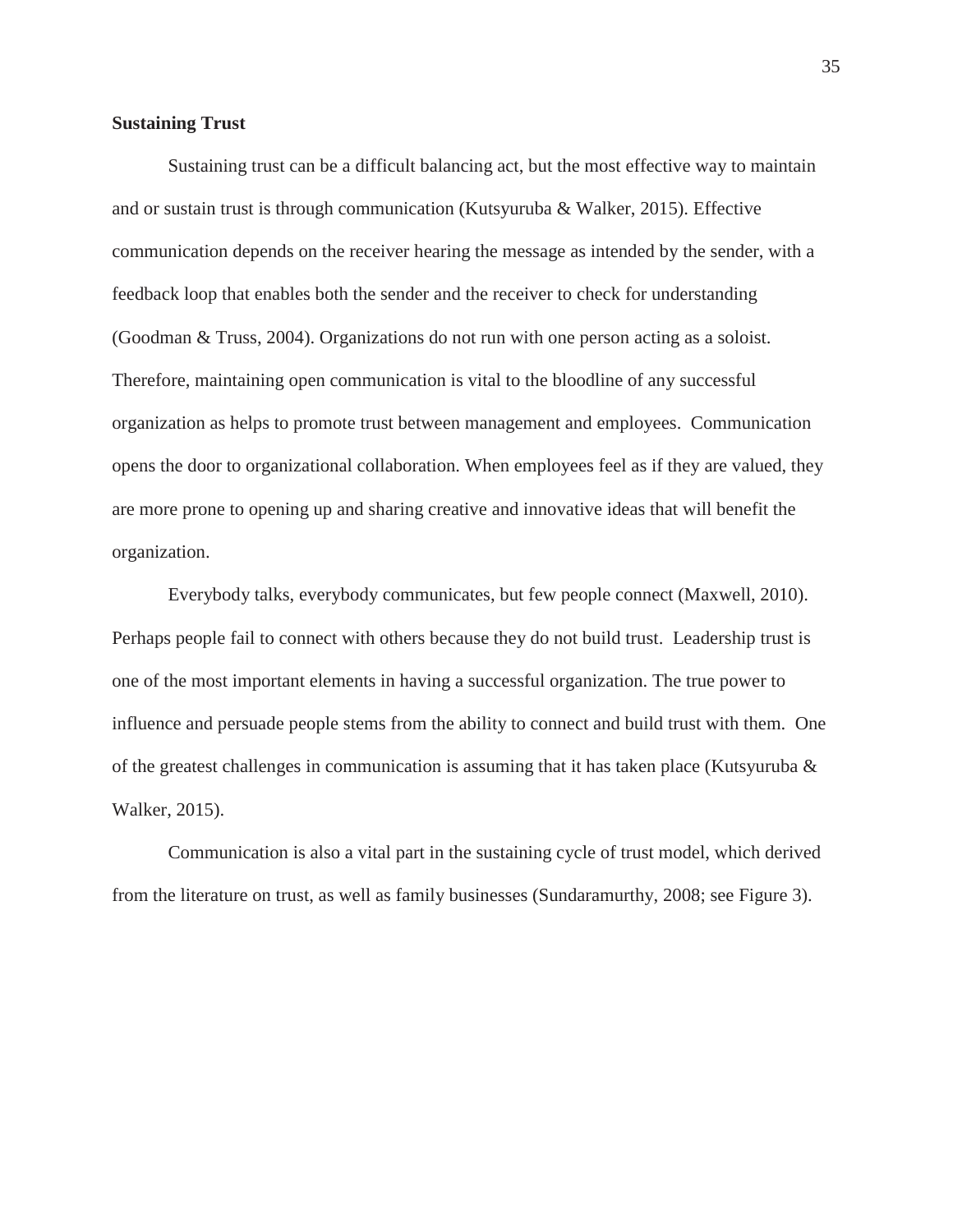

*Figure 3.* Sustaining cycle of trust. From "Sustaining Trust Within Family Businesses" by C. Sundaramurthy, 2008, *Family Business Review, 21,* pp. 89–102. Copyright 2008 by Sage Publications. Reprinted with permission.

Similar to the five facets of trust, openness is a recurring characteristic that can be modeled by leadership in order to sustain trust. Lastly, transparency plays an important role in sustaining trust, as members of a special education team cycle through the stages of trust.

# **Destroyed Trust**

Key stakeholders within a school district rely on each other to accomplish their professional objectives in educating and enhancing the lives of students. When a member of this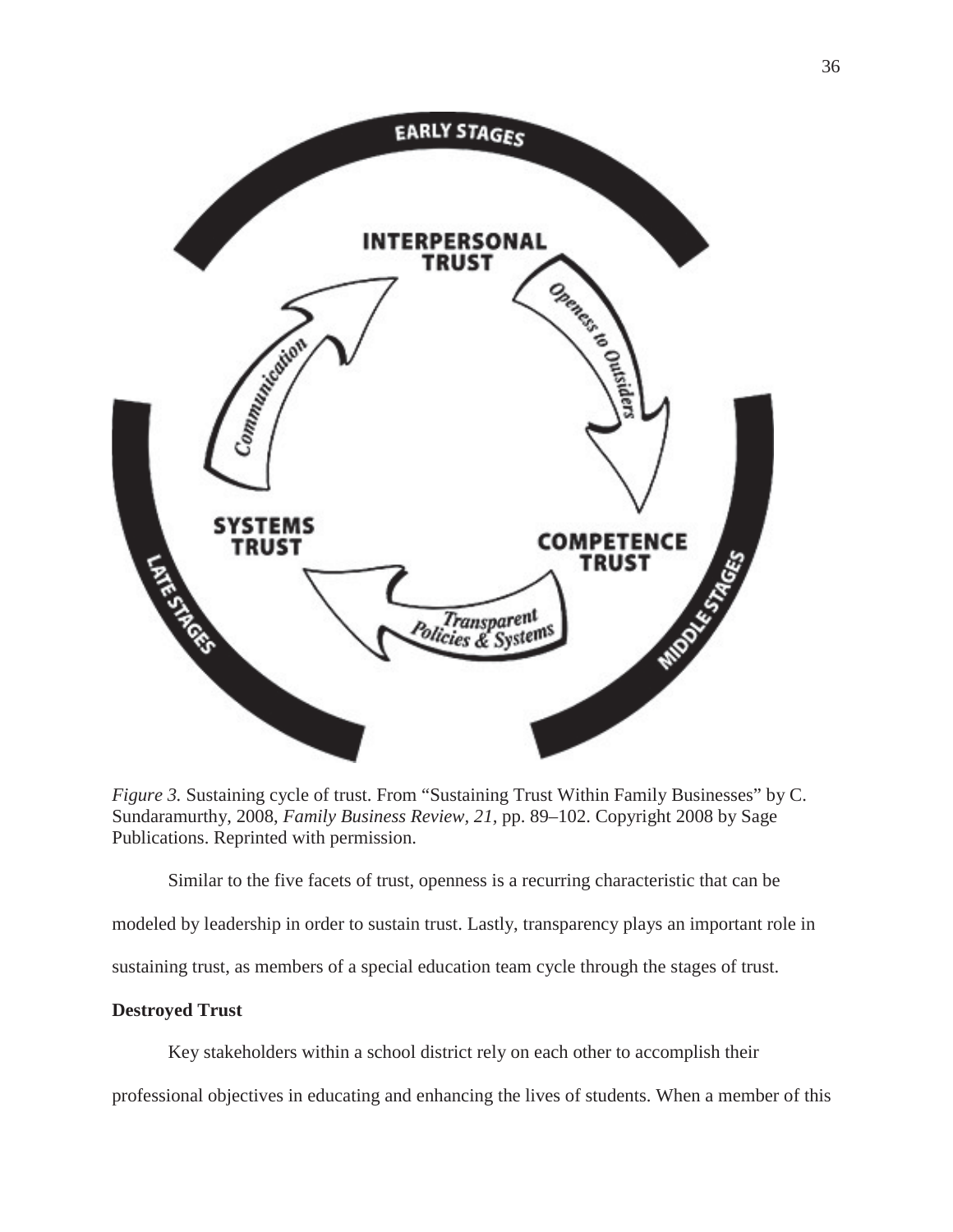interconnected team acts in a manner that disappoints the other; for example, when their words are out of alignment with their actions, trust can be destroyed, and their working relationship strained (Burt & Knez, 1996). In some instances, lost trust can never be restored. The following actions and characteristics consistently break down trust between people (a) betrayal, (b) breach of confidentiality, (c) deception, (d) dishonesty, (e) breach of integrity, (f) corruption,  $(g)$ coercion, (h) over use of power, (i) exclusion of others, and (j) divisiveness among staff (Kutsyuruba & Walker, 2015; Tschannen-Moran, 2004).

Betrayal, unintentional or intentional is the number one factor that can cause destroyed trust (Kutsyuruba & Walker, 2015; Tschannen-Moran, 2004). Kutsyuruba and Walker suggest that intentional betrayal is a narcissistic act that serves to damage the trust of others, on the other hand, unintentional betrayal results in people being adversely impacted. Some betrayals can be minor; yet the implications of such behaviors can have a long lasting impact, especially if the betrayal is not addressed (Kutsyuruba & Walker, 2015).

The willingness to be vulnerable with colleagues in inevitable stressful situations can be daunting for many professionals in the field of special education. Consequently, decisions are made daily in the field of education that violates ones expectations of their professional colleague; as a result, a betrayal occurs (Tschannen-Moran, 2004). Instances of betrayal include, lying, gossiping, withholding information, breaking promises, and stealing ideas or credit from others. As suggested by the five facets of trust model, the anatomy of betrayal model impedes on many facets that build trust such as openness, benevolence and integrity; as a result, trust is destroyed (see Figure 4).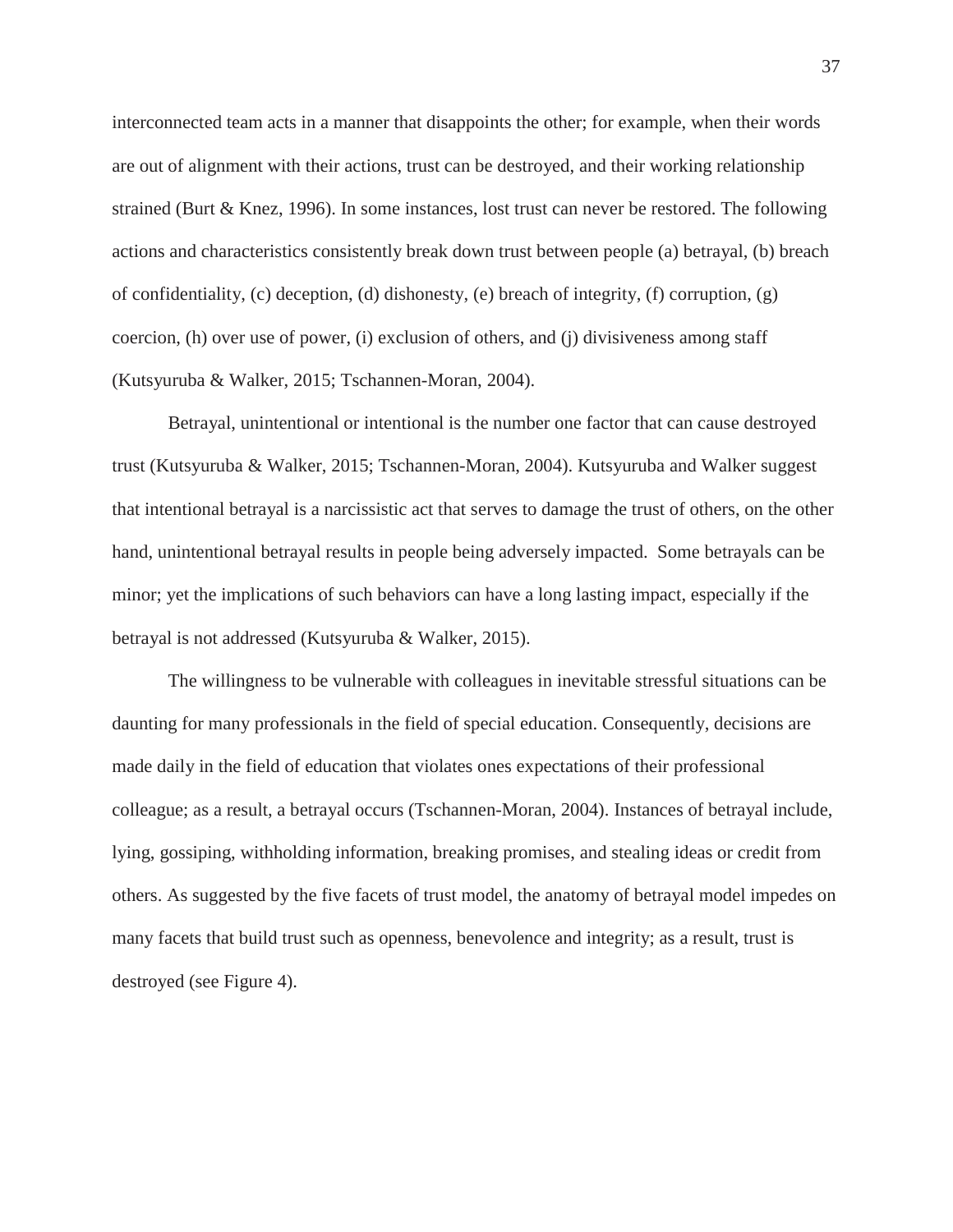

*Figure 4.* Instances of betrayal. From *Trust Matters: Leadership for Successful Schools* (p. 74), by M. Tschannen-Moran, 2004, San Francisco, CA: Jossey Bass. Copyright 2004 by Jossey Bass.

In some instances betraying a colleague is morally and ethically the correct thing to do (Tschannen-Moran, 2004). For example, a teacher is made aware of a close colleague giving students access to statewide testing materials prior to the testing date. Sharing the knowledge of this information is ethically the correct thing to do, however, it can be viewed as betraying the trust of a colleague; thus destroying trust and exposing the workplace to the other characteristics that destroy trust. This resulting lack of trust presents a challenge when working in industries such as special education that require interdependence of colleagues to achieve desired outcomes. Govier (as cited in Tschannen-Moran (2004) suggests that in relationships where trust has been destroyed, time and energy spent on working with students is wasted on covering all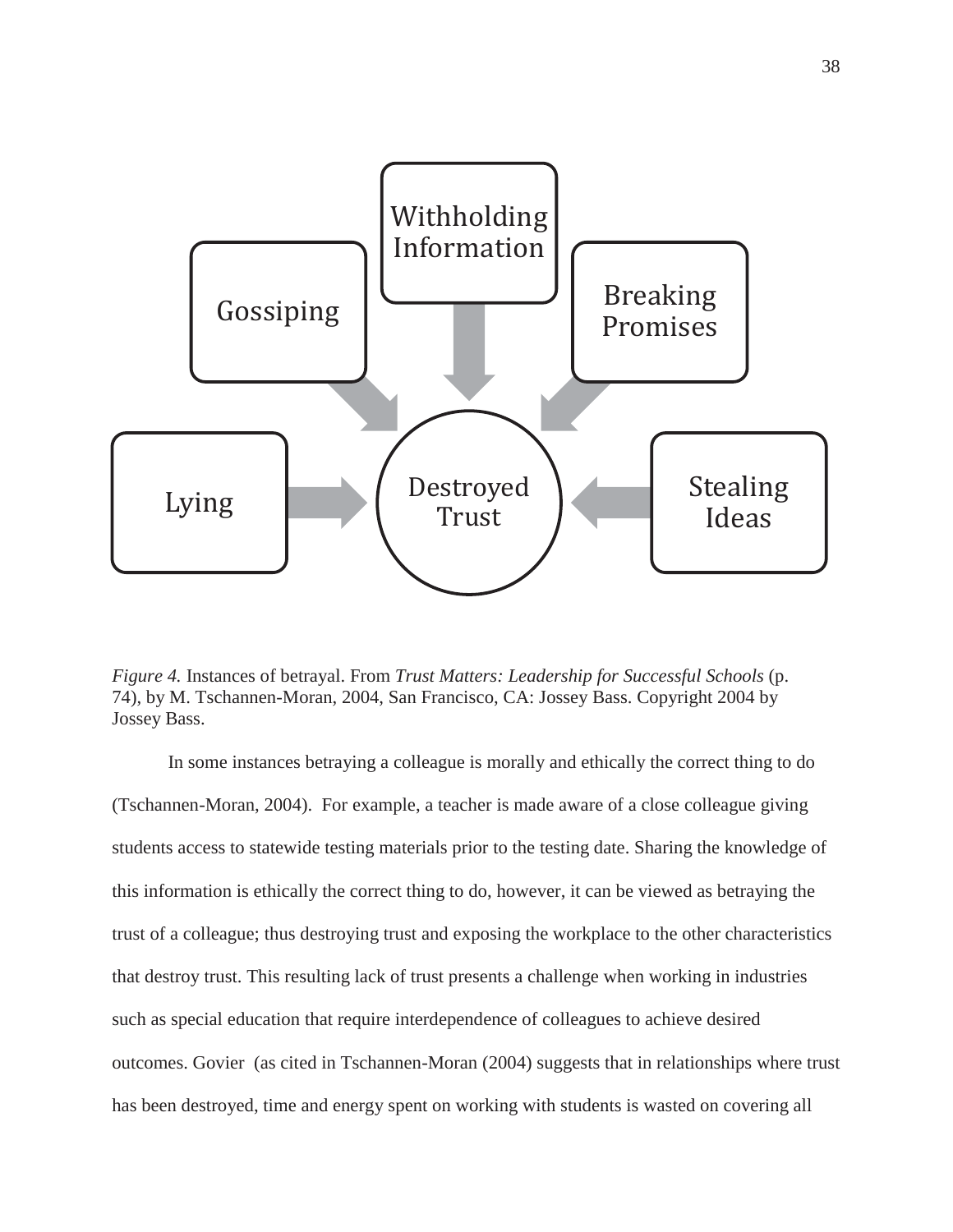basis, and wondering about the motives of the person who had destroyed the trust. Although a hard task to conquer, the redeeming factor in relationships of destroyed trust resides in the possibility of reversing the negative impacts to that of restored trust.

### **Restoring Trust**

Schools function in a manner that is similar to that of an ecosystem; people come and go yet all parts act in an interrelated fashion that cannot be described linearly. Moreover, when trust is broken within the ecosystem, it is not easily restored to its original form; it requires both humility and effort (Kutsyuruba & Walker, 2015; Tschannen-Moran, 2004). Carr (2006) contends that in order to restore lost trust and gain credibility, educators should consider transparency. On the other hand Tschannen-Moran, (2004) suggests engaging in a four-step model to restore lost trust called the four A's of absolution: admit it, apologize, ask for forgiveness, and amend your ways. Both are reasonable steps in the right direction to begin the stages of restoring trust.

Rebuilding trust is the start of rebuilding relationships with people who matter the most (Carr, 2006). In considering transparency, educators should be open, own the truth, and be willing to discuss both the good and the bad (Gross, 2015). An example of the concept of transparency at play can be seen in business organizations that have access to their customer's personal information, for example their medical information as well as their government identification numbers. Companies who we upfront and transparent about the use of customer's sensitive information were considered more trusted by their customers. Facebook has had many challenges in the area of earning customer trust because of previous business practices of not being forthcoming with what they were doing with customers personal information (Morey, Forbath, & Schoop, 2015).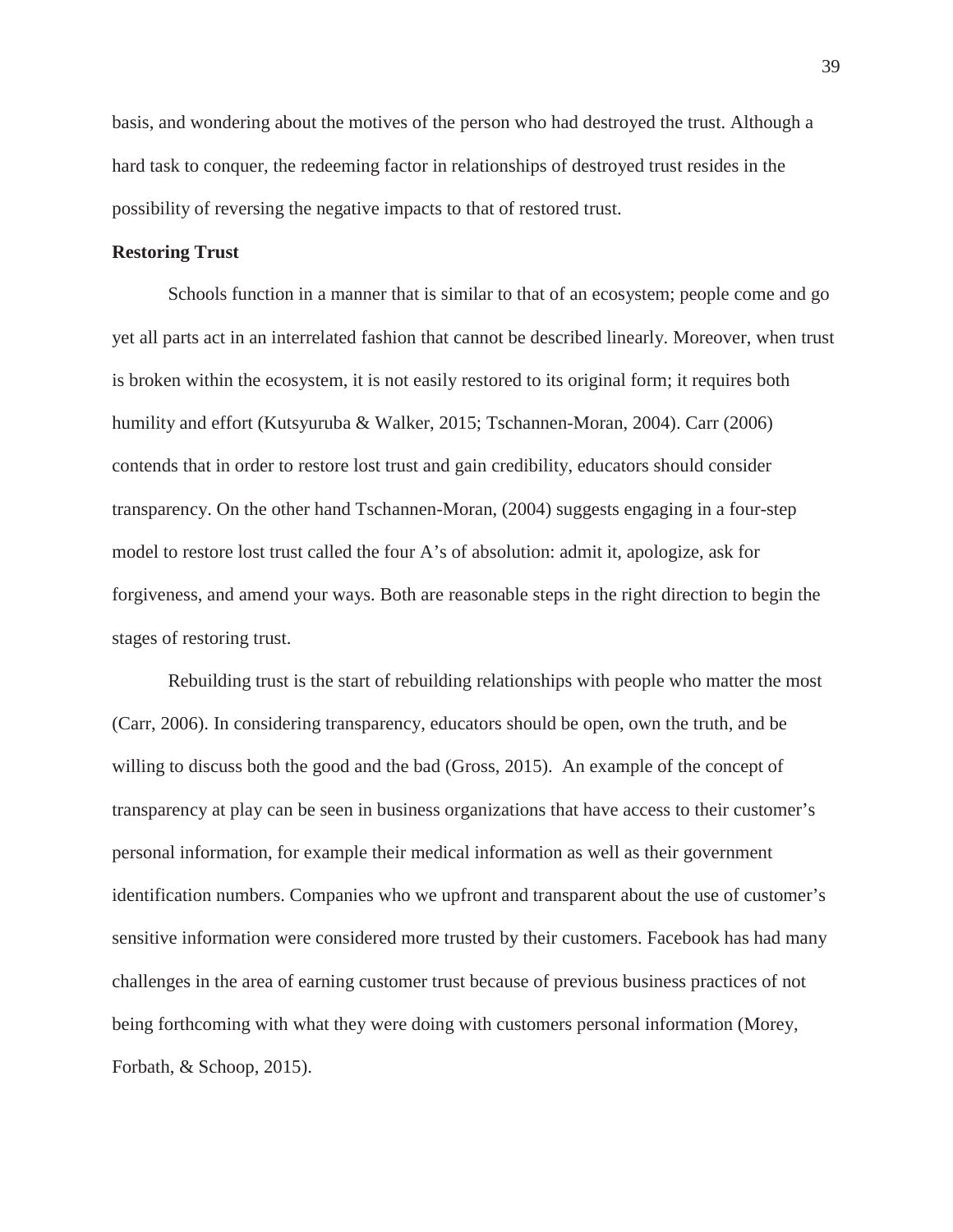The four A's of absolution is an effective way to begin the process of rebuilding trust.

Tschannen-Moran (2004) contends that one must: (a) admit it, even if the violation was unintentional as it shows that the violator is willing to begin the process of rebuilding as well as validating the victims feelings; (b) apologize, which does not erase the wrongdoing, however, this is essential to restoring lost trust; (c) ask for forgiveness, which is primarily initiated by the violator and ultimately determined by the victim, who must be willing to be vulnerable and work with the violator. Forgiveness entails releasing the negative feelings that are affiliated with the betrayal that has been done. Circumstances may never be restored back to original conditions, as people do not easily forget what has happened. Lastly, (d) amend your ways, which is determined by the victim, however, the violator must make steps to rebuild the relationship. The victim must be willing to trust again which takes vulnerability. If they decide not to trust, the relationship may suffer from a lack of communication, tension and lowered productivity (Tschannen-Moran, 2004). Discounting any step in this process is counterintuitive to the rebuilding process.

There are multiple factors that contribute to building, sustaining, destroying and restoring trust between special education teachers and their paraprofessional colleagues. Special education teachers, paraprofessionals, students, parents and others in the special education community are impacted by the presence or lack of trust between special education teachers and their paraprofessional colleagues.

### **Paraprofessionals**

Paraprofessionals come from all cultural backgrounds and socio-economic statuses. The average paraprofessional is 44 years old, female, and has approximately 7.9 years of paraprofessional experience (U.S. Office of Special Education Programs, n.d.). Paraprofessional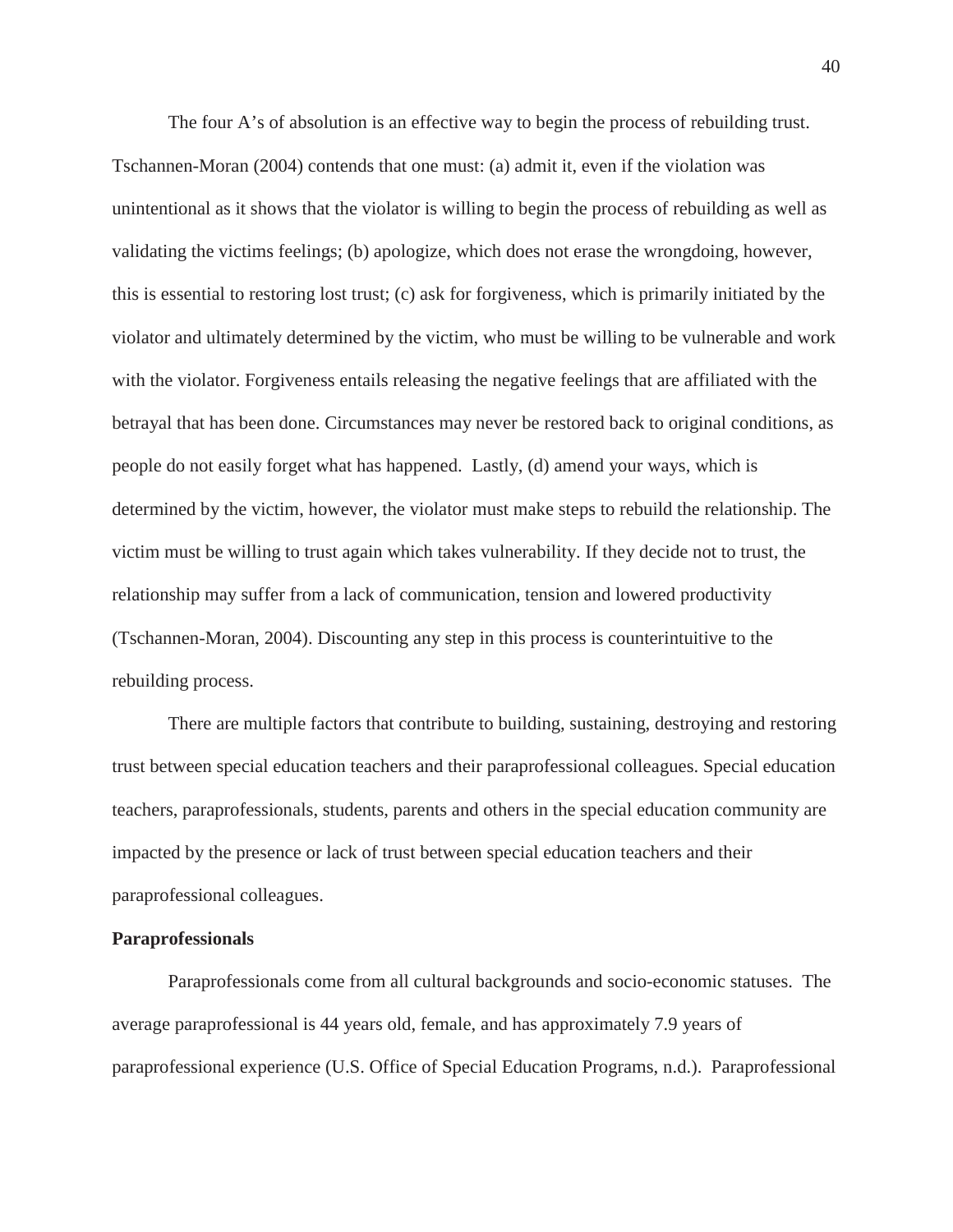educators generally assist teachers in the classroom, supervise students outside of the classroom, or provide administrative support for teaching (U.S. Department of Education, 2014). Some jurisdictions offer or require certification for some paraprofessionals while others may require a contracted paraprofessional to pass an examination. Some require none of the above

A paraprofessional certificate is typically a certificate that an educator has obtained by passing an exam, which allows him/her to perform a task requiring specific knowledge and expertise. Subject areas could include any areas of education such as a GED Teacher, Alternate School Teacher, ISS Teacher, After School Tutor, Home School Teacher, Credit Recovery Teacher, Continuing Education Teacher, and any Special Education area which could be but is not limited to CML, tutoring, and providing any needs to an individual student (U.S. Department of Education, 2014).

Paraprofessional job duties range from filling teaching positions to supplementing regular classroom curriculum with additional enrichment activities for students. Other positions include classroom aides, special education aides, school library technical assistants, and tutors. Some paraprofessionals work directly with students, in which case they may listen to students practice reading aloud, help students understand and complete their assignments, or assist students with special needs (U.S. Department of Education, 2014).

Many paraprofessionals are assigned to supervise groups of students who are eating, playing outside, or on fieldtrips .They may be assigned to perform clerical work for a teacher, in which case they may grade assignments, type up records for attendance or grades, set up equipment, and help prepare materials for instruction, for example, by making photocopies of worksheets.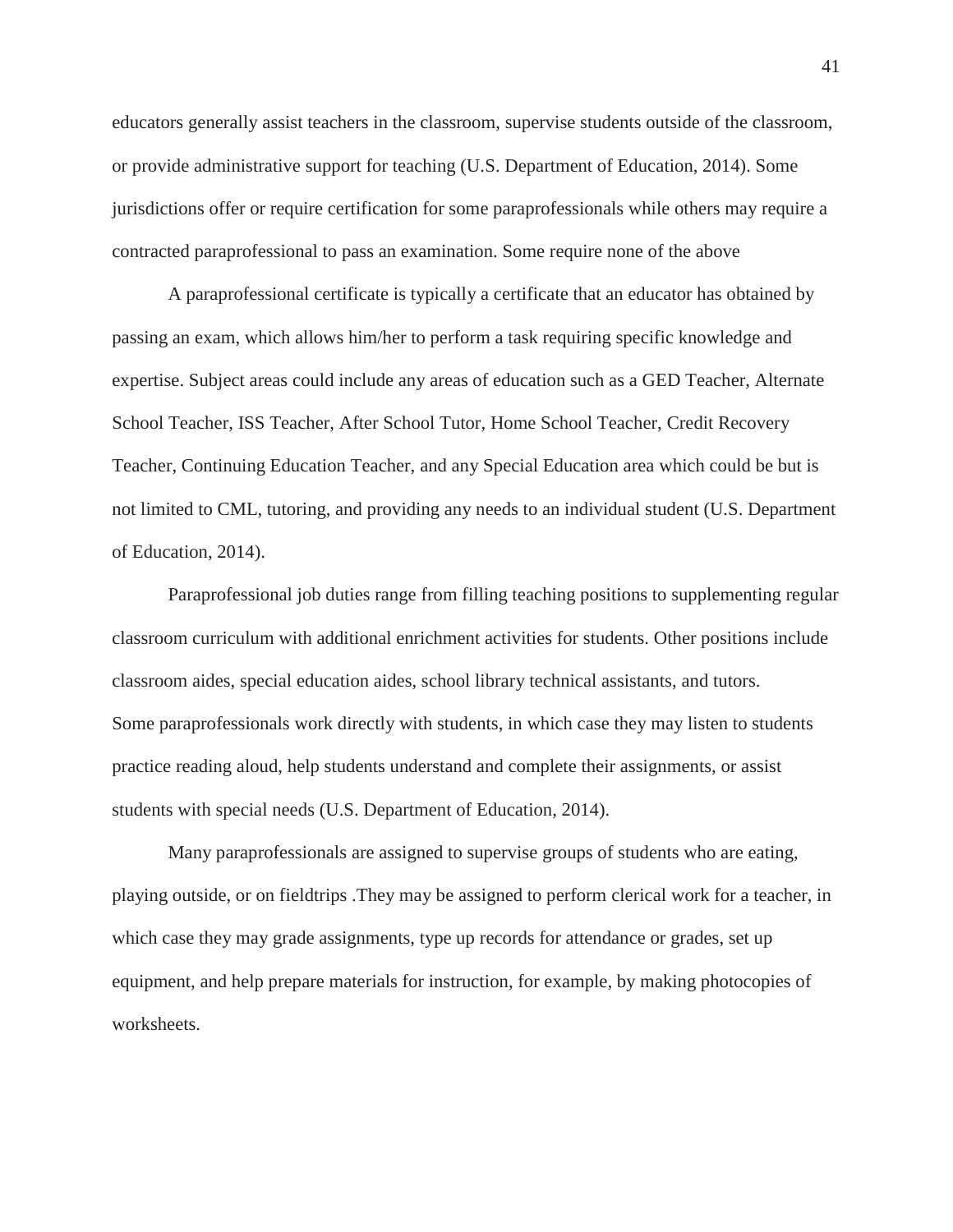Some paraprofessionals work for the school district, rather than for a school. For example, 58% percent of paraprofessionals are supervised by a special education teacher or related service provider; 37% are supervised by a school or district administrator, and 3% are supervised by a non-special education teacher (US Office of Special Education Programs, n.d.).

Paraprofessionals are tasked by school districts to work in other programs identified by school district administers, such as school aged childcare and recess/lunch duties, work experience; where paraprofessioanls are tasked with the job of taking students to and from work, off campus, to a local community business where they shadow students as they learn job skills. The role of the paraprofessional educator is constantly evolving. Currently, paraprofessionals assist teachers with teaching lessons, working with small groups for remediation, and leading extracurricular clubs/sports (U.S. Department of Education, 2014).

Many teacher assistants (i.e., paraprofessional) work primarily or exclusively with students who have special educational needs. Their duties vary according to the needs of the student, and may include physical care for students who are unable to care for themselves (such as feeding, lifting, moving, or cleaning), behavioral management, or academic assistance.

Paraprofessionals have provided essential support for students with disabilities for more than 50 years. Traditionally, such support was primarily in the form of clerical and one-on-one student assistance. Today's paraprofessionals play an increasingly prominent role in the instruction of students with disabilities. Today, there are more than 250 thousand paraprofessionals registered in the United States (US Office of Special Education Programs, n.d.).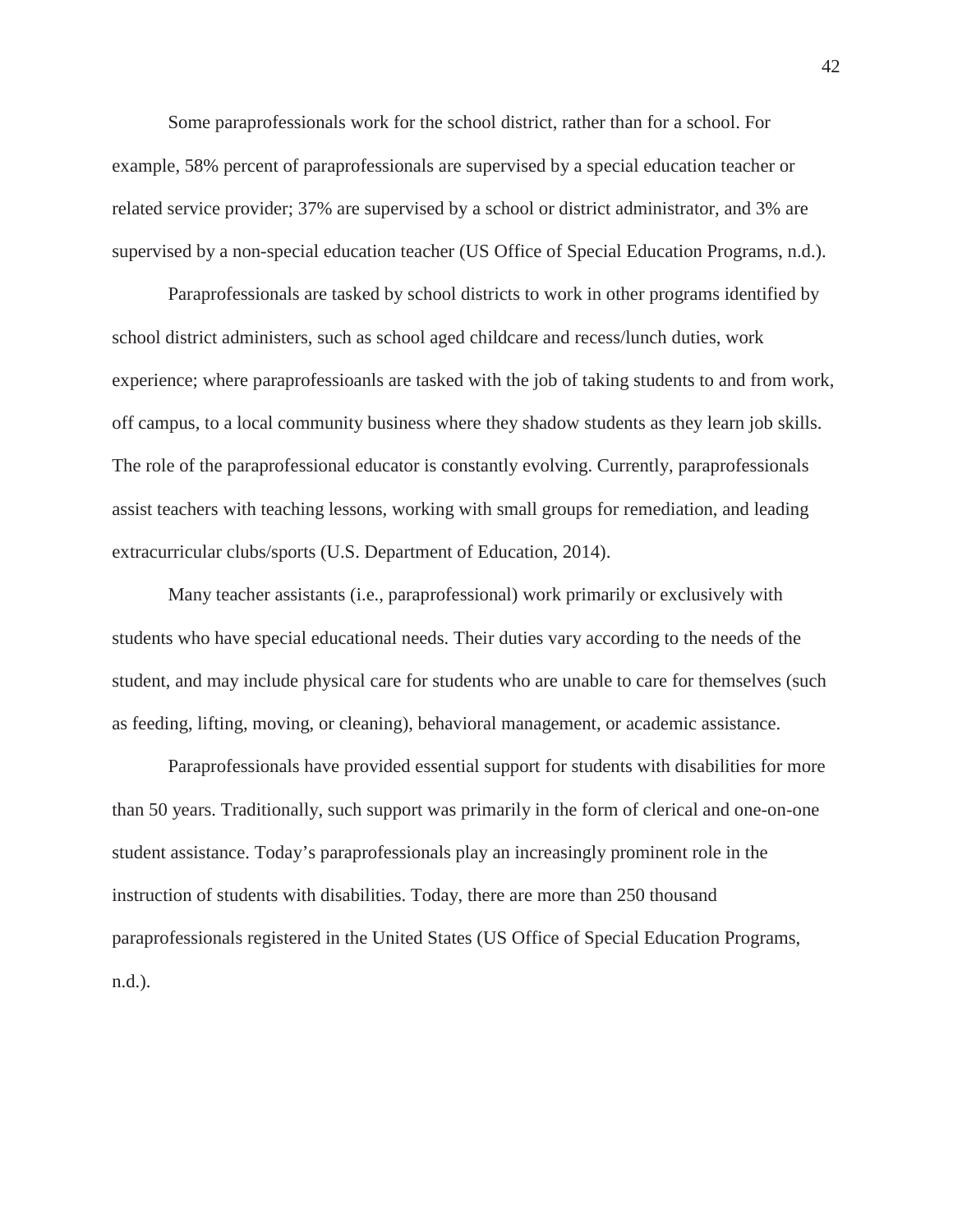# **Special Education Teachers Role**

Historically, one teacher has been in charge of a classroom of students. As children with disabilities entered the public schools in the 1970s, they were taught in separate classrooms with their own teachers. Over the past 25 years, disabled students have slowly mainstreamed into the regular classroom (Bauwens, Hourcade, & Friend, 1989). Students were originally mainstreamed for selected subjects or parts of the day and were not formally considered part of the typical class. Now the current philosophy is to include all students in the same class, which has brought about teams of general education and special education teachers working collaboratively or cooperatively to combine their professional knowledge, perspectives, and skills (Ripley, 1997).

The biggest change for educators is in sharing the role of teacher that has traditionally not been shared. Under the new paradigm, teachers must now share the goals, decisions, classroom instruction, responsibility for students, learning assessment, problem solving, and classroom management (Ripley, 1997). The modern special education teacher must now think of the classroom as *our* class rather than *my* class.

In a collaborative teaching model, the general education and special education teachers/paraprofessional each bring their skills, training, and perspectives to the team (Bauwens et al., 1989). These resources are theoretically combined to seamlessly strengthen teaching and learning opportunities, methods, and effectiveness.

Typically, the primary responsibility of general education teachers is to use their skills to instruct students in curricula dictated by the school system. The primary responsibility of special education teachers is to provide instruction by adapting and developing materials to match the learning styles, strengths, and special needs of each of the students (Bauwens et al., 1989). In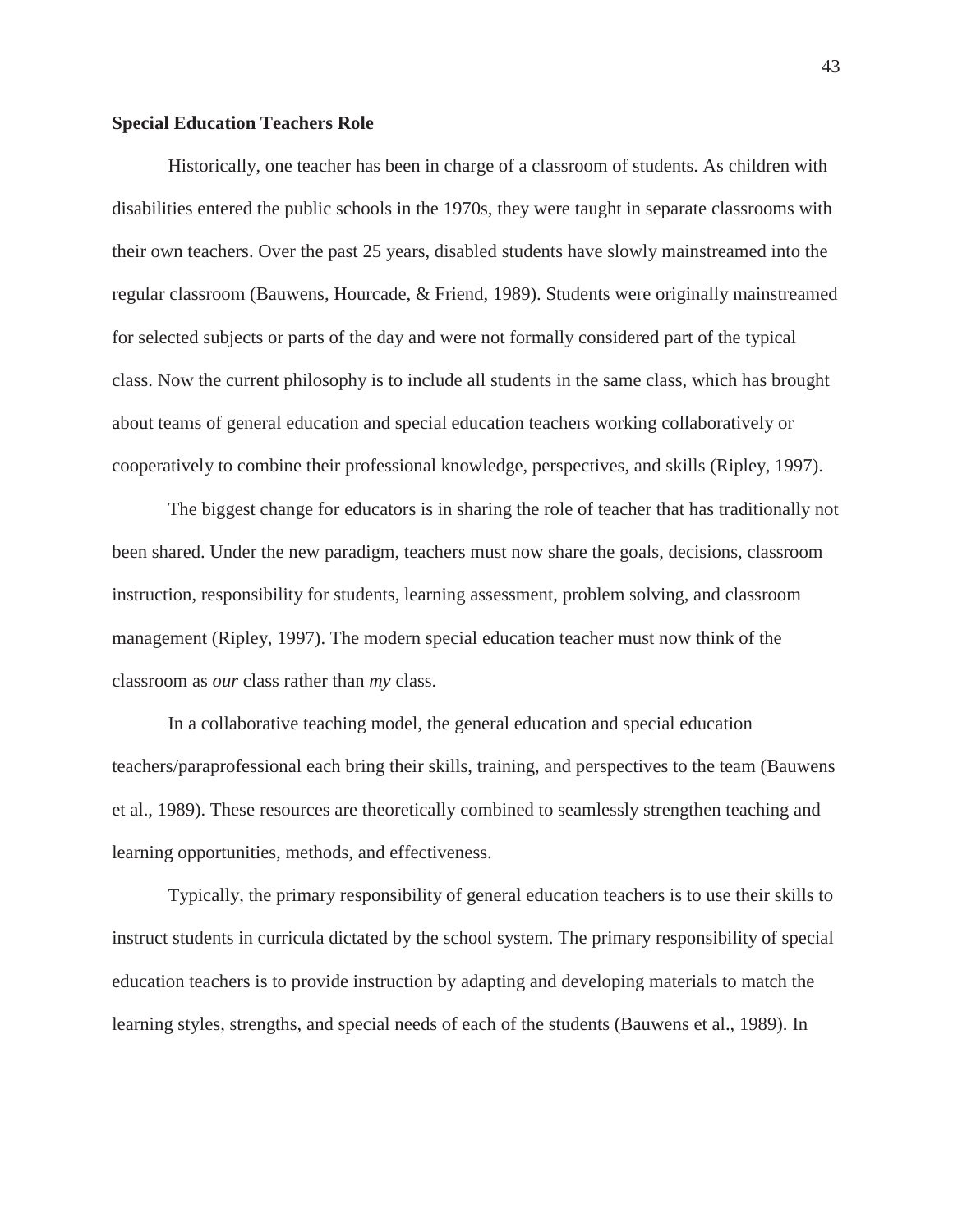special education situations, individual needs of the learner often dictate curricula and instructional technique.

General educators bring content specialization while special education teachers bring assessment and adaptation specializations. Both bring training and experience in teaching techniques and learning processes. Special education teachers rely on paraprofessionals to provide additional supports in academics, socialization, data collection, and overall support to students that are on their caseloads. Their collaborative goal is that all students in their class are provided with appropriate classroom and homework assignments so that each is learning, challenged, and participating in the classroom process.

In addition to on campus responsibilities, special education teachers of transition aged students are required to monitor both students and paraprofessionals in off campus work assignments at various community businesses, and non-profit organizations known as community based vocational instruction, (CBVI). Students learn jobs in the areas of food services; janitorial services, office and hospitality (Pickens & Dymond, 2014). Unfortunately, with so many other responsibilities to contend with, special education teachers often have little time and experience in providing students with disabilities community based vocational instruction, as a result they tend to rely on their paraprofessionals who are also inexperienced in knowledge of and implementation of community based vocational instruction (Pickens & Dymond, 2014). The implications of working with inexperienced staff in the area of communitybased instruction can yield trouble for a special education team who must rely on the competence and credibility of each other to do a proficient job for the benefit of their students.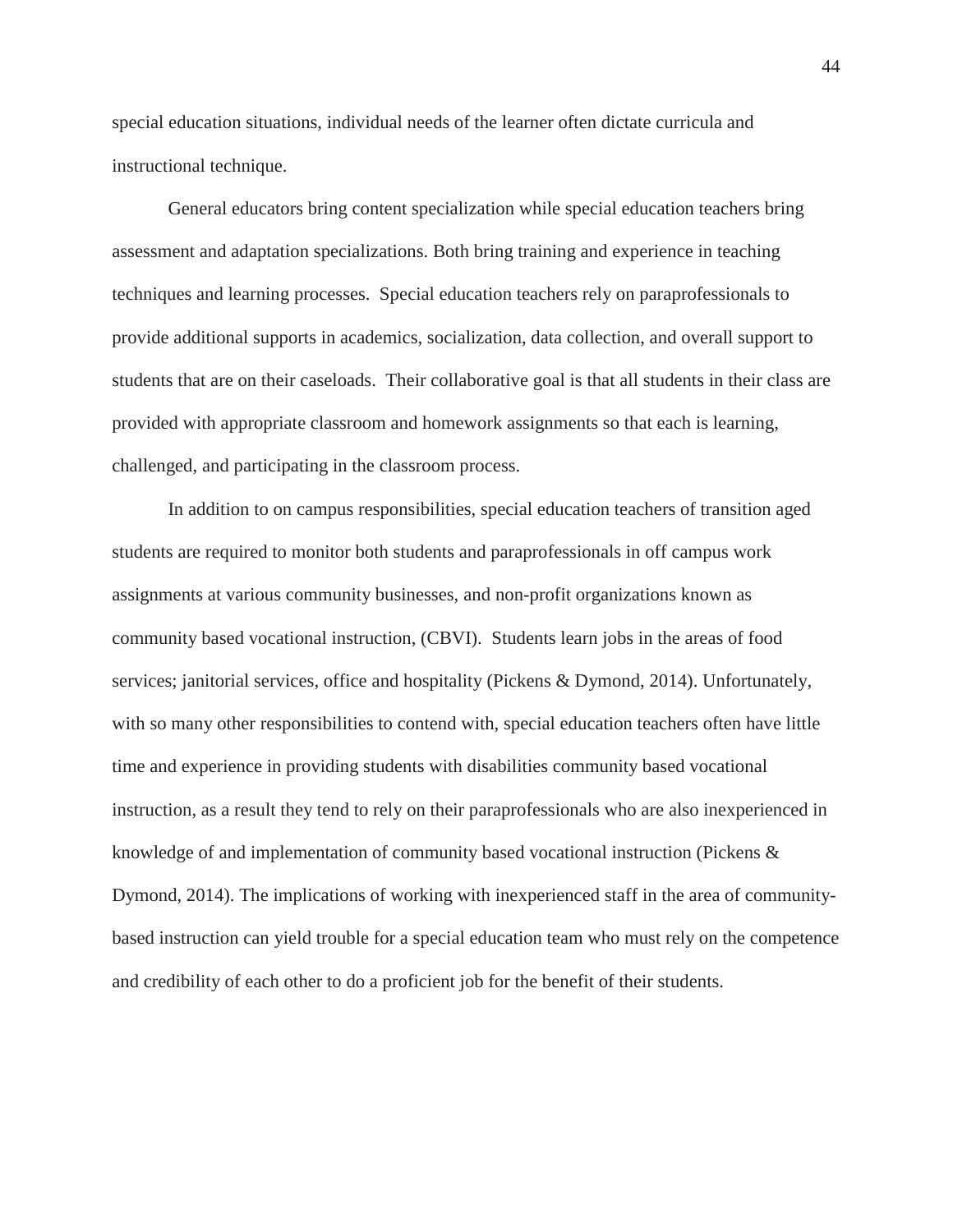### **Historical Background of Special Education Teams**

Section 504 of the Rehabilitation Act of 1975, the Individuals with Disabilities Education Act, and the Americans with Disabilities Act of 1990 require schools to provide equal educational opportunities to all students (Raskauskas & Modell, 2011). Many schools are utilizing special education teachers and paraprofessionals to provide access and equal opportunity educational opportunities for special education students in both general education classes as well as special education classrooms. However, many special education students are not privy to equal educational opportunities because they miss opportunities to receive daily instruction from a credentialed special education teacher (Giangreco et al., 2005).

Special education teachers must trust and rely heavily upon paraprofessionals to deliver quality instruction under their guidance. The overreliance on paraprofessionals can create conflict because they are often unsure of what to do, and at times, they are not paid according to what they are expected to do (Giangreco & Broer, 2007). Special education teachers of transition-age students have the added responsibility of being responsible for academic, social and emotional goals, as well as the employment goals of the students they serve (Samuels, 2015). Moreover, students are not the sole focus of special education teachers' as they are required to provide guidance to their staff of paraprofessionals (Giangreco & Broer, 2007). Many special education teachers of transition-age students oversee numerous paraprofessionals who accompany students to a general education classroom so that they can offer added support and ensure student success. Teachers do not have the luxury of leaving paraprofessionals unattended, without proper guidance and support, as they are ultimately responsible for educating all students on their caseload, regardless of the disability (Giangreco, 2003).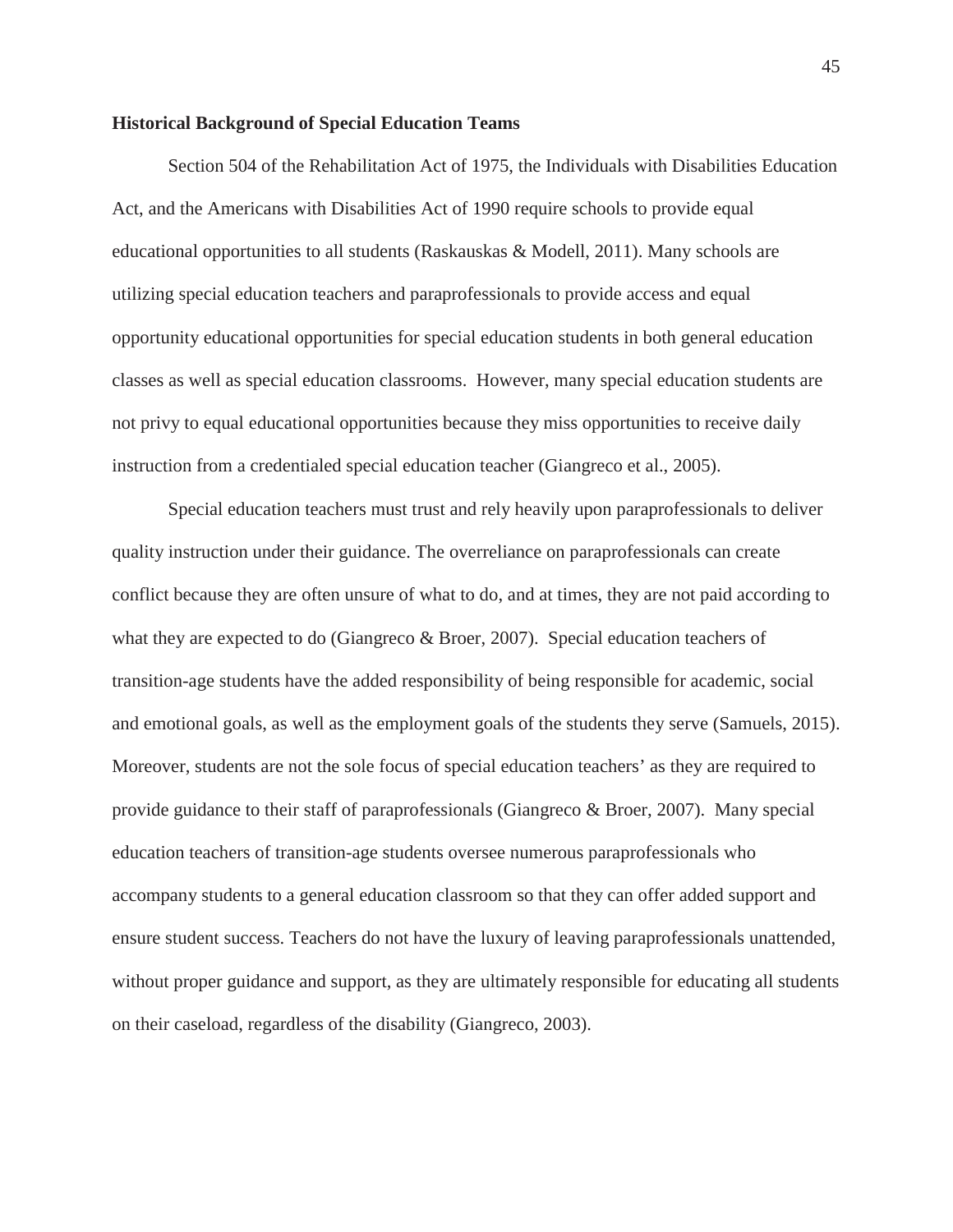Special education teachers are highly qualified and are required to have a four-year college degree, as well as a teaching credential in their specified area of service. According to the California Commission on Teacher Credentialing (2016), teachers are required to possess a credential that enables them to work in different areas of specialization within the special education system (see Table 2).

*Table 2*

| Disability Type      | Description of Disability                                  |
|----------------------|------------------------------------------------------------|
| Mild/Moderate        | Includes specific learning disabilities; mild to moderate  |
| Disabilities (M/M)   | mental retardation; other health impairment; serious       |
|                      | emotional disturbance; and authorizes service in grades    |
|                      | K-12 and in classes organized primarily for adults         |
|                      | through age 22.                                            |
| Moderate/Severe      | Includes autism; deaf-blindness; moderate to severe        |
| Disabilities $(M/S)$ | mental retardation; multiple disabilities; serious         |
|                      | emotional disturbance; and authorizes service in grades    |
|                      | K-12 and in classes organized primarily for adults         |
|                      | through age 22.                                            |
| Deaf and Hard of     | Includes deafness; hearing impairment; deaf-blindness;     |
| Hearing (DHH)        | and authorizes service to individuals ages birth through   |
|                      | 22.                                                        |
| Visual Impairments   | Includes blindness; visual impairment; deaf-blindness;     |
| (VI)                 | and authorizes service to individuals ages birth through   |
|                      | 22.                                                        |
| Physical and Health  | Includes orthopedic impairment; other health               |
| Impairments (PHI)    | impairment; multiple disabilities; traumatic brain injury; |
|                      | and authorizes service to individuals ages birth through   |
|                      | 22.                                                        |

*Disability Type and Description of Special Education Students*

*Note*. From "Special Education Credentials," by California Commission on Teacher Credentialing, 2016 (http://www.cde.ca.gov/nclb/sr/tq/paraprofessionals.asp). Copyright 2016 by California Commission on Teacher Credentialing. In the public domain.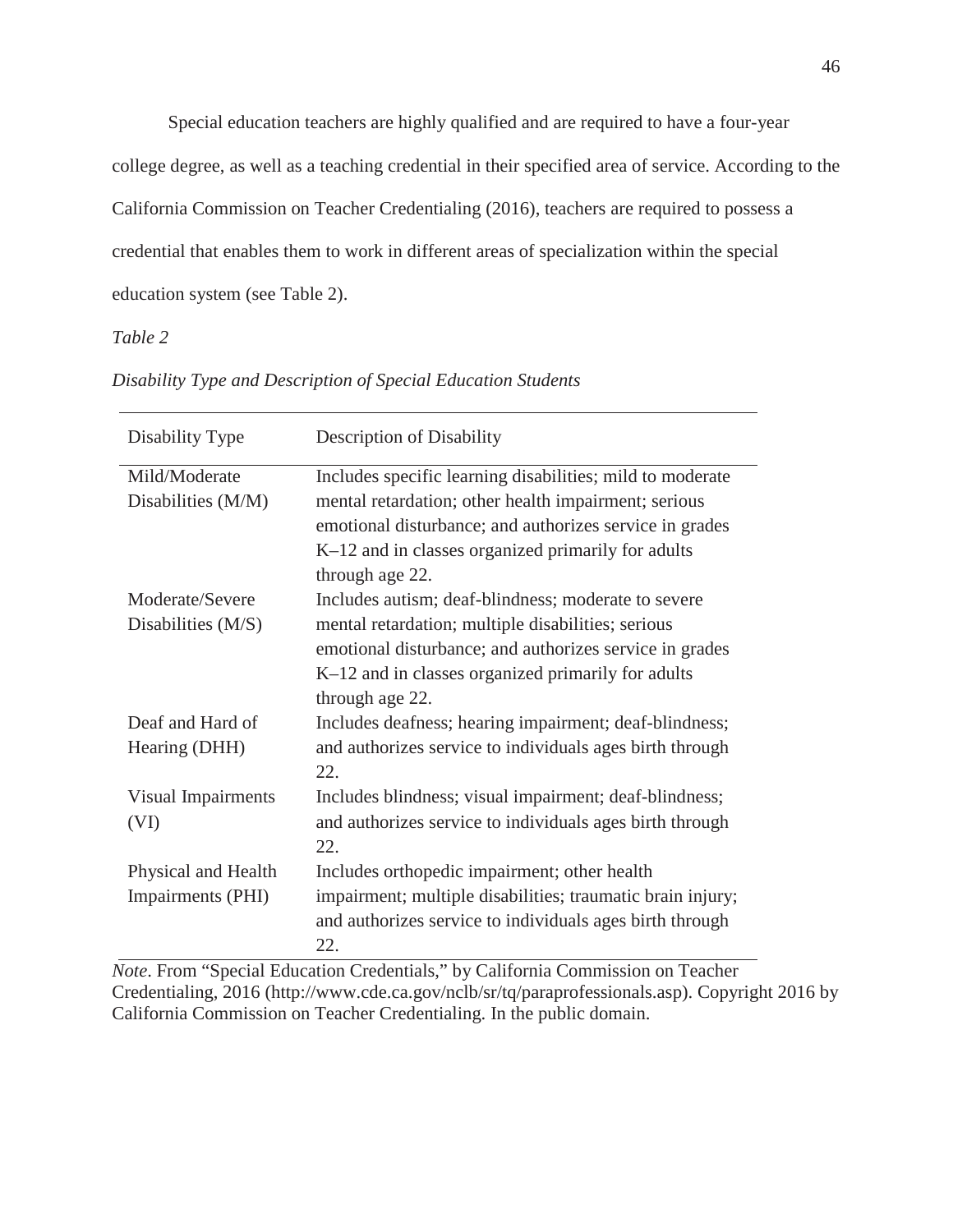Paraprofessionals have very different qualifications than special education teachers. They are required to have a high school diploma or the equivalent, and two years of college (48 units), or an A. A. degree (or higher), or pass a local assessment of knowledge and skills in assisting in instruction. (California Department of Education, n.d., para. 2).

With so much at stake in the special education or general classroom, interpersonal and instructional issues arise and challenge special education teachers (McGrath et al., 2010). Trust is associated with enhanced cooperation, information sharing, problem-solving, better communication and support between educators to provide academic benefit to special education students (Webb, Repetto, Seabrooks-Blackmore, Patterson, & Alderfer, 2014). Trust can reduce uncertainty in the interdependent relationships (Tschannen-Moran & Hoy, 2000) of a special education teacher and paraprofessional. Distrust can increase the cost of doing business, as it produces anxiety and insecurity, and overall feelings of discomfort, which can translate to the students and cause unwarranted behaviors (Tschannen-Moran & Hoy, 2000).

Students with disabilities are faced with more challenges in learning academically, socially, and psychologically; therefore, the need for timely and appropriate transition intervention by a team of individuals before a student leaves high school is critical (Cummings  $\&$ Maddux, 2000). Special education teachers of transition-age students' with special needs are charged with assisting students with achieving their post-graduation goals. Based solely on students' individual needs from the ages of 16-22, transition goals facilitates pupil movement from school to post-school activities, including post-secondary education, vocational education, integrated employment (including supported employment), continuing and adult education, adult services, independent living, or community participation (Wrightslaw, n.d., para. 2).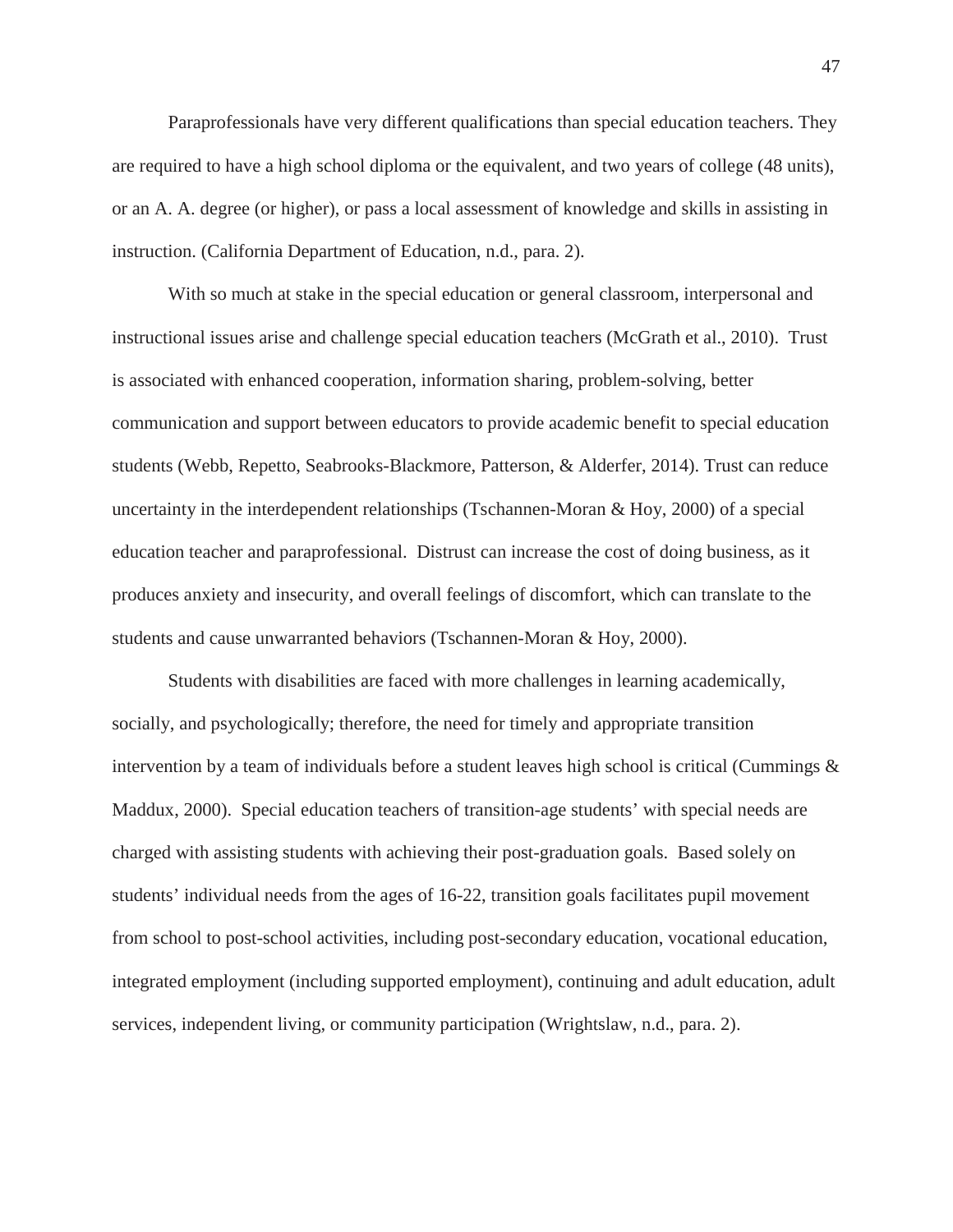Essentially, every special education student who is 16 years old has needs that should be driven by an additional component of their Individualized Education Program (IEP) called an Individualized Transition Plan (ITP) transition plan. With students and parental input, an ITP is written based on an assessment of the student's individual interest and needs. Additionally, ITP's serve to inform the teacher of what goals the student should accomplish throughout the year, which will assist them in having a smooth transition from the public education school system to adult life. Lastly, the ITP assists in coordinating the efforts of outside service providers and students' independent living, employment and educational programs.

Some students may choose to pursue a vocational certificate while others choose to obtain a job or go to college. For example, students who are on a path to transition into a work program can receive vocational, social and financial benefits from obtaining either paid or unpaid work experience (Samuels, 2015). Special education transition teachers educate students in the areas of academics, independent living and with transitioning students into employment and careers that might fit with a student's desires (Webb et al. 2014). They rely heavily on paraprofessionals to assist them with making contacts in the community, data collection and drawing on support from state training and community job coaches (Samuels, 2015).

#### **Conflict and Trust in Teams**

Conflict and trust are both considered important aspects of team functioning. Studies on the role of conflict in teams have typically focused on how various types of conflict in team interaction influence effectiveness (Amason, 1996; Jehn, 1995; Jehn & Bendersky, 2003). This conflict research has shown that the perception of interpersonal incompatibilities among team members (i.e. relationship conflict) negatively influences team effectiveness (Jehn, 1995). Moderate levels of perceived differences relating to the task at hand (i.e. task conflict) have been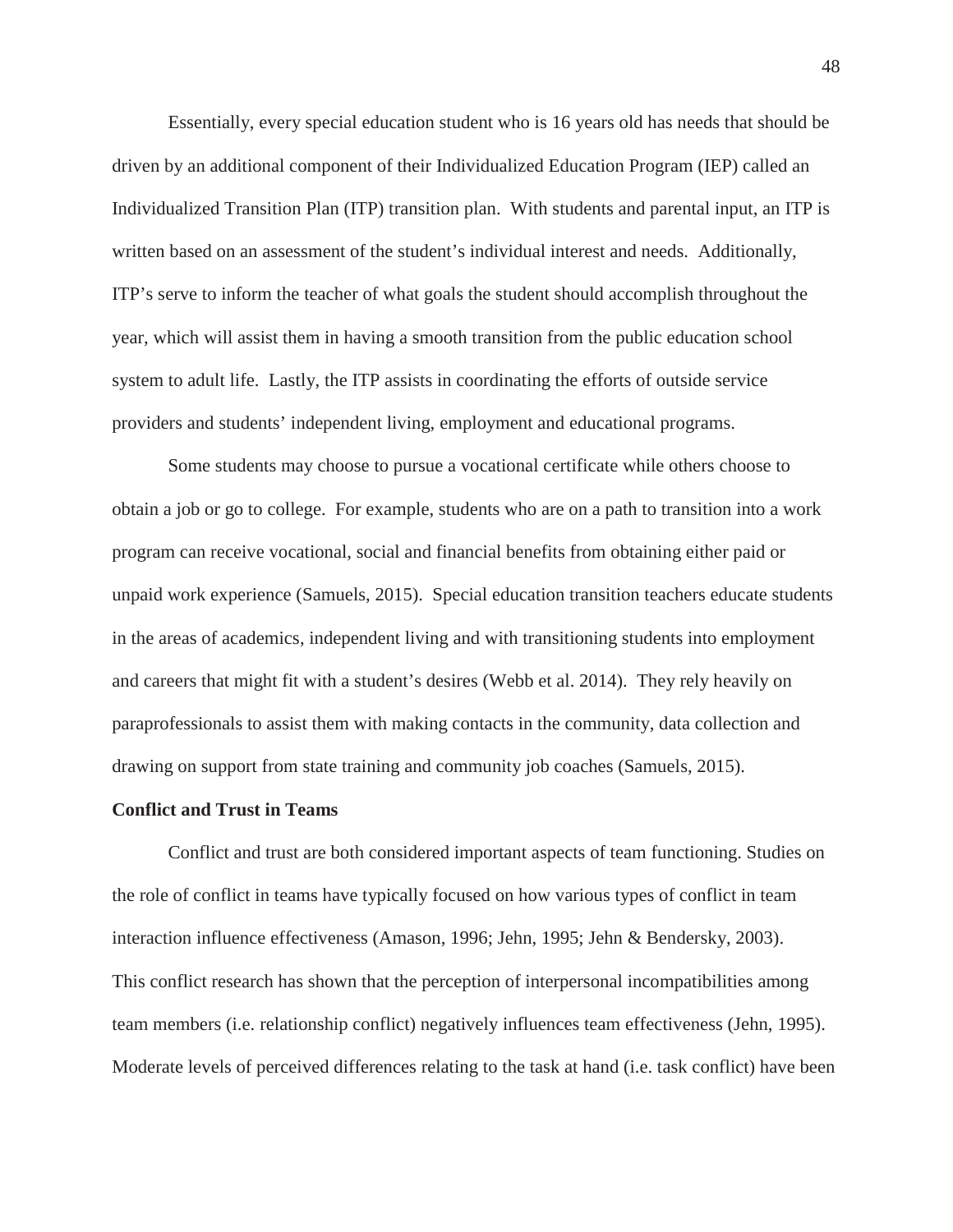found to influence team effectiveness positively (Jehn, 1995). Intra-group trust has been acknowledged as facilitating cooperation among people (Mayer, Davis & Schoorman, 1995) and forms an important element of the interpersonal and groups dynamics in teams. Trust exists when team members in an exchange believe that they will not be taken advantage of by other people who are involved in the same exchange (Zucker, 1987). As such, trust leads to expectations among team members about how the other team members will behave.

Moreover, researchers have found that team effectiveness changes over time as a function of trust. Using a longitudinal research design with six time intervals over a period of 10 months, Raes, Heijltjes, Glunk, and Roe (2014) collected data on 41 teams. Findings suggested the existence of two distinct temporal patterns. One pattern developed in a stable manner and was characterized by high levels of trust and relatively low levels of task and relationship conflict. The other pattern was unstable with low, deteriorating levels of trust and high, amplifying levels of task and relationship conflict. The patterns were associated with significant differences in team effectiveness. On a self-perception as well as a stakeholder measure of team effectiveness, teams with stable patterns outperformed teams with unstable patterns. Since teachers and paraprofessionals usually collaborate over a long period of time, trust may be even a greater factor for them compared to teams that have predefined life spans.

#### **Summary**

The value of trust in an organizational team cannot be denied as the interrelatedness and dependence on members have been found to impact outcomes. The lack of trust impedes both relational and economic factors of an organization. Moreover, current theories on trust possess similar characteristics that span across diverse industries. There are several clear models of characteristics that highlight how trust is built, sustained, destroyed, and restored between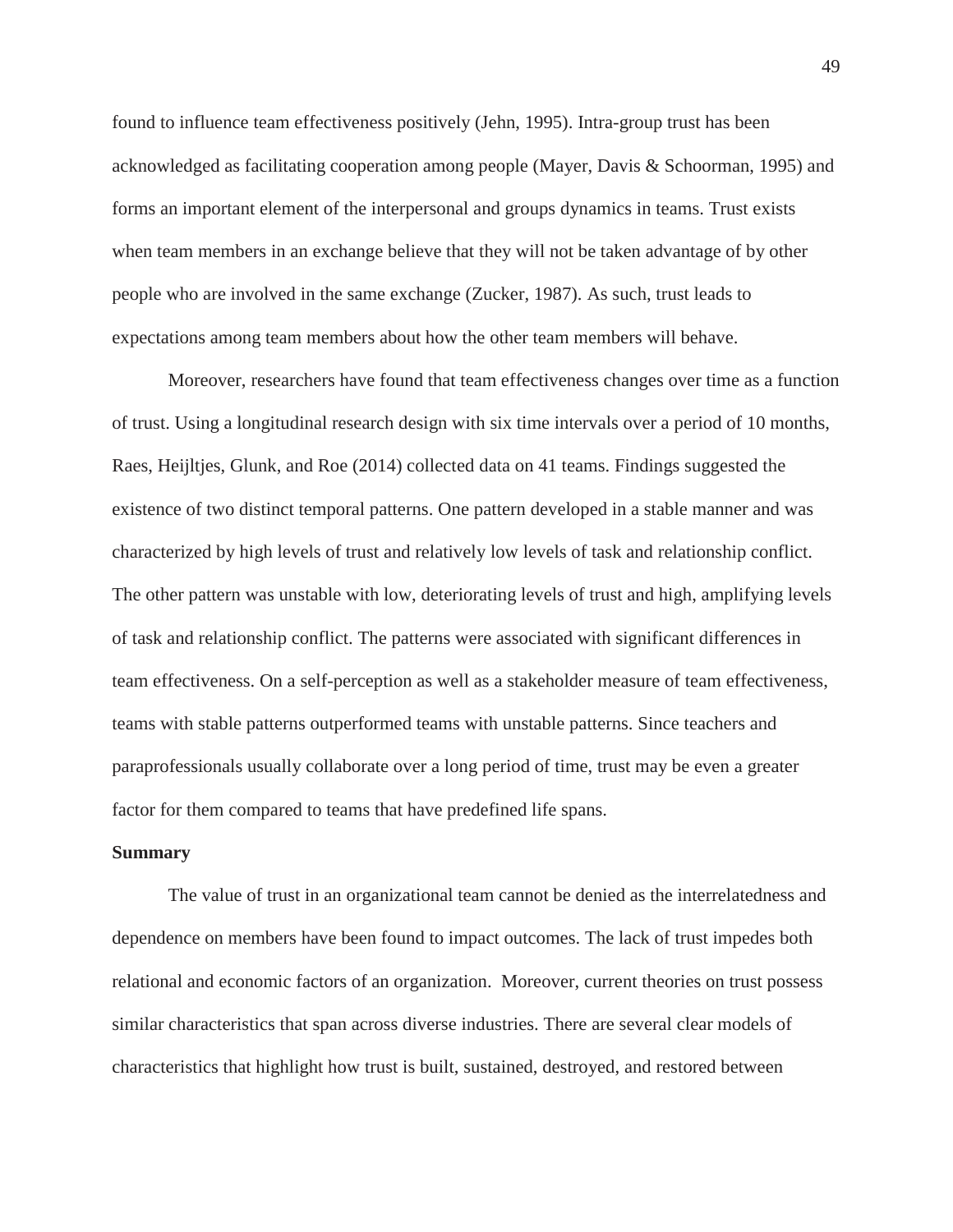practitioners in varied industries. As a result, clear-cut guidelines have enabled members of a team to be aware of how trust impacts their working environment. Communication, benevolence and transparency are a few of the characteristics that enhance trust, whereas betrayal of expectations is a common theme in the decline of trust. This study explores the lived experiences of special education teachers and paraprofessionals. Using a phenomenological study design, the focus was on making meaning of the characteristics and behaviors that build, sustain, destroy and or restore trust between special education teachers and paraprofessionals. The outcome of the study can provide professionals in the field of special educationwith insight into the tools needed to have better working relationships.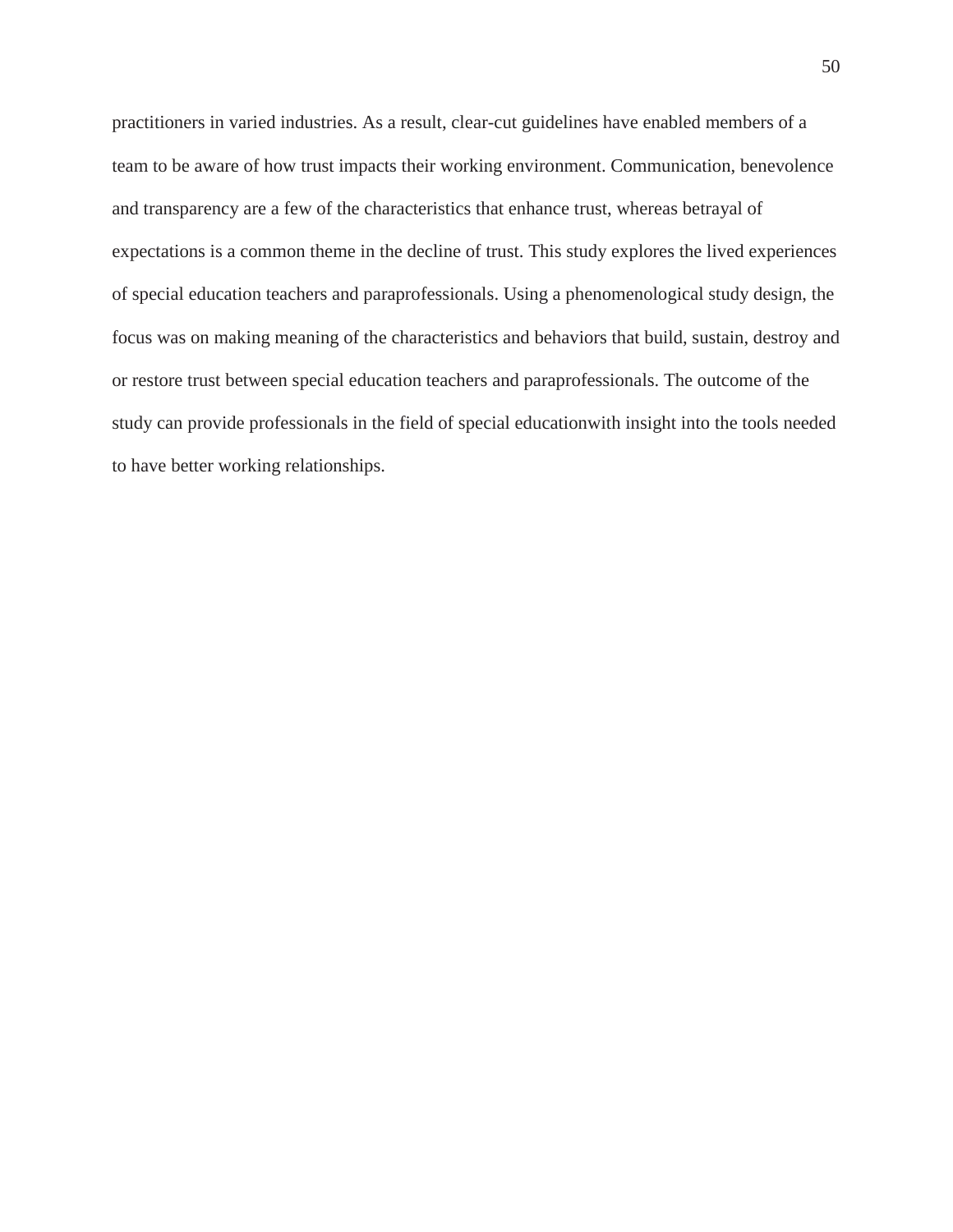#### **Chapter 3: Methods**

The purpose of this qualitative research study was to explore the meaning of trust between teams of special education teachers and their paraprofessional colleagues. The study delved into the lived experiences and focused on the characteristics and behaviors that build, sustain, destroy, and/or restore trust between a special education teacher and his/her paraprofessional colleague. The outcome of the study provides professionals in the field of special education with insight into the tools needed to have better working relationships so that they can effectively serve the students that they work with. The central research question that guided this study was:

What are the role and value of trust between a special education teacher and his/her paraprofessional colleague?

### **Research Design**

A qualitative, phenomenological research design was the most appropriate way to gain an in-depth perspective of the meaning of peoples' lived experiences of a concept or a phenomenon, with the intention of describing the experience or phenomenon (Creswell, 2014). Therefore, this research study explored the lived experiences of special education teachers and the role of trust with their paraprofessional colleague. Experiences specific to the building of trust and how it is sustained, destroyed, and restored were all part of the exploratory process in an effort to make meaning of the educators' perceived value and role of trust. Target groups with a minimum of four special education teachers and eight paraprofessionals were studied. This study provides insights that will improve current practice, so that teams of special education teachers and paraprofessionals can effectively serve the students with whom they work.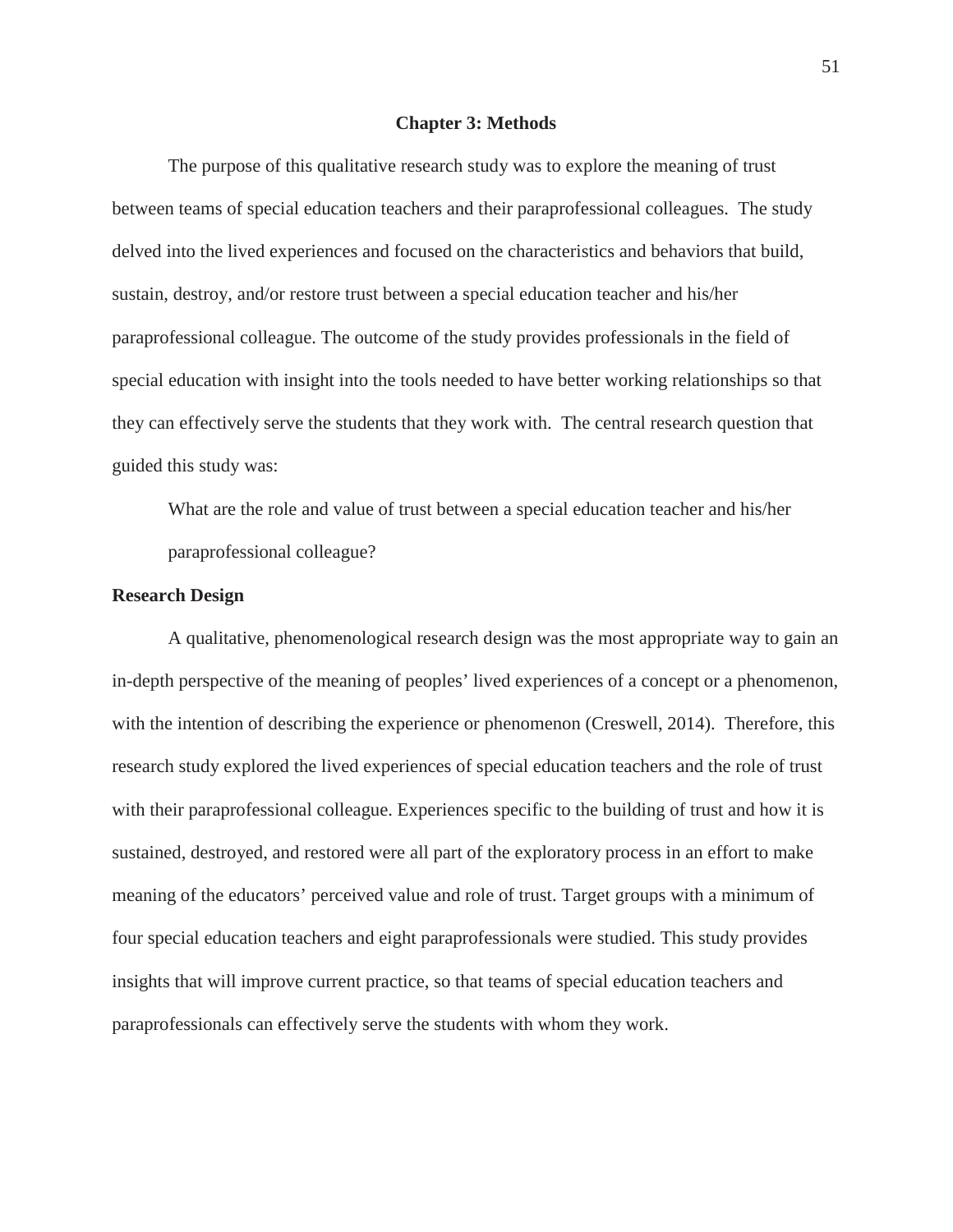# **Role of the Researcher**

The role of the researcher is metaphorically similar to that of a bridge, because the researcher has the responsibility of developing a description of the perceptions of several individuals' common experience of a concept or phenomenon. Moustakas (as cited in Creswell, 2013) states that the essence of a phenomenological study "consists of what they, (the researcher) experienced and how they experienced it" (p. 76). As researcher, I have an affinity towards this topic because of professional work experience.

As a former transition specialist who served transition aged students by working closely with multiple teams of special education teachers and paraprofessionals, I have observed multiple instances where the lack of trust caused conflict in the classroom, thus impacting the delivery of instruction to students. Examples include teams of teachers and paraprofessionals arguing in front of the students and parents; paraprofessionals telling teachers that they are not going to do what they have been asked to do; gossip, fist fights, outside mediators coming in to resolve the working conditions between teachers and paraprofessionals, and lastly special education teachers and or paraprofessionals calling out sick to avoid working with each other. These situations often cause a district to lose money because the time spent on resolving conflict meant that students were not having their needs meet by the staff.

The researcher currently works as an education specialist for transition aged students in a Los Angeles County school district. The researcher services students who are transition-aged in an intellectually disabled, special day class. It is the researcher's responsibility to develop an Individualized Education Program (IEP) and an Individualized Transition Plan (ITP) for all of the students on her caseload, and see to it that they are progressing towards and meeting their educational, vocational, independent livings skills and social and emotional goals and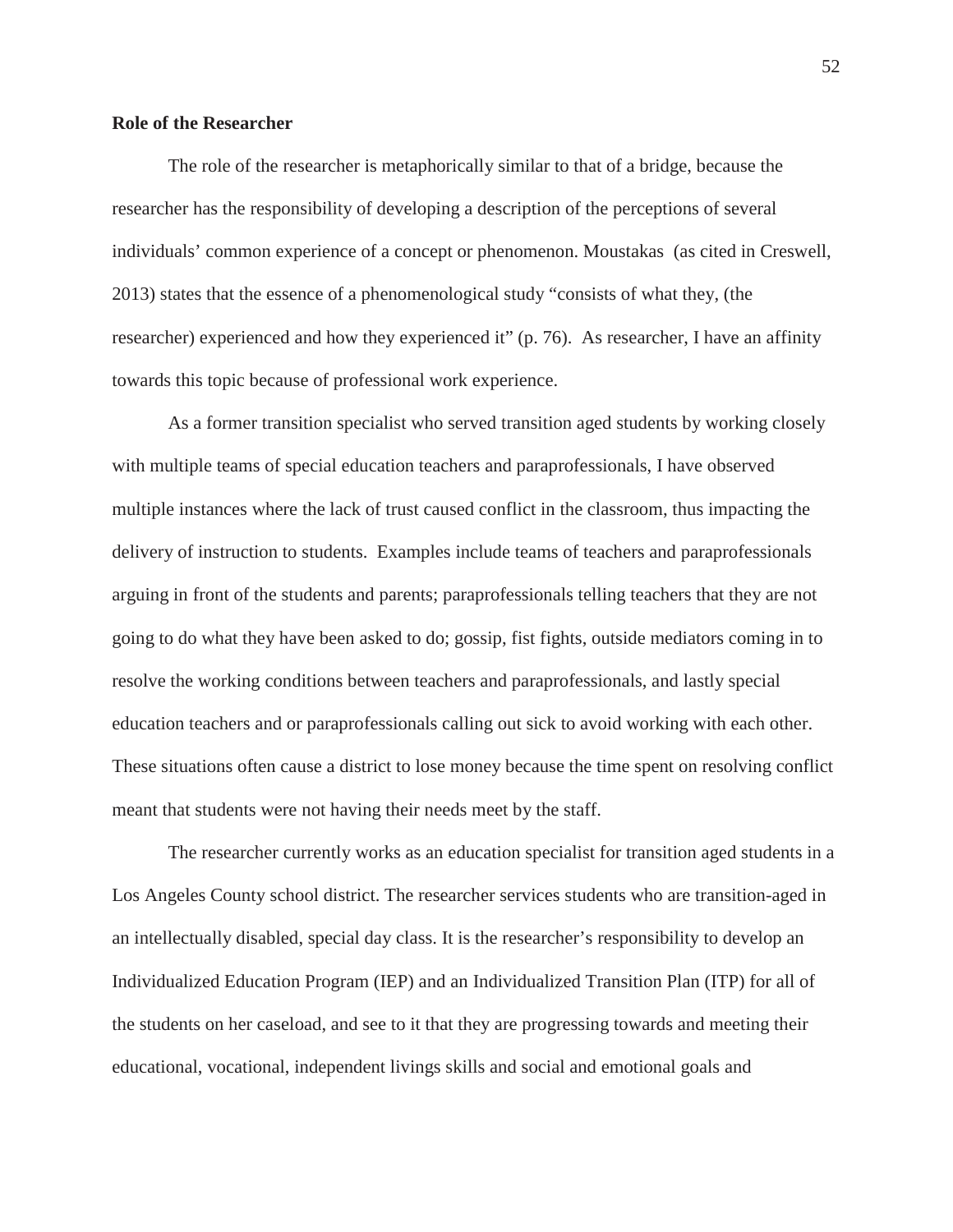benchmarks. In addition, the researcher is responsible for supervising a team of seven paraprofessionals, developing classroom goals and guidelines, administering standardized tests, and developing and writing curriculum that aligns with the California State Content Standards in the areas of English Language Arts, Math, and Social Science.

I have first-hand knowledge of the benefits of having good working relationships with paraprofessionals. Moreover, I know how challenging work can be when a teacher has an antagonistic relationship with their paraprofessionals. I have witnessed multiple teachers complain that they do not personally hire, nor evaluate the paraprofessionals who are assigned to their perspective classrooms, however, teachers are charged with managing paraprofessionals workday. I have over 17 years of experience in the field of special education and after communicating with multiple colleagues on this topic; I am passionate about presenting solutions that will make numerous teams of special education teachers and paraprofessionals more effective.

#### **Sources of Data**

The groups that were targeted for this phenomenological study consisted of four special education teachers and eight paraprofessionals who work with transition aged students within various Los Angeles County school districts. Teachers had five years or more of experience and currently work with transition-aged students in a Special Day Classroom (SDC) setting. Additionally, all teachers hold a mild/moderate or a moderate/severe teaching credential. Given that this research study targets a very specific population who is well versed on the phenomenon of trust, and its role and value in teams of special education teachers and their paraprofessional colleague, purposeful sampling and maximum variation sampling was the best sampling approach.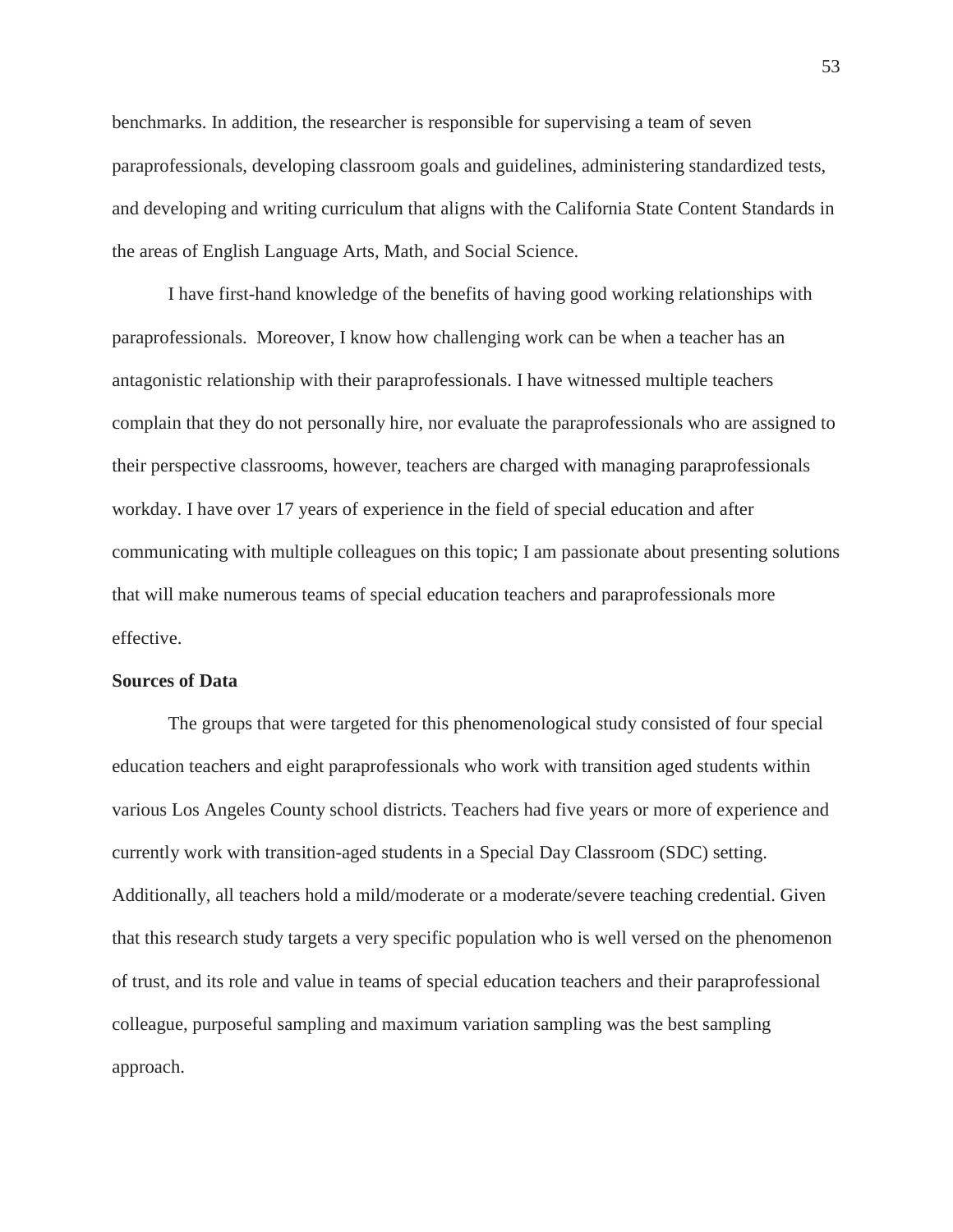Purposeful sampling was utilized because the researcher intentionally selected individuals based on their depth of knowledge of the subject matter, in an effort to learn and understand the role and value of trust between a special education teacher and their paraprofessional colleague. Moreover, the researcher used the purposeful sampling, snowball approach which allowed the researcher to ask participating special education teachers and paraprofessionals to recommend other professionals after the study began to ensure that an adequate sample size was used.

Lastly, the researcher used maximum variation sampling to differentiate the criteria for participant selection based on the geographic location that participants work in, as well as the years of experience. Special education teachers and paraprofessionals in each of the following groups were targeted: five to ten years of experience, eleven to twenty years of experience, and thirty plus years of experience. Although no specific school district or school was identified in the study, special education teachers and paraprofessionals who work in different geographical areas of Los Angeles County were targeted. More specifically, the researcher targeted special education teachers and paraprofessionals who work in school districts on the Westside of Los Angeles, in South Central Los Angeles, in the Wilshire District of Los Angeles and in East Los Angeles.

#### **Data Collection Strategies and Procedures**

Special education teachers were initially identified to participate in the research study; subsequently two paraprofessionals per special education teacher interviewed were recruited. The data were obtained through individual semi-structured interviews with the target groups of special education teachers and paraprofessionals. Face-to-face interviews was the best method of data collection to gain insight into the meaning of the lived experiences of the role and value

54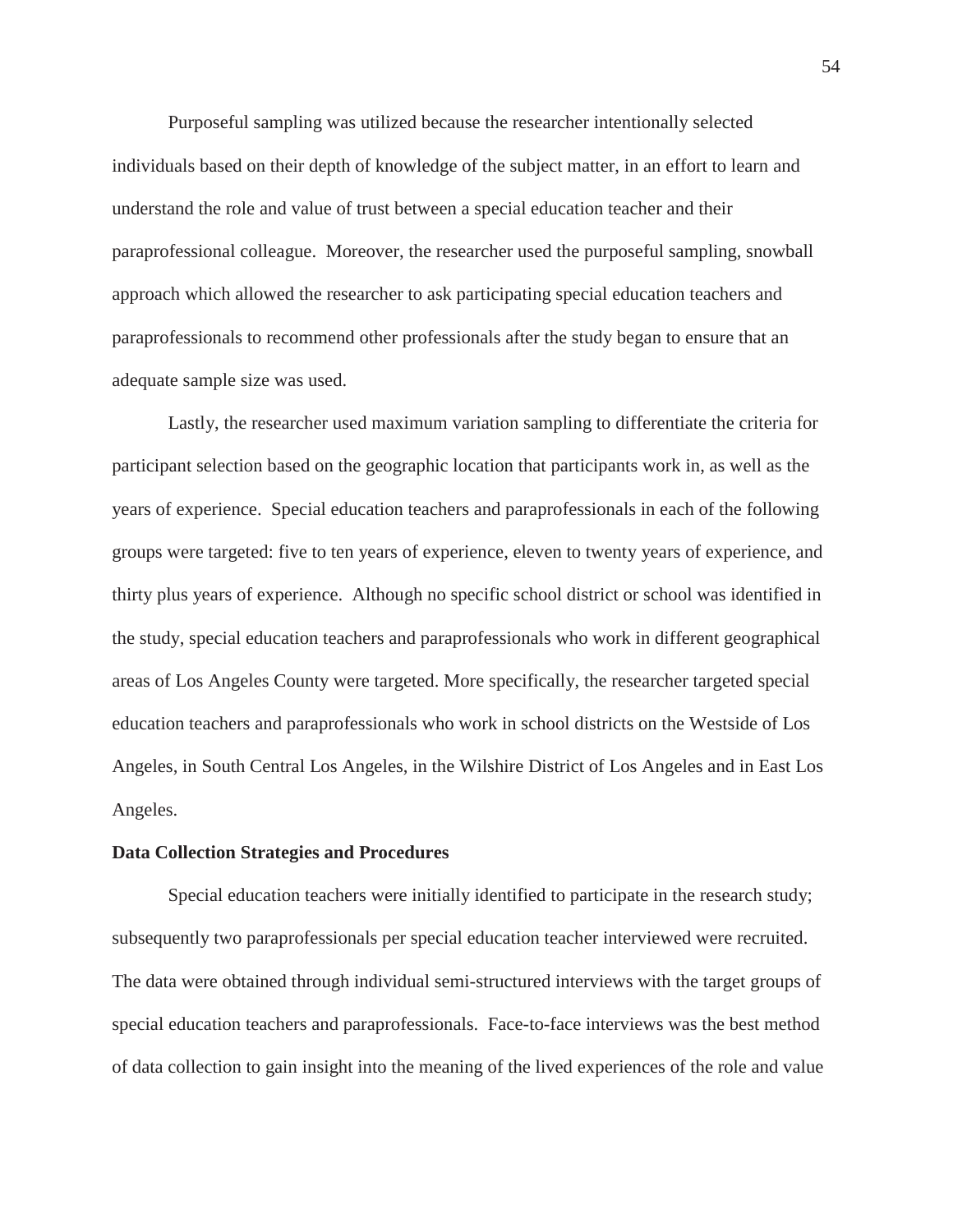of trust between teams of special education teachers and their paraprofessional colleague. Furthermore, open-ended questions allowed participants to best voice their varied experiences in the form of personal stories.

#### **Interview Protocol**

A semi structured interview process was used to guide the exploration of the individual's lived experience and to ensure the desired topics were included within the interview process. Members of each target group were interviewed on an individual basis via face-to-face. Additionally, interviewing each member of the target groups separately enabled each participant to freely express varied perspectives on how they make meaning of the role and value of trust with their special education colleague, in a confidential forum. Each interview started off by thanking the participants for their willingness to participate in this research study. Then I described the purpose of the study, the time needed to interview them, my plans for utilizing the data, as well as offered them a copy of the transcribed interview. Every participant declined a copy of the transcribed interview.

In an effort to maximize anonymity, I only referred to the participants by their title and or pseudonym during all interviews so that their legal names were not included in the audio recordings. Participants who were recruited were asked to explain the type of classroom and population of students that they currently work with, as well as their years of experience. A script guided the researcher through of a brief description of the research study, as well as reminded participants that they could withdraw from the study at any time. Each participant was asked thirteen open-ended questions that are specific to their job title of special education teacher or paraprofessional. At the end of the interview process, the researcher sought out additional participants from each special education teacher and paraprofessional. Lastly, I thanked each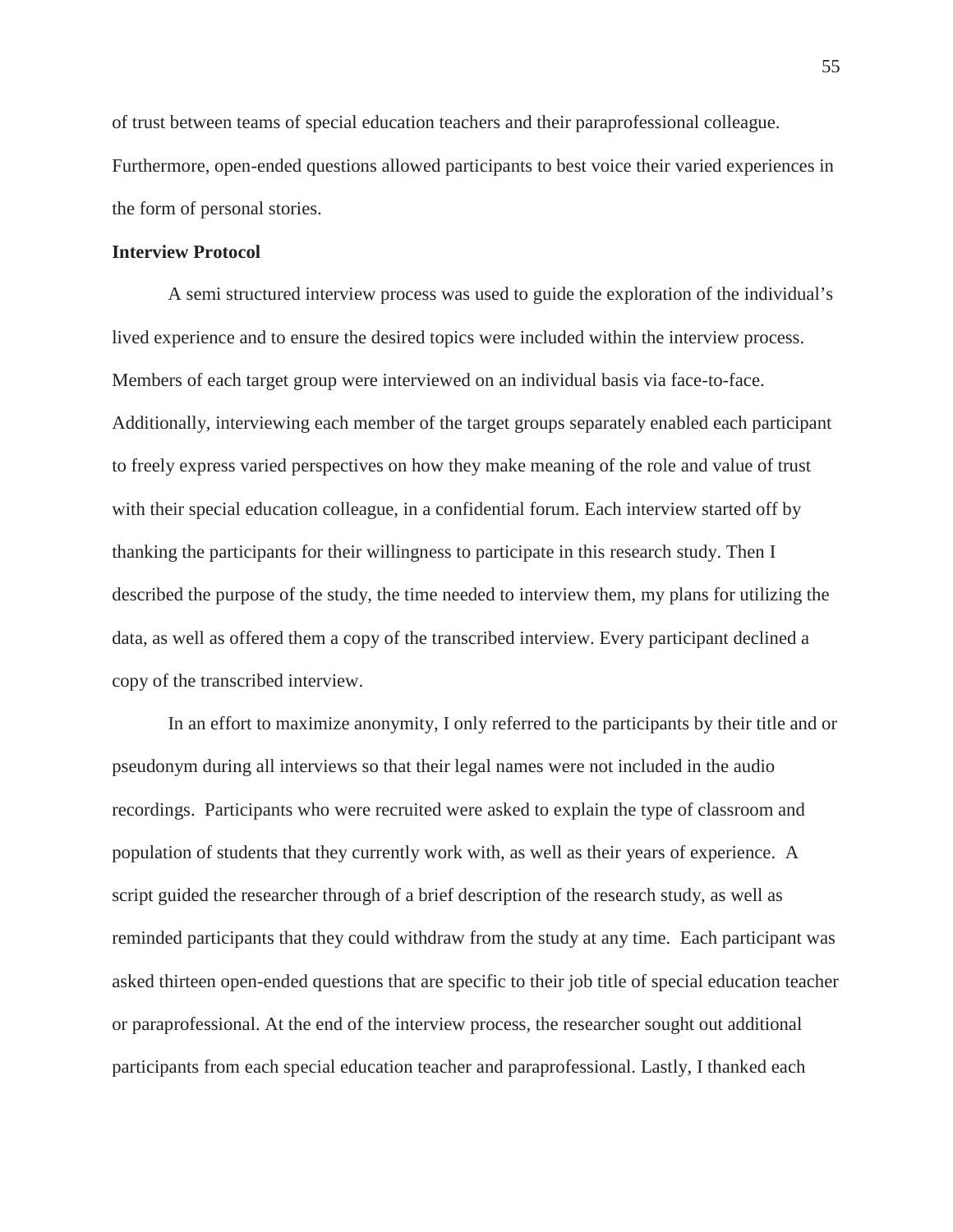participant, reminded him/her of the confidentiality measures that were in place to secure his/her identity as well as his/her responses, and informed him/her of potential future interviews to fill in missing information. The researcher did not need to secure future interviews.

The specific interview questions were developed by the researcher based on an extensive review of the literature about trust. To ensure validity of the interview questions, two experts in the field of special education reviewed the questions through a content validation process. The following two sets of questions guided the interviews and provided the relevant information to gain insight into the lived experiences of the special education teachers and paraprofessionals.

#### **Special Education Teacher Interview Questions**

- 1. Consider your current classroom setting, student needs, and the working relationship with your current paraprofessional; tell me a story about a time that you have experienced trust with a paraprofessional?
- 2. Tell me a story about why is it important to have trust between a special education teacher and a paraprofessional colleague?
- 3. Tell me a story about a time when you have observed characteristics and behaviors of a competent paraprofessional?
- 4. Tell me a story of a time when you have experienced or observed behaviors and characteristics that help you to build trust with a paraprofessional?
- 5. Tell me a story of a time when you have experienced or observed behaviors and characteristics that have destroyed your trust with a paraprofessional?
- 6. Tell me a story of a time when you have experienced or observed behaviors and characteristics that have helped you to sustain trust with a paraprofessional?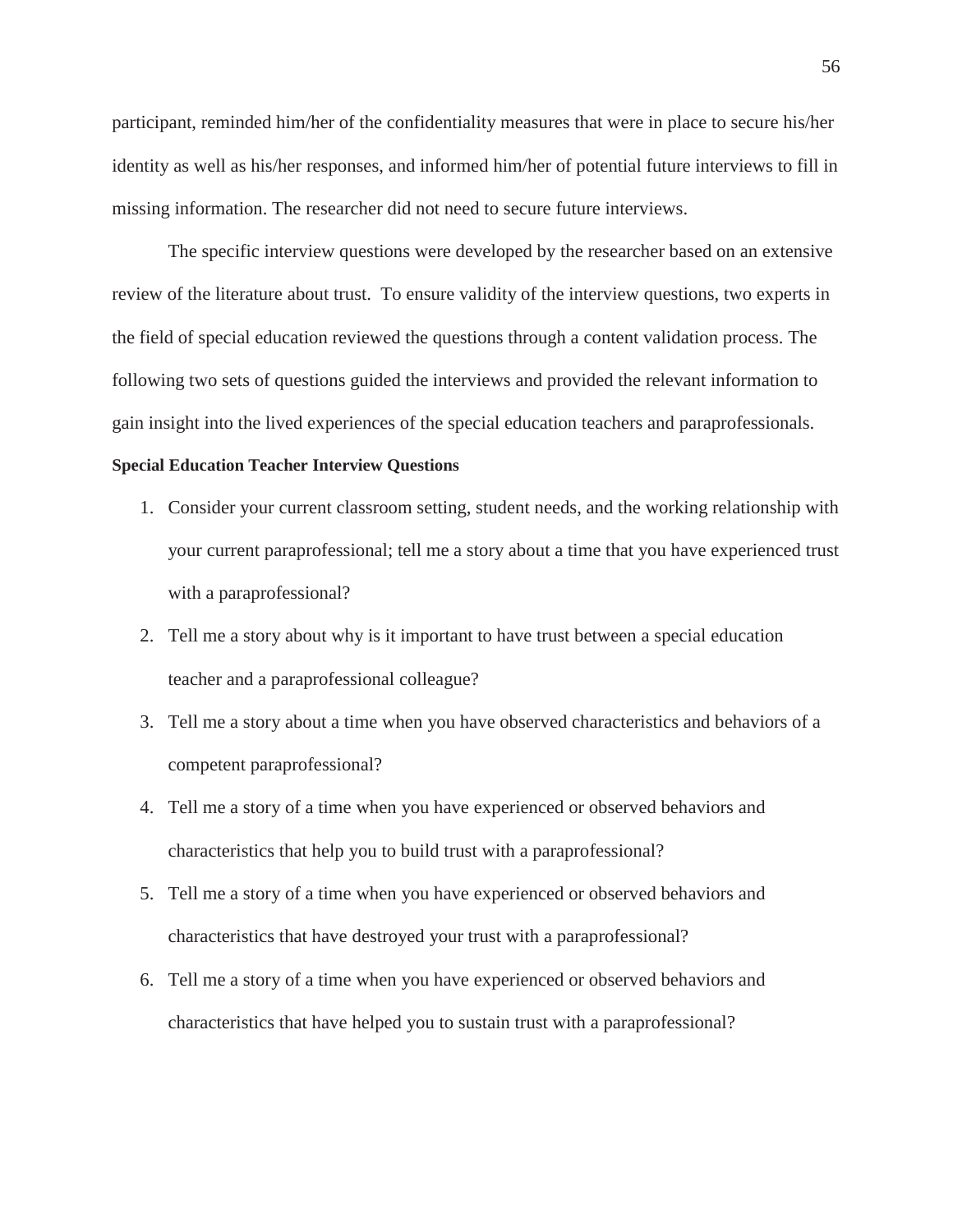- 7. Tell me a story of a time when you have experienced or observed behaviors and characteristics that have helped you to restore lost trust with a paraprofessional colleague?
- 8. What are some characteristics that a trustworthy paraprofessional has?
- 9. Tell me a story about a time when you had to rely on your ability to trust a paraprofessional?
- 10. Tell me a story about an instance where you have felt trusted by a paraprofessional?
- 11. Tell me a story about a time when a lack of trust with past paraprofessional colleagues impacted your ability to trust current and future paraprofessional colleagues?
- 12. Tell me a story about a time when a lack of trust with a current or past paraprofessional colleague, influenced your ability to do your job?
- 13. Tell me a story about a time when having trust with a current or past paraprofessional colleague, influenced your ability to do your job?

#### **Paraprofessional Interview Questions**

- 1. Consider your current classroom setting, student needs, and the working relationship with your current special education teacher; tell me a story about a time that you have experienced trust with a special education teacher?
- 2. Tell me a story about why is it important to have trust between a special education teacher and a paraprofessional colleague?
- 3. Tell me a story about a time when you have observed characteristics and behaviors of a competent special education teacher?
- 4. Tell me a story of a time when you have experienced or observed behaviors and characteristics that help you to build trust with a special education teacher?
- 5. Tell me a story of a time when you have experienced or observed behaviors and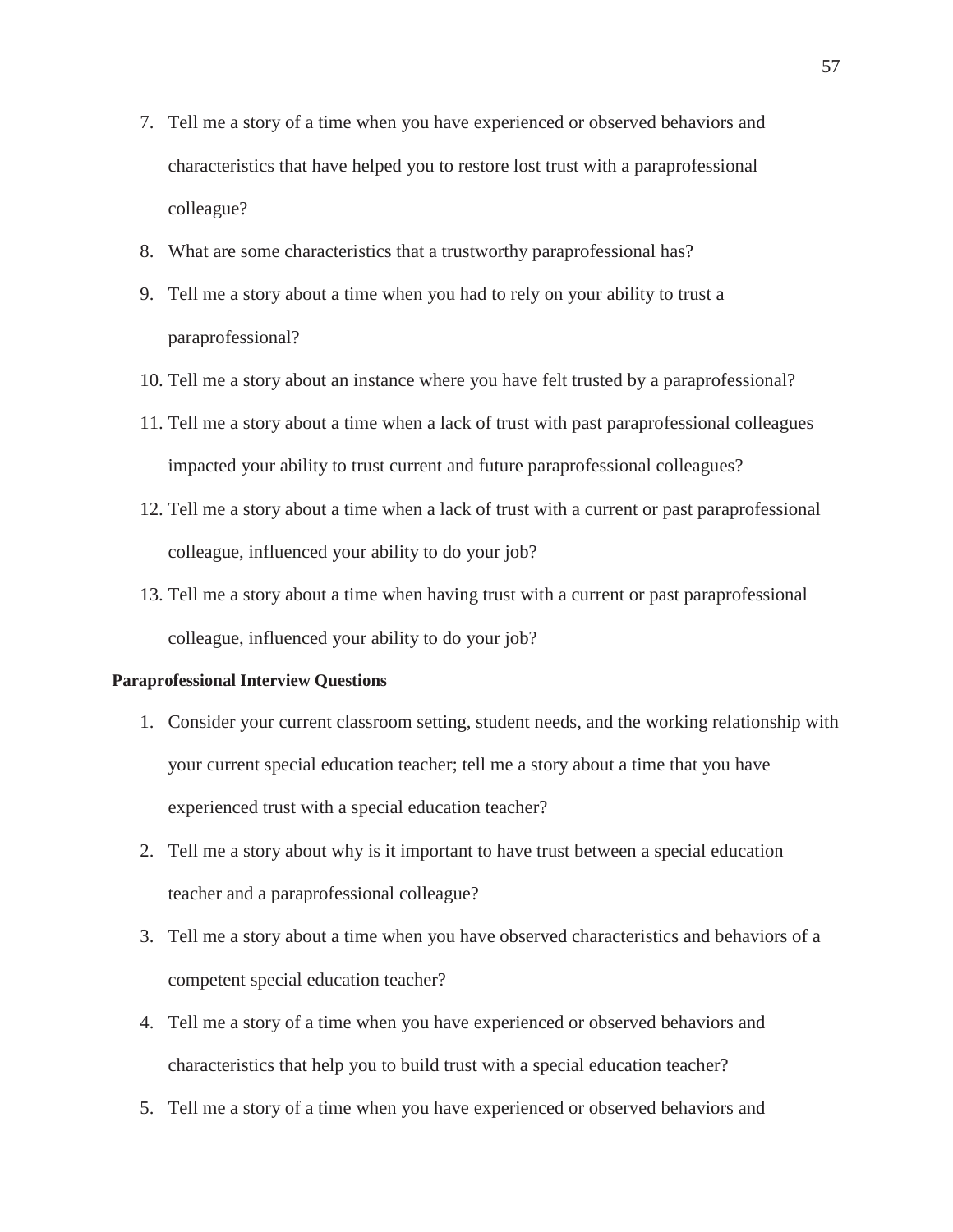characteristics that have destroyed your trust with a special education teacher?

- 6. Tell me a story of a time when you have experienced or observed behaviors and characteristics that have helped you to sustain trust with a special education teacher?
- 7. Tell me a story of a time when you have experienced or observed behaviors and characteristics that have helped you to restore lost trust with a special education teacher?
- 8. What are some characteristics that a trustworthy special education teacher has?
- 9. Tell me a story about a time when you had to rely on your ability to trust a special education teacher?
- 10. Tell me a story about an instance where you have felt trusted by a special education teacher?
- 11. Tell me a story about a time when a lack of trust with past special education teacher impacted your ability to trust current and future special education teachers?
- 12. Tell me a story about a time when a lack of trust with a current or past special education teacher, influenced your ability to do your job?
- 13. Tell me a story about a time when having trust with a current or past special education teacher, influenced your ability to do your job?

Experts who are special education professionals with a minimum of ten years in the field were targeted for the content validation panel. The special education teacher possessed a mild/moderate and a moderate/severe special education credential. The special education teacher had over twenty years of experience working in a special day class with a paraprofessional for a minimum of five years. Both the special education teacher and the paraprofessional had experience working with students who are sixteen years old or older. They each had an opportunity to review the proposed set of interview questions and offer feedback on whether or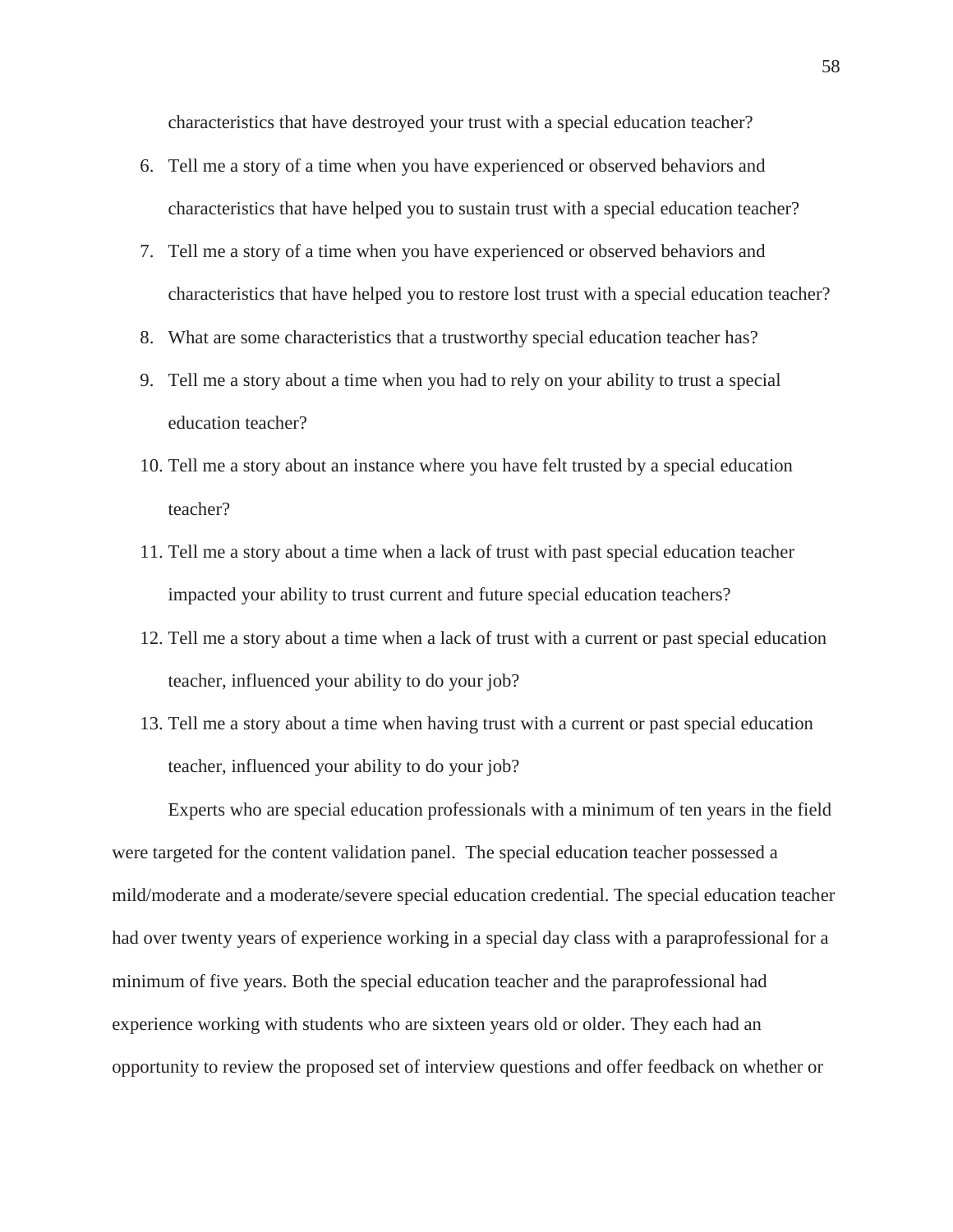not they believed that the protocol was valid and that the interview questions would lead to an answer of the research question. The paraprofessional did not have any feedback on the interview questions; however, the special education teacher stated that the last three questions were extremely relevant. None of the questions were altered as a result of the expert feedback.

Sampson (as cited in Creswell, 2014) asserts that "pilot testing helps to develop and refine research instruments, assess the degrees of observer bias, frame questions, collect background information, and adapt research procedures" (p. 165). A pilot study with at least one teacher was conducted to ensure reliability of the interview protocol (see Appendix A and Appendix B). The special education teacher who participated in the pilot process possessed a mild/moderate special education credential with an autism authorization. This process gave the researcher valuable practice and feedback that was incorporated into the actual study interviews.

### **Human Subjects Considerations**

This study presented no more than a minimal risk to participants and involved adult subjects only. An application for exempt research status was submitted to the Pepperdine University Graduate School's Institutional Review Board (GSP IRB) and approved prior to the start of data collection (see Appendix C). According to Bailey (as cited by Kumar, 2011), causing harm to a research participant can include, "such things as discomfort, anxiety, harassment, invasion of privacy, or demeaning or dehumanizing procedures" (p. 245). There is minimal risk to the special education teachers and paraprofessionals who partook in this study, because they had the option to withdraw if they felt discomfort without any repercussions, moreover, the researcher only used participants who volunteered and agreed to participate in the study. During the recruitment phase, multiple prospects stated that they were uncomfortable talking about trust with the researcher. Those prospects were not used and there statements were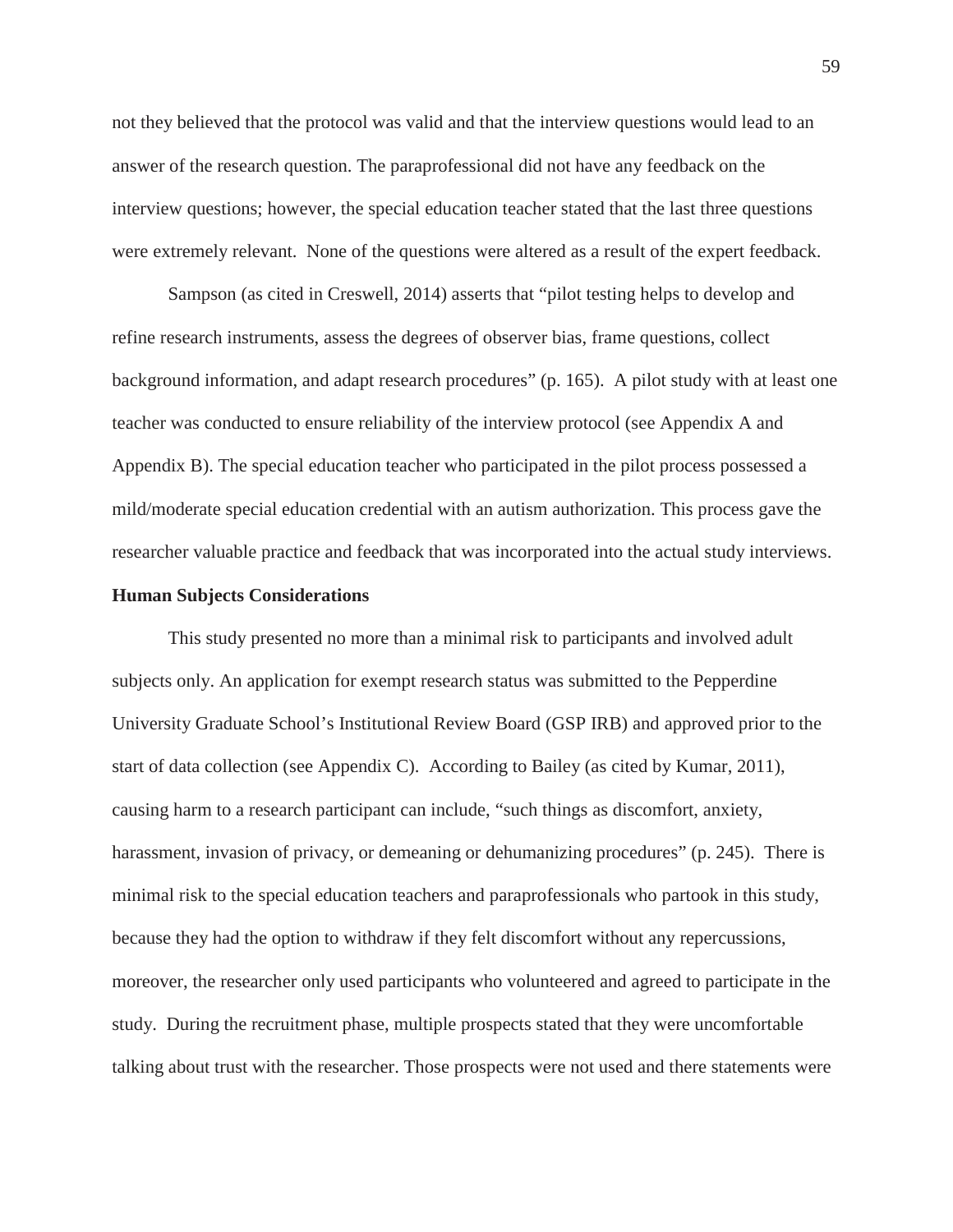kept confidential. This study qualifies for exemption under CFR 46.101(b), category two because the research was conducted in an established educational setting. Moreover, the research explored the role and value of trust between teams of special education teachers and their paraprofessional colleague. Interviews with special education teachers and paraprofessionals explored their experiences regarding characteristics and behaviors that build, sustain, destroy and/or restore trust in their work with special education students.

During the interview process, participant names were not utilized. Moreover, the data were kept in confidential files under anonymous names. Also the benefits of participating in this study outweighed the risks. One risk that could have potentially happened is that the participants may have felt discomfort or anxiety talking about their perception of the role and value of trust between special education teachers and their paraprofessional colleague if there was limited trust between the two of them, or if they have had disagreements in the past. Yet, participants of this study worked in various school districts across Los Angeles County so no specific school district or school site was named in the study. As a result, permission from a specific school district and or site was not needed and participants will remain anonymous.

Individual participants were provided with informed consent though no signature was obtained to ensure no document with identifying information was gathered (see Appendix D). Additionally, each participant remained anonymous in the data storing process, as each one was assigned an aliases name. Data collected in the interviews were put into a data collection matrix under alias names and stored on a locked computer. All audio recordings of the interviews were stored on a locked computer hard drive. All files will be deleted three years after the anonymous findings were reported.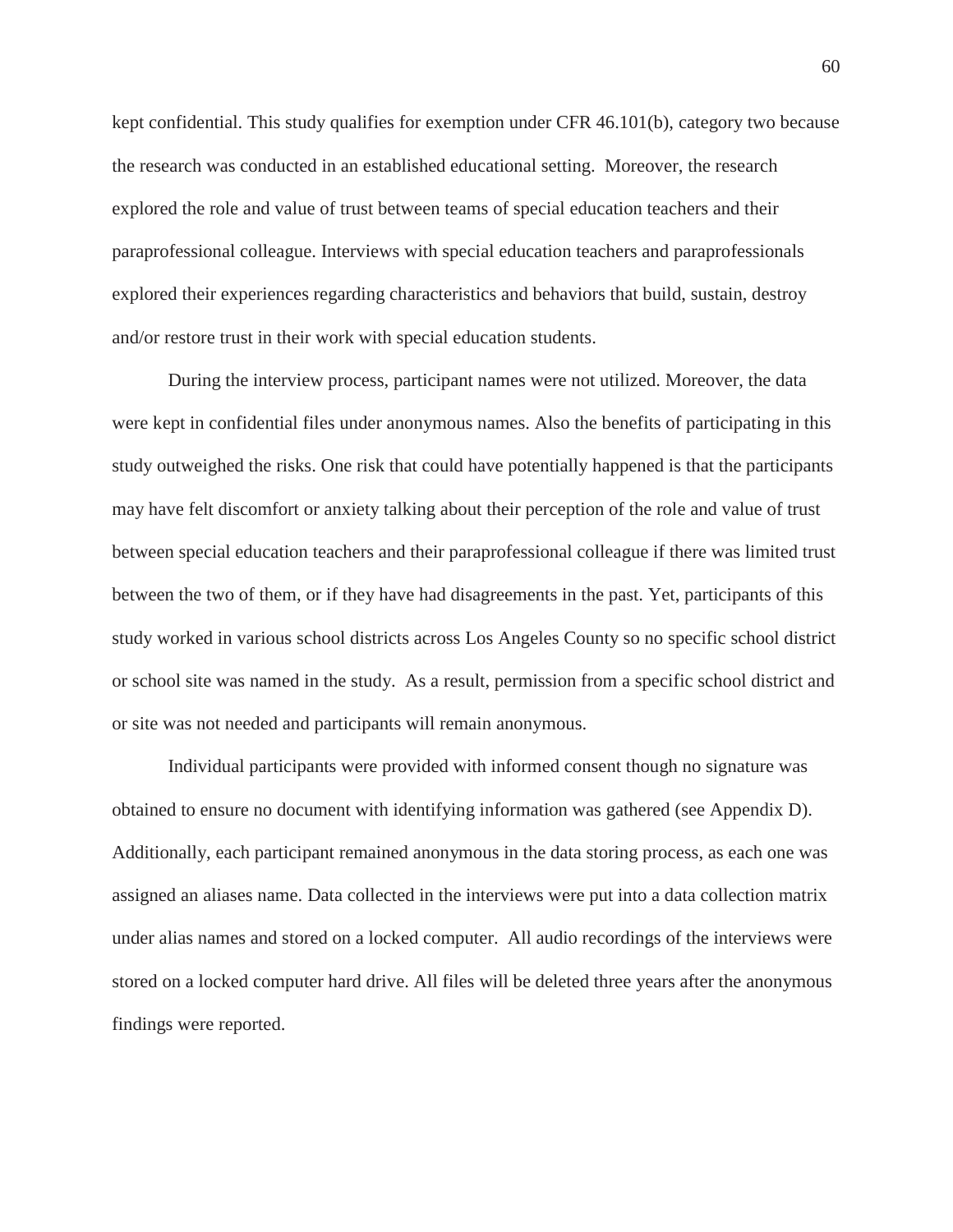Lastly, the researcher has a longstanding work history in the field of special education in Los Angeles County and assumes that the participants trusted the researcher to maintain confidentiality with their responses by not using the information to adversely impact their working relationships within the district. Participants were offered a copy of their transcribed interview so that they could strike any comments they consider to place them at risk of employability or professional standing. None of the participants wanted to see a copy of their transcript.

#### **Data Analysis Process**

Creswell (2014) presents a simplified version of the Stevick-Colaizzi-Keen method of narrative analysis that was be utilized for this study as it provided a general template and structure in phenomenological analysis and representation. Through bracketing, the researcher emphasized biases and experiences with the role and value of trust between a special education teacher and their paraprofessional colleague, yet set them aside so that the researcher could fully engage in the research process. The researcher's experiences and biases are included in the final research paper so that readers are fully aware of any personal bias as well as professional experience that the researcher brings to the table. All interviews were transcribed and any personal identifying information was removed. Individuals were given a pseudonym, and a master list linking the coded transcripts to the individuals was maintained and stored separately to ensure confidentiality.

A thematic analysis was conducted on the verbatim words expressed by participants about the role and value of trust between a special education teacher and a paraprofessional. An initial codebook which included themes identified from the literature was made. Other themes emerged from the data. The coded data were grouped by thematic categories. Next, the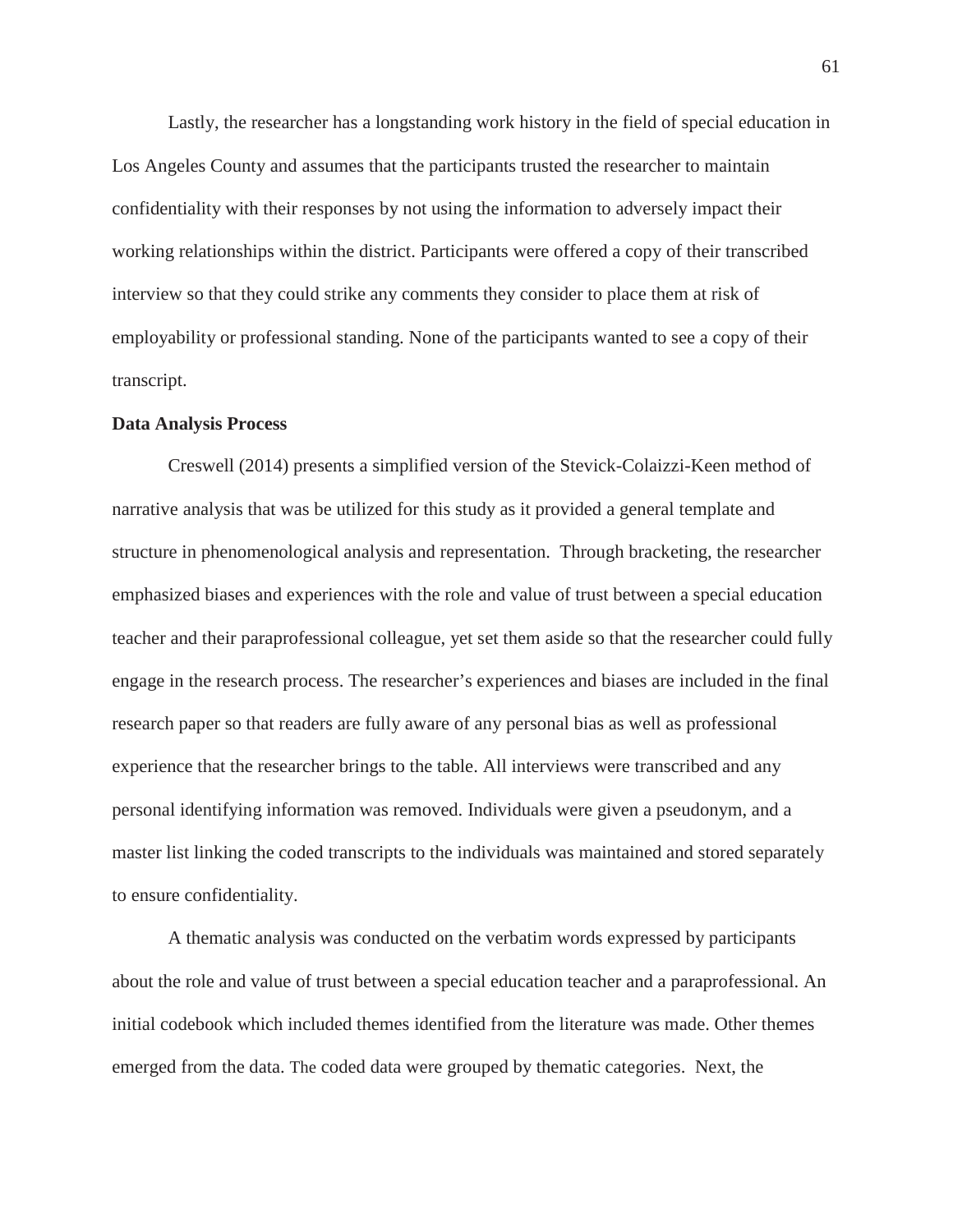researcher analyzed various instances on how trust was experienced. The final step included instances from the data on how the role and value of trust was experienced; Creswell (2014) refers to this as a composite description of the phenomenon that incorporates both textural and structural descriptions. To support a reliable process, qualitative software (HyperResearch) was used to document the coding process and support the interpretation process.

### **Means to Ensure Study Validity**

Several validation strategies suggested by Guba and Lincoln (as cited by Kumar, 2011) provided trustworthiness in this qualitative study as determined by four indicators: "credibility, transferability, dependability, and confirmability" (pp. 184-185). Furthermore, Kumar (2011) asserts that these four indicators reflect validity and reliability in a qualitative study.

**Credibility.** Kumar (2011) asserts that credibility is to qualitative research, what validity is to quantitative research. The researcher took several steps to ensure credibility with the research study. The researcher has years of experience in the field of special education, thus knows the culture of special education teachers working with paraprofessionals in a SDC setting. Stating and clarifying researcher bias that helps to shape the interpretation of the data was one way to establish validity. Before conducting interviews, the researcher validated the interview protocol with experts in the field of special education; one special education teacher and one paraprofessional assisted in this process.

The researcher also engaged in a pilot of the interview as well as had a reliable interpretation process. During the interview process, the researcher asked for clarification to confirm the understanding of what participants stated during their interview session. This process is one of four that assisted in giving my findings validity.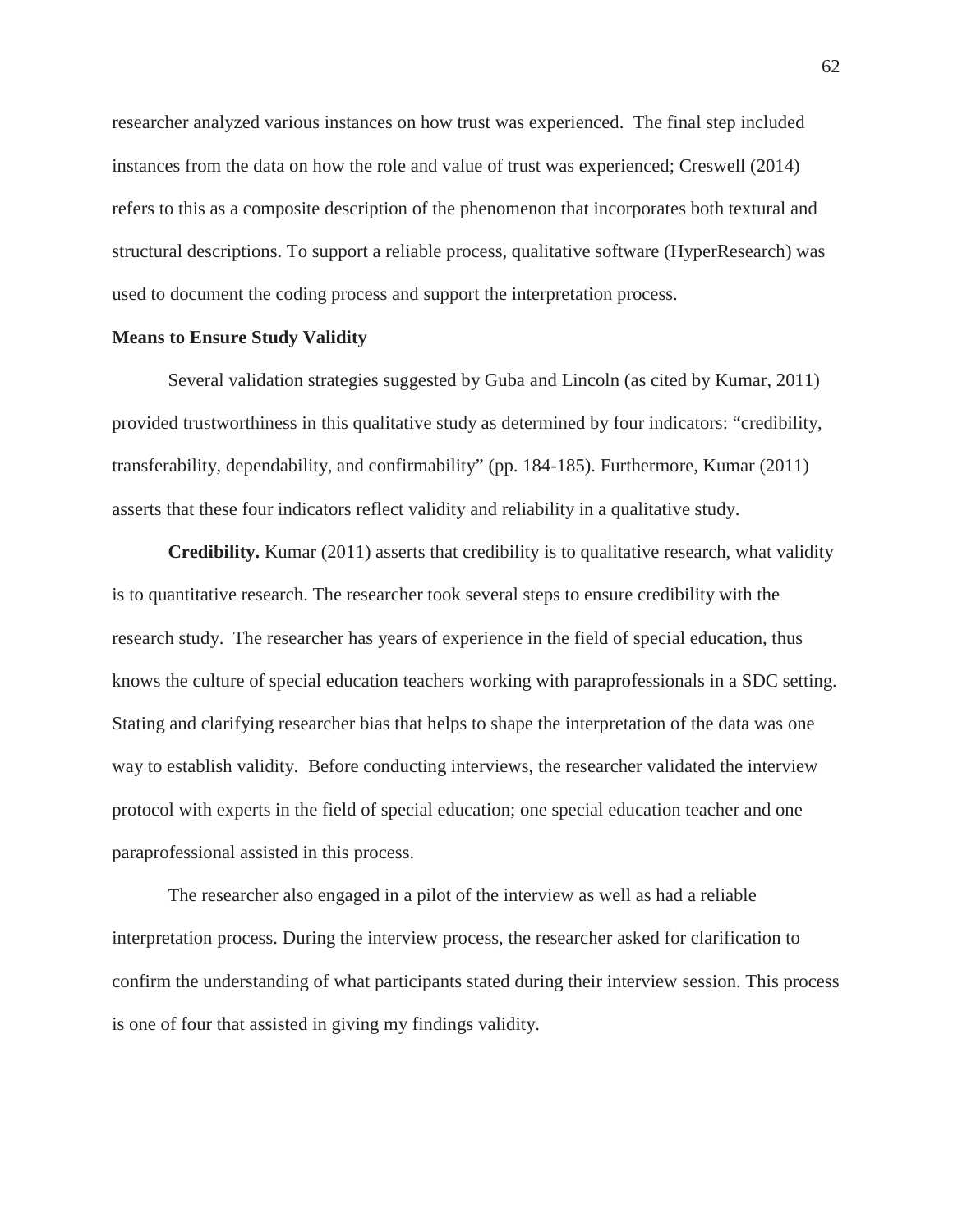**Transferability.** Trochim and Donnelly (as cited by Kumar, 2011) describe transferability as "the degree to which the results of a research study can be generalized or transferred to other contexts or settings" (p. 185). Transferability usually takes place when a researcher comprehensively describes his/her research process in a way that the study can be easily duplicated (Kumar, 2011). The step-by-step processes of this research study are described in in-depth detail so that others would be able to easily replicate the study, if they wished.

**Dependability.** Guba and Lincoln (as cited by Kumar, 2011) assert that dependability in a qualitative study is similar to what reliability is in a quantitative study (p. 185). To ensure the reliability and dependability of this study, the expert panel evaluated and ranked each interview question in one of the following categories: (a) valid, (b) modify, or (c) remove. One member of the expert panel asserted that the last three interview questions were extremely relevant, however, neither member of the expert panel suggested modifications or removal of any questions.

**Confirmability.** Creswell (2013) states that Guba and Lincoln's (as cited by Kumar, 2011) perspective on validation and reliability in a research study is one of the most popular perspectives used in qualitative studies to date. Kumar (2011) asserts that confirmability in qualitative research is similar to reliability in quantitative research and it only possible if both researchers follow the process in an identical manner for the results to be compared" (p. 185). I have clearly defined my unique sample population, and I gathered ample data to the point of saturation so that the likelihood of having similar results with other participants who are special education teachers and paraprofessionals is high.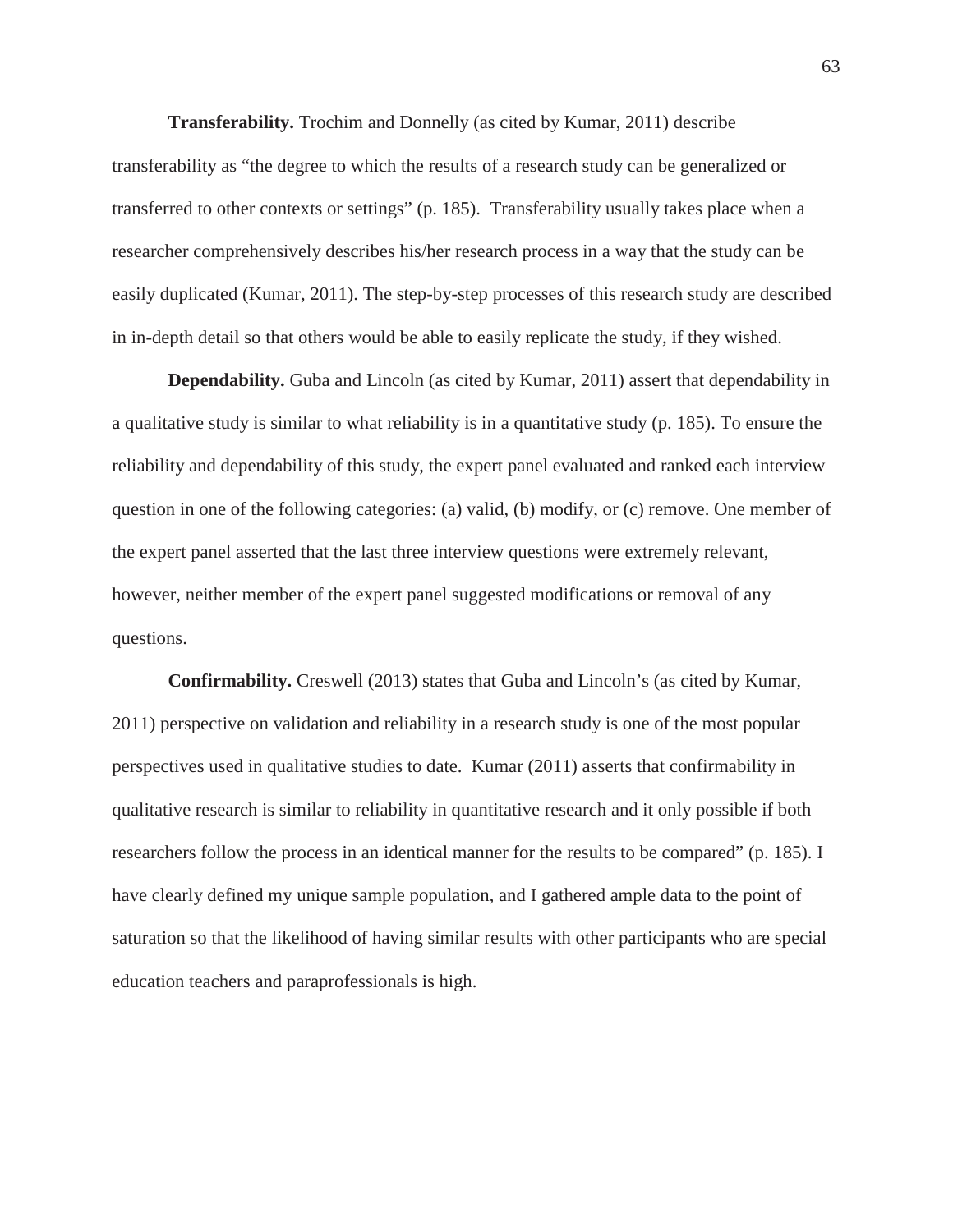# **Presentation of Findings and Study Conclusions**

The findings from the data are presented thematically using descriptive language, and verbatim quotes from the participant interviews. Tables also provide graphic representations. Interpretation of findings and study conclusions are presented in the final chapter of the manuscript. Implications for the field of special education are discussed, along with recommendations for further studies. It is the researcher's hope that the lessons learned from exploring the role and value of trust between teams of special education teachers and their paraprofessional colleague will translate to team dynamics in other industries.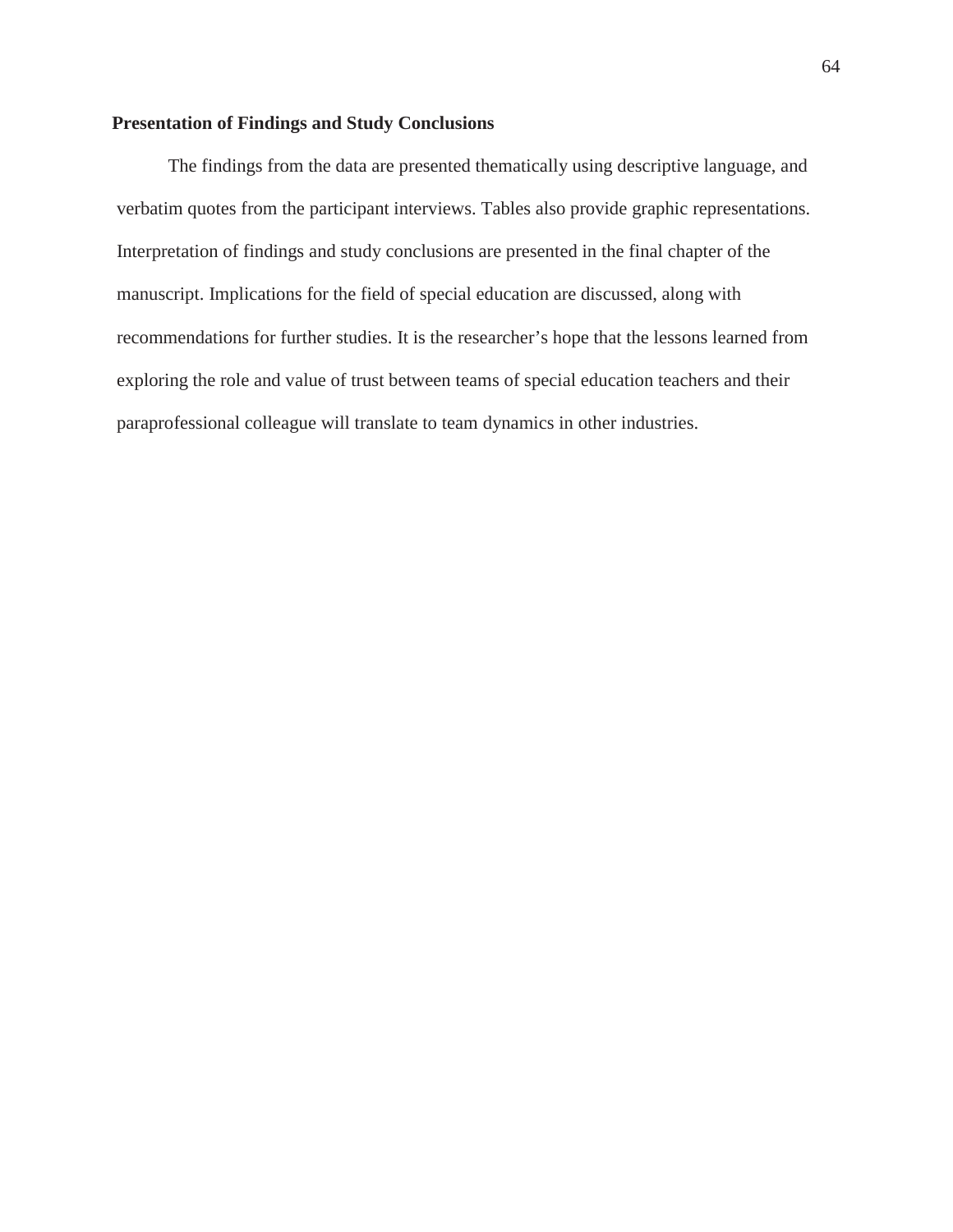### **Chapter 4: Findings**

The purpose of this qualitative research study was to explore the meaning of trust between teams of special education teachers and their paraprofessional colleagues. The study delved into the lived experiences and focused on the characteristics and behaviors that build, sustain, destroy and or restore trust between a special education teacher and his/her paraprofessional colleague. This chapter presents the demographic findings, as well as the analysis of the face-to-face interviews responses of four special education teachers and eight paraprofessional participants.

# **Demographic Findings**

Twelve individuals participated in the study. Each worked within a Los Angeles County school district and had at least five years of experience working in special education and in a special day class setting (see Table 3).

### Table 3

| Participant    | Title            | School   | Years of   | Gender | Educational    |
|----------------|------------------|----------|------------|--------|----------------|
| Code           |                  | Location | Experience |        | Level          |
| T <sub>1</sub> | Teacher          | South LA | 12         | Female | Doctorate      |
| T <sub>2</sub> | Teacher          | East LA  | 16         | Male   | BA             |
| T <sub>3</sub> | Teacher          | West LA  | 35         | Female | <b>BA</b>      |
| T <sub>4</sub> | Teacher          | West LA  | 27         | Male   | <b>Masters</b> |
| P1             | Paraprofessional | West LA  | 22         | Female | <b>BA</b>      |
| P <sub>2</sub> | Paraprofessional | West LA  | 5          | Male   | <b>BA</b>      |
| P <sub>3</sub> | Paraprofessional | West LA  | 6          | Female | <b>BA</b>      |
| P4             | Paraprofessional | South LA | 24         | Female | High           |
|                |                  |          |            |        | School         |
|                |                  |          |            |        | Graduate       |
| P <sub>5</sub> | Paraprofessional | East LA  | 31         | Male   | <b>BA</b>      |
| P <sub>6</sub> | Paraprofessional | South LA | 18         | Female | AA             |
| P7             | Paraprofessional | Wilshire | 7          | Male   | <b>Masters</b> |
|                |                  | District |            |        |                |
| P <sub>8</sub> | Paraprofessional | South LA |            | Female | <b>Masters</b> |

*Special Education Teacher and Paraprofessional Participant Demographics*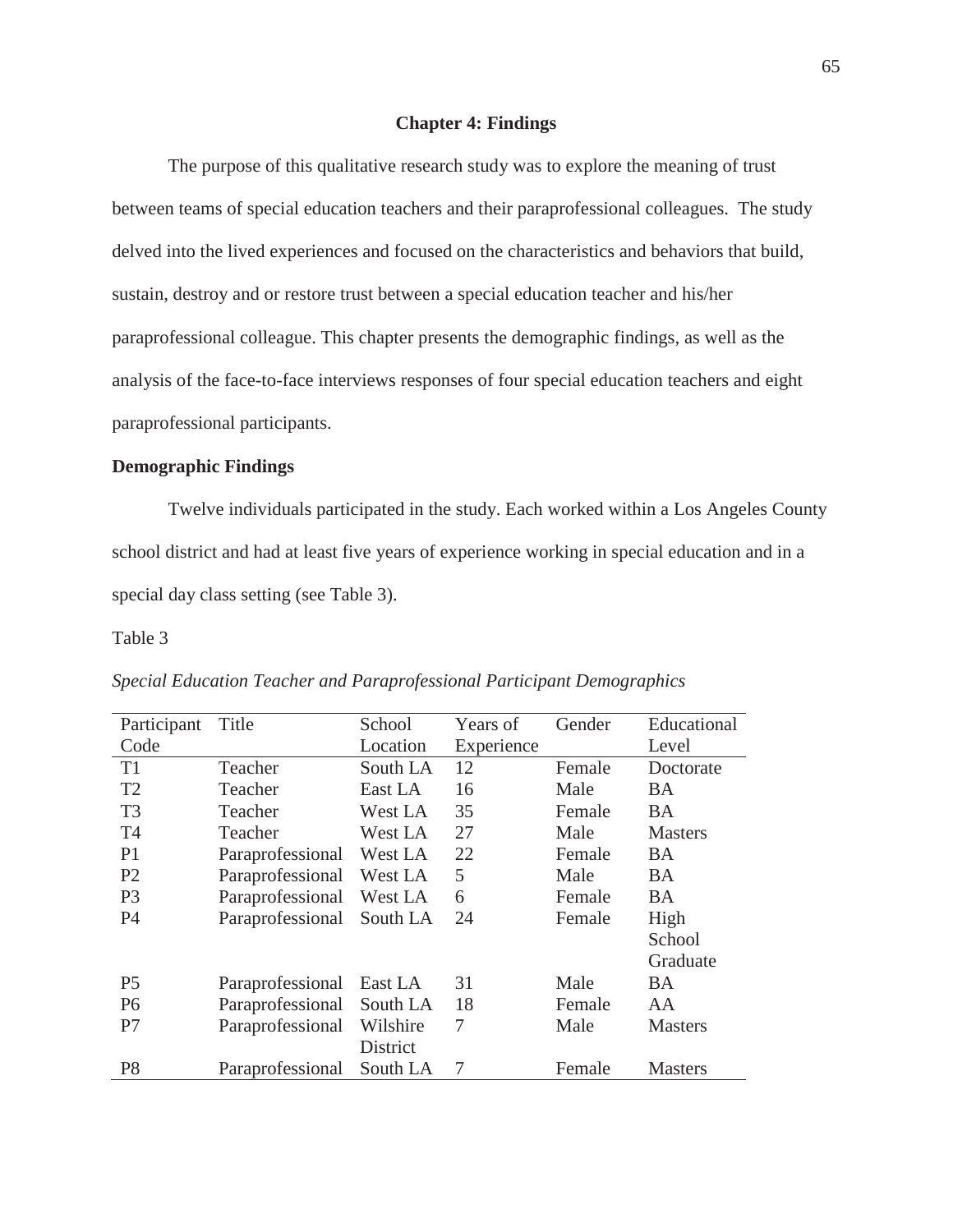Of the four special education teachers participating, two work in West Los Angeles, one works in South Central Los Angeles, and one works in East Los Angeles. Of the eight paraprofessionals participating, three work in West Los Angeles, two work in South Central Los Angeles, two work in the Wilshire District, and one works in East Los Angeles.

The years of experience and educational levels varied among the participants. The special education teachers had a range of 23 (12-35) years of experience, with paraprofessionals also having a wide range of 26 (5-31) years of experience. The educational levels of the special education teachers ranged from holding a baccalaureate degree to a doctorate. The paraprofessionals' educational level ranged from being a high school graduate, to two of them having master's degrees. Two male and two female special education teachers were interviewed, while five female and three male paraprofessionals participated in the study (see Table 6).

### **Qualitative Interview Findings**

This qualitative phenomenological study focused on the following central research question that guided the study:

What are the role and value of trust between a special education teacher and his/her paraprofessional colleague?

Both special education teachers and paraprofessionals participated in semi-structured face-toface, recorded interviews that consisted of thirteen questions. Participants expressed their varied perspectives on how they make meaning of the role and value of trust with their special education colleagues. The twelve interviews produced 165 coded passages that were grouped into the following eight themes: (a) characteristics of a trustworthy colleague, (b) importance of trust, (c) outcome of trust, (d) outcome of a lack of trust, (e) building trust, (f) sustaining trust, (g) destroying trust and (h) restoring trust. Subthemes were identified within each theme with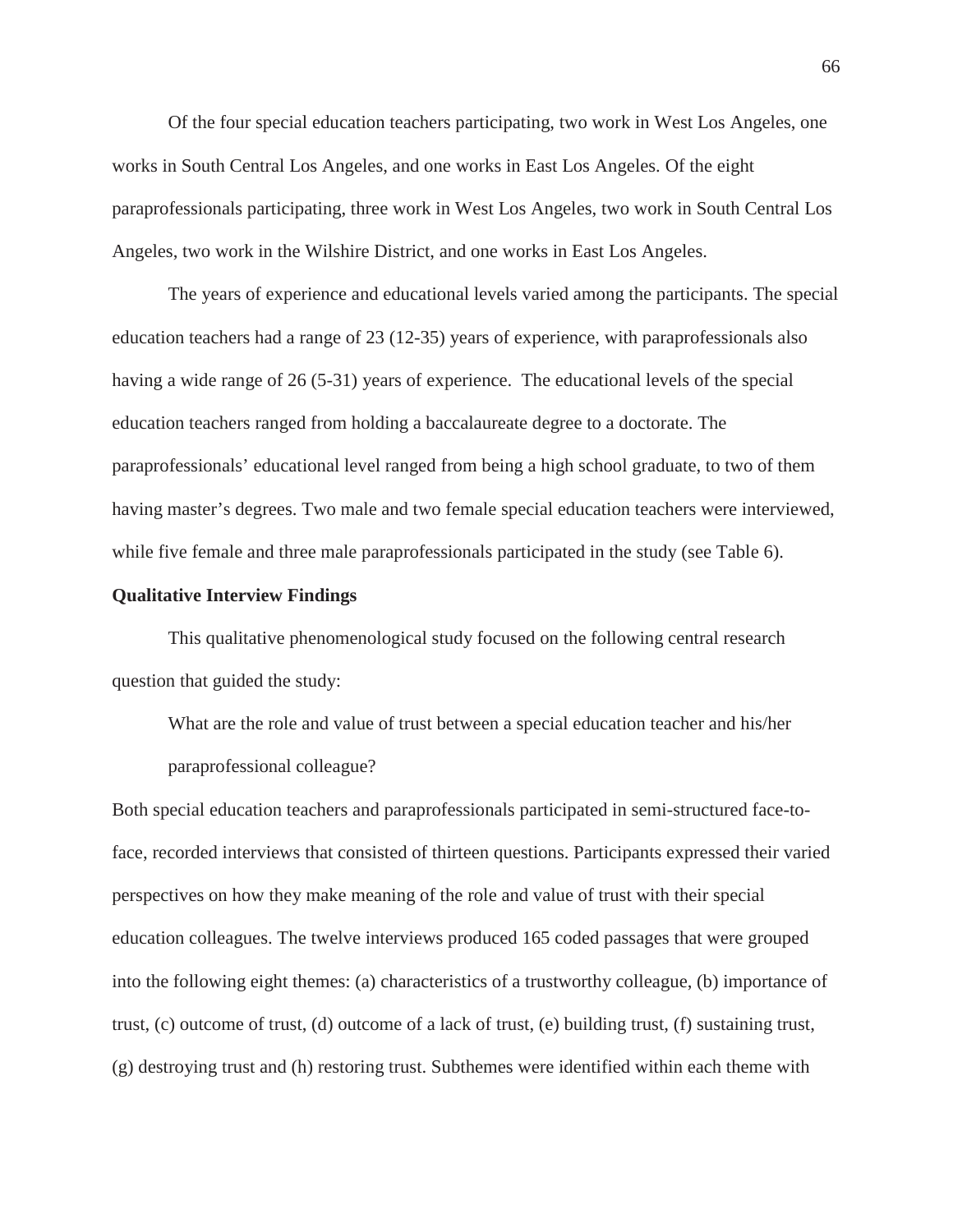some themes having common subthemes. Each theme with associated subthemes are presented below including some participant quotes. Tables 9-16 list the themes and significant subthemes emerging from the data.

### **Theme 1: Characteristics of a Trustworthy Colleague**

The special education teachers were asked, "What are some characteristics that a trustworthy paraprofessional has?" Similarly, the paraprofessionals were asked, "What are some characteristics that a trustworthy special education teacher has?" Seven subthemes emerged: (a) communication, (b) reliable, (c) competent, (d) supportive, (e) trusting, (f) consistent, (g) honest (h) team player and (i) student centered learning. Table 4 lists the themes and subthemes.

Table 4

| Characteristics of a Trustworthy Colleague | Communication<br>$\bullet$                    |
|--------------------------------------------|-----------------------------------------------|
|                                            | Reliable<br>$\bullet$                         |
|                                            | Competent<br>$\bullet$                        |
|                                            | Supportive<br>$\bullet$                       |
|                                            | Trusting<br>$\bullet$                         |
|                                            | Consistent                                    |
|                                            | Honest<br>$\bullet$                           |
|                                            | <b>Team Player</b><br>$\bullet$               |
|                                            | <b>Student Centered Learning</b><br>$\bullet$ |

*Characteristics of a Trustworthy Colleague*

**Communication.** Many participants shared that communication was a characteristic of a

trustworthy colleague. Colleagues who were better communicators were viewed as more

competent and trustworthy. One paraprofessional participant reported:

You need to know that things are clearly communicated, and that what you're doing, there is a mutual understanding between everyone in the classroom and the lead teacher is the one, the special education teacher, is the one that runs the ship. (P7)

A special education teacher participant stated: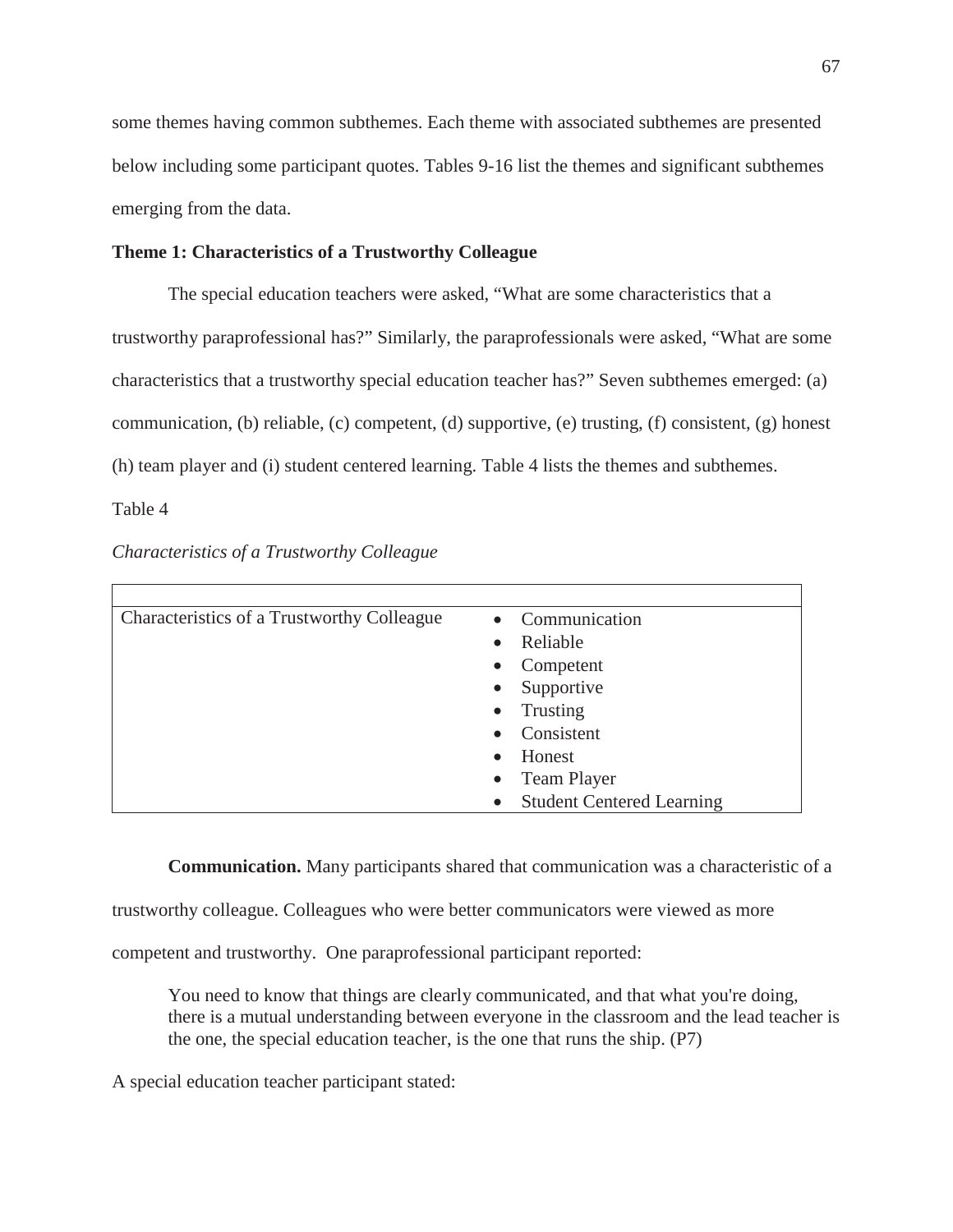And then you know the basic things of any good employee. Be on time. If you're going to be out, let me know. I don't care if you're going to go on a date, or if you're ill. But if you're not coming in, let me know. If you disagree with me, or with what the teacher or whatever is doing, then say so and don't bottle it in. (T3)

**Reliable.** All of the special education teachers noted that they are often out of the classroom and therefore they must have a reliable paraprofessional that they can depend on in their absence. One special education teacher participant stated: " Just one that's there on time, one that you can trust not only with the students, maybe the data collection." (T2) Another special education teacher participant discussed how she depends on one of her paraprofessionals in her absence:

So I know that if I'm out, like I'm going to be out tomorrow at a training, and if I don't have a good sub even though I wrote all the things I want done tomorrow, and I talked to all my paras, I know that she will make sure that they're working. I know that she, because I've seen her do that. She does not, even if I'm busy doing something, she'll make sure that each student has something to work. So I really do depend on her quite a bit. (T3)

None of the paraprofessional participants discussed reliability as a characteristic of being trustworthy.

**Competent.** Special education teachers and paraprofessionals both indicated that being competent is a necessary characteristic of being trustworthy. Comments from paraprofessionals include, "Yes by working with a competent special education teacher. (P6) Another paraprofessional stated, "They're knowledge-based of the children that they're teaching. They go beyond the textbook. A really good teacher knows their product and they know how to deliver to their product. (P5) Similarly the special education teachers stated, "Know when something needs to be done, how it needs to be done. (T2) Competency, meaning both the master teacher and the instructional assistant need to be competent at what they're doing. (T4)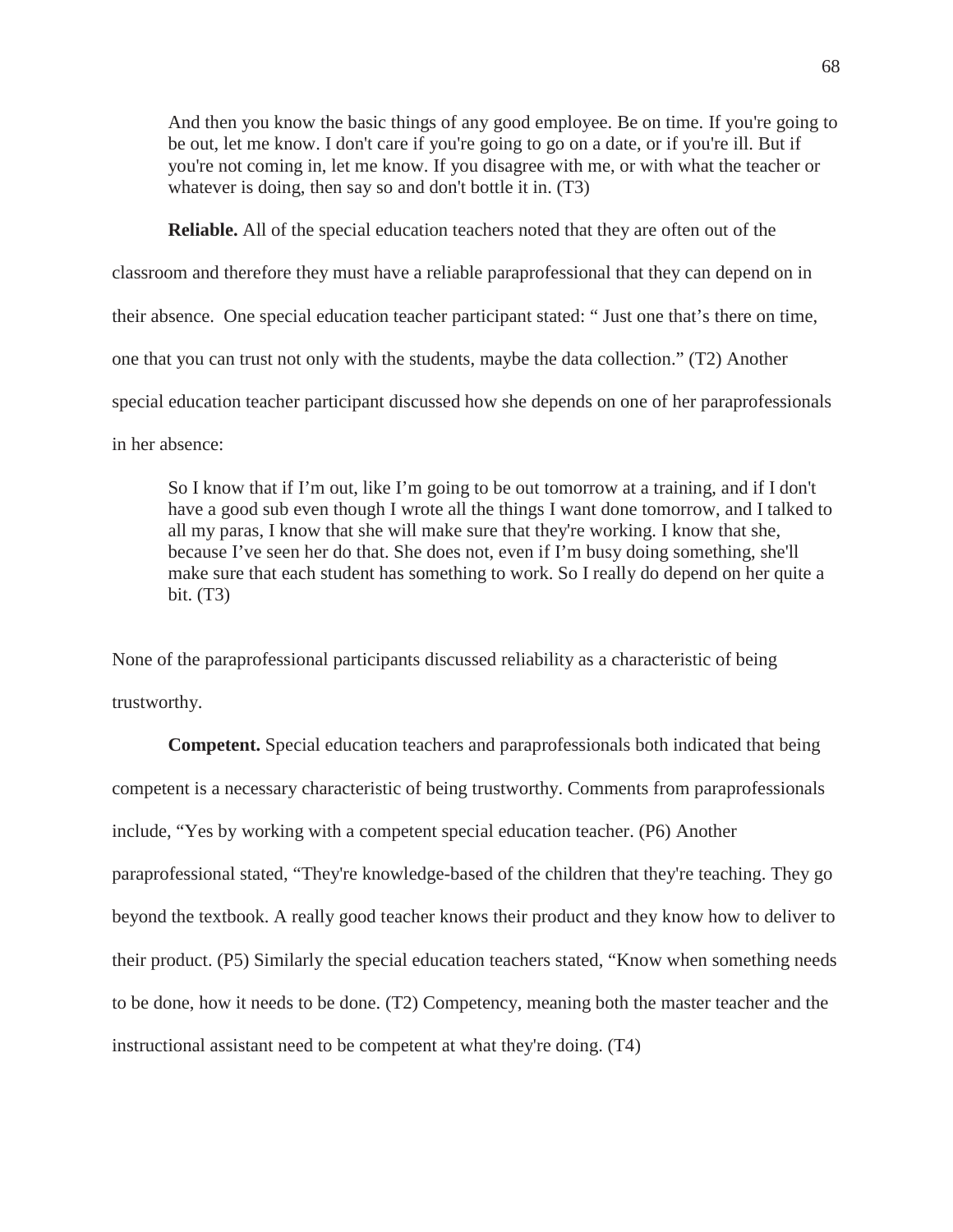**Supportive.** Responses from both special education teachers and paraprofessionals

declared that being supportive is a necessary characteristic in being trustworthy. One

paraprofessional highlights the importance of the special education teacher being supportive.

….if the teacher hadn't witnessed me doing the restraint holds correctly and then being there to support me by saying yes he is doing these restraints correctly, and yes they're warranted, that was actually hugely important because some parent says that you injured my kid because you were restraining him and the teacher doesn't have my back, then I could be in a lot of trouble. (P2)

Echoing similar sentiments, another paraprofessional stated:

You know often times we have say, disruptions during class, and things happen between you and the student, not so much as a major thing, but just sort of when you're reprimanding a child, you have to write up a child and you're totally dependent and relying on the teacher and how they convey it to an administrator and things are portrayed. (P3)

Special education teachers shared: "I see that they are very supportive of me. (T3)

My first year here, I had the most wonderful instructional assistant who had been here for 19 years. And one of my students had got up in her face. And she was an older woman and I don't want to say I came to her rescue but I supported her wholeheartedly. And her comments to the student were appropriate and fitting and what have you, and I think he was looking to split staff, and when the student didn't get that, I felt that she trusted me from that day on for the rest of her life. (T4)

**Trusting.** Multiple paraprofessional participants urged that being trusting is a

characteristic of a trustworthy person.

And there's got to be a certain amount of trust to do the job. Special education is very intricate. A lot of things are out of the norm because you're dealing with children that have problems that you don't see on a daily basis. You really have to search your resources to accomplish a positive result. And because you're a teacher, it's not going to mean you are going to have all of the resources. But if you have the characteristics where you can trust, you can delegate, you can acquire those through learning with people who have those skills and you can incorporate those skills where they become your skills and make you a better teacher. (P5)

I think it shows trust if the teacher tries to help a paraprofessional be better at their job before just writing the person off. Like giving them pointers and feedback on how to improve what they're doing. I think that shows a lot of trust. (P2)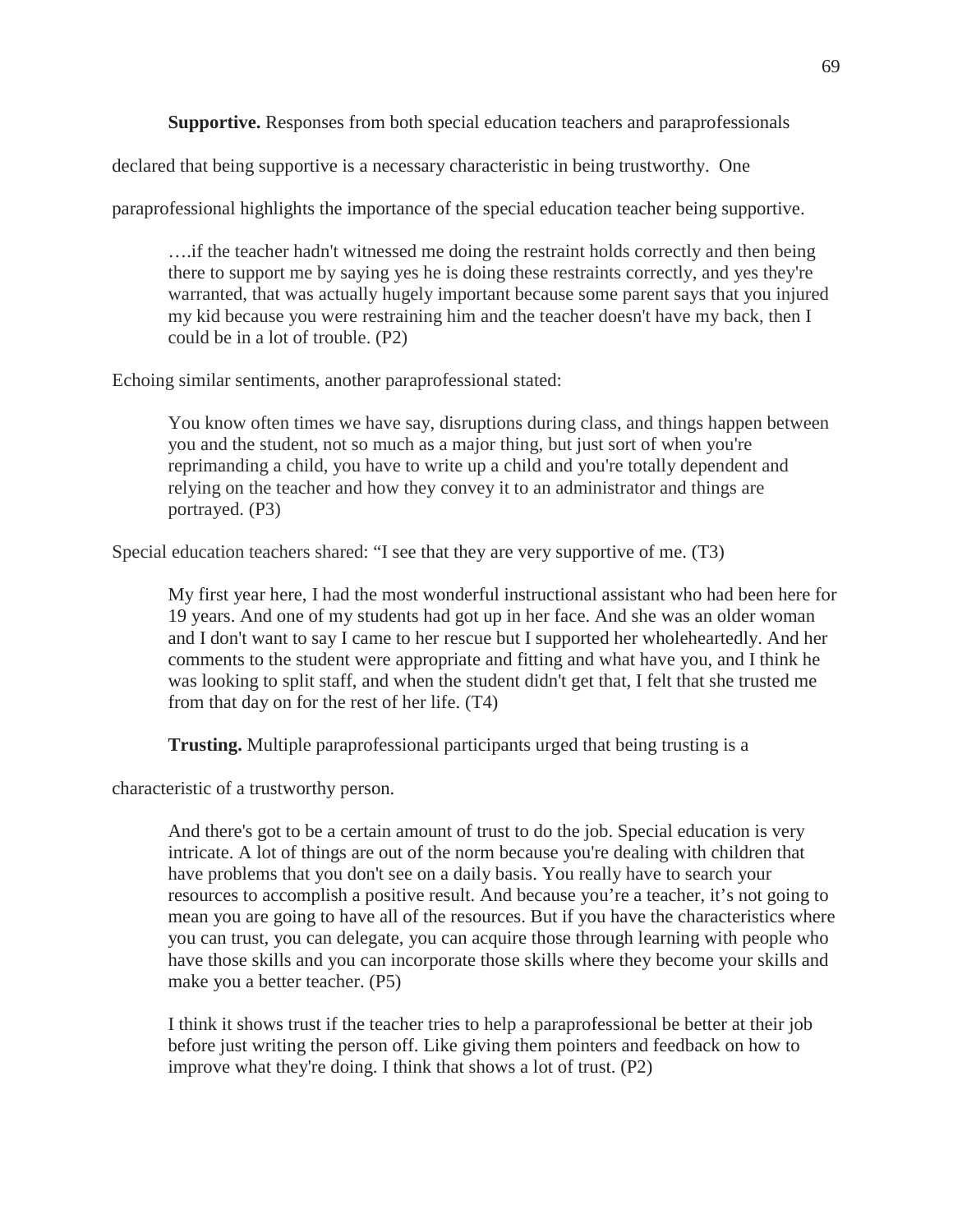I can't really go in specific because there have been a number of incidents, like say a child on a phone, child on a computer, a student disrespecting you, saying vulgar words, so those are kind of certain things. I mean you have one kid where when you come up and say do you need help? And they just turn around and say get out of my effing face, and then you know the teacher has to write it up and you kind of try to settle that kid down saying that's really inappropriate and then the teacher will step in and then you know have to write it up, and then, I have to trust this teacher to convey that because obviously he's going to report that to administration because the child is getting reprimanded for it. So I have to trust that person to convey to the right things. (P3)

One special education teachers echoed similar thoughts:

But I think, trust actually, that's what it is. I have to have trust to know that every article that in here is going to stay in here. That the camera that I have in the bottom drawer and my label maker isn't going to disappear. That the money that we have in the file cabinet, in a calendar, my old calendar, is going to remain there. (T3)

**Consistent.** Having the ability to be consistent is one subtheme that emerged when

participants were asked to identify characteristics of a trustworthy colleague. Participant

P3declared, "Someone who doesn't say one thing, turns around does another, or tries to get

information from you and use it against you." Yet participant (P7) stated, "consistency is very

important." In addition, one special education teacher participant declared, "All the adults that I

have in my room are all pretty consistent, focused on instruction." (T4)

**Honest.** Multiple participants noted that being honest is a necessity when one is

considering characteristics of a trustworthy special education colleague. One paraprofessional

mentioned:

Well the first thing is you just tell the truth to the person you're working with. Not to a superior or some other paraprofessional just talking to the person face to face about anything that is an issue or even if it's not an issue and it's something that you see that you like. It's just telling the truth to that person's face. (P2)

Another paraprofessional listed being honest as a characteristic. Participant (P5) stated, "Not so much to be honest with you, but to be honest with themselves, to know their strengths and their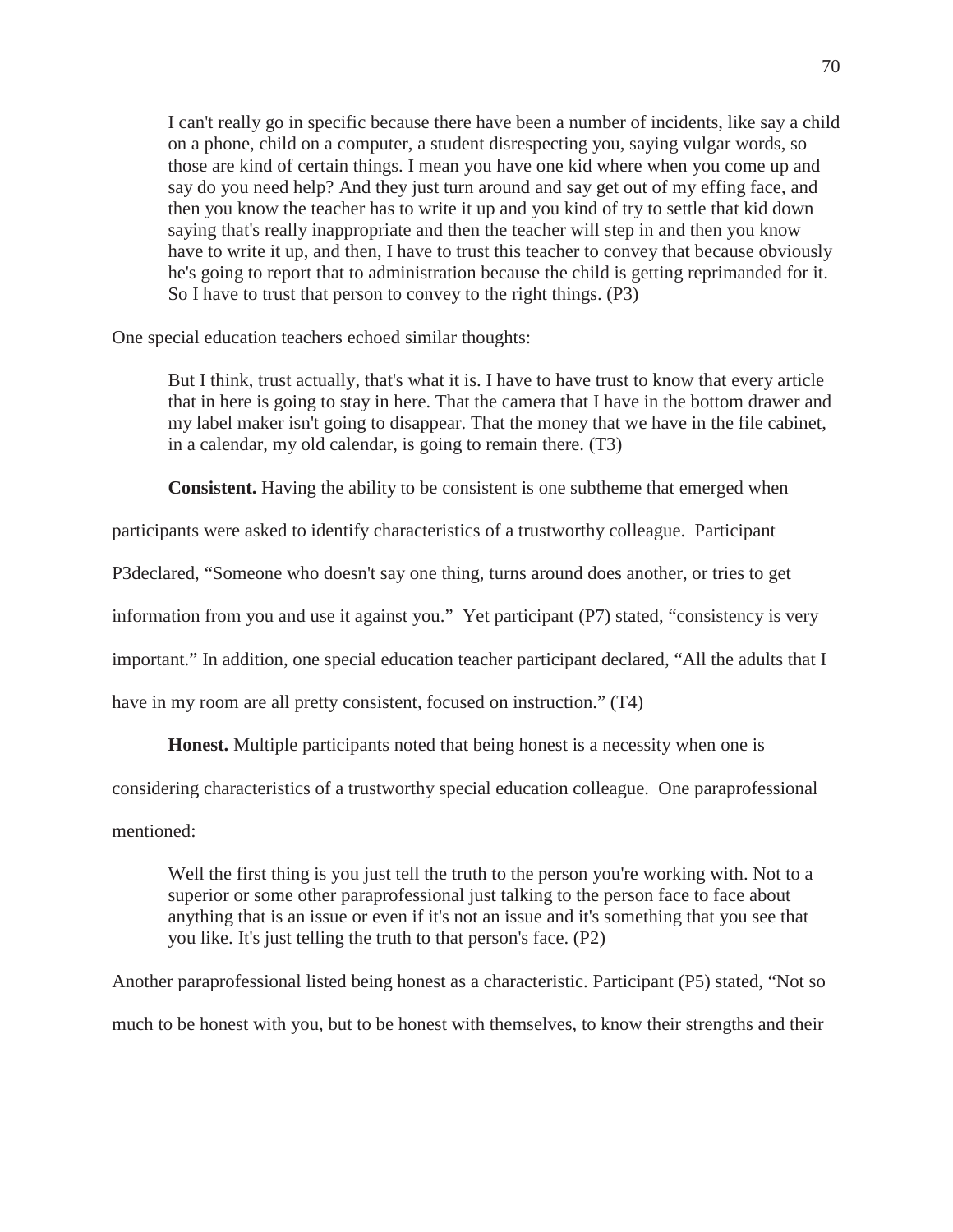shortcomings." Likewise participant (T1) shared, "honest." While participant (T3) stated, "I

think being open. I think mostly being honest."

**Team player.** Both paraprofessionals and special education teachers believe that being a team player is a characteristic of being a trustworthy special education colleague. Participant (P2) stated, "Try to help you get better at so we can function as a unit." While participant (T2) declared, "Working with the community." Additionally, another teacher stated:

When it's trust, it's a team. You need a team, especially in special needs. There are so many different cognitive levels, but emotional levels and they're just all over. And I can't reach all of them. So again, it goes back to teamwork and everybody trusts. I let them tell me. I said this is what we normally do, what would you like to do just in case? And I think that all comes with the teamwork. The person who spoke up the most is the one person that I trust the least, and she was the one that said the most. And I want to go by what she wants to do because then I know that she'll be engaged and an even more active participant with them. (T3)

**Student centered learning.** Participants from both groups expressed that student

centered learning is a characteristic of a trustworthy special education colleague. One

paraprofessional stated, "A trustworthy special education teacher is somebody that knows the

strengths and weaknesses of the students and doesn't group them all, force them all together

knowing that they might have different behavior outlets." (P1) Two additional paraprofessionals

expressed:

But the kids were still challenged, so she kind of knew each student's limitations but she still pushed them. So every day we had one through six, so if a student had a, say they went to a general ed elective, that would be one of the times she didn't have the student but it was consistent every day. So like after snack they could leave but then as soon as they got back from their general ed class, ok I'm working on this skill. And she had like thirteen kids in her classroom and somehow managed to keep each kids' needs and skill levels separate and pushing them forward. (P2)

I just liked the fact that he would get up in front of the class and actually teach as opposed to showing a video, an educational video, or understanding that in order to gain skills and knowledge you have to teach the skills so that's why he was one of the most competent teachers that I've worked with. One of! He's just a strong teacher. I believed the kids learned with him. (P4)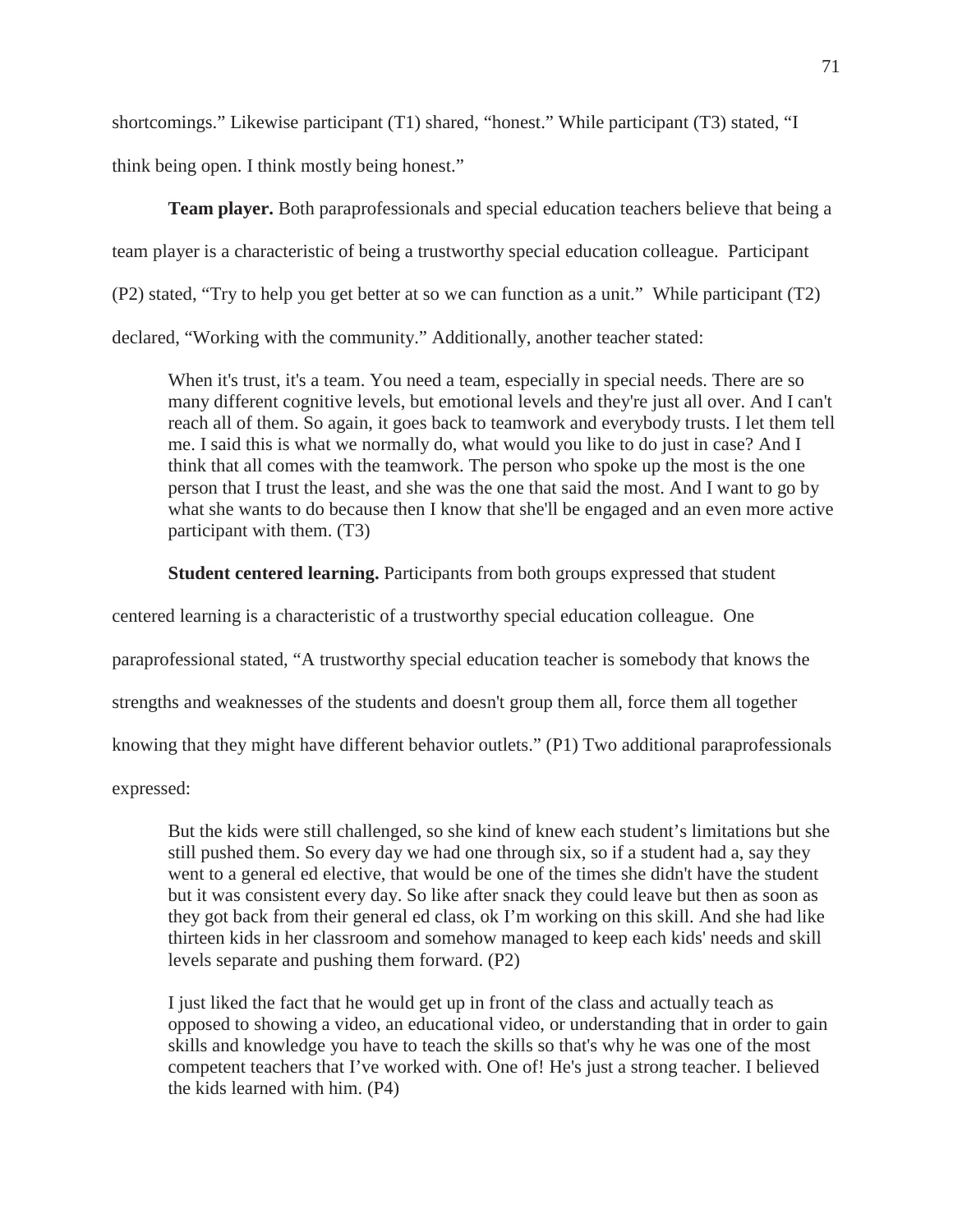When discussing her paraprofessional, Participant T3 mentioned, "She does not like to see that the kids are not doing something." Lastly, one special education teacher stated, "…focused on instruction, always here, always available, or as much as we possible could in a high school setting."  $(T4)$ 

## **Theme 2: Importance of Trust**

The following questions; "Tell me a story about why is it important to have trust between a special education teacher and a paraprofessional colleague? Tell me a story about a time when you had to rely on your ability to trust a special education teacher? Lastly, tell me a story about a time when you had to rely on your ability to trust a paraprofessional?" produced one theme with four subthemes: (a) communication, (b) safety, (c) impact on students, (d) teachers are liable and (e) student centered learning (see Table 5).

Table 5

*Importance of Trust*

| <b>Importance of Trust</b> | • Communication                        |
|----------------------------|----------------------------------------|
|                            | Safety                                 |
|                            | <b>Impact on Students</b><br>$\bullet$ |
|                            | • Teachers are Liable                  |
|                            | <b>Student Centered Learning</b>       |

**Communication.** One paraprofessional mentioned communication as being important to trust. Participant (P7) stated, "You need to know that things are clearly communicated." Another mentioned:

I think the teacher and the para ed should be on the same page when it comes to providing services for the kids that we take care of. If there's no stress or if we don't communicate it won't work out. (P8)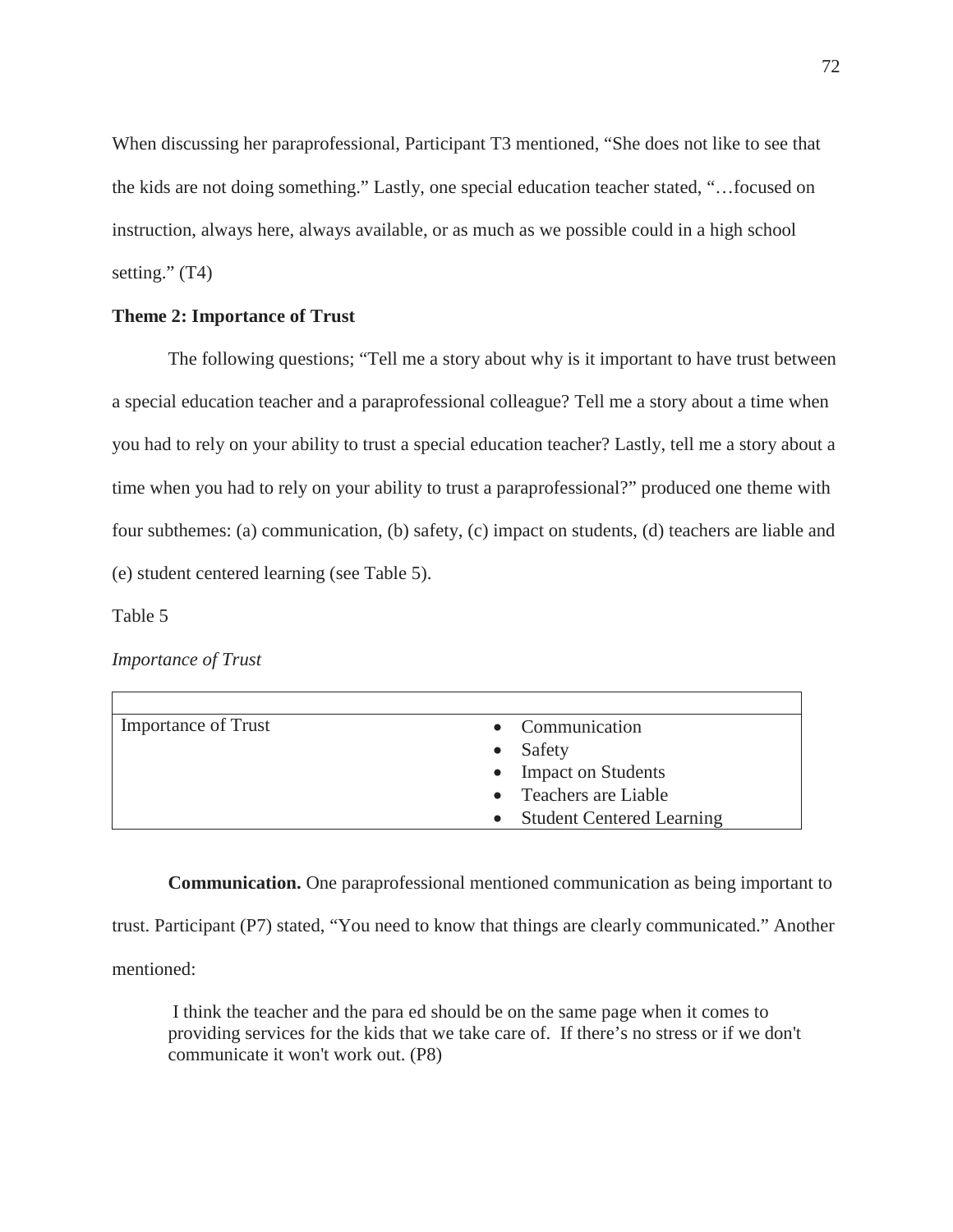Paraprofessionals were the only participants to mention communication when asked about the

importance of trust.

**Safety.** Paraprofessional participants felt that trust was important when a student is

physically attacking their colleague. Two noted:

I remember there was on particular incident, I believe it was my second day in the classroom and I wasn't really familiar, with um the ILS population because I had been working more in the SDC and RSP. So it was a little bit different, but I wasn't quite aware of their um extent of behaviors and I believe it was my second day here and a student started biting the teacher and the teeth were drawing blood from her arms. And my first reaction was to take this child off but I didn't because she gave me a signal to just back off, hold off and to just call admin while he was still attacking her. So I had to develop that trust that she knew what she was doing, where my reaction was going to be like to help her first. (P1)

There was a situation where it was only a student and I. We had to evacuate the classroom. And the special education teacher was a long-term sub. I was trusting in her to help me because it became a physical situation where the student was very combative. Having to maintain the safety of the teacher, myself, and obviously the student. Having to trust that the special education teacher would understand what our goals were and that it was common. It was imperative that I could trust that she would make the decision that would be best suited for whatever the child's needs were. (P7)

**Impact on students.** Responses from one paraprofessional participant highlight the

belief that trust is important because students can pick up on staff conflict.

I believe that the students benefit when it's a team effort. Because the students can feel and see that you are working as a team. And they can see the trust and they can see and hear in conversation and the overall daily duties. So I think it's important for the students' growth, not personally, just for the students. (P4)

**Teachers are liable.** The response from one special education teacher participant

illustrates the lens of teachers being liable for everything that happens in their classroom.

It's important because when it comes down to it, you're responsible for everything that goes on in the classroom. So you need to rely on your paras or paraprofessionals in order once again to continue running the program if you're not there, to provide support and kind of like be the eyes and the ears to classroom as well when you're not there or when you're set up in small groups for them to continue education with the kids. (T2)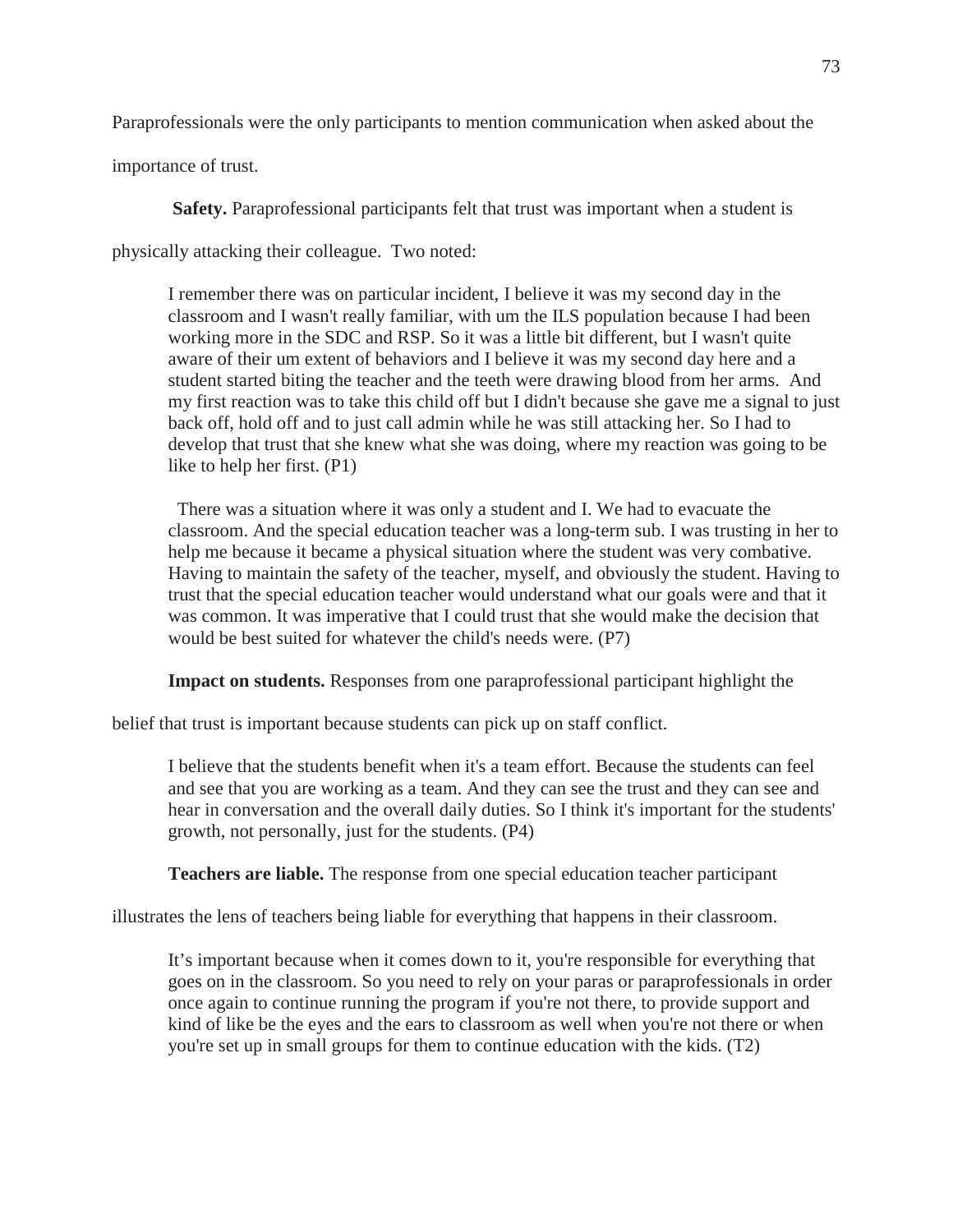**Student centered learning.** Both paraprofessional and special education teacher

participants indicated that student centered learning is important when it comes to their ability to trust. One paraprofessional stated, "…having that trust actually alleviates a lot of stress off of the student."(P1) Another paraprofessional stated, "I think the most important reason is, the goal is to educate the child."(P5) One teacher shared, "But in this situation now, you have some students that maybe cannot speak for themselves, or that maybe are nonverbal, so my assumption is that all my paraeducators are here because they want to do well." (T3)

#### **Theme 3: Outcome of Trust**

The participants were asked the following questions as they relate to the outcome of having trust, "Tell me a story about an instance where you have felt trusted by a paraprofessional? Tell me a story about an instance where you have felt trusted by a special education teacher? Tell me a story about a time when having trust with a current or past paraprofessional colleague, influenced your ability to do your job? Additionally, Tell me a story about a time when having trust with a current or past special education teacher, influenced your ability to do your job?" The following theme with six subthemes emerged: (a) communication, (b) student success (c) using others strength (d) learning from each other (e) pleasant environment and (f) valued (see Table 6).

Table 6

*Outcome of Trust*

| <b>Outcome of Trust</b> | • Communication            |
|-------------------------|----------------------------|
|                         | <b>Student Success</b>     |
|                         | • Using Others Strengths   |
|                         | • Learning From Each Other |
|                         | • Pleasant Environment     |
|                         | Valued                     |
|                         |                            |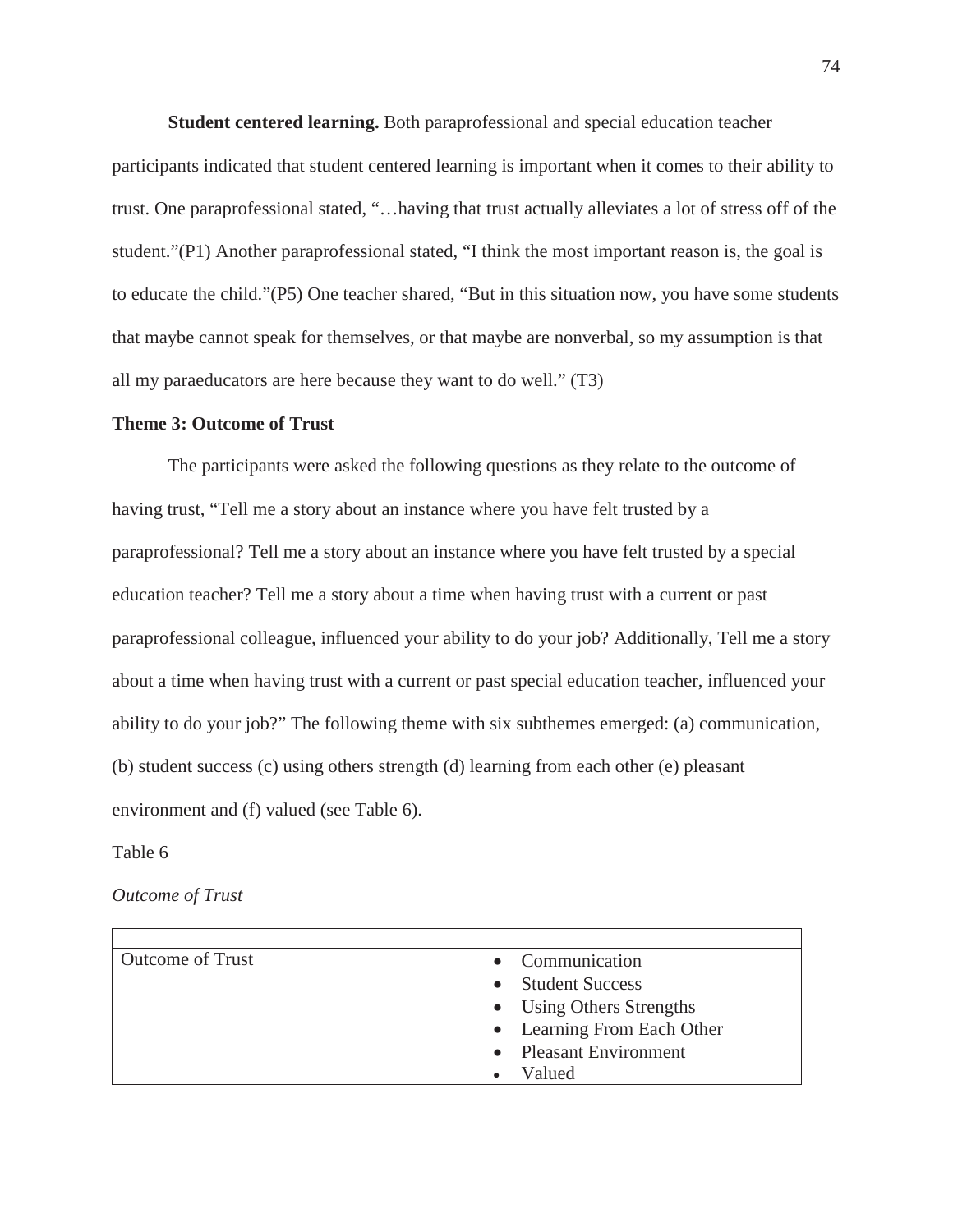**Communication.** Participants noted that one outcome of trust is communication. One

paraprofessional participant stated:

I think when you're in a situation, if you have a child who is constantly having certain issues and the teacher will say hey, you know I think this would work out better for you this way and that way, and it seems to work, and then will communicate to you in a manner where it's sort of giving you advice instead of trying to take over the situation, or even taking over the situation and just trying to give you advice on how to correct the situation without completely criticizing you in a way where you're not doing your job right, or what not. But if someone says hey let me show you this is a better way to do it, I think a lot of it always has to do with the tone and how you express yourself or execute what you want to say. (P3)

**Student success.** Over ten participants indicated that student success is an outcome of

trust. One paraprofessional stated, "…you can get that student to do a lot more if the teacher just trust that the best placement for that student is with you."(P1) Another mentioned, "Well I think the most important reason is, the goal is to educate the child." (P5) Lastly two special education teachers declared, "It makes the students more relaxed also." (T2) "As long as the trust is that they are here to help build the program, build the students…." (T3)

**Using others' strengths.** Responses from two special education teachers reflected their

belief that one outcome of having trust is that they use the strengths of their paraprofessionals in

the classroom.

I have a great staff that, what I try to do is, I try to talk to different people. Different people have different interests. I work in a transition class. So I myself do not know how cook that well. I find out what staff has different skills, either with baking, or just mixing, or just making meals. And I work with those staff to talk to them about maybe giving a lesson. So as they're agreeing or as they're volunteering, the students for one, get a lesson on a certain meal or a snack, or whatever they're doing. I myself pick up on different techniques or different things in order to duplicate that lesson maybe later on in the future. One of my paraprofessionals is doing a Zumba class right now. The students enjoy it. They love it. I put it sometimes in the place of APE (adapted physical education) or just to add it on to APE so that's a skill that allows me to give the students something they wouldn't have in other settings or maybe in other classes. So I try to work with the skills that my staff have. If somebody knows how to be artistic, decorating, a lot of that goes on in our classrooms whether you're in preschool all the way to transition. (T2)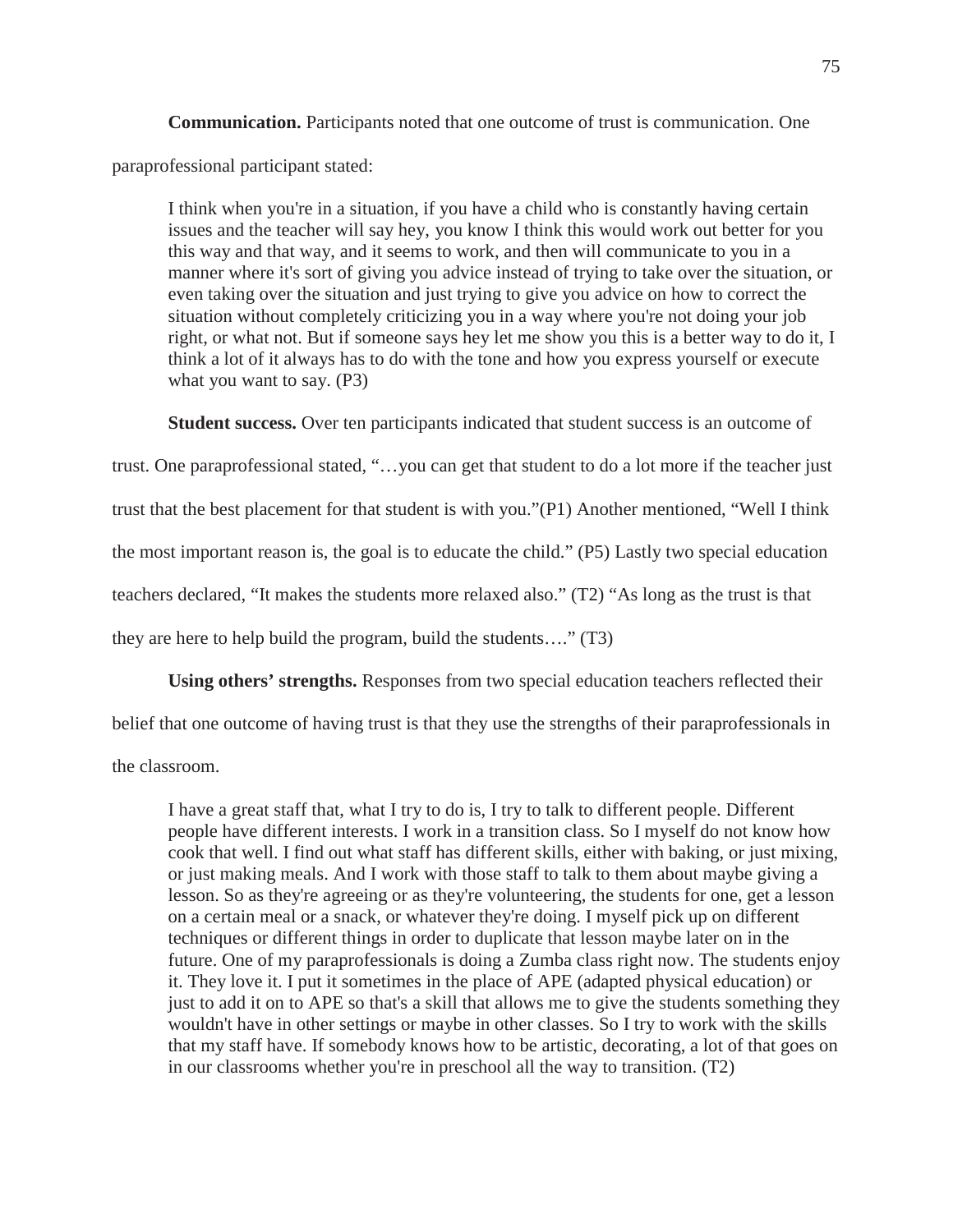I'm dry and boring. And especially for my lower functioning students, they don't need dry and boring. They need somebody more animated. And she's the perfect person. Some of them want that immature giddy person, so having that para, that somebody that they can relate to or feel more comfortable with while they build a rapport with me. She's just gifted with writing. I'll even ask her to help me. (T3)

**Learning from each other.** Some of the participants felt that one outcome of trust is that

colleagues learn from each other. Participant T2 shared, "Brainstorming helps the whole

classroom, helps develop lessons, helps develop maybe even behavioral plans. Students doing

something bad, I can't come up with something, one of my paras might have a good idea. So

interchanging information." Similarly, Paraprofessional P4 suggested that one outcome of trust is

that they learn from the special education teacher. "And just learning from good motivational

teachers."

**Pleasant environment.** A few paraprofessionals declared that a pleasant environment is

one outcome of trust between a special education teacher and their paraprofessional colleague.

I worked with such a happy perky teacher and I used to always say how to do you come to work every morning so perky and you drive so far. And she's like [redacted] it's just me. And when you're in an environment where somebody is happy and doesn't bring their baggage to work, it makes you that way. So it just made, when I worked with this particular teacher it made our days better because she was always happy to be there. No matter what was going on in her own life, she came and she didn't show it. It just makes you want to work harder for someone like that. (P4)

It just magnifies everything in a positive way. It's like watching something grow form seed to a bud to a full plant. It creates a certain amount of elation. It drives you to get up in the morning and smile like the sun's on your face. It's almost magic, it's spiritual because you feel good. (P5)

Also, Participant P6 stated, "It makes me not have to second guess, like am I making the right

decision. Or should I do this or should I do that and all this other stuff." Lastly, special education

teacher Participant T1 shared, "It just makes the atmosphere in the classroom more pleasant to

work. And when you can trust somebody you're just more relaxed.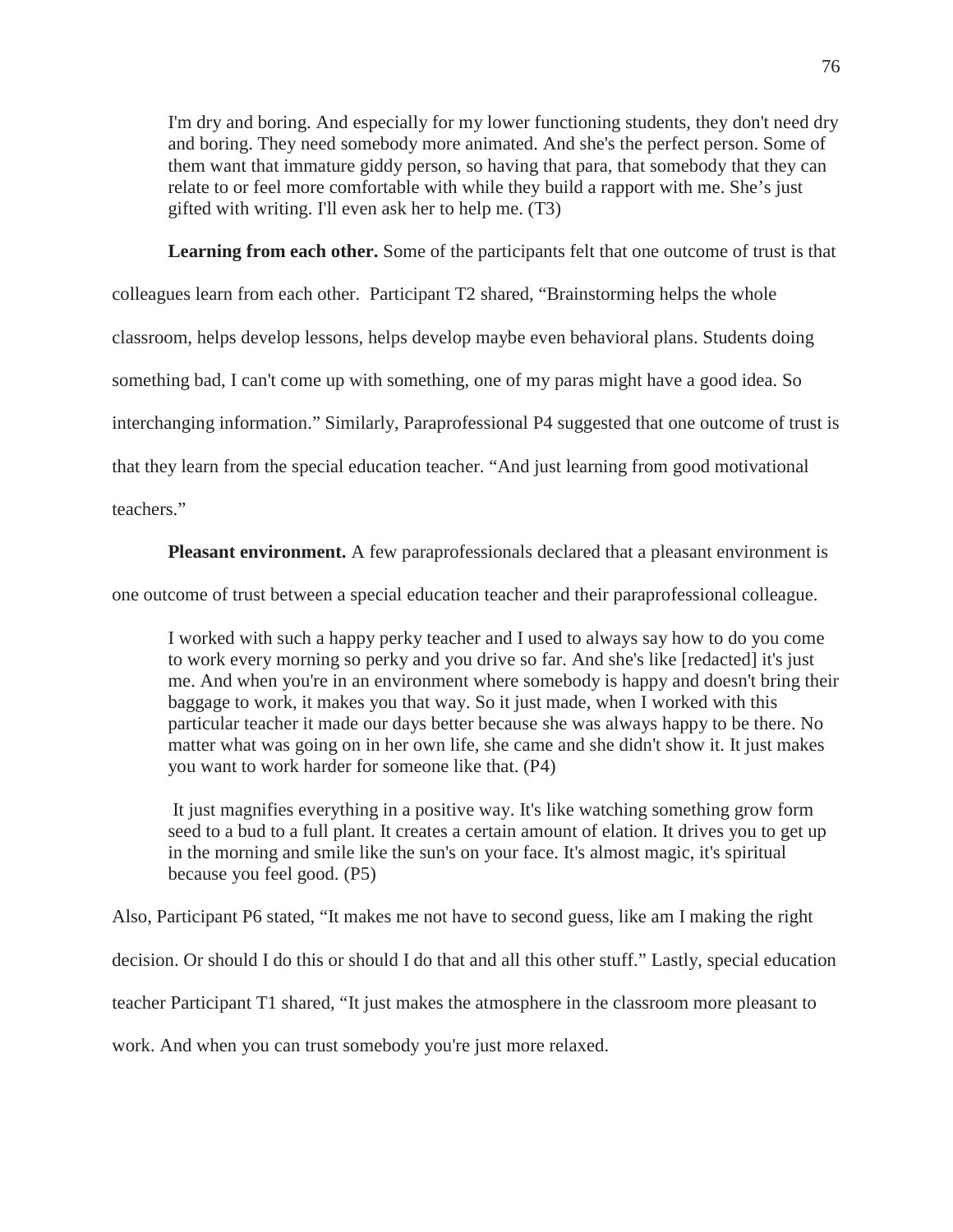**Valued.** Multiple paraprofessional participants expressed that being valued was an

outcome of trust.

….and then also in a sense of your opinion being valuable to them as well, which is really important. So oftentimes when you handle a certain situation like kids where especially when teachers aren't around and they basically trust you with the child because they know that you're going to do what you're supposed to. (P3)

Participant P4 shared, "When somebody says they appreciate you, because it's hard work

mentally. It might not be physical all the time but it's mentally hard work." Similarly (P5) said,

"What was important is I learned how to be human and to speak to people as if they matter, as if

they are valued, not as if they are test tube cases for some sort of research."

When the teacher was out for the day, she gave us all of the information and gave us the lesson plan and told us everything that was going on rather than just leaving a note for the substitute teacher. And she gave us a lot of information. (P6)

Having trust? Well I think the teacher that allowed me to start the little planting, giving me that trust and then um allowing me to just take students without being monitored, it was just you know the bell would ring, we would get our cans, the students already knew what they were doing, and we went from one planter, to two planters, and it became like a really big thing. Because they planted so many plants that one season we had such an abundance that on Friday's we would pick the amounts that we were going to use, they would go and take a basket to the administration building and then they could ask people to pick like their carrots and corn and everything else so I think having that trust of knowing that I could lead an activity, week to week without having to say like, hey it's time for the farm it was just like automatic that she just gave that to me in my hands. It's very important because there are many times when the teacher is actually not with the student or maybe your in an individual setting such as recycling or you're on the track and there's different activities going on or you're like on a fieldtrip… (P1)

There's been a few times recently actually. Last year when I was trusted to be alone dealing with a student who was having, let's say a bout of stubbornness and was not willing to cooperate. I was trusted that I could do my job in keeping the student safe and in a calm environment. I can't remember the specifics why the student wasn't behaving but it just felt good to know that I was trusted to do my job efficiently. And then the other thing is just letting the person do their job. I feel like if I got hired to do this job, I got hired for a reason. It means I can do it, and I feel like it should be allowed to do it until something is wrong, maybe you see something specific that you want changed but it's like, let me do my job. Recently a student was unwilling to do a particular task, and I was able to have the student do the task after several different types of prompting, whether it was verbal, gestural, full physical with hand over hand, and the teacher allowed me to use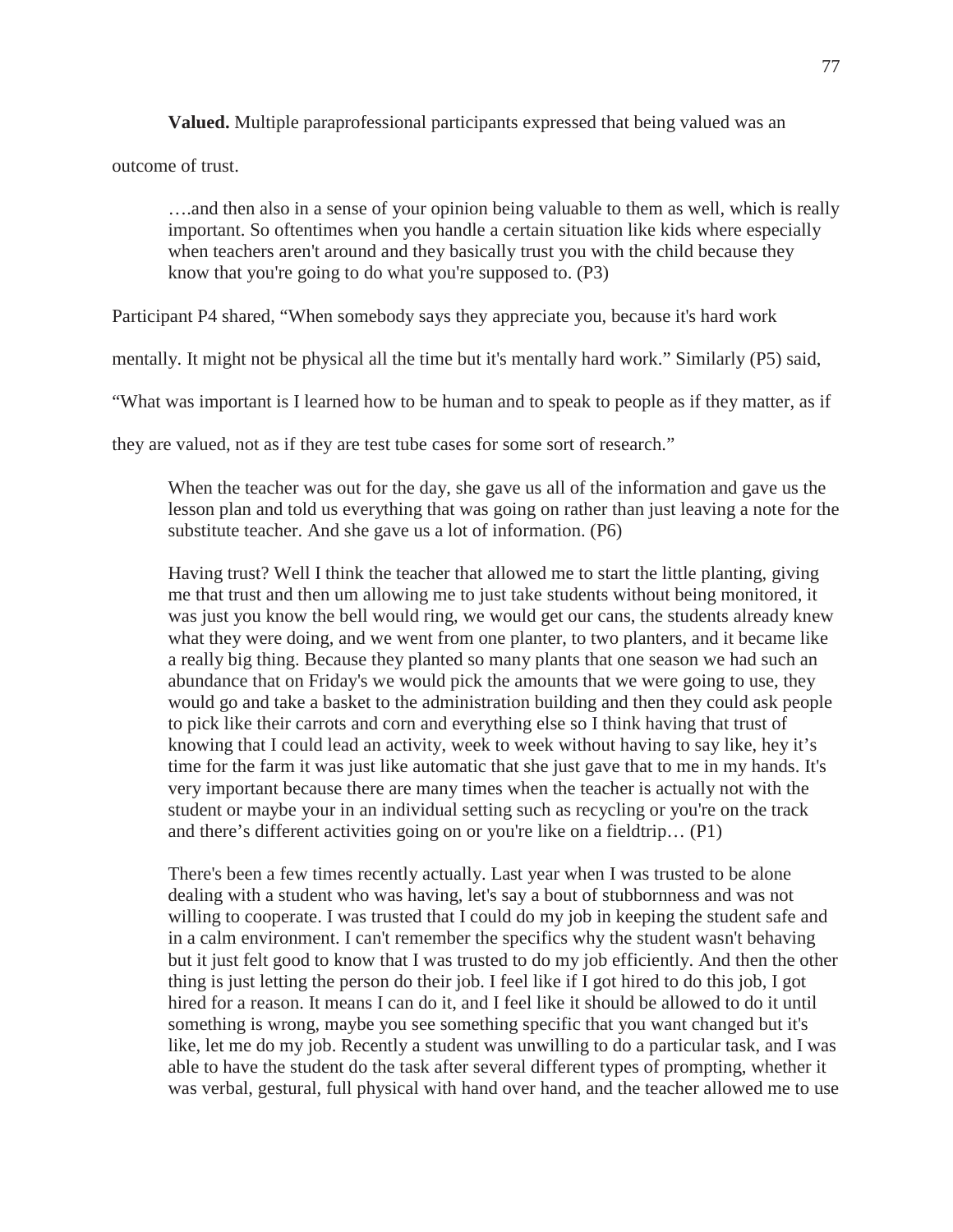overcorrection, which I basically made the student do the task several times in a row because she refused to do it the first time, and the teacher is in the room, she witnessed me using overcorrection procedure, which I know some people don't like but frankly I think it's incredibly effective, so and the teacher didn't intervene on my using overcorrection, which makes me think that the teacher trusts me to do my job and knows what I'm talking about and knows how to do my job. The interesting part about that is I had to work with each individual teacher that the kid had in class and kind of be like well how much do you want me to intervene and how much discipline did you want me to handle and that kind of thing. But the case manager knew that I was capable and trusted me to handle those things in a professional way. (P2)

Similarly to the paraprofessional participants, some of the special education teachers

expressed comparable sentiments.

Yeah I was caught in Europe and I couldn't get back. I was out for ten days, unplanned. We got caught when the volcano went off so I was out of my class for ten days. I had to ultimately trust them. I think for them, for the instructional assistant, they have to be able to trust the master teacher to allow them to be paraprofessionals. Not to micromanage or not do everything themselves. (T4)

So I miss a lot of time with IEPs so I'm leaving the class frequently at least 3 to 4 times each month, sometimes for an hour, sometimes for three hours. And I just rely on my paras to continue working with the students. (T2)

## **Theme 4: Outcome of a Lack of Trust**

The following questions, "Tell me a story about a time when a lack of trust with a current

or past special education teacher, influenced your ability to do your job? Tell me a story about a

time when a lack of trust with a current or past paraprofessional, influenced your ability to do

your job?" These questions produced the following themes and subthemes: (a) disagrees with

how a colleague handles a situation, (b) hostile environment, (c) negatively impacts students, (d)

passive aggressive and (e) drains energy (see Table 7).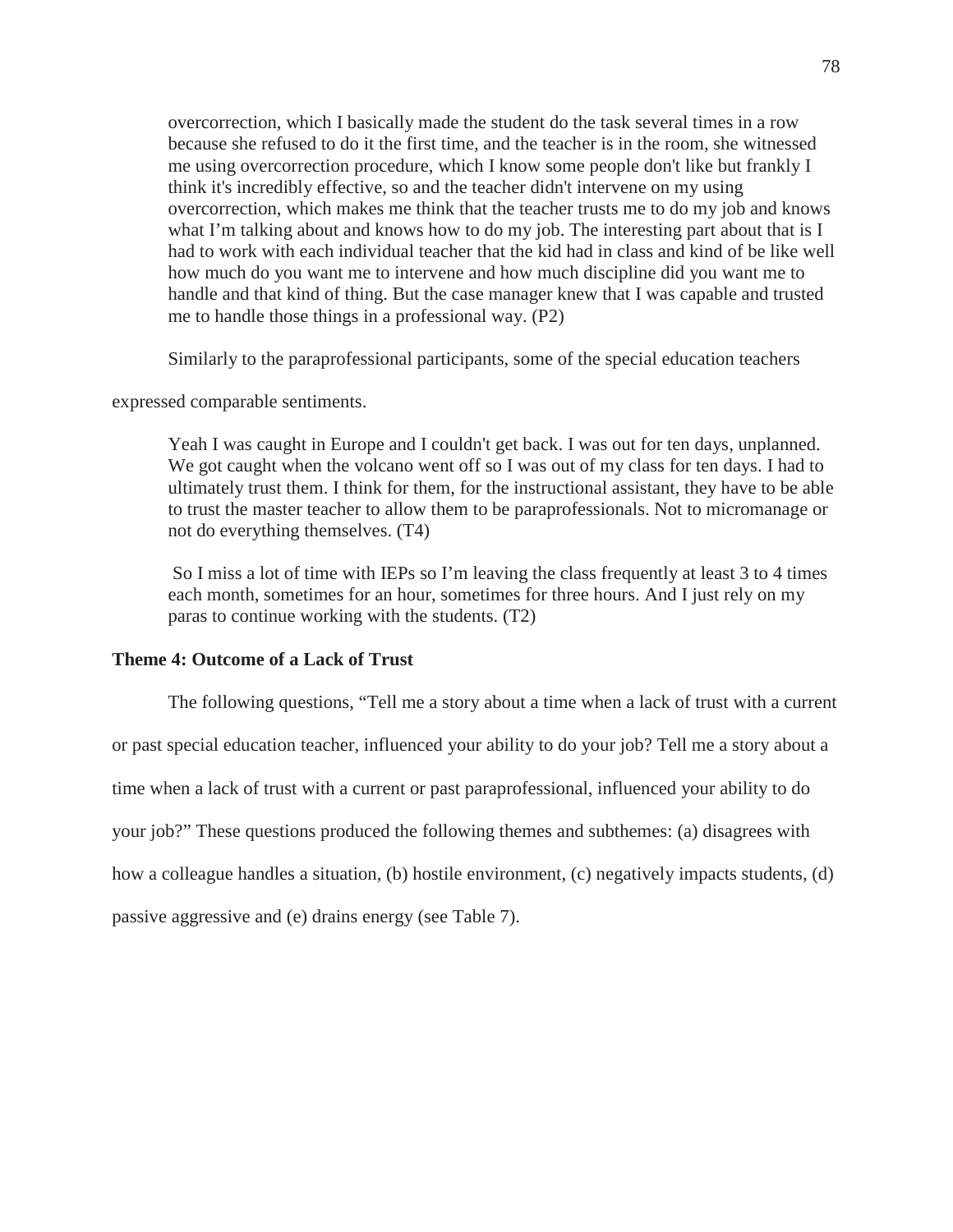## Table 7

# *Outcome of a Lack of Trust*

| Outcome of a Lack of Trust | • Disagrees With How a Colleague |
|----------------------------|----------------------------------|
|                            | Handles a Situation              |
|                            | • Hostile Environment            |
|                            | • Negatively Impacts Students    |
|                            | • Passive Aggressive Behavior    |
|                            | • Drains Energy                  |

# **Disagrees with how a colleague handles a situation.** Three paraprofessionals believed

that a lack of trust causes them to disagree with how a special education teacher handles a

## situation.

I think that as a special education teacher, I think that you should have the knowledge of certain disabilities. I think there are some times that some teachers can address kids in a way where you kind of go, wait that doesn't make sense. Or comments that have been made like, I don't know why this student's still here, why the student is taking this class again. You're the one (the paraprofessional) who's creating her grade to be inflated, and the fact that there would be more room for other kids, instead of having this child in there. So to hear something like that, it just, for me it's hard to trust that person's view and opinion of people to make that kind of comment on someone who is not quite to par with the other kids. I think that sometimes when you come in to an environment, some teachers think that they have a certain way to get info from a child or make a child do what they want them to. But in fact I think you know the student better, and that teacher will do a certain way to the point where actually that child becomes frustrated with that teacher and sometimes you just got to set aside after the fact and try to correct what had happened and tried to change the situation per say. Certain teachers will kind of push at kids and doing certain things and it's not the way they perform. (P3) I've worked in a room where the adult was clearly not prepared for the students that were in there. And the lack of judgment calls that they had done on multiple occasions made me feel insecure about when something would happen because that threw off the whole chain of the way we handled the situation. (P7)

**Hostile environment.** The special education teachers were the only participants that

stated that a hostile environment was an outcome of a lack of trust.

Well I've had a few staff in the past where we've had conflicts, either I had a problem with the way they worked with the students, or a problem on the delivery of the materials or the task; and we've had words. Sometimes it comes to the point where you do your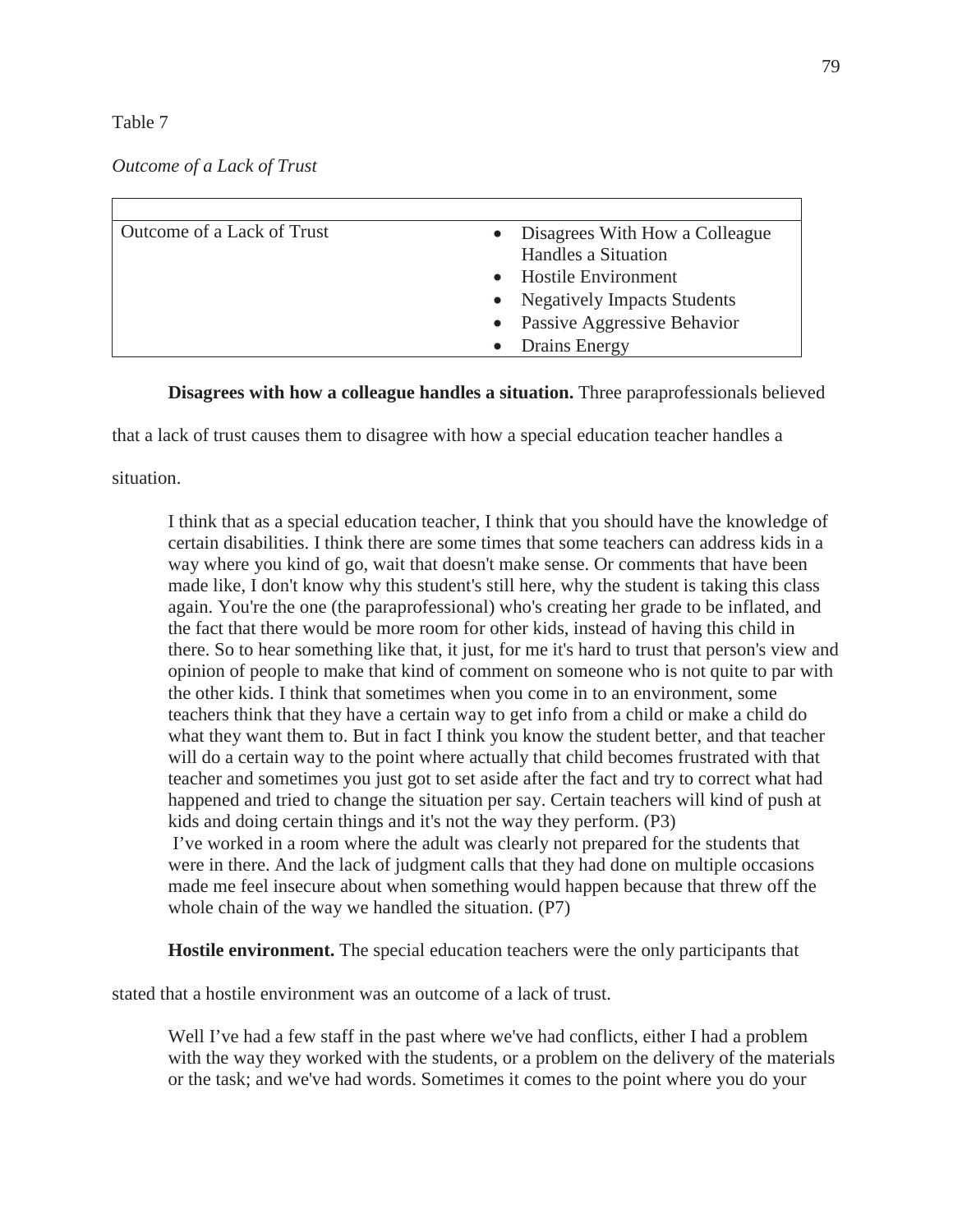seven or eight hours, you go home, and there's not too much interaction with the paraprofessionals. (T2)

Special education participant (T3) mentioned, "You could feel there was tension in the air."

While (T1) stated, "The paraprofessionals can make your job easy or difficult."

**Negatively impacts students.** Both special education teacher and paraprofessional

participants indicated that a lack out trust negatively impacts students. One teacher stated:

And then what ends up happening is that it does carry on with the kids. It goes to a point where if we were reprimanding a particular kid, then they would find a way to reprimand someone else. If they knew that we, maybe there was some kids that maybe we talked more to, or what not, or they thought we did. Then they would find fault in what they did. We saw a lot of that going on. It was weird. At some point, they were with the Mexican kids. They really did everything for the Mexican kids. And they kind of ignored my black kids. And then it kind of turned where all of the sudden they would pick one of two of the black kids that they were close to. (T3)

Similarly one paraprofessional participant declared:

I think that these kids, although they have disabilities, they can feel that there would be like that tension or that sense of superiority, that sense, um and I think that in many occasions I could tell right away that maybe these students have like an inner fear of certain personalities, and they cannot flourish because even though they have a bond with someone else, this person will always dictate who they can socialize with and I think that's very oppressive. (P1)

**Passive aggressive behavior.** Participants from both groups declared that passive

aggressive behavior is an outcome of a lack of trust. One paraprofessional shared:

The only teacher I've ever lost trust with while I'm working with, I still kind of have to work with and I still don't really trust, which makes it kind of, I don't want to say, it's not hostile, there's no arguing or anything, but there's a certain amount of passive aggressive behavior towards me, which makes it even harder to trust this person. (P2)

The special education teacher stated:

So instead of her being very intuitive, which she is very intuitive about my needs, she's choosing to be very passive aggressive in regards to her behavior. Now she will just sit there in the classroom, let the kid AWOL, and not do a thing. Or she will sit at her desk and not do anything. She will not comment to me. She will not say hello. She will not direct a conversation in my direction. So things like that have made it very uncomfortable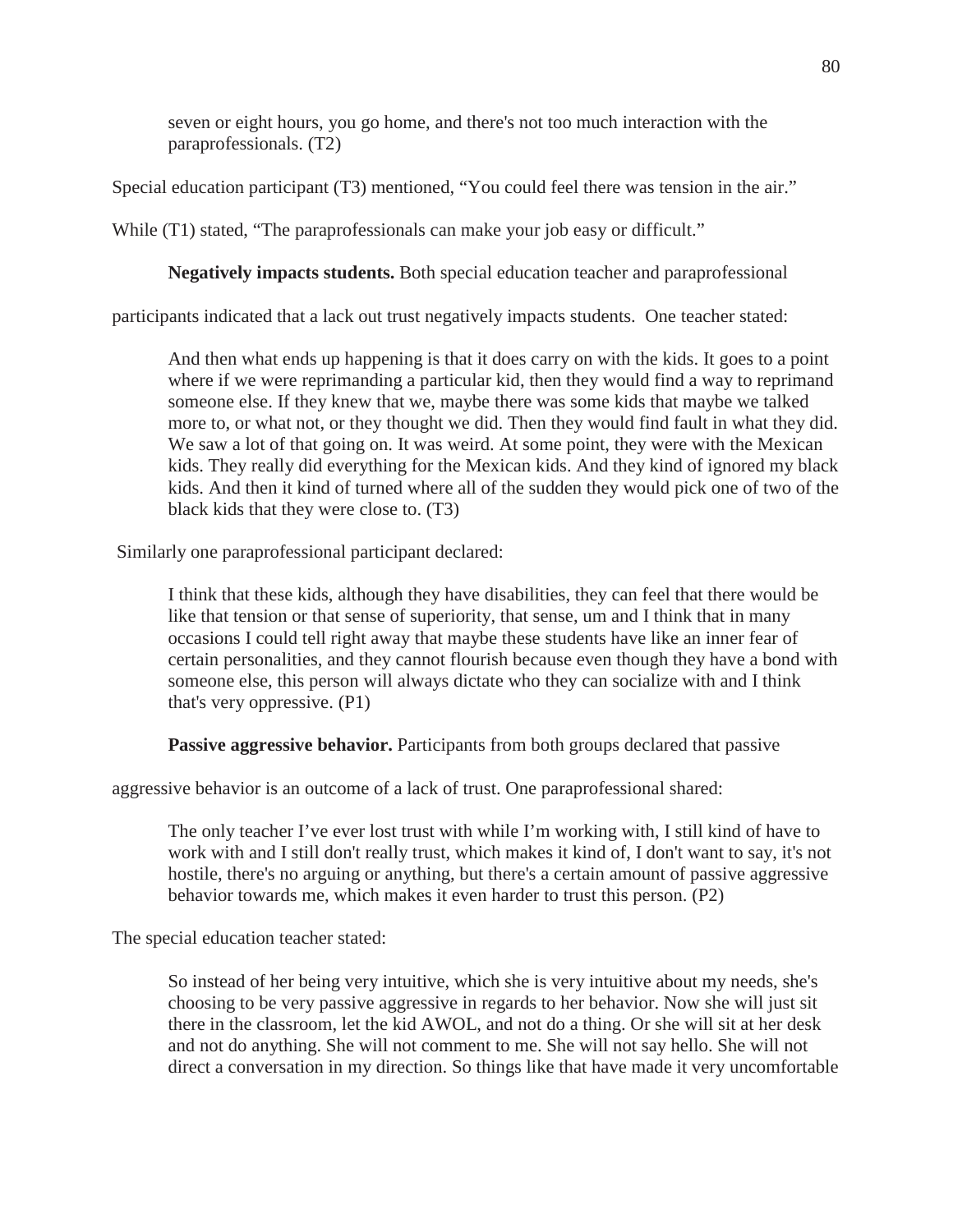for me in my own classroom. So therefore, it makes it difficult for me to perform my duties sometimes. (T1)

**Drains energy.** One paraprofessional stated on multiple instances:

Having a lack of trust can drain you. It makes you work harder and then it stresses you out. It makes you work harder for the kids but at the end of the day it makes your days go by longer. (P4)

# **Theme 5: Characteristics that Build Trust**

The special education participants were asked, "Tell me a story of a time when you have

experienced or observed behaviors and characteristics that help you to build trust with a

paraprofessional?" The paraprofessional participants were asked, "Tell me a story of a time when

you have experienced or observed behaviors and characteristics that help you to build trust with

a special education teacher?" The following theme and subthemes emerged: (a) communication,

(b) being treated like a competent professional, (c) build relationships (d) learning from each

other and (e) seeking input from paraprofessional (see Table 8).

Table 8

*Characteristics that Build Trust*

| <b>Characteristics that Build Trust</b> | • Communication                  |
|-----------------------------------------|----------------------------------|
|                                         | • Being Treated Like a Competent |
|                                         | Professional                     |
|                                         | • Build Relationships            |
|                                         | • Learning From Each Other       |
|                                         | Seeking Input From               |
|                                         | Paraprofessional                 |

**Communication.** Many of the participants declared that communication is vital when building trust. Paraprofessional participant (P8) stated, *"I think communication is an important part of it. Communicating what you want, what you don't want from the instructional aide, where the lines are drawn."* Another stated: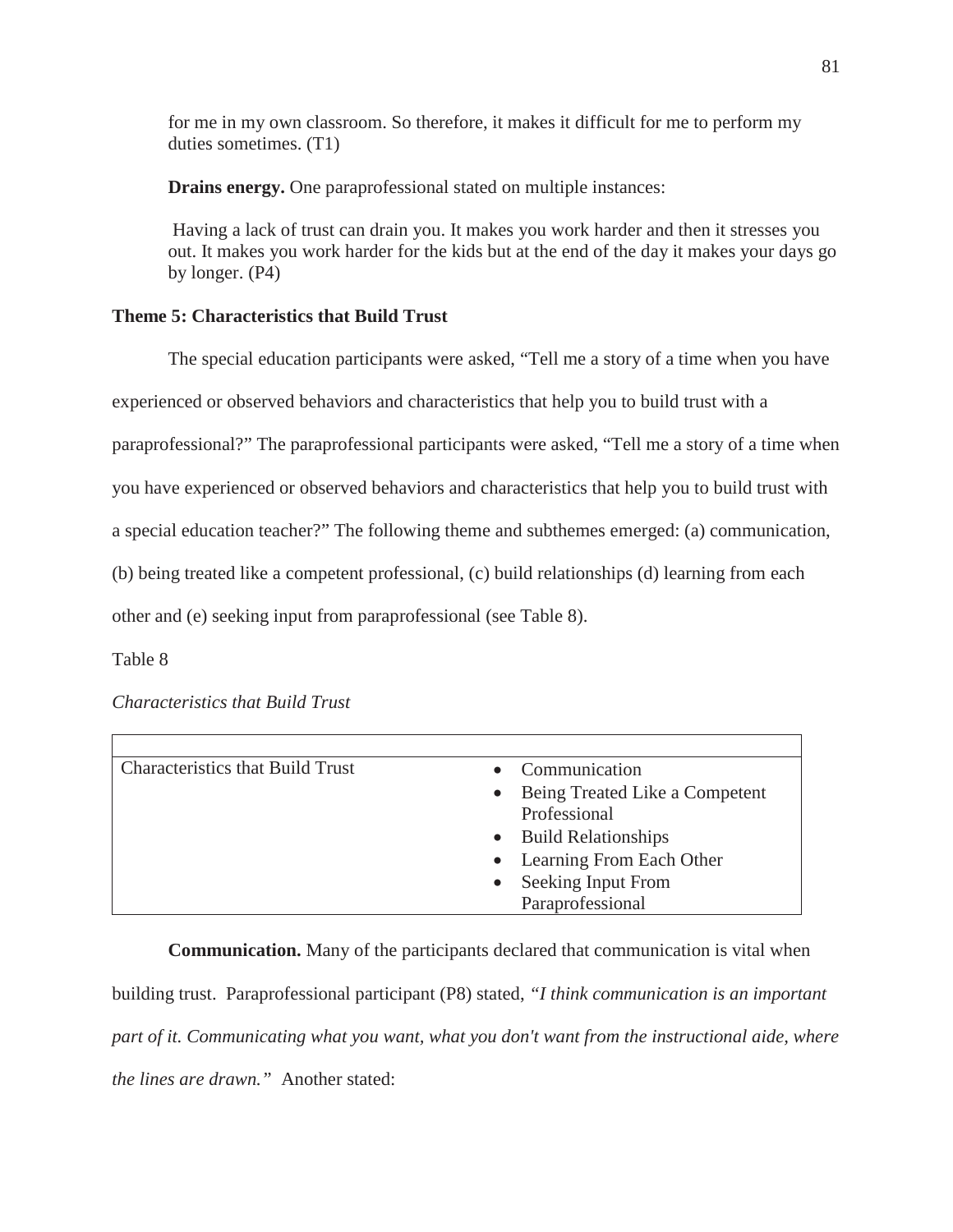Very few paras are given the ability to communicate one on one with the parents so what happens at the house has a big effect on what happens in the classroom. So if the kid either had a very difficult weekend, say on a Monday, and the parent knows about it and the teacher knows about it, because usually the parents will communicate back and forth via email or to have a teacher explain to us the little things that they know can make our job much easier. If I know that one of my kids who didn't have enough sleep that evening or something traumatic happened, that they are going to need extra, maybe extra breaks, they may become a little extra aggressive. So in order to perceive possible issues, it's nice to have background, and the only way that you know is by someone telling you what they know. Or if something's happening, we are on our cell phones a lot, just texting each other, letting people know that, especially for a gen ED classroom with our kid, if there's an issue that's going on so that way if I bring my kid back to the class, when I leave to go on a break or lunch, then all the other adults know that there was an issue somewhere else, and to keep an eye out because that will trickle down for the rest of the day. (P7)

Similarly (P8) stated, "Communicate with your team." A special education teacher echoed

similar sentiments:

To build trust, I think in my classroom and having five paras, I knew it would be hard and I knew I could not, I would not function well in here if I didn't have some kind of better rapport with them, so what I started doing last year is, I started having meetings on Fridays towards the end, about 20 minutes before schools out and the students are going home.  $(T3)$ 

**Being treated like a competent adult.** Participants felt that in order to build trust, their

colleagues should treat them like a competent adult. One paraprofessional stated:

I think it was, he just wasn't in the mood to go clean up the cafeteria with the rest of his classmates and I was asked, what do you think? Should we push him on this or should we wait out his stubbornness? I don't remember exactly remember the outcome, but just the fact that I was asked my opinion on the situation makes me think that I'm trusted. (P2) When there's no ego in the room because you have a title of, just as there's many gifted teachers, there are many gifted paraeducators. And maybe teachers come from being a paraeducator. So I think when you're not titled-inclined, you can put aside egos, and you can learn from each other. (P5)

One special education teacher stated, "I don't stand on a pedestal. I keep saying that over and

over and over." (T3)

**Build relationships.** One special education teacher participant shared a story of why

building relationships, supports building trust with their special education colleague: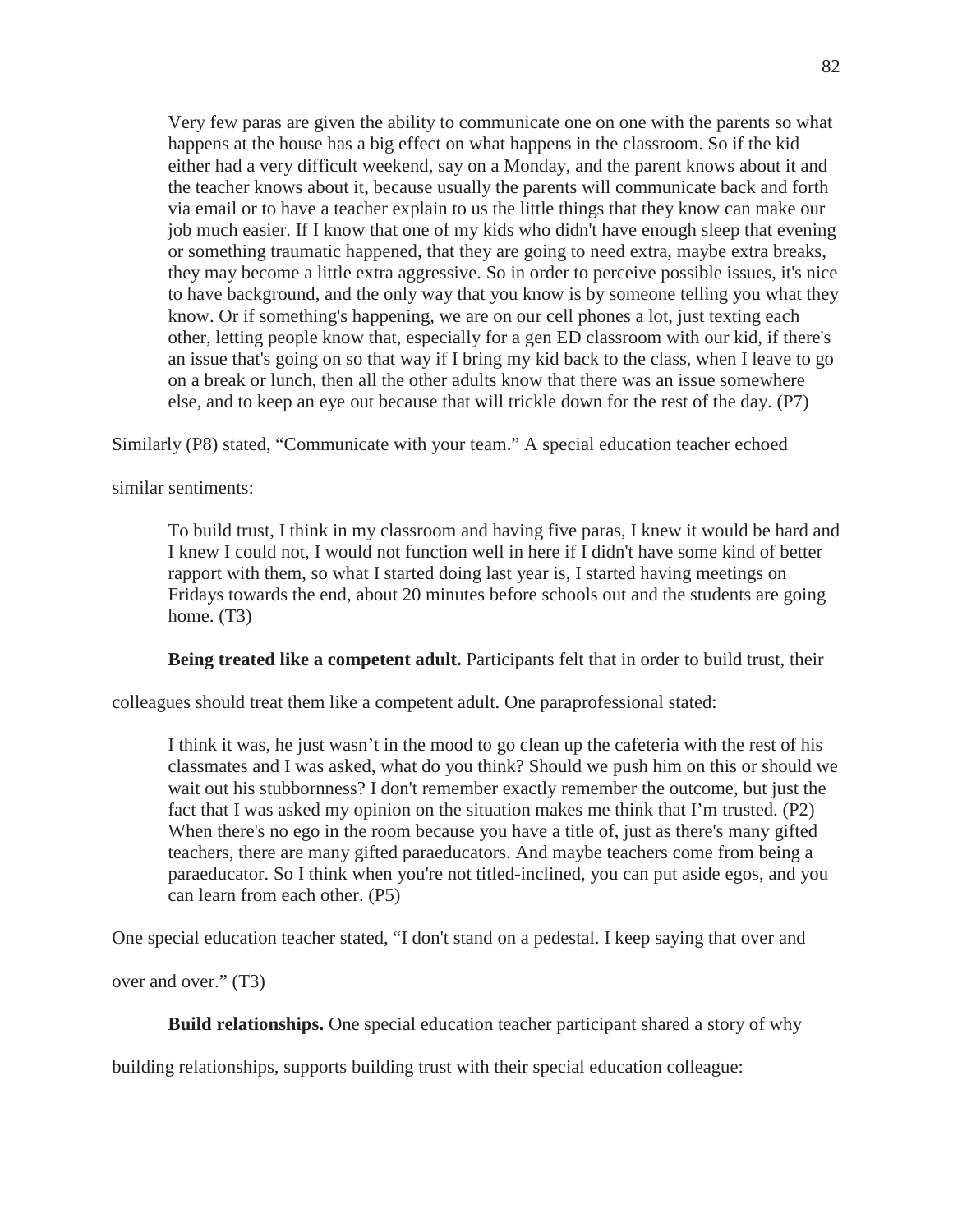I just sat down with the paras and said, ok this is what's going on, do you have any issues in the classroom? Do you have any issues with any particular student? Are you having any issues with any parents? Are you having any with me? And then I asked the one on ones, can you tell us how we can help you make your job better? What are you doing for [redacted] so that she can walk better or that she doesn't do inappropriate gestures. So we can see what her behavioral plan is and how we can help her and not distract the kid or mess it up in any way. Because I wanted to build that rapport with them and build the trust.  $(T3)$ 

Learning from each other. Two paraprofessional participants declared that they build

trust with their special education colleague when they have the ability to learn from each other.

They shared the following:

I think what helps you to build trust when each person knows they have something to offer and you can draw from somebody's strength as well as they are willing to draw from your strength. Everybody learns. Not just the student. But as an adult, as an educator, you also continue to learn. (P5)

Well when I first started working at [redacted] I didn't know anything. So I started working at different sites to gain knowledge of how [redacted] ran, what different special ed classroom, working with different populations of disabilities and working with a couple of different teachers, I just kind of observed them, observed them to see what they were doing and picked up on a few traits, not traits but a few things that helped me to be a better paraeducator. (P8)

**Seeking input from paraprofessional.** Most paraprofessional participants and one

special education teacher participant expressed their belief that when a teacher seeks input from

their paraprofessional, they help to build trust. Paraprofessional (P1) stated, "…she would ask

opinions like who would like to lead this activity or who would like to be in charge." Other

paraprofessionals stated:

Well the first thing, when I'm asked my opinion about something, which has happened before. Dealing with [redacted] last year, he was not willing to leave to go do something. I think it was, he just wasn't in the mood to go clean up the cafeteria with the rest of his classmates and I was asked, what do you think? Should we push him on this or should we wait out his stubbornness? I don't exactly remember the outcome, but just the fact that I was asked my opinion on the situation makes me think that I'm trusted. (P2)

I think that again, asking your opinion of certain situations. A teacher asks you what do you think about this situation or asking your opinion. I think it builds trust that this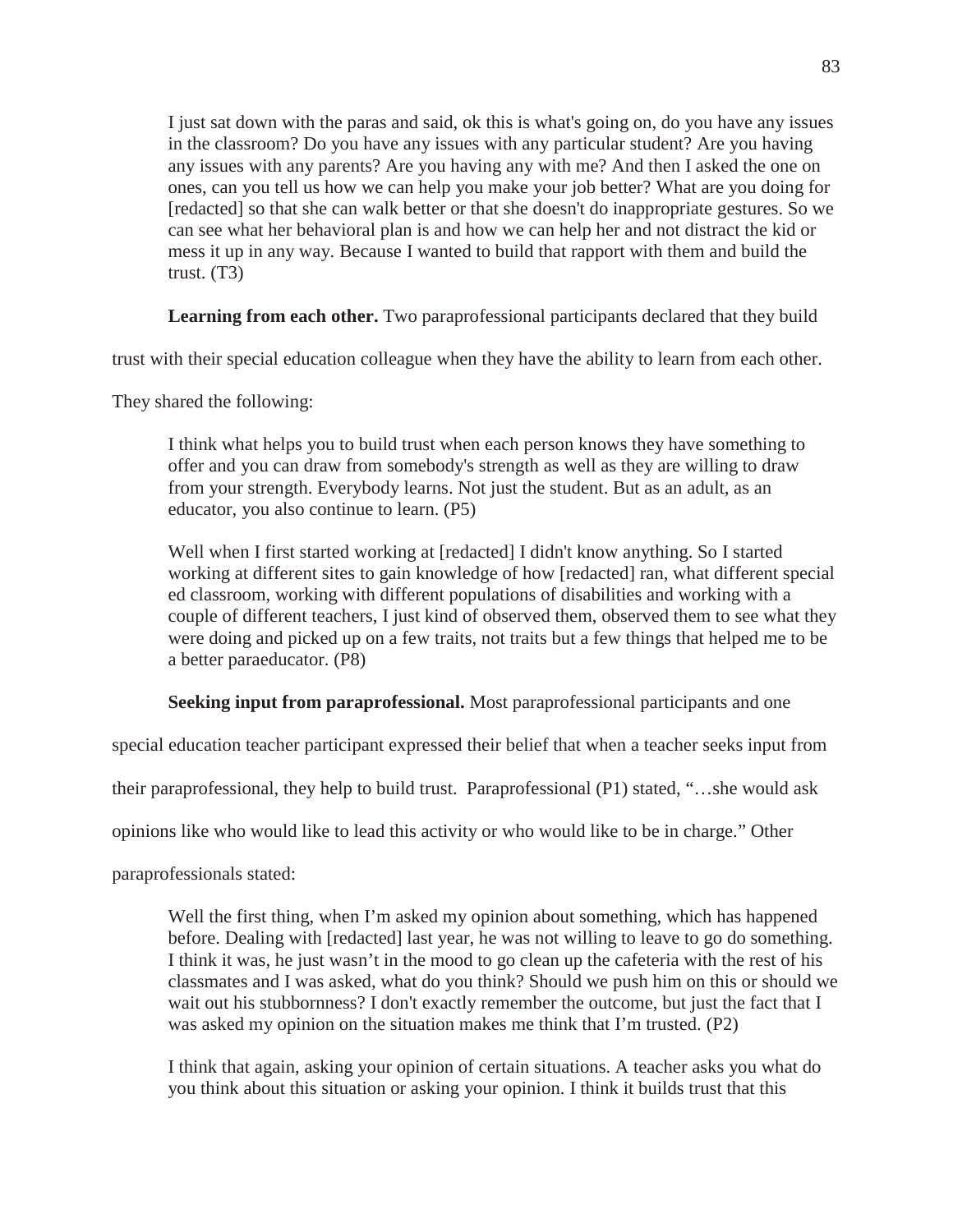person basically wants your opinion and not just their own to find another person's opinion. (P3)

Helping to build trust is having a new teacher coming in to the classroom that is currently been going on, that the classroom has been self-running for a very long time. The adults that are already in there are already sufficient in what they're doing. And having a new teacher come in and not completely obliterating everything that has already been going on. (P7)

One special education teacher stated similar thoughts:

I allow them to say what they are feeling, I let them know that if they think there's a different way to maybe even on teaching, if there is a different way that we should do things or they think a different routine is better or maybe we should have math before. You know, whatever it is. I told them I'm really open. (T3)

### **Theme 6: Characteristics that Sustain Trust**

The special education teachers were asked the following question, "Tell me a story of a time when you have experienced or observed behaviors and characteristics that help you to sustain trust with a paraprofessional?" The paraprofessional participants were asked, "Tell me a story of a time when you have experienced or observed behaviors and characteristics that help you to sustain trust with a special education teacher?" The following theme and subthemes emerged: (a) communication, (b) being treated like a competent professional, (c) trusting colleague will comply with legal and ethical requirements as it relates to students, (d) emotional control, and (e) consistent (see Table 9).

Table 9

*Characteristics that Sustain Trust*

| <b>Characteristics that Sustain Trust</b> |           | Communication                        |
|-------------------------------------------|-----------|--------------------------------------|
|                                           | $\bullet$ | Being Treated Like a Competent       |
|                                           |           | Professional                         |
|                                           | $\bullet$ | Trusting Colleague to Comply with    |
|                                           |           | Legal and Ethical Requirements as it |
|                                           |           | <b>Relates to Students</b>           |
|                                           | $\bullet$ | <b>Emotional Control</b>             |
|                                           |           | Consistent                           |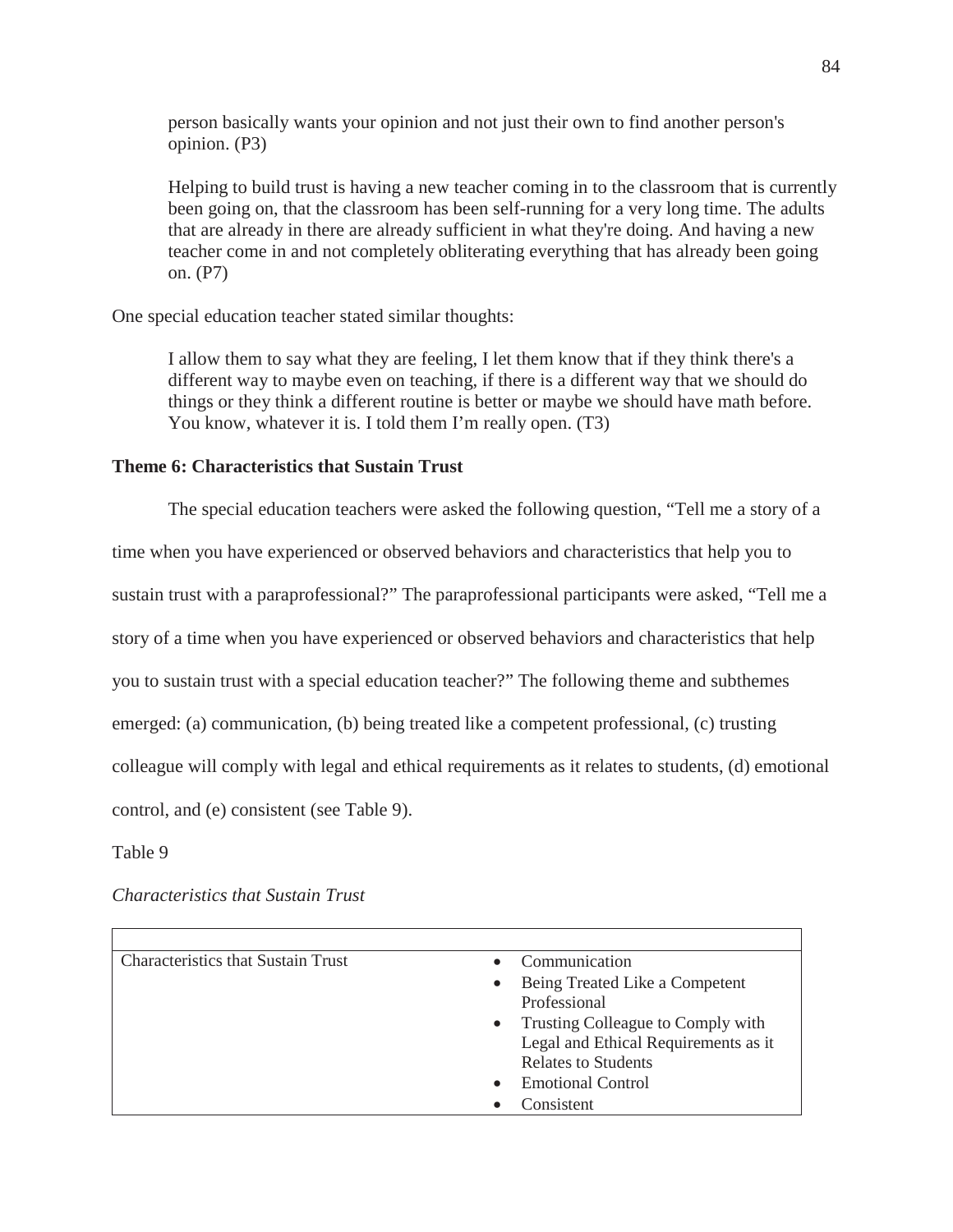**Communication.** Communication was prevalent in both groups of participants as an important factor in sustaining trust. Participant (P3) stated, "I think most people just as in any relationship that you communicate in confidence." Participant (P4) mentioned, "Communication, just plain communication." Paraprofessional (P8) declared, "So like I said before, when working with a special education teacher, communication is key." Similarly, special education teacher (T1) stated, "I think the best way to do that is to have open communication." While (T3) stated, "I think it's just always talking to them. I really do."

**Being treated like a competent professional.** Participants from both groups stated that being treated like a competent professional helps to sustain trust. Paraprofessional P1 stated, "She put trust in that I could handle, even though she stood at the outside just to see if I would have problems, but I didn't have problems and I was very happy that she trusted my judgment." Another mentioned:

Sustaining trust, actually working with one of our students in class this year who has been causing trouble for a little while and I guess I sustain trust, or I feel like trust is sustained because I am asked to help when I'm needed but also when the teacher feels like she can handle it on her own without me, I just deal with it, and that way I just feel like we have an understanding. I guess that if I'm needed I'll be called, and if I'm not I'll stay out of it and not overstep my bounds as a paraprofessional with the teacher so that way it's like mutual understanding that I'm not going to get in your way unless you want me to help, kind of let me do my thing. I also respect the fact that she knows how to do her job so I'm not going to just step in without being asked. (P2)

Paraprofessional (P4) declared, "Treating me like I'm a valuable employee." Lastly, special education teacher (T4) acknowledged, "Allowing them to be professionals."

### **Trusting colleague to comply with legal and ethical requirements as they relate to**

**students.** One paraprofessional participant felt that having the ability to trust that his colleague

would comply with the legal and ethical requirements, as it relates to student's, assists him in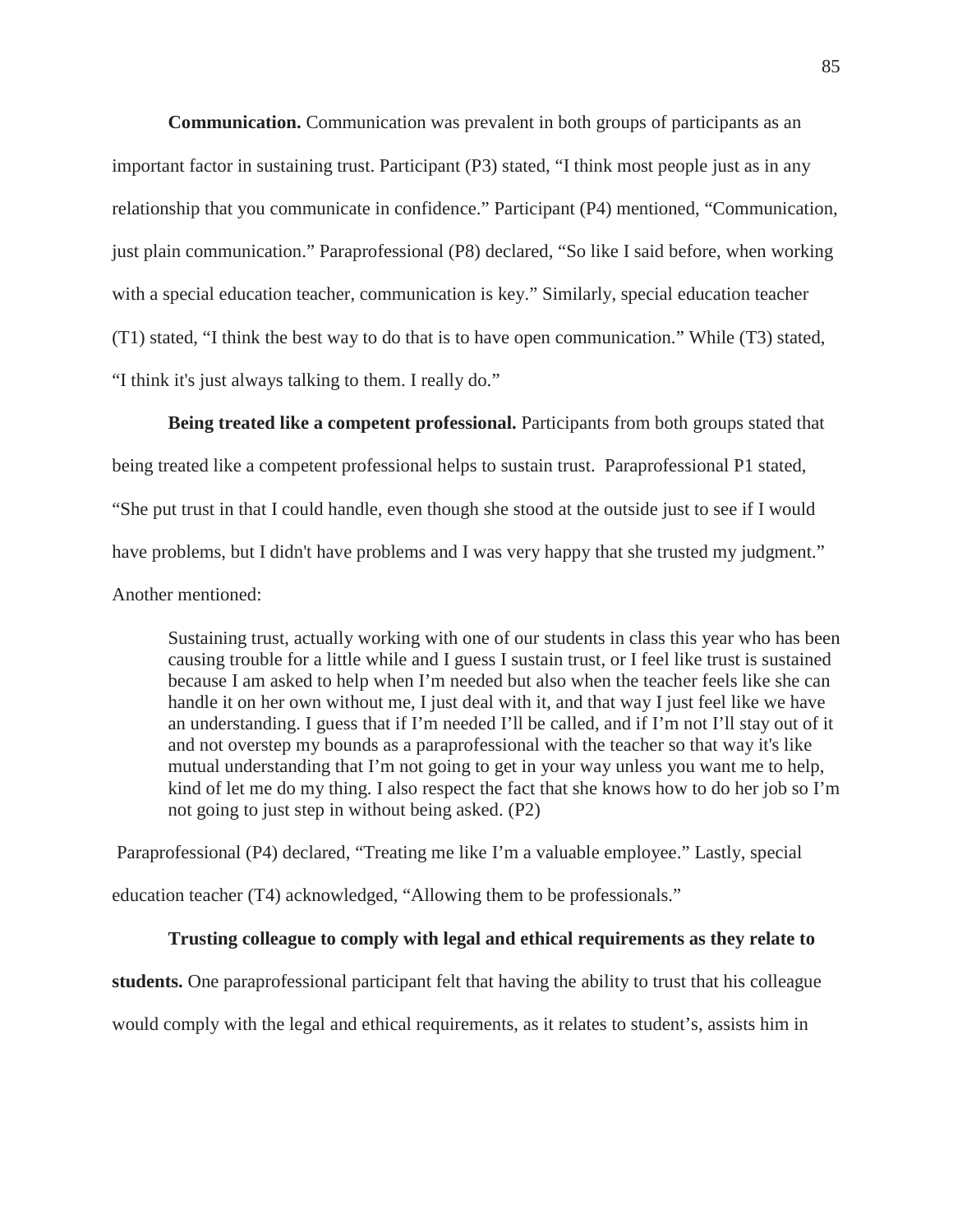sustaining trust with a special education teacher. He shared his experience by stating the following:

…..or as legalese it's not right. So when people say let's do what's right and they're willing to do things maybe you shouldn't do. Let's say it's a situation where you're trying to save a child's life. Maybe you do CPR, maybe you put the kid in your own car and rush him to the hospital because that's faster than the paramedics. Protocol says you wait for the paramedics, but morally it's to get that child to a hospital, to a medical facility. So when people say okay you know what I don't care what the consequence by coming to me, but morally what's right is to save this child, do what's best for this child. (P5)

**Emotional control.** One paraprofessional participant felt that that the ability sustain

emotional control is a characteristic that helps to sustain trust. Participant (P7) declared,

"Because sometimes we just have to put on our happy face because that rubs off on our kids."

One special education teacher participant declared, "I noticed a specific time where a

paraprofessional seemed unhappy in the classroom but she was not expressing why. And I had

thought hard about whether I have done anything to create that atmosphere." (T3)

**Consistent.** One special education teacher and two paraprofessional participants thought

that being consistent help's to sustain trust. One paraprofessional declared:

Consistency is probably for me the most important. Our day is up and down. We could have a great morning and a really difficult afternoon, or vice versa. The day is sporadic, the kids are on their own wavelength and it's stressful on both parties, for both the paras, and for the lead teacher. To have a teacher that's consistent when you wake up in the morning and come in the work to know that their attitude is going to be the same, they are going to run the classroom the same, even if they're tired, even if they had a rough day, a rough night, they come in and they are not clearly dragging. (P7)

Participant P6 stated, "Ok because basically then the teacher never switches up." The special

education teacher participant shared the following scenario:

Sometimes also lunchtime, I myself need a lunch, take lunch. I'm out of the classroom for my lunch. And of course education needs to continue. I try to take it at the time where my students are having their own lunch but I do have behavioral, well students with behaviors. And when I'm gone, I need to rely on the staff to make sure nothing happens as far as students hitting other students, students getting out of the classroom, or just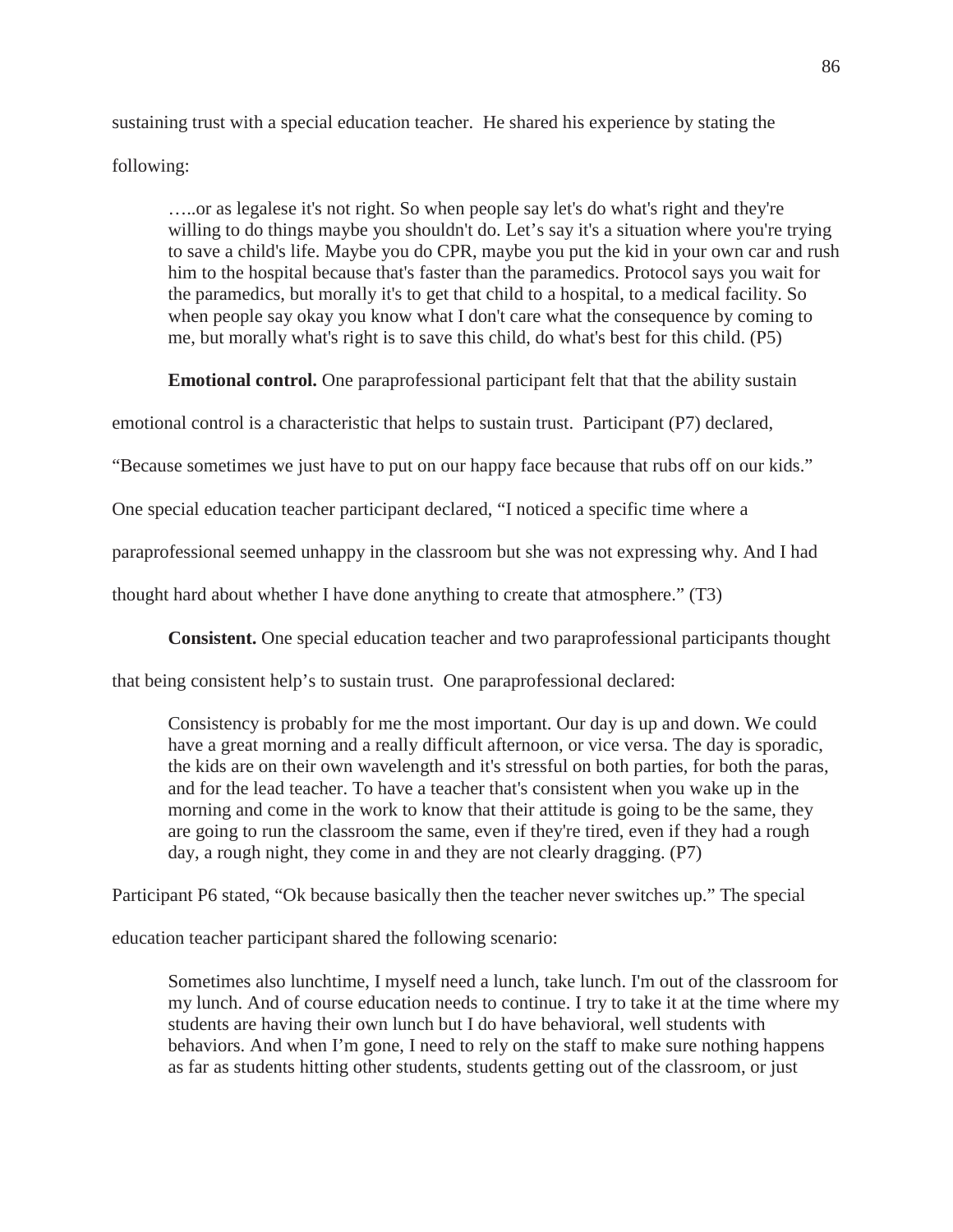students having too much free time. So I try to encourage staff to work with them, keep them busy, and just follow through with the schedule. (T2)

## **Theme 7: Characteristics that Destroy Trust**

The special education teachers were asked the following question, "Tell me a story of a time when you have experienced or observed behaviors and characteristics that have destroyed your trust with a paraprofessional? Tell me a story about a time when a lack of trust with past paraprofessional colleagues impacted your ability to trust current and future paraprofessional colleagues?" The paraprofessional participants were asked, "Tell me a story of a time when you have experienced or observed behaviors and characteristics that have destroyed your trust with a special education teacher? Tell me a story about a time when a lack of trust with past special education teacher impacted your ability to trust current and future special education teachers?" The following theme and subthemes emerged: (a) betrayal, (b) unreliable, (c) not putting fragile students' needs first, (d) not treated like a competent adult, (e) gossip, (f) incompetent/inept, (g) personal issues in the workplace, (h) unethical practices and (i) lack of communication (see Table 10).

Table 10

## *Characteristics that Destroy Trust*

| <b>Characteristics that Destroy Trust</b><br>$\bullet$ | Betrayal                           |
|--------------------------------------------------------|------------------------------------|
| $\bullet$                                              | Unreliable                         |
| $\bullet$                                              | Not Putting Fragile Students Needs |
|                                                        | First                              |
|                                                        | • Not Treated Like a Competent     |
|                                                        | Adult                              |
| $\bullet$                                              | Gossip                             |
| $\bullet$                                              | Incompetent/Inept                  |
| $\bullet$                                              | Personal Issues in the Work Place  |
| $\bullet$                                              | <b>Unethical Practices</b>         |
|                                                        | Lack of Communication              |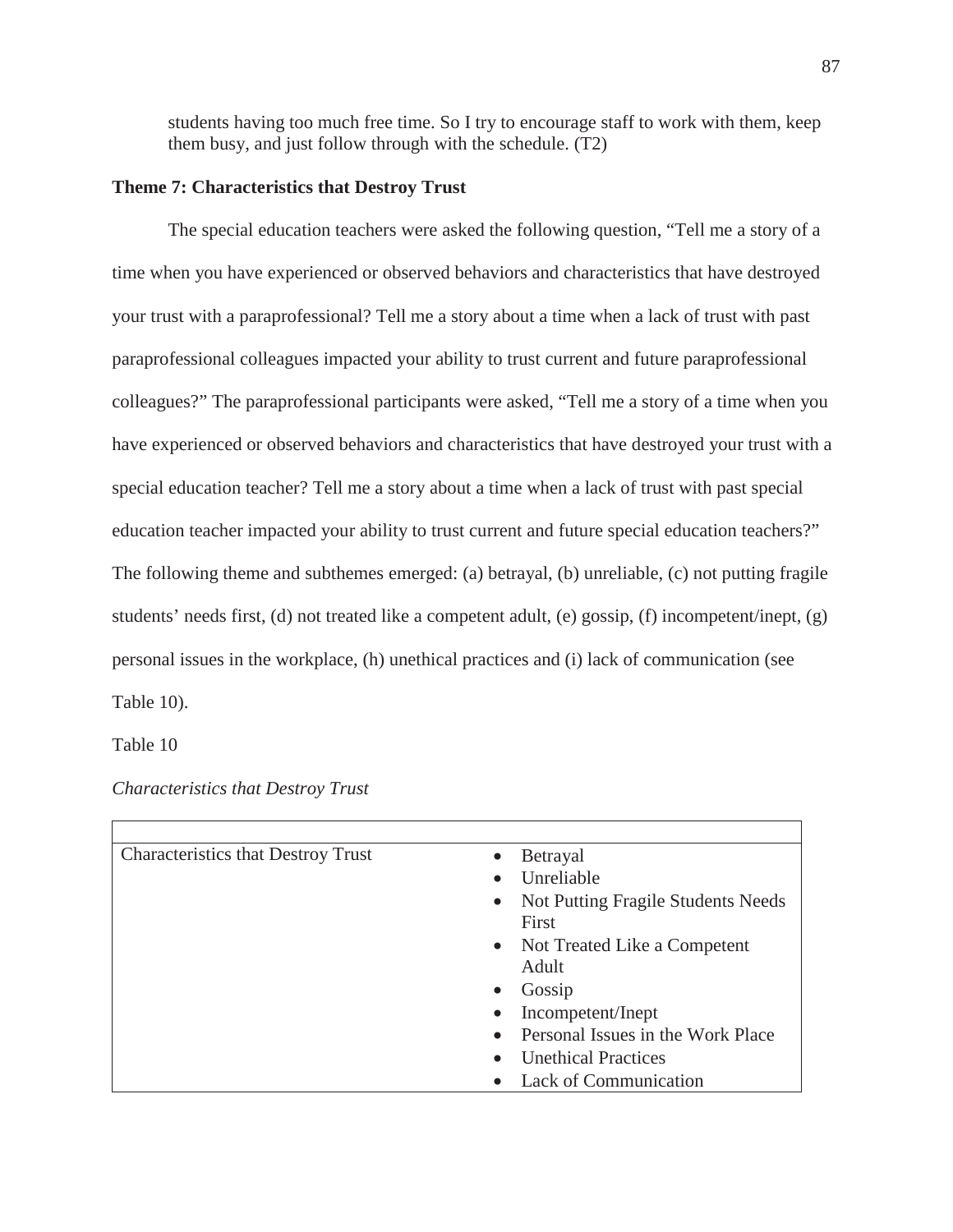**Betrayal.** Participants in both groups felt that betrayal was the cause of destroyed trust

with their special education colleague. Three special education teachers conveyed the following

stories:

When the paraprofessional goes behind your back and makes statements about you that are incorrect, inaccurate, and untrue. Falsify information basically. Also when they've gone to parents without authorization to state information that they don't have the authority to state. (T1)

I have had an issue in the past where I lost a little bit of respect or a little bit of trust towards a para because conversations between both of us were spread among other staff. The information that's given is supposed to be between you two or maybe an administrator and that's where it should stay. It shouldn't be high school types of problems where something instead of being confidential is spread throughout. (T2)

Because somebody I knew for ten years, ten, twelve, fifteen years, did that to me. And I thought wow, somebody that's known me that long, and someone that I allowed to come in late because she had to drop this person off or that person off, and you know had to leave early sometimes or somebody was ill and had, so we gave those, not legal, but we gave her those breaks, and then to do that it was very very hurtful. It's tough. Because I think we were more than just paraeducators and teachers. We thought we `were friends. But you don't expect friends to do that. It was such a deep one because she had gone so high. It really impacted our feelings.  $(T3)$ 

Similar to the special education teachers, the paraprofessionals were also vocal about the betrayal

they have experienced with their special education teacher colleague. Two paraprofessionals

disclosed the following stories:

Well there was a particular incident with a teacher because I was with her for a couple of years, and the one-year that I had a conflict was because she had me her historian of sorts. I was the one who would photograph when they were recycling, when we were planting, when we were on field trips, when they were doing activities such as cooking, when we were on the track; and the trust was destroyed when at the end of the year it was noted that I was on my phone too much. She was the one who asking me to always document everything so that was a big destruction of trust right there. Because at the same time when she's saying, oh can you text me the best way to get there by bus, or can you look up the bus? And then at the end of the year it's like, well you're on your phone too much, and it's just like wait a minute but you're the one who's telling me to look up directions and to take pictures. (P1)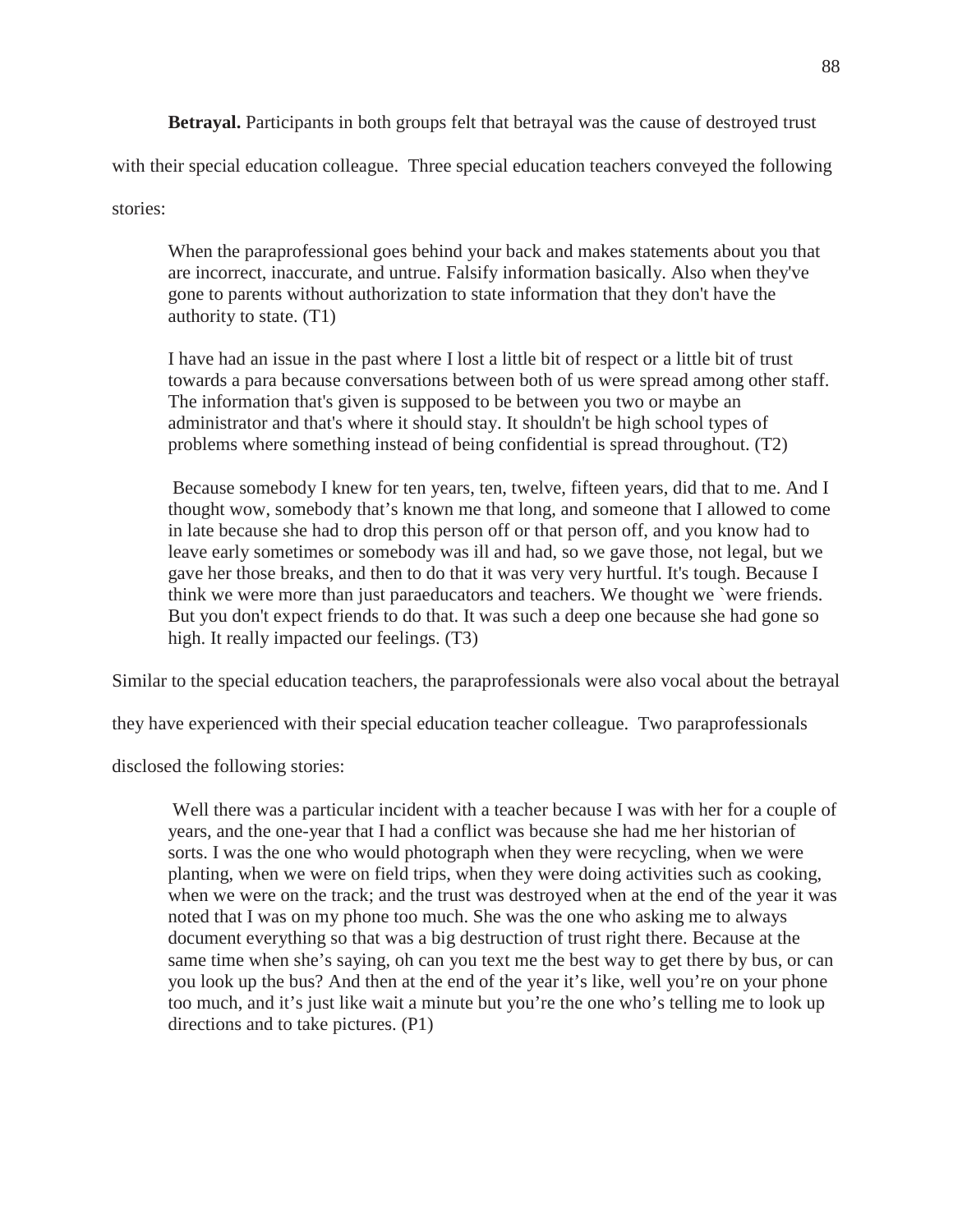When your teacher goes to other people to tell them dislikes that they have for you. Things that they don't like, instead of just coming straight to you and say hey, I noticed you did this, can we talk. (P4)

**Unreliable.** Participants from both groups stated that when they see an unreliable

colleague it destroys their trust. One paraprofessional shared:

There are teachers who have been there so long that they are cemented in bad behavior and know that they cannot be removed for their behavior because they are well versed in the rules and regulations that will aid them in escaping responsibility. There are teachers that don't want to be there. They're really not there for the children. They have kind of timed themselves out. They're looking in the distance towards their own retirement fulfillment. And they have bypassed the sight of what they need to be doing within the classroom. (P5)

Two special education teachers shared:

Destroyed trust? I'll give you one or two stories. One being, once again when you're away with IEPs, I've had it where I come back to the classroom and either the paras are on the phone, not paying attention to the students, or just nothing's going on as far as educational-wise. When I'm talking about nothing's going on, when my staff's not working as well as they should be. Just trying to make them look busy or just putting then into the corner. That's bad. (T2)

So then now when it comes to her I don't trust her. I don't know that she will be here. She knows I'm going to be out tomorrow. Will she be here on time? She is one of my one on ones, she has to go and get my wheelchair kid. So it's like, is she going to be here? Is she going to be an hour and a half late? Does she expect my other baseline to go pick her up? You know? And I don't. It created that mistrust in her. (T3)

**Not putting fragile students' needs first.** Participants from both groups expressed that

trust is destroyed when their colleague does not put the needs of fragile students first. One

paraprofessional stated:

Oh Yes and that was the example earlier when I said the teacher, I really needed him to call the paramedics because my student was having a seizure more than 5 minutes. Actually it was for 12 minutes and after 5, this teacher was just standing there looking at me. (P6)

One special education teacher shared:

Maybe the kids are just put in front of the TV to watch something or put in front of the computer to just look at either YouTube or some kind of program. Just busy work instead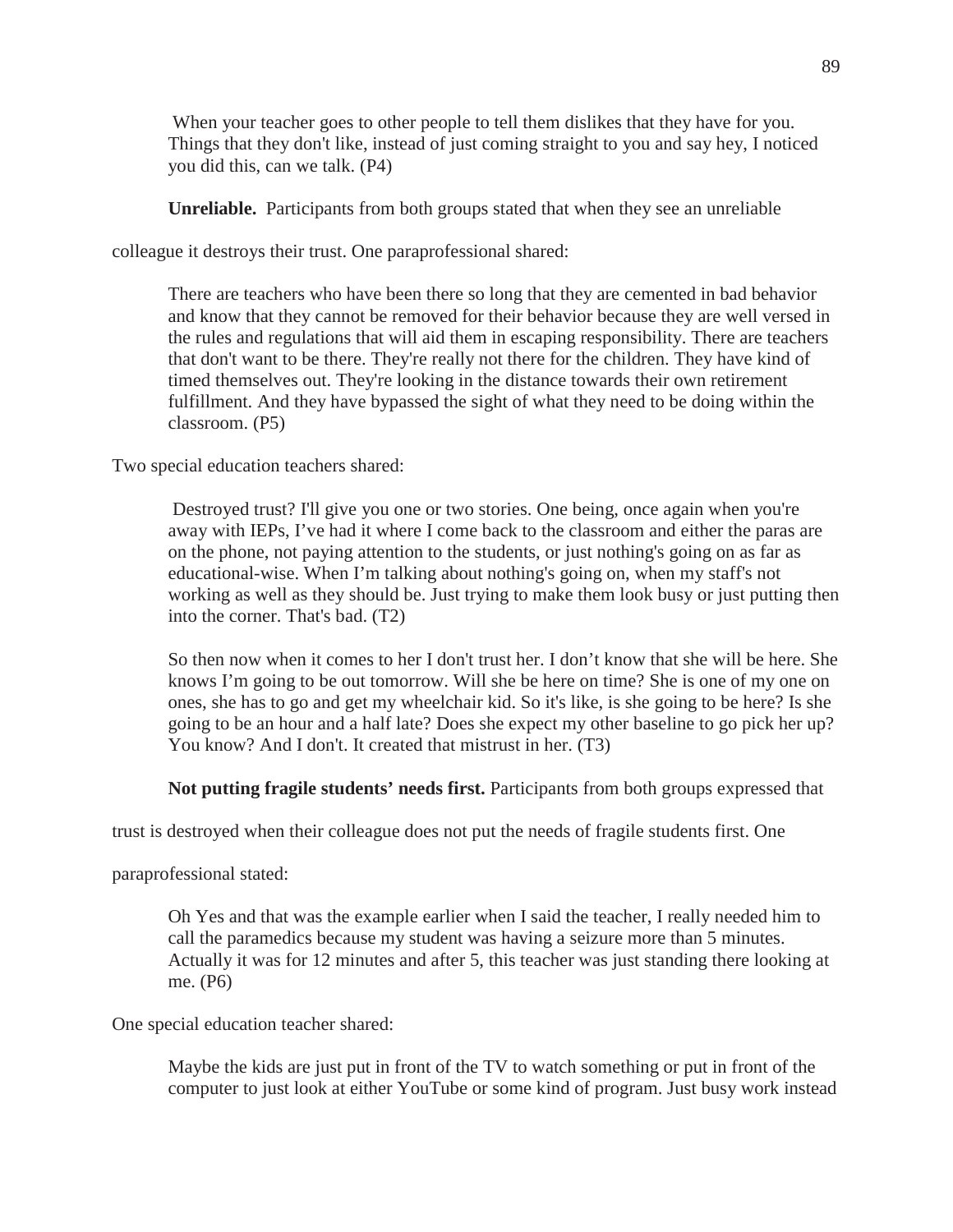of hands on. My students are really severe. We're talking about four of them are wheelchair bound, vision problems, hearing problems. A lot of physical problems, so they need a lot of hands on, or hand over hand assistance. (T2)

Another special education teacher shared, "Teaching the community as if they are general pop

and not special or not in an alternative setting." (T4)

## **Not treated like a competent adult.** Only paraprofessional participants declared that

their trust is destroyed when they are not treated like a competent adult. Three of them shared

the following stories.

I've been in an instance where a teacher, where she has a specific way of teaching a child, this was with a computer, and so the fact is that the child that I had, you're trying to keep up with the plans for the day, and sometimes I would go in there and just type, or not just type but backspace so that the child will be able to type. So I'm kind of, how would you say this? Trying to get it to where instead of the child backspacing or what not, taking that time so that we are on task with the rest of the class, and being addressed like no, let that child do the job, I don't want you touching the computer whatsoever. There has been instances where again the same teacher, that child is not there that day and so you kind of sit and try to help the other students of the day and that teacher tells you, please don't help the kids, it's kind of their job so basically you kind of just focus on your own child or what not. So I think from that point, it's kind of, you don't know where that teacher is coming from, or to sort of diminish as a person, and as a colleague in front of a classroom and sort of address those situations in front of the rest of the class. So I think with that factor, that I think trust is taken away or even respect, per say. (P3)

Here was one particular uh incident in which to this day it just wrenches my gut. In which this teacher, um we would do recycling all year long and at the end of the year the students put that money together to buy a whole bunch of treats to go bowling, and buy whatever they wanted at the snack bar. This one particular special education teacher always had a personal conflict with one particular student. And the day that all of the treats were bought, and we went bowling, she did not allow that student to have one cookie, one crumb, she did not allow her to bowl, she completely secluded her, away from everybody, and I felt like I was reprimanded for talking to her. In front of that student and yea in front of other aides, (the teacher stated) I should be bowling with everybody else. I felt that my job was to comfort that child because obviously it was very upsetting; it's very upsetting now to know that they were secluded. So I felt like I couldn't do my job in interacting with the students that should have been interacted with. (P1)

Recently I was dealing with a student who was misbehaving himself in a manner that made it so he needed to be moved from the classroom, and I had shown that I was capable of handling these behaviors without any assistance and the teacher decided to call in a school psych who in my opinion just made things worse every time she got involved.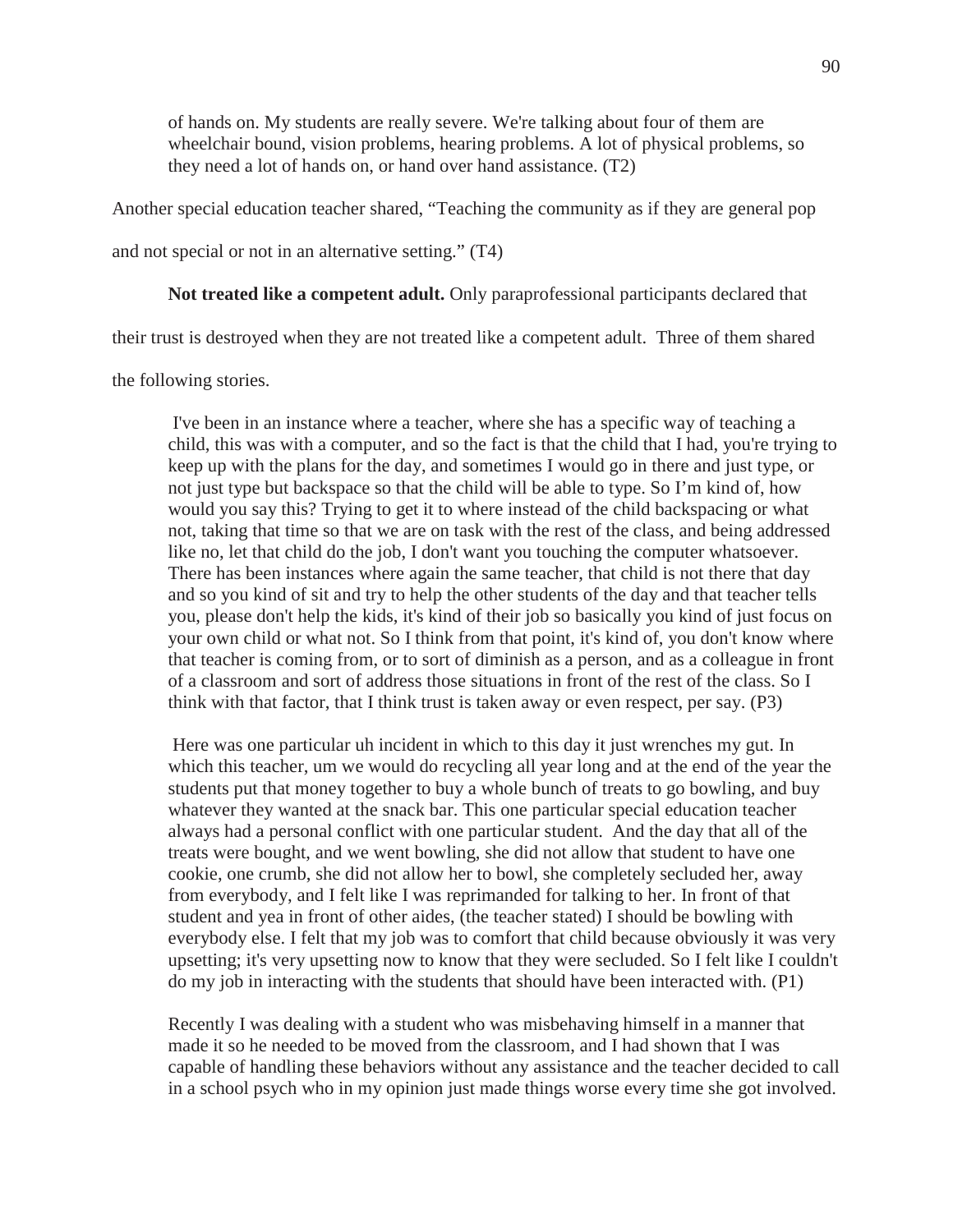And she called her anyway after I asked her not to even though it had already been shown that calling the school psych didn't help anything and in fact made matters worse. So that was really frustrating because I had already proven that I could handle behaviors from the students and I was still kind of overlooked. (P2)

**Gossip.** One paraprofessional participant mentioned gossip when asked about what

destroys trust by sharing the following:

Because you're talking to my coworkers about things that you don't like that I do, instead of coming to me as a woman and just saying hey I noticed this. So I think it loses, it makes the classroom environment kind of tense. Because you're not comfortable with that person because you don't trust them, so that's what's going on. (P4)

**Incompetent/Inept.** Participants from both groups mentioned that an incompetent/inept

special education colleague destroys trust. One paraprofessional stated:

Yes. No I've worked with a special education teacher that was very incompetent. And she didn't know what she was doing. And um, actually it was a male teacher. And he basically was just doing his own thing. He wasn't following procedures. (P6)

I didn't trust that if anything happened that I would be safe if I had to do a hold or anything that had to do with anyone's safety. I didn't feel like if they don't have the ability to know what we are doing, then you can't help me if I am asking your help. You can't offer me anything. And that makes me question...I then I have to change what I'm doing to put myself in a position to where I'm going to take care of myself. Or I have to make sure that another adult is near that can help because the lead teacher can't. (P7)

I feel as if the teaching factor is missing. There is a teaching element that's missing. Morally it bothers me, and I bring it up quite often. But this teacher is tenured so they basically, to me, my personal opinion, they're kind of allowed to do things that shouldn't be done. (P4)

Special education teacher participant (T3) stated, "She just doesn't do know what to do. She's just

not mature. Doesn't have those qualities." Another shared:

And often paraprofessionals don't have special education pedagogy that they've gone through so sometimes it can be new for them or just they look at the kids and think oh that's a regular kid. Not realizing that the kid has ADHD or the kid has seizures or the kid is blind. They don't always see what we. They're not always made privy to the information that we are made privy to through the IEP or through colleagues and stuff like that. (T4)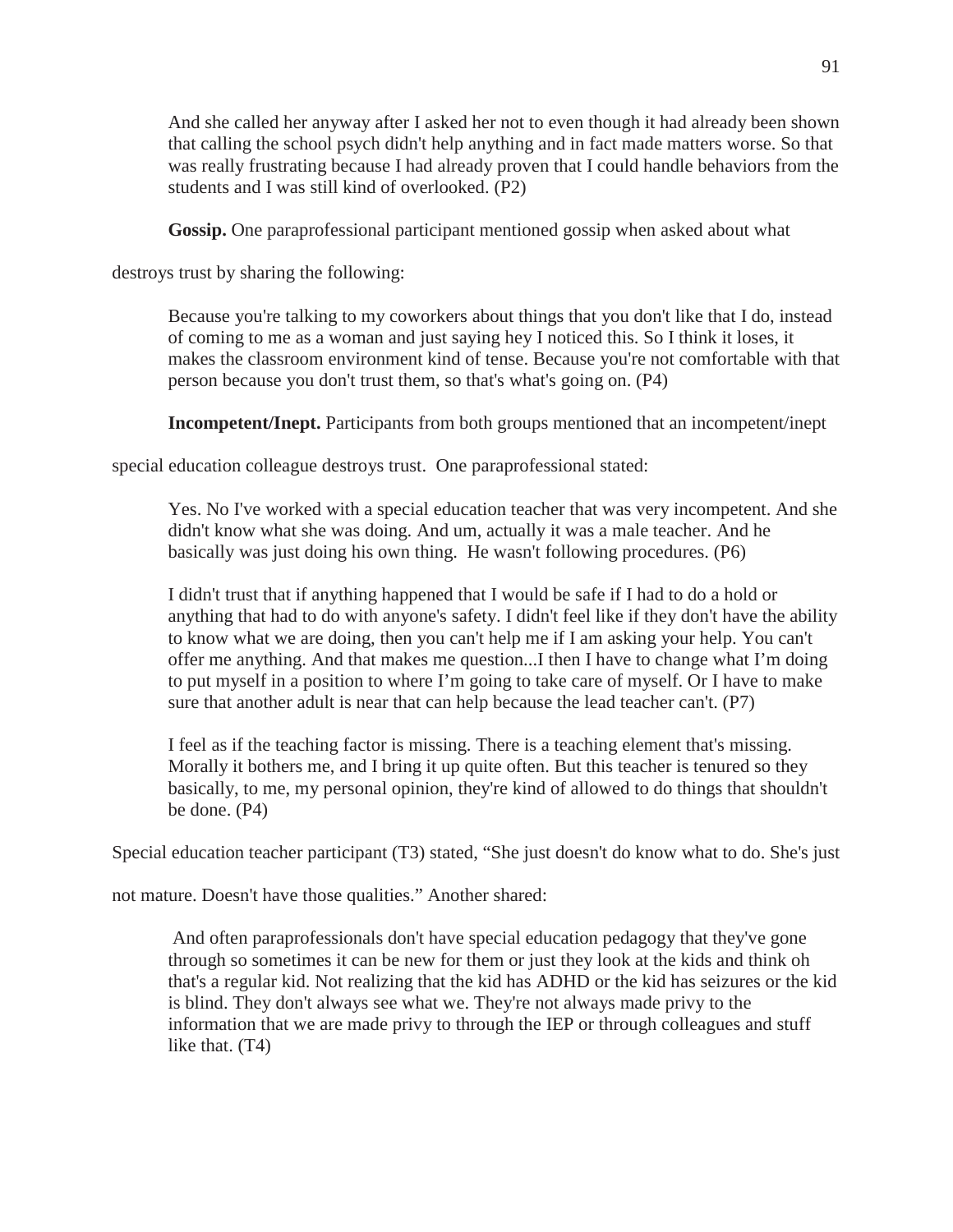**Personal issues in the workplace.** Special education teacher participants expressed that

when paraprofessionals bringing personal issues into the workplace can destroy trust. Two

shared the following:

She has issues with her parents. You know she's had a lot of different things happen, living out of her car, finding an apartment, getting kicked out. You know, just a troubled individual. So it's kind of hard to build trust because I don't know if she knows how. And it may not even be in some ways even her fault. She just doesn't do know what to do. (T3)

In the past I've had a paraprofessional who was just too emotional for the setting, too emotional for the group that we were working with and it just wasn't a match. And it made it very difficult for me to do my job because I ended up having to do her job. (T4)

**Unethical practices.** Participants from both groups mentioned instances where unethical

practices of a special education colleague caused destroyed trust. They shared the following:

I have been in a situation where I felt my teacher faked injury. It was just hard to work with him after that because it seemed everything was a complaint or he found reasons to get out of work. No matter how much wrong he seemed to have done, he never took responsibility for his actions. So when you work with somebody who is so lackadaisical, it makes you work harder and then it stresses you out and you don't really want to be bothered with that type of person. You just see that they are kind of taking advantage of the situation. (P5)

One recent issue that we just had, that we were just dealing with, is we had one student who was working on a ticket system. The student would, after 25 tickets would get a reward. We clearly have a mutual understanding between everyone in the classroom that the tickets cannot be given out during recess or lunch because the student will give up their lunch or recess in order to do something to earn an extra ticket. We can't do that. The teacher clearly allowed the student to come in and allowed the student to miss their lunch to earn their ticket. And when the teacher was confronted about it, while there was another paraeducator in the classroom that let us know what was happening, the teacher said that that didn't happen. And it trickled down to the other employees in the classroom because then we are like, there was a breakdown in what each of us are saying. So we didn't know who's pointing the finger, it was a natural trickle down. And then you no longer trust anything that the teacher is saying. There is no reason to lie about something like that, especially in our classroom. It's easy to make a mistake. You just own it and move on. (P7)

One special education teacher participant shared: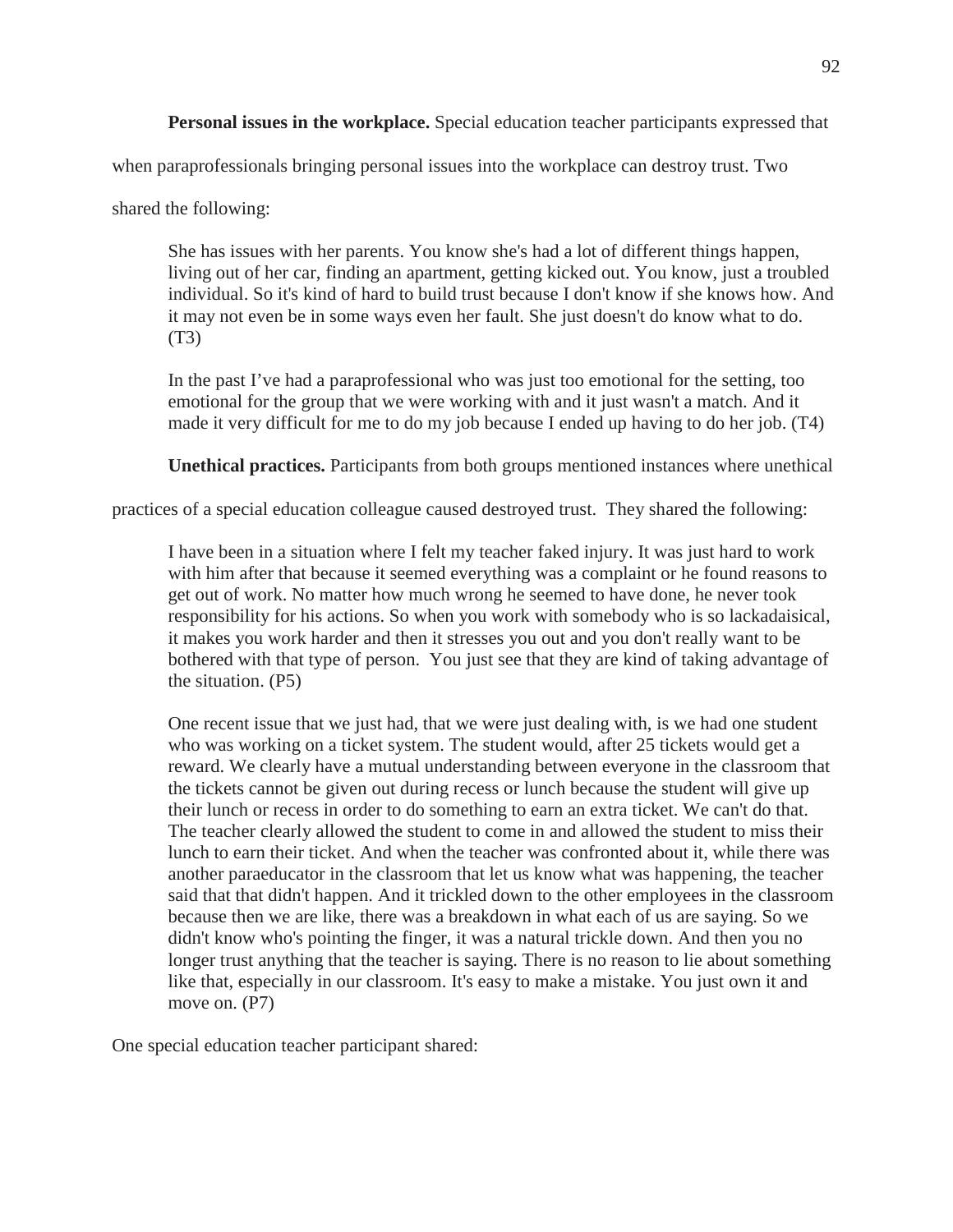I think the worst one that I had, as far as the ability not to trust somebody, was when I was working a few years ago at [redacted]. One of my paras would take my students out and one of my students was wheelchair bound, cognitively maybe 6 months, real low functioning. But when the phone would ring, I came to find out that my para would leave the student in the hallways to answer the phone. (T2)

Another declared, "I have one of my one on ones that was looking at inappropriate things on her phone, and I wasn't aware of it." (T3)

**Lack of communication.** One special education teacher mentioned a lack of communication as a characteristic that destroys trust. Participant T4 stated, "I won't give a specific situation but I will say this. If the teacher is vague or not clear in instruction or clear in directive, that can break down trust." The special education teacher was observed backing away in his seat from the researcher as he answered this question.

## **Theme 8: Characteristics that Restore Trust**

The special education teachers were asked the following question, "Tell me a story of a time when you have experienced or observed behaviors and characteristics that have helped you to restore lost trust with a paraprofessional?" The paraprofessional participants were asked, "Tell me a story of a time when you have experienced or observed behaviors and characteristics that have helped you to restore lost trust with a special education teacher?" The following theme and subthemes emerged: (a) communication, (b) advocate for classroom colleagues and (c) apologize for breaking trust/time heals (see Table 11).

### Table 11

| <b>Characteristics that Restore Trust</b> | • Communication                     |
|-------------------------------------------|-------------------------------------|
|                                           | • Advocate for Classroom Colleagues |
|                                           | • Apologize for Breaking Trust/Time |
|                                           | Heals                               |
|                                           |                                     |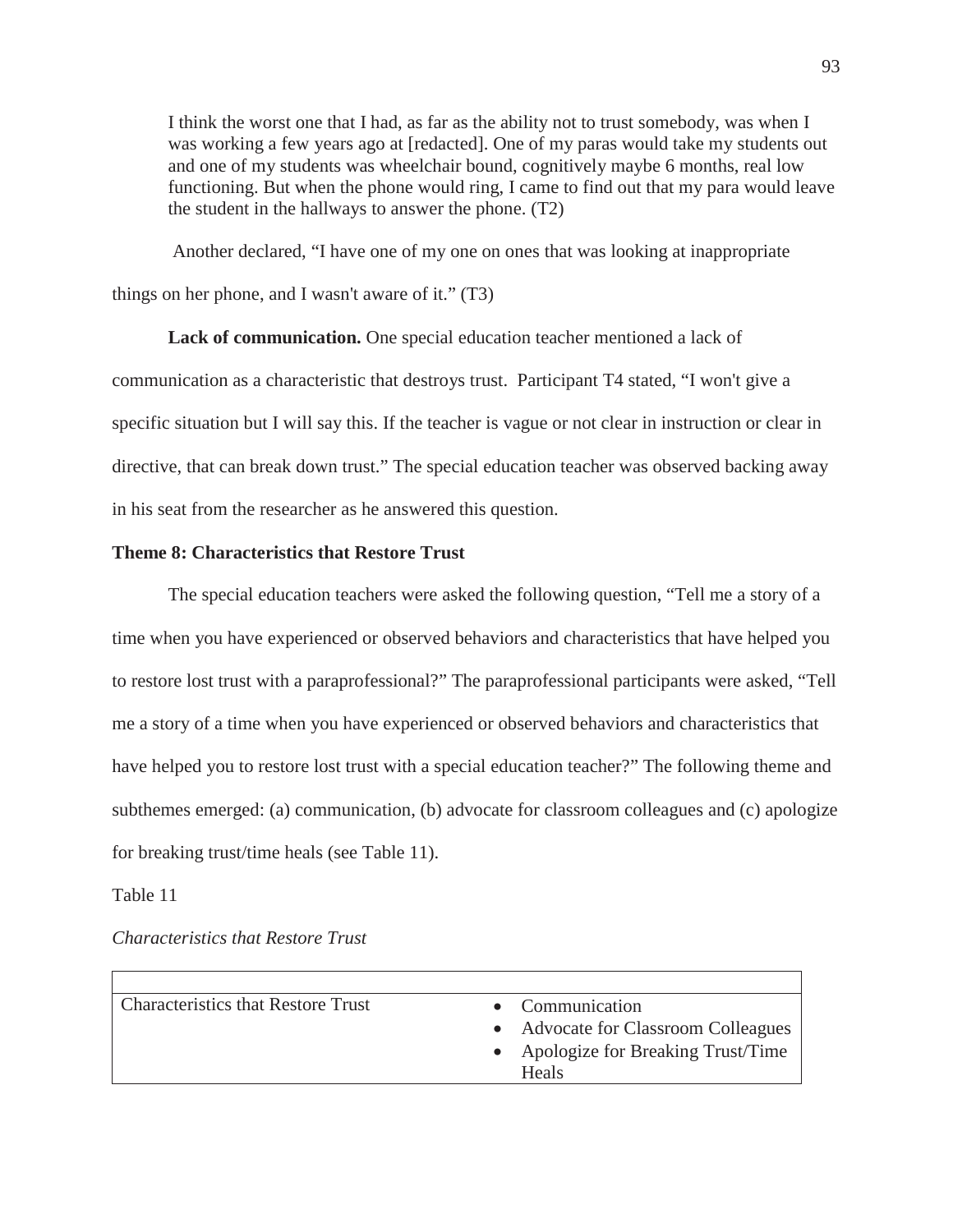Responses from some participants reflected their belief that trust cannot be restored once

broken. One teacher shared the following analysis:

I'm Dutch. Trust is the tough one for me. If you break that trust, I'll give you a bottle of glue. I'm hard pressed on that one. And I'm assuming they are too. I mean if I broke their trust I assume it would be very difficult for them to trust me again. So I guess I look for antecedents so we don't get to that point first. So that trust doesn't get broken because I don't know what I would do if I had to like make someone trust me again or if I had to find trust in someone else. (T4)

Paraprofessional participant (P2) shared, "Well so far the only teacher I've ever lost trust with

while I'm working with, I still kind of have to work with and I still don't really trust." Yet many

participants did concede that trust can be restored with effort and the following characteristics.

**Communication.** Participants from both groups declared that communication was a big

part of restoring lost trust. One paraprofessional stated:

Again, communication is a big part. Again, along with that same teacher, I addressed my concerns. I expressed the fact that the things that she had done, and just going about and saying if I had understood to begin with that you had certain rules that again I respect her for the fact that certain things that she didn't want, but the problem was she never conveyed it to begin with. So I always say that when you talk into a classroom, teacher's that's sort of their home. Every home has rules. And I think if a teacher conveys those rules then, me as a paraeducator, I know how to conduct myself in that class. So had she expressed that to begin with, said you know, please focus on your own student, I will handle the rest of the kids, and if they need assistance I will do that and it's not your job to do that, so had that been conveyed to begin with, then I think for me, then it would have been understood. So with that, I did get the opportunity to communicate that her and I kind of told her that these are things that I was not happy with. It was kind of disrespectful, you sort of took away the fact that I'm also, we are coworkers and you made me feel like I was one of the students. She apologized for that. So from that day forward I think she understood where I came from, and I think the fact that I did address that, it was respect that was gained and trust again from that. So today we communicate nicely and I say hello. (P3)

Another stated, "Communication. Because I think it's so important, if you can't communicate

with the person, you really don't have anything." (P4) Another declared:

There was a breakdown last year for me. And there was a breakdown in communication. That's probably for me the most vital part of working in a classroom. And clearly the breakdown of communication, the trust was. Things were not handled from what my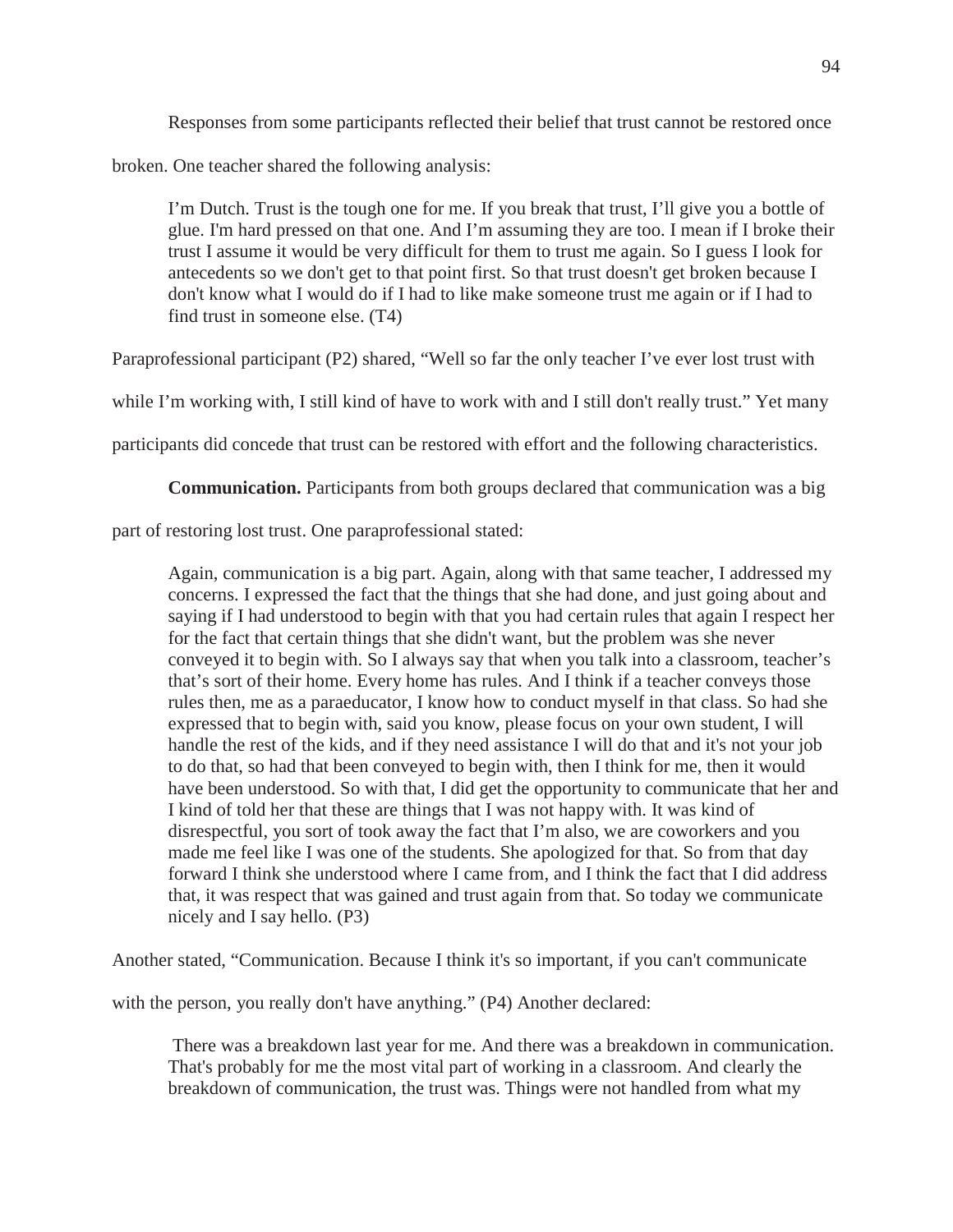view was, appropriately, and some kind of ill feelings went toward the teacher, and they clearly got ahold of me and wanted to sit down and talk about it. And just lay everything flat, they got a new level playing field, and not necessarily apologize but let me know where they're coming from, that we found out where the breakdown of the communication was. And there was no finger pointing. It was just that there was a better way to maintain our communication because sometimes we are out of the classroom a lot so we came up with a new way so the situation wouldn't occur again. (P7)

All except one of the special education teachers spoke about communication being essential in

restoring trust. One of the special education teacher participants mentioned:

Well there were a few times with this particular paraprofessional where we did restore trust after having no trust. An example was the paraprofessional wanting to bring an additional table or desk into the classroom. I was not wanting to do that because I did not want the paraprofessional sitting at a desk and not dealing or focusing on the students' needs. So she went behind my back and went to an administrator even though she knew what my response was. So after that, we did discuss it. I did allow her to keep it in there, and based on that conversation she thought that I did not want her to have it because I did not like her. And I told her it had nothing to do with whether I liked her or not. It had to do with attending to the students' needs and not sitting at a desk. So once she understood that, then we had a very long run for about four months of no issues or very minor issues. And we got along very well. And she worked very well and was able to basically just understand my needs in the classroom. (T1)

Participant (T2) stated, "And once again, with time and a little bit of communication, you're able

to gather it back." An additional special education teacher stated:

And I have to say that being open with them, when I need to talk to her when she was coming in late, I just walked outside with her and told her, you know you're coming in a little too late you need to be on time. You're a one on one now. You need to be here to take her off the bus. I shouldn't be taking her off the bus. No one else should be taking her off the bus. That's you're job. And I'll give them a little grace period but when the kids are here they need to be physically be here. But I take her outside, I don't say it in front of anybody. And I think it's from trying to always be open and trying to listen and trying to be sympathetic and empathetic for their own individual situations. (T3)

**Advocate for classroom colleagues.** One special education teacher participant shared

that advocating for classroom colleagues can restore lost trust by sharing:

And I think handling it that way, I see that they are very supportive of me. And they try to take care of me. In the sense of, oh well look who's coming (the teacher next door), she's coming again. Don't, you do too much work, why do you have to do all of it. You should have her do some of it. Like when we are trying to do like the graduation. Why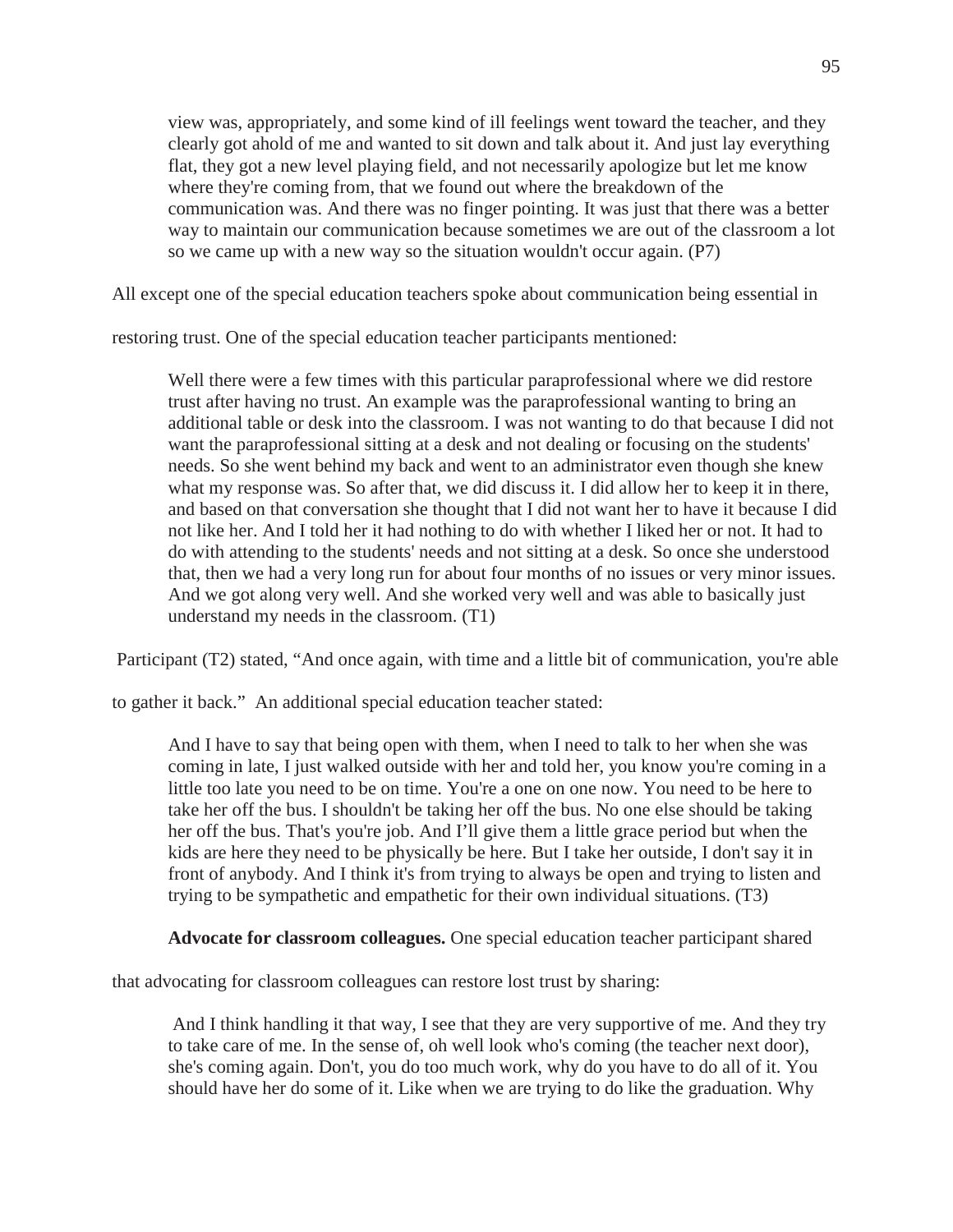doesn't she take a bigger part of it? You're doing everything, you're ordering everything, you're buying everything. (T3)

**Apologize for breaking trust/time heals.** Paraprofessional participants expressed that if

teachers apologized for breaking their trust, it could be restored. Two paraprofessionals stated:

I think that if there were a sense of trust to be rebuilt I think it would be a sense of ownership on the part of that teacher to apologize or acknowledge the predicament that I was put in but I think that it would be a long time before that trust can ever be rebuilt. (P1)

When an education teacher comes to say I blew it, or I didn't know that, or I see how you handle it. And how can you help me handle it say if you're not here. How can I take your skills, incorporate them into what I need to do in your absence or even in your presence to make this teamwork balanced? It's a shared responsibility. It's not based on title, on paper it is based on title but in the real world it's not based on title. What's based on title is you're delivering the best product and doing what's right for the child. (P5)

Participant (P3) stated, "She apologized for that." However a special education teacher

highlighted his belief that time heals by stating, "And once again, with time and a little bit of

communication, you're able to gather it back." (T2)

# **Findings Summary**

The twelve qualitative interviews with four special education teachers and eight paraprofessionals provided a comprehensive overview of the lived experiences of the participants. The findings produced eight major themes, each providing insights into the meaning and value of trust between a special education teacher and their paraprofessional colleague. Several themes and subthemes emerged from the data. Discussion of implications of the findings will be presented in Chapter 5 along with conclusions and recommendations for practice and scholarship.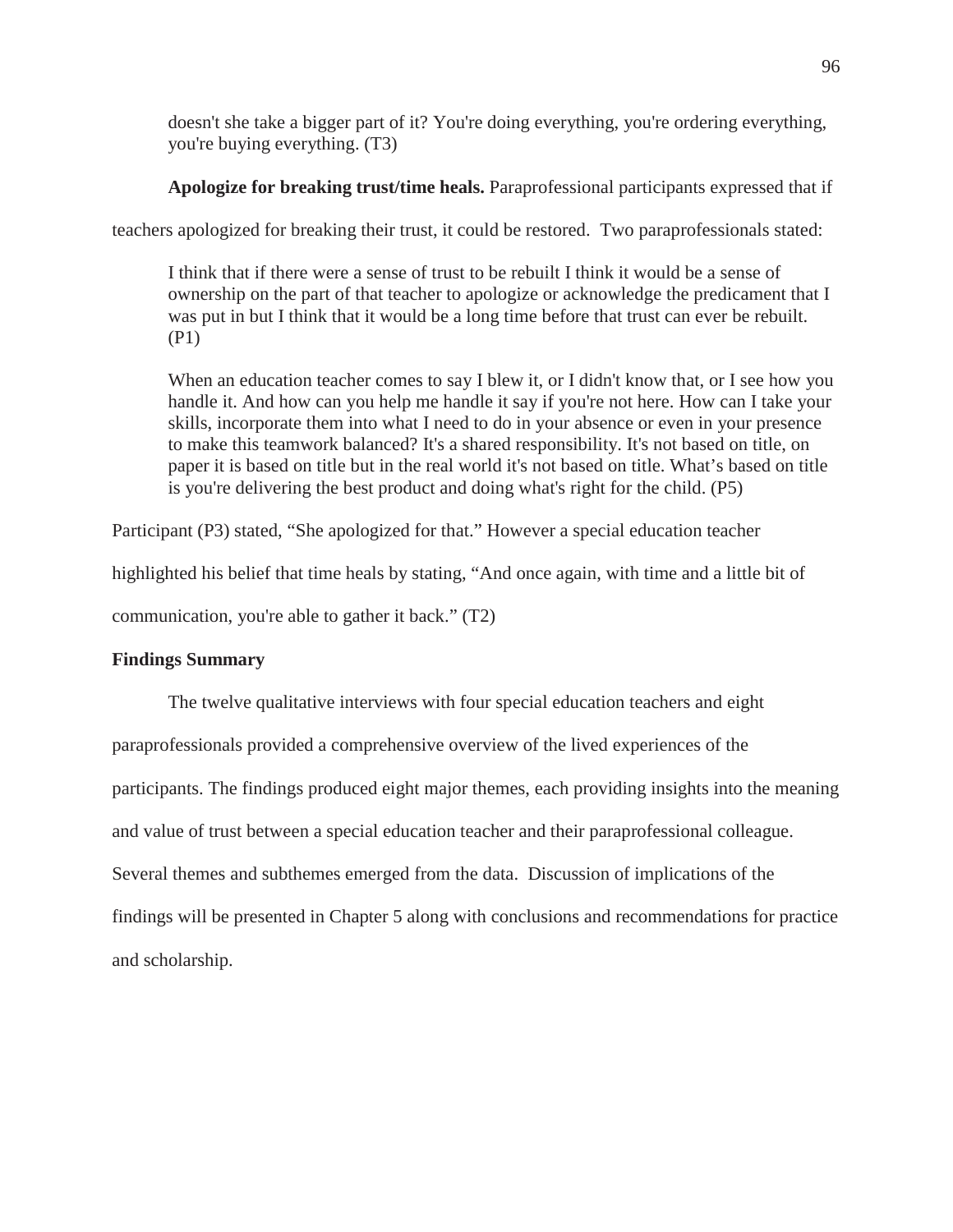### **Chapter 5: Conclusions, Implications, and Recommendations**

This chapter presents what was learned from the study about the value of trust between special education teachers and their paraprofessional colleagues. It discusses key findings, conclusions, implications, and recommendations for both practice and scholarship. The researcher has 17 years of professional experience, and is currently a special education teacher who works with transition-aged students. Additionally, the researcher has eight paraprofessional colleges who currently work in the classroom with her. Potential personal bias is possible due to the researcher's own experiences with trust and a lack of trust with paraprofessional colleagues. Yet, the researcher believes that all personal biases were sufficiently bracketed to support the integrity of the research conclusions.

# **Background and Significance**

Trust can be seen as the basis for all successful relationships, as it is defined as a measure of the quality of a relationship between two individuals, between groups of individuals, or between a person and an organization (Hurley, 2006). In special education settings, teams of special education teachers and their paraprofessional colleagues must rely on and trust each other to successfully educate students with special needs. Although intangible, the implications of the presence or absence of trust can be seen and felt throughout the special education community. Unlike a lack of trust, the presence of trust has positive effects on student outcomes; furthermore, it is associated with longer lasting gains in student achievement (Shelden et al., 2010). In 2016, the National Center for Education Statistics noted that 12.9% of America's student population receives special education services with the assistance of over 1.3 million paraprofessionals. Moreover, the paraprofessionals who work in a special day class setting (SDC), work under the guidance of a credentialed special education teacher. However, often conflict arises, therefore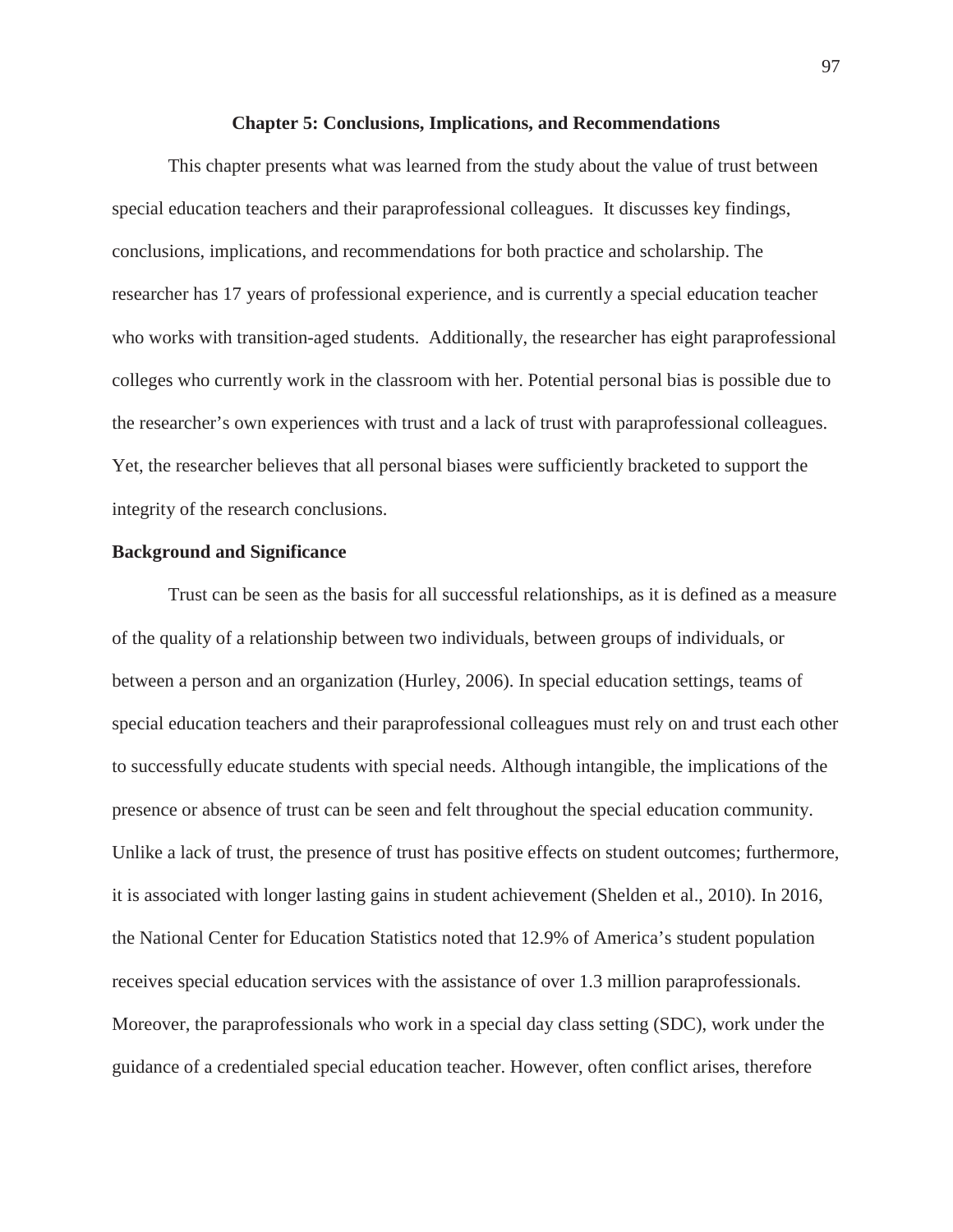negatively impacting the working relationships of special education teachers and their paraprofessional colleagues (McGrath et al., 2010).

Coupled with the increasing job demands and bureaucracy, special education teachers are often challenged with an inability to effectively communicate a need for specific support from paraprofessionals. This inability to effectively communicate can leave paraprofessionals without clear guidance on how to work with a student with special needs (McGrath et al., 2010). Special education teams who work with transition-aged students 16-22 years old have multiple additional stressors to contend with. Both special education teachers and paraprofessionals work hard to integrate students into their surrounding communities via off campus community based instruction (CBI), community based vocational instruction (CBVI), as well as provide additional supports to special education students during designated instructional services (DIS) and general education classes. Misunderstandings of educational and program expectations can cause conflict to arise between the team. Thus, exploring the value of trust between teams of special education teachers and their paraprofessional colleagues can benefit researchers in special education, various professionals in the field of special education; including special education teachers and paraprofessionals, as well as future and current students who are served in special education programs. This study assists with making special education teachers and paraprofessionals better equipped to function as a trusted member of a special education team.

### **Theoretical Framework**

This research study has two theoretical frameworks: trust and special education. Both trust and special education are expansive topics with varied focuses. For the purposes of this study, trust is be defined as an individual's or group's willingness to be vulnerable to others based on the belief that they can depend on the individual's competence, character, integrity and

98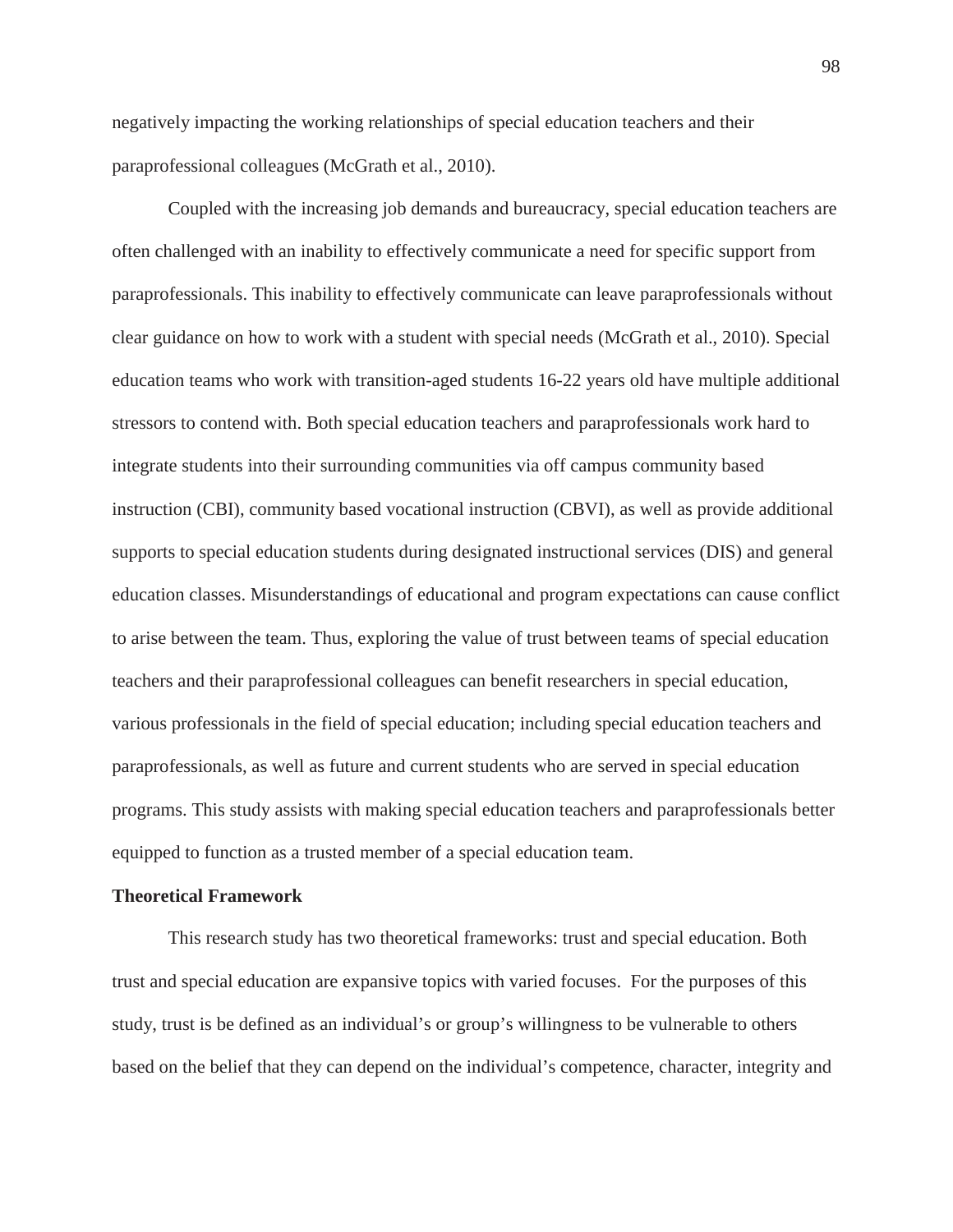ability to demonstrate care in the areas of critical interdependence (Northfield, 2014). Trust is a theoretical framework that can permeate every relationship, both private and professional alike.

Special education deals with a vulnerable population of students due to the numerous mental and physical disabilities that qualify students for special education services. This population of students depends on a team of individuals to deliver curriculum and instruction based on their individualized needs. As suggested in Northfield, (2014)) "the effectiveness of schools has been linked to the ability to develop trust with staff members and educational stakeholders" (p. 411).

### **Methods**

A qualitative, phenomenological research design was chosen to gain insight into the lived experiences of the meaning and value of trust between teams of special education teachers and their paraprofessional colleagues. For every special education teacher who participated in the study, two paraprofessionals were interviewed. In total, four special education teachers and eight paraprofessionals who work with transition-aged students in various Los Angeles County school districts participated in the study. Experiences that centered around making meaning of how trust is built, sustained, destroyed, and restored were a central part of the study. Purposeful sampling and maximum variation sampling were used to select participants based on their varied knowledge and experience in the field of special education within Los Angeles County school districts. Lastly, the snowball sampling method allowed the researcher to recruit potential participants by seeking referrals from both special education teachers and paraprofessional participants.

Based on an extensive review of the literature on trust, the researcher developed the interview questions. Experts in the field of special education validated the interview questions.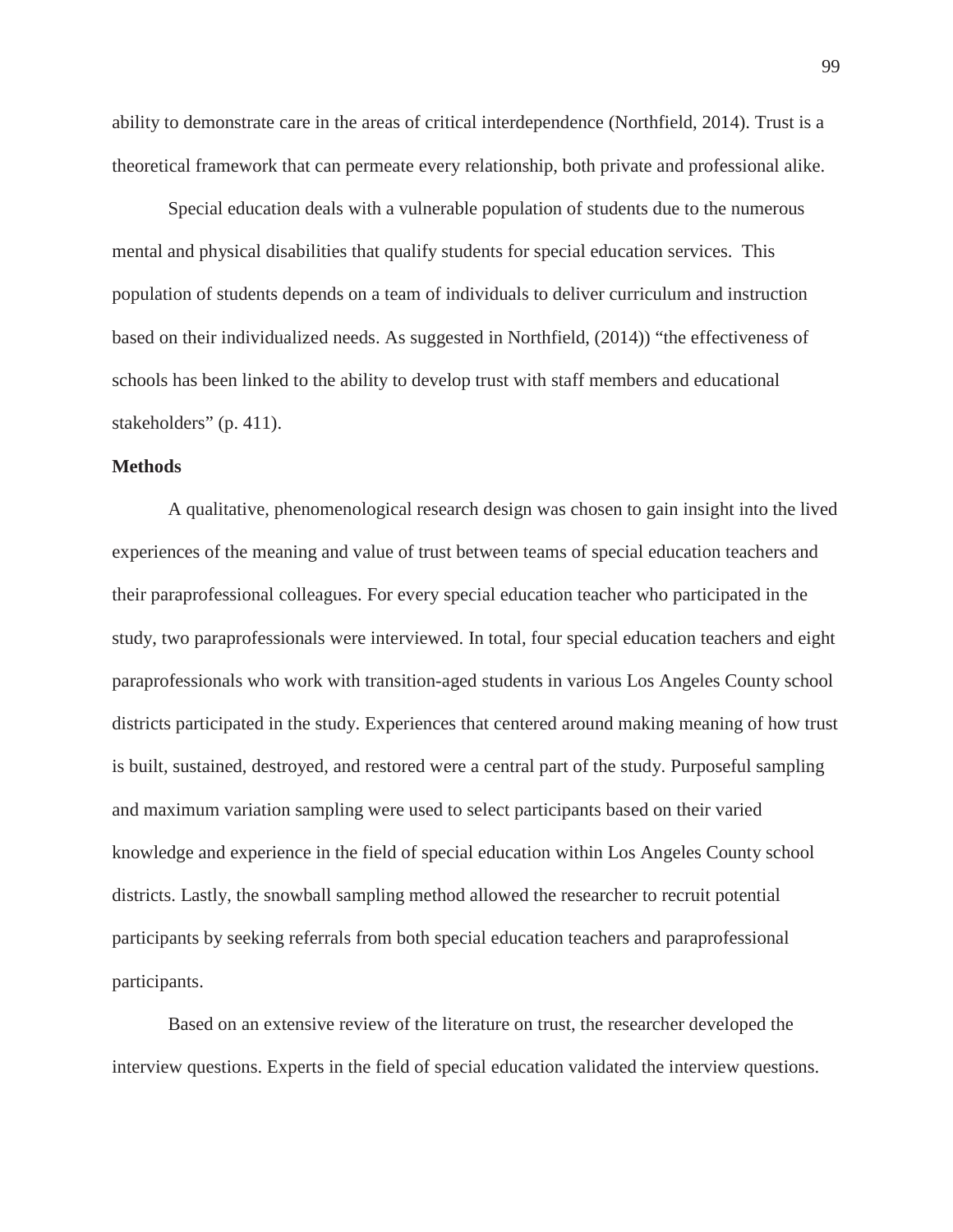All participants partook in a face-to-face, recorded, semi-structured interview. They were asked 13 similar open-ended questions that were specific to their job title of special education teacher or paraprofessional. The interviews lasted between 12-48 minutes. Lastly, the interviews were transcribed and a thematic analysis was conducted on the verbatim words spoken by the participants. The qualitative software (HyperResearch) was used to document and support the coding process.

# **Key Findings**

Multiple findings emerged from the data on the value of trust between special education teachers and their paraprofessional colleagues. Specifically, the analysis of the interviews produced 165 coded words and or phrases that were grouped into eight themes: (a) characteristics of a trustworthy colleague, (b) importance of trust, (c) outcome of trust, (d) outcome of a lack of trust, (e) building trust, (f) sustaining trust, (g) destroying trust and  $(h)$ restoring trust. Upon further examination, subthemes were identified within each theme. Several of the subthemes were categorized into multiple themes.

**Key finding 1: Trustworthy special education colleague.** Special education teachers and paraprofessional participants communicated that trustworthy special education colleagues are proficient at and/or possess the following nine characteristics: (a) communication, as evidenced by expectations being clear and transparent; (b) reliable, staff will show up and do what is expected of them; (c) competent, all staff know what they are doing and they do it with excellence; (d) supportive, which is substantiated by backing up a colleague during times of conflict with students and administrators; (e) trusting, as evidence by ones ability to delegate; (f) consistent, doing what you say you are going to do; (g) honest, as evidenced by being transparent in all interactions; (h) team player, as evidenced by a colleague jumping in when there is a need;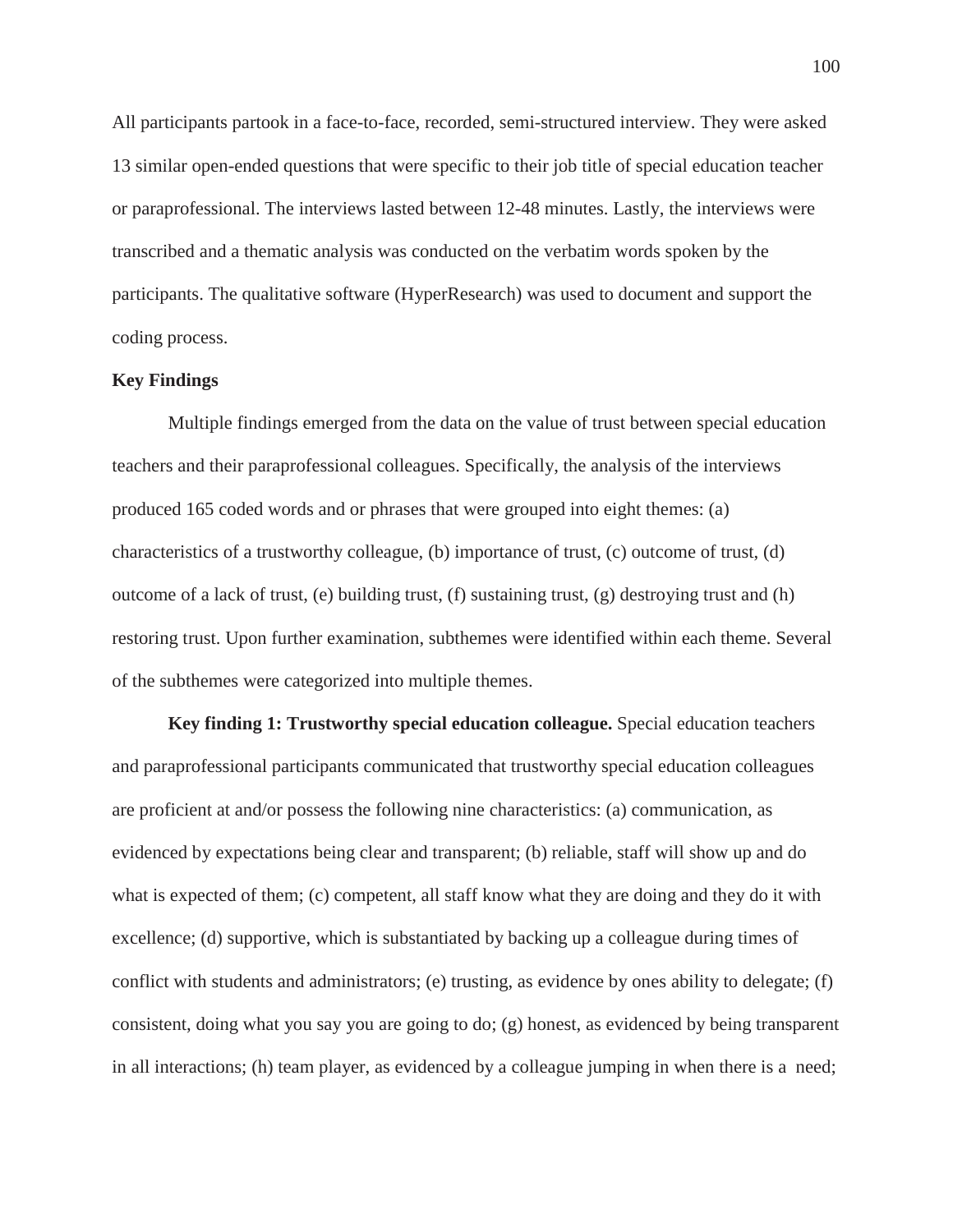and (i) student centered learning, as evidenced by colleagues making decisions with the best interest of the students in mind. These characteristics are the building blocks of establishing trust between special education colleagues. As a result, both the working environment and student productivity appeared improve when a special education colleague exhibited characteristics of a trustworthy colleague.

These characteristics are similar to Covey's (2006) 13 behaviors that must be present in individuals with high trust. Participants noted that these characteristics are observed between special education teacher and paraprofessional colleagues, as well as interactions between both students and other special education stakeholders: parents, administrators, school psychologist, general education teachers, and other designated service providers. Many of the characteristics that participants discussed aligned with a finding from Tschannen-Moran's (2004) five facets of trust model that theorized that the best teachers would have a hard time in the absence of trust, as trust must be built on the foundation of certain characteristics. However, Gibb (1978), TORI Trust-Level Theory believed that realization is an essential element that is needed for trust, this does not coincide with the findings.

**Key finding 2: Importance of trust.** Trust is important in multiple situations both in and outside of a special education classroom. The importance was duly noted among several participants; communication as evidence by colleagues being on the same page in regards to instruction of students, safety as many special education students have behaviors and will attack staff, the impact that is caused on students, as students sense when staff members have conflict, teachers are liable, and can loose their livelihood due to a lack of trust, and lastly student centered learning is the driving force of all interactions. These elements are essential in running a successful special education, special day class due to the interconnected nature of the job.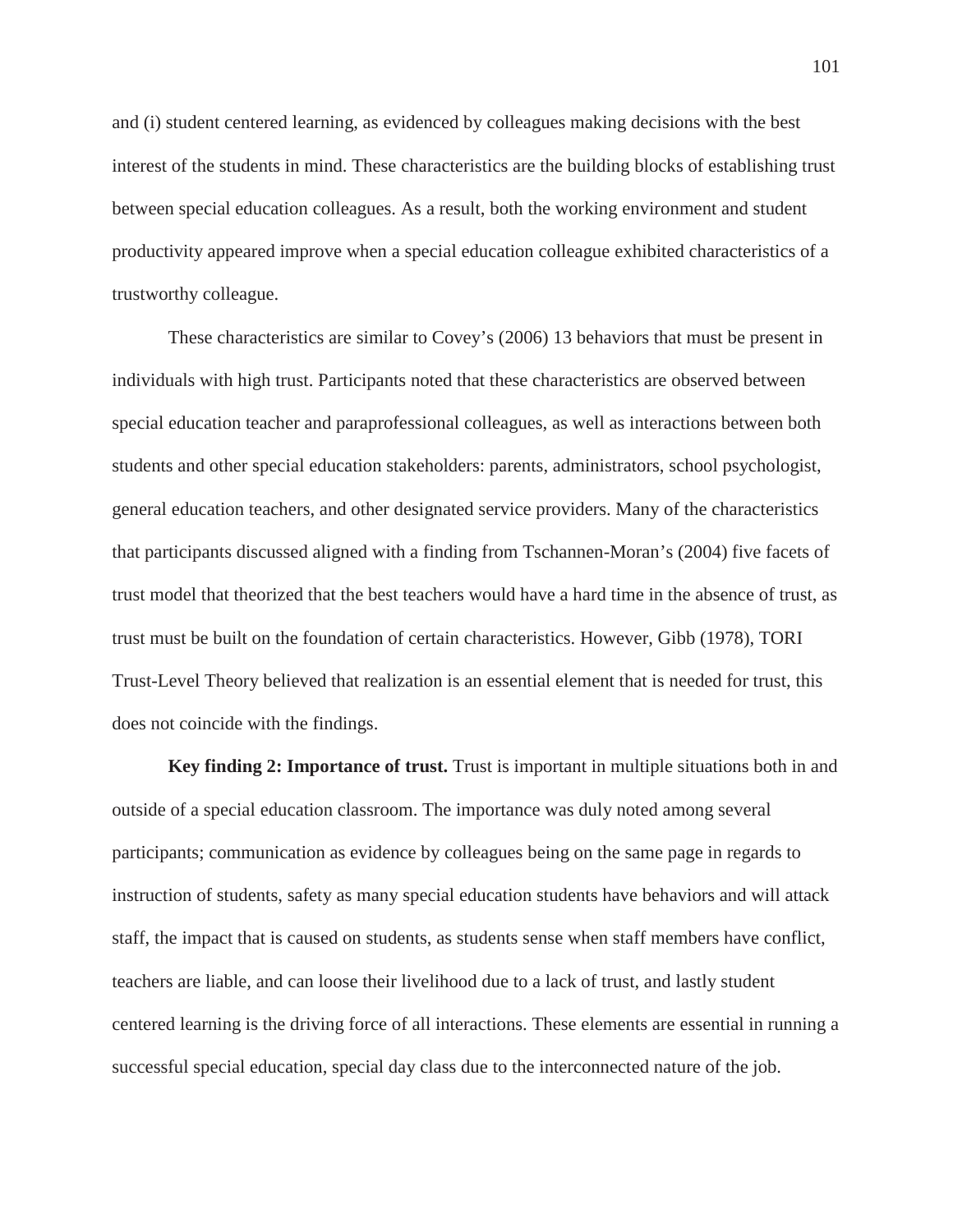The significance of having trust between a special education teacher and a paraprofessional cannot be ignored as time spent on developing trust can produce countless benefits. This finding supports Covey's (2006) theory that states that dividends are benefits that are the result of high trust within organizations. The seven dividends he shared are: (a) increased value, (b) accelerated growth, (c) enhanced innovation, (d) improved collaboration, (e) stronger partnering, (f) better execution, and (g) heighten loyalty (Covey, 2006).

**Key finding 3: Outcome of trust.** Participants confirmed that there are six outcomes of having trust between special education teachers and paraprofessional colleagues. One significant subtheme was communication. For example, paraprofessional participants emphasized how special education teachers communicated to them. Essentially, they noted that when trust is present, the special education teacher communicated personality or instructional differences in a manner that was similar and reflective of how a paraprofessional would communicate. This aligns with the communication accommodation theory, which is how a person joins to another's communicative behavior and they coordinate in choice of words, syntax, pitch and gestures (Giles et al., 1991). Communication is done in a way to accommodate colleagues and to enhance trust.

Other subthemes that emerged were (a) student success, as students appear more relaxed causing them to flourish; (b) using others strengths, as some people are gifted in different areas; (c) learning from each other, mostly by being open to learn from the expertise of a colleague; (d) pleasant environment, as people are happier and did not bring person issues into the classroom, and lastly; (e) valued, as evidenced by colleagues valuing varied opinions, and special education teachers trusting that a paraprofessional will be successful when left alone with a student.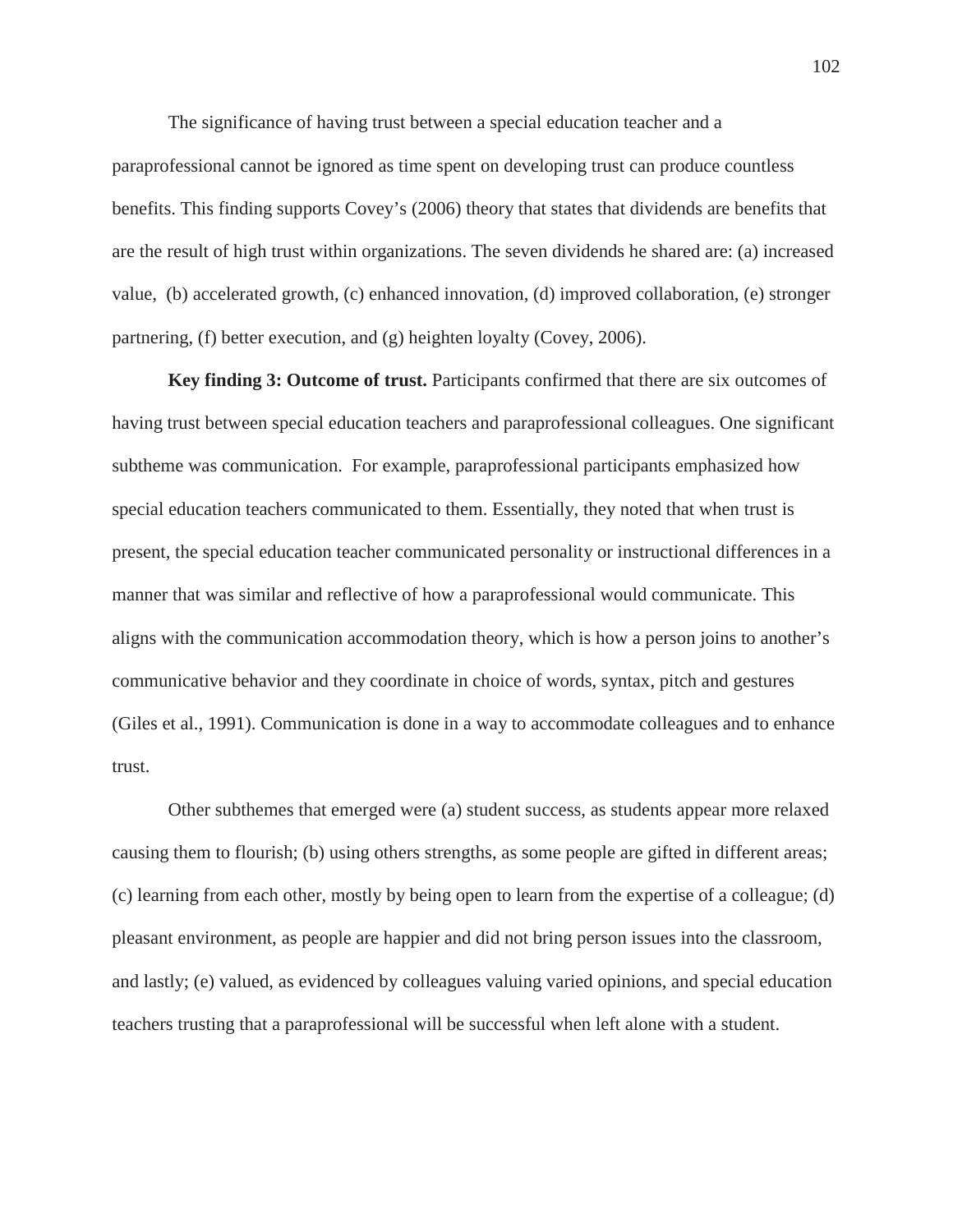**Key finding 4: Lack of trust.** Several trends were obvious in the responses on the outcome of a lack of trust. Many of the participants shed light on underlying issues that impact multiple special education classrooms across Los Angeles County. The most prevalent subthemes to emerge were: (a) disagrees with how a colleague handles a situation, participants communicated that a lack of trust often caused them to question the competency and decisions of their colleagues; (b) hostile environment, as evidenced by arguments or few words spoken between colleagues; (c) negatively impacts students, as many would display fear or engage in behaviors that would impede the learning of self or others; (d) passive aggressive as evidenced by covert put downs or by allowing students to run go absent without leave (AWOL) and lastly; (e) drains energy, as it made colleagues work harder and days seemed longer.

This finding aligns with a segment of Patrick Lencioni's (2002) framework for understanding team dysfunction. The Five Dysfunctions of a Team Model suggests that most teams are dysfunctional, but an awareness of this fact can lead to better team engagement. He specifically delves into the absence of trust. When low trust is perceived, team members display many of the behaviors that were common among special education teachers and their paraprofessional colleagues. Additionally, Covey's (2006) Speed of Trust Model adds a slightly different lens as he contends that when trust goes down, speed will go down and costs will increase. Participants did not share that cost would increase, however, they did communicate that what when trust goes down the day seems longer thus decreasing speed.

**Key finding 5: Building trust.** Participants felt strongly about what characteristics their colleagues should possess in order to build trust, yet the responses indicated that there is a distinct perceived difference in how trust is built between the two roles. According to participants, communication is one of the most important things that can be done to build trust.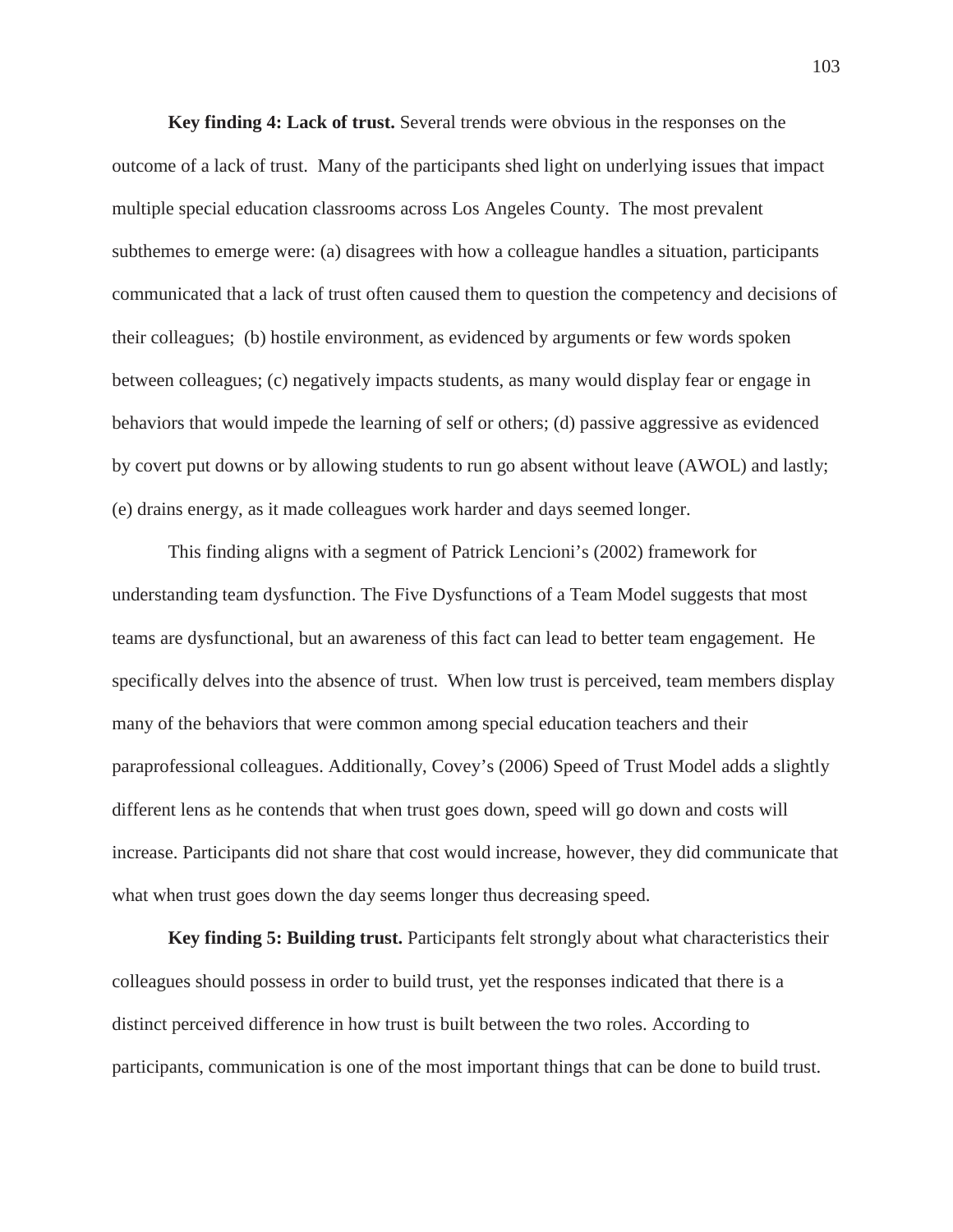For example, paraprofessional participants expressed that teachers built trust with them when they communicated information that as a paraprofessional they were not privy to. Recalling other responses from paraprofessionals, trust is also built when colleagues are willing to learn from each other as well as when teachers treat them like a competent professional. Teachers responded with a clear observation that trust is built when they take time out to intentionally build relationships with their paraprofessional. Lastly, several participant responses from mostly paraprofessionals clearly indicated that trust is built when special education teachers seek input from them on daily instruction, as well as behavioral issues.

Responses from participants echoed the importance of communication in building trust, as lack of trust inhibits communication. Similar to Tschannen-Moran's (2004) model of the five facets of trust, openness encompasses many of the behaviors that were shared among participants. Openness in the five facets of trust model is defined as; engaging in open communication, sharing important information, delegating, sharing decision making and sharing power. It appears that special education teachers and paraprofessional colleagues who exhibit these characteristics are better at building trust with their colleagues.

**Key finding 6: Sustaining trust.** Participant responses reflected five common subthemes of characteristics that sustain trust: communication, being treated like a competent professional, trusting colleague to comply with legal and ethical requirements as it relates to students, emotional control and being consistent helped them to sustain trust with their colleague. Paraprofessional participants primarily stated that being treated like a competent professional helped them to build trust, while one teacher acknowledged that teachers should treat their paraprofessionals as such, as they are the leaders of the classroom. However, only paraprofessionals reported that in order to sustain trust, they must trust that their teacher will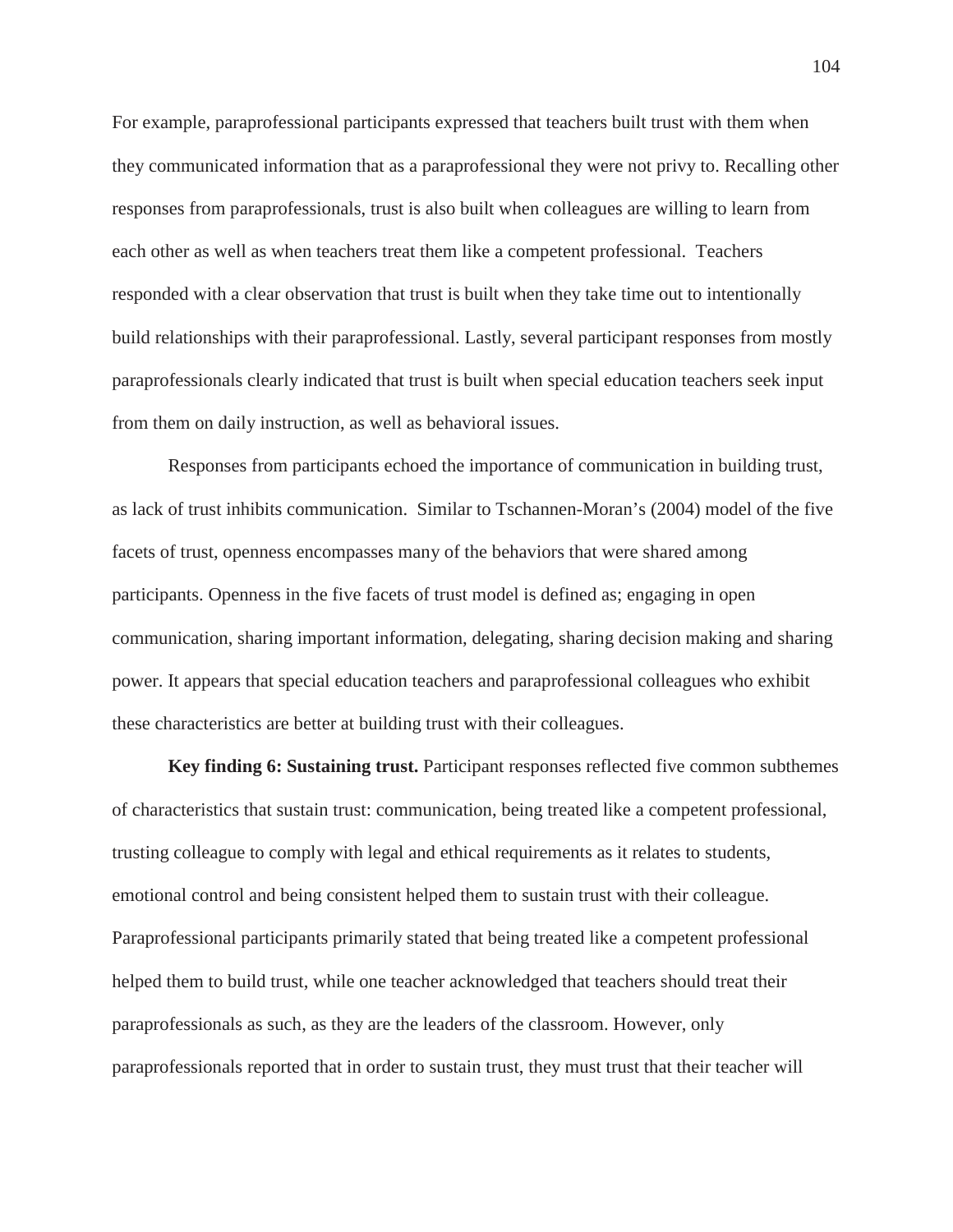comply with legal and ethical requirements as it relates to students. Special educators deal with a multitude of stressful situations that involve students, parents, administrators, and bureaucracy to name a few. Participants noted that the ability to maintain emotional control assists them in sustaining trust. Lastly, multiple participants note that being consistent, in attitude and when interacting with students and staff assist them in sustaining trust.

Participant responses echoed similar findings to the Sustaining Cycle of Trust, which indicates that communication is a vital part of sustaining trust (Sundaramurthy, 2008). Some participants indicated that communicating in confidence was the most important while others felt that just *"plain communication is key."* Comparable to the assertion from Maxwell (2010), everybody talks, everybody communicates, but few people connect, additional reflection on the characteristics noted support that these characteristics help to foster a solid connection among special education colleagues, thus sustaining their trust.

**Key finding 7: Destroyed trust.** An in depth analysis of the responses pertaining to characteristics that destroy trust resulted in an extensive list. Participants were eager to share instances of when they experienced destroyed trust with a special education colleague. Both groups shared that betrayal was the number one cause of destroyed trust. Occurrences of their colleagues making false accusations against them, or sharing confidential information that was shared in confidence with third parties were paramount among the respondents. Participants of both groups also shared that being unreliable as evidenced by consistently not showing up for work, or by being disengaged when they were present, ultimately destroyed trust as well as well as impede student progress.

Additional responses reflected that participants felt that colleagues who did not put fragile students' needs first, destroyed trusted. Special education colleagues who pacified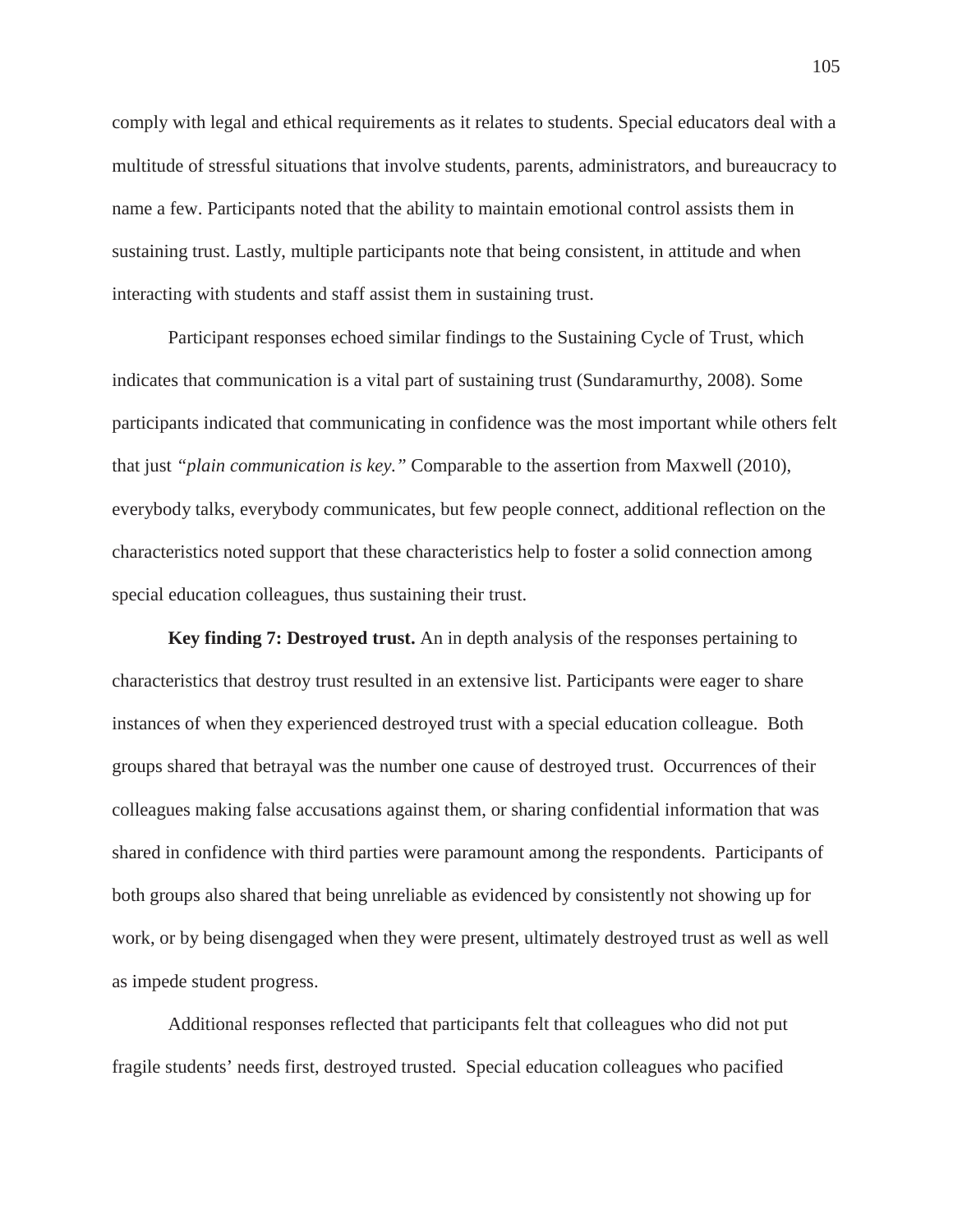students by putting them in front of a television set, or not attending to their specialized educational, behavioral or medical needs destroyed trust. Paraprofessional participants were the only group who shared that their trust is destroyed when they are not treated like a competent adult. Some paraprofessionals shared stores of being reprimanded by a teacher in front of students and other staff members. Additional concerns included instances of when teachers did not allow a paraprofessional to do their job by calling in other staff members to take over. Gossip was on the top of one paraprofessionals list of characteristics that destroys trust. However, participants from both groups shared that being incompetent/inept destroys trust. Instances of destroyed trust in this area include not following proper procedures or a lack of subject matter knowledge.

Only special education teacher participants mentioned the following two characteristics that destroy trust; personal issues in the workplace, and lack of communication. With the escalating cost of living, special education teachers empathized with the financial stress that many paraprofessionals deal with on a daily basis. However, when personal issues enter into the workplace and cause the paraprofessional undue emotional stress, trust is destroyed. Additionally, special education teacher responses reflected the belief that teachers should take the onus of communicating effectively to their colleagues, as a lack of communication destroys trust. Lastly, participants from both groups felt that unethical practices exhibited by colleagues destroyed their trust. Several instances were cited ranging from teachers faking injuries, lying about mistakes that were made, talking on the phone and looking at inappropriate materials on the Internet during work hours. Surprisingly, participants had the most to say about characteristics that destroy trust.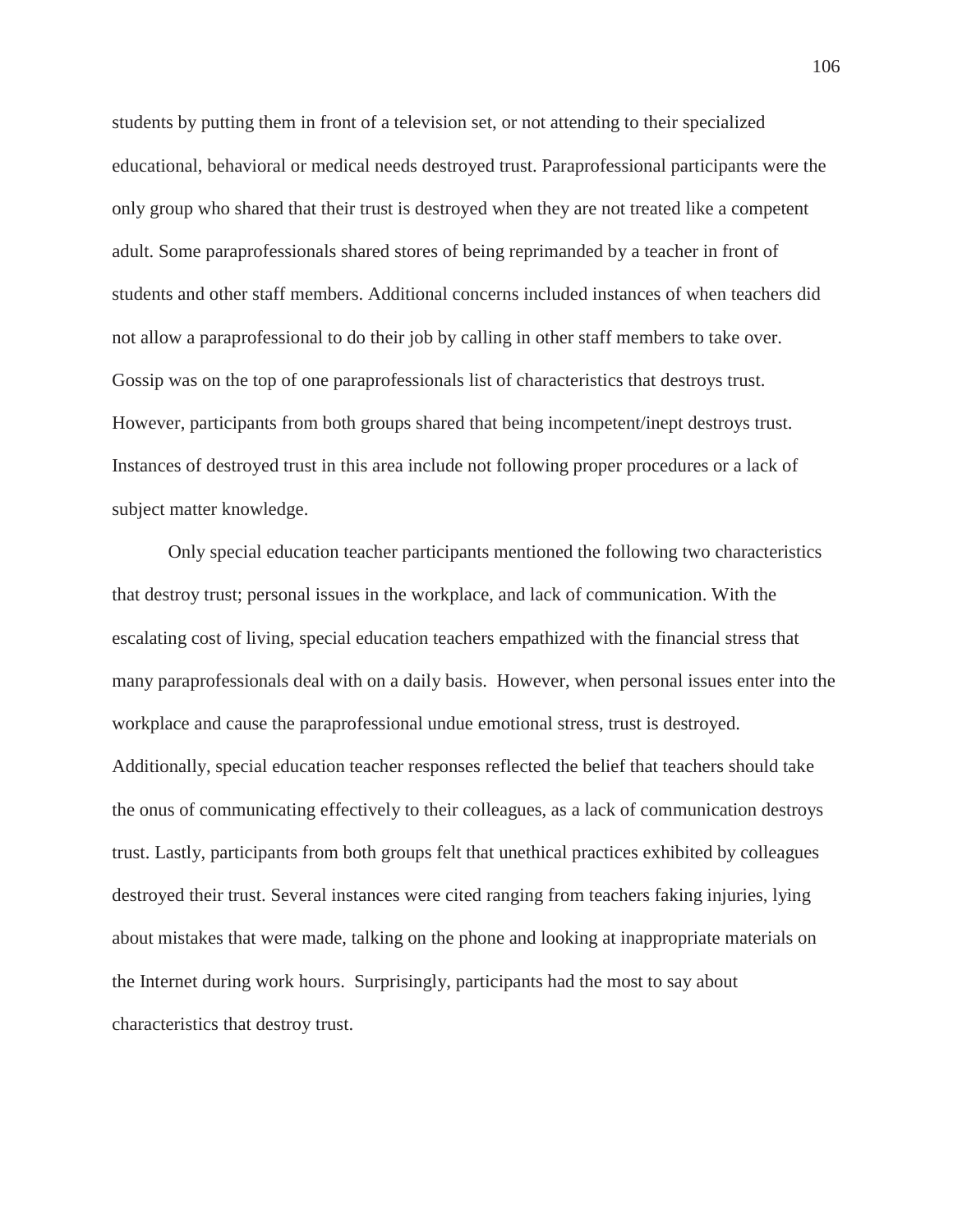Multiple studies highlighted comparable findings of betrayal, whether intentional or not, as being the number one cause of destroyed trust. Additionally, similar to the findings from participants on the characteristics that destroy trust, researchers also found that instances of gossip, unethical practices, withholding information, and a lack of communication all destroy trust (Kutsyuruba & Walker, 2015; Tschannen-Moran, 2004). In short, infractions large or small can chip away at and destroy the foundation of trust.

**Key finding 8: Restored trust.** The responses regarding characteristics that restore trust were limited among the participants. In fact, two participants stated that trust cannot be restored or that it has never been restored for them. Further analysis of the data produced three characteristics that the participants felt would restore trust (a) communication is a recurring characteristic among all findings and is essential to restoring trust, (b) advocating for classroom colleagues helps to make educators feel supported when administrators, other teachers or paraprofessionals overwork or verbally attack them, and (c) apologize for breaking trust sets the stage for making amends with a colleague but some people need time to heal.

Rebuilding trust requires effort. The Four A's of Absolution by (Tschannen-Moran, 2004) have similar elements to the findings on characteristics that restore trust. Not only does the Four A's of Absolution suggest that one apologize to begin to restore trust, people should amend their ways, ask for forgiveness and admit what they did wrong. It is possible to restore trust, however, trust may not be restored to where it was originally.

### **Conclusions and Implications**

This study proposes two conclusions based on an analysis of findings. Following a description of each conclusion, the implications for both scholarship and practice are discussed.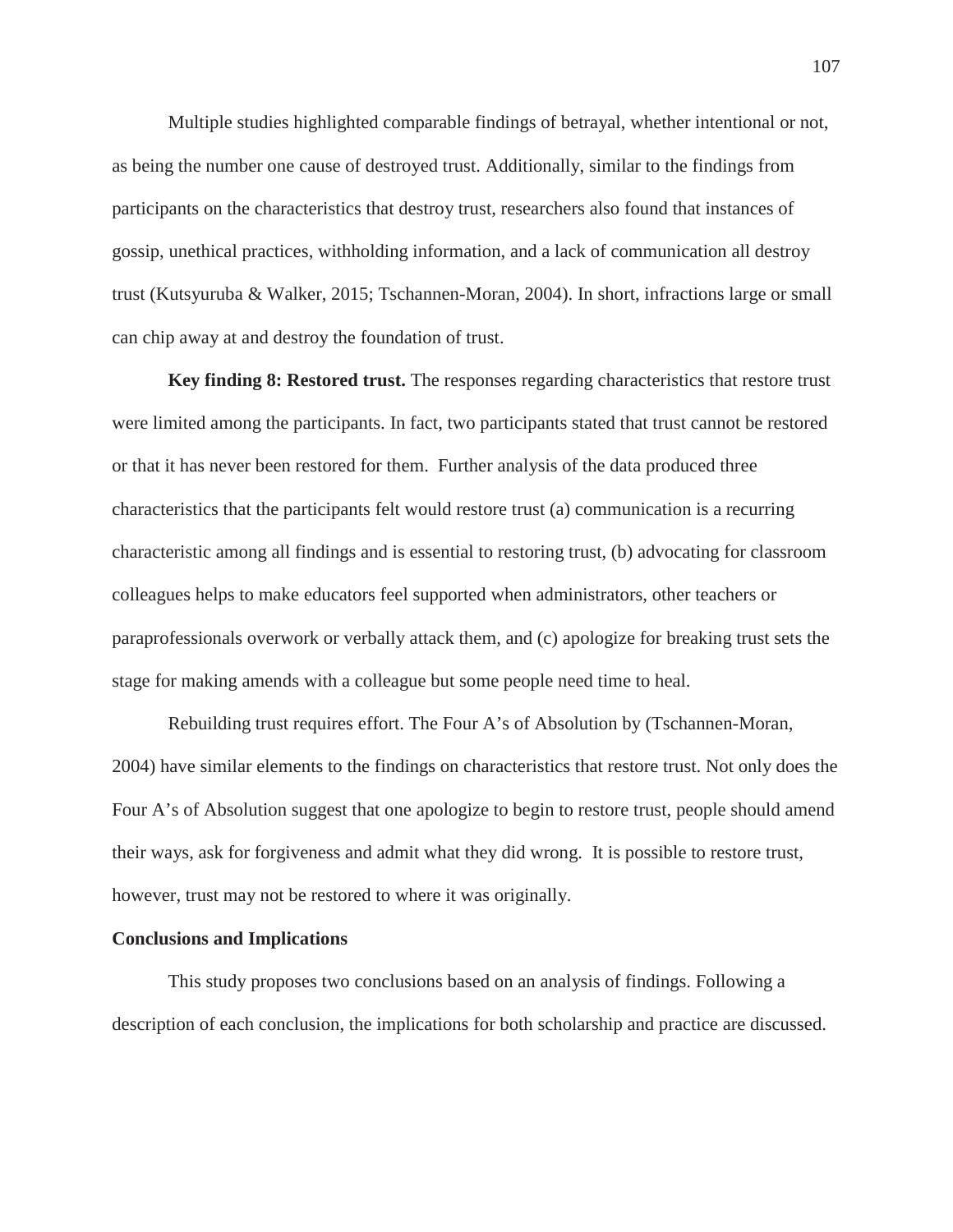**Conclusion One: Trust increases communication, respect and collaboration between special education colleagues, as well as enhances student success.** The first conclusion of this study is that trust increases communication, respect and collaboration between special education colleagues as well as enhances student success. Trust is an essential element in an effective classroom (Gibb, 1978), specifically a special education classroom. Many educators who work in special education report feeling fulfilled, yet it is recognized as a demanding career due to multiple interpersonal and instructional issues arise between special education teachers and their paraprofessionals (McGrath et al.,, 2010). Educators who work with transition-aged students have the added stressors of mainstreaming students into other classrooms, as well as participating in off campus community based instruction. Achieving trust under these circumstances can be a challenge, however, the most effective way to obtain trust is through communication (Kutsyuruba & Walker, 2015). Communication in this study was reported as the number one characteristic of a trustworthy colleague and as a result trust enhances communication, respect and collaboration.

One of the essential elements in the TORI Trust-Level Theory is interdependence. Collaboration and interdependence go hand in hand. Gibb (1978) contends, "Proactive energy is focused on interacting, participating, and cooperating." Additionally, improved collaboration enhances teamwork (Covey, 2006). This aligns with the conclusion of collaboration being strengthened by trust. Participants in both groups suggested that trust allows special education teams to work together to accomplish the common goal of student success. Other qualities highlighted in order to have an effective and trusting environment in the TORI Trust-Level Theory did not align with study conclusions. For example, (a) self-esteem, as evidenced by people feeling good about themselves, (b) range of enrichment, as evidenced by continued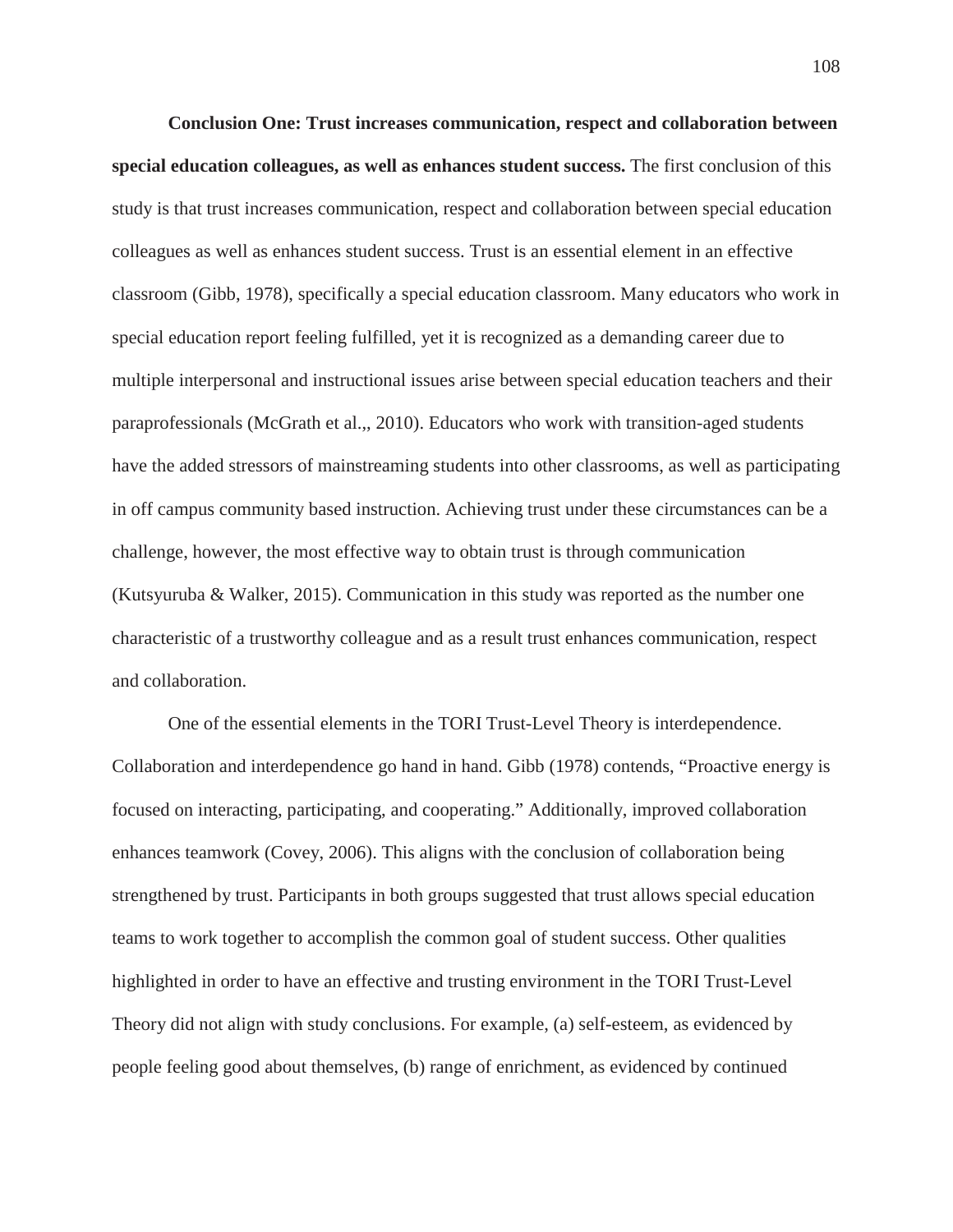professional and organizational growth, and (c) reduced defensiveness among staff members Gibb (1978) were not mentioned by participants.

Similar to Covey (2006), participant responses reflected that respect was enhanced by trust. Special education teachers enhance trust when they show respect by treating paraprofessionals like competent adults. For example, paraprofessional participants felt that special education teachers exhibited respect when they asked their opinion, allowed them to lead activities, as well as not reprimand them in front of students or other professionals. On the other hand, special education teachers suggested that paraprofessionals illustrated respect when they follow their lead on curriculum and instruction and not question their authority.

Student success is ultimately the collective purpose of special education colleagues. Participants noted that there are numerous personality differences, as well as varied competency levels between special education teachers and their paraprofessional colleagues. Despite these differences, both groups indicated a common vision of student success strengthens their ability to trust their colleague.

**Conclusion Two: A lack of trust negatively impacts the special education environment, as well as relevant stakeholders, which include: students, parents, special education teachers, paraprofessionals and administrators.** The second conclusion suggests that a lack of trust can wreak havoc on the special education environment, as well as damage the educational and working relationship of students, parents, special education teachers, administrators and school psychologists. A lack of trust is not a tangible object that can be seen; however, its impact can be felt throughout the special education community. As noted in Patrick Lencioni's (2002) Five Dysfunctions of a Team Model, due to the fear of conflict, the topic of a lack of trust is often left unspoken; yet, the knowledge of how and why a lack of trust can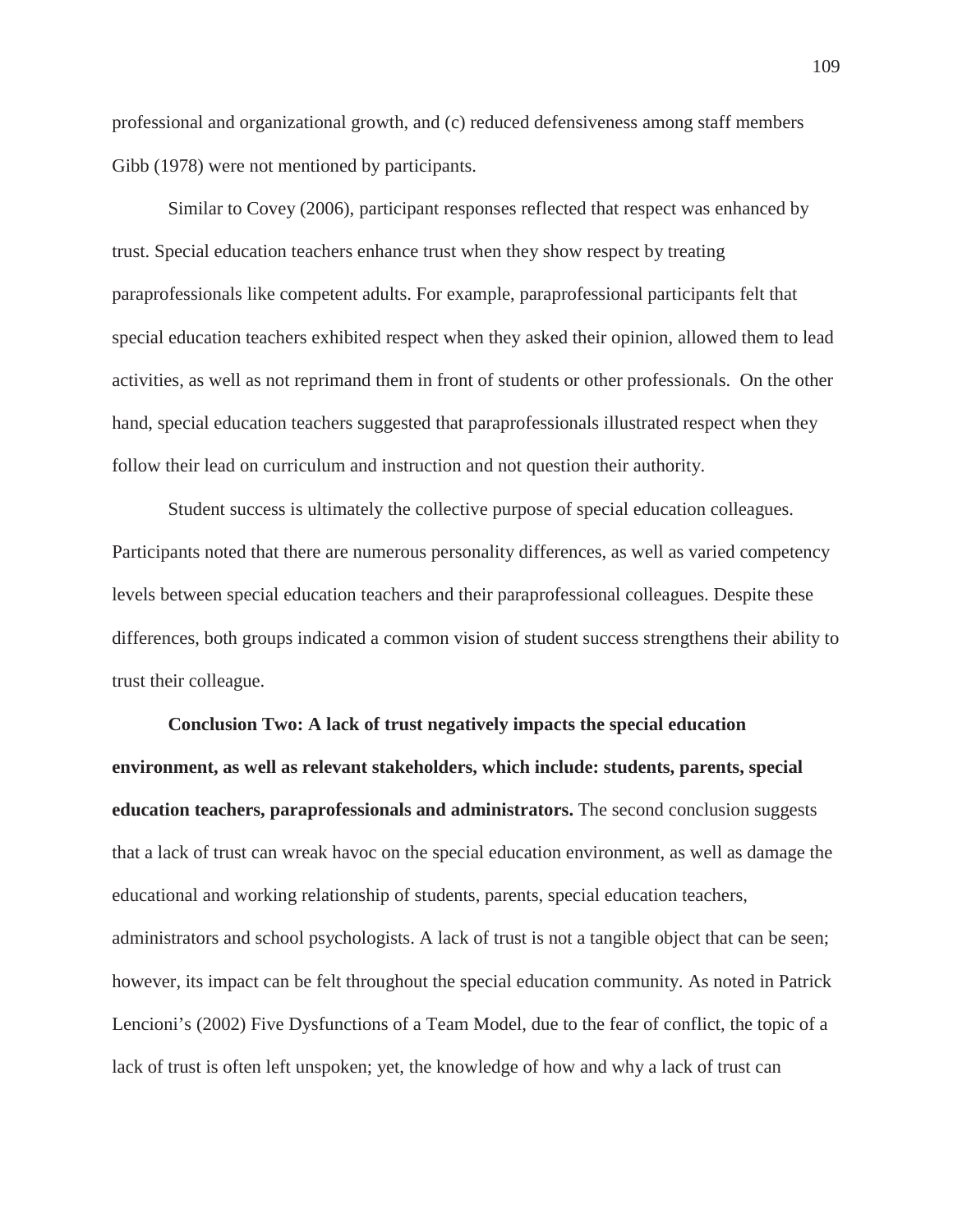negatively impact the special education community, students, parents, special education teachers, paraprofessionals, and administrators stands to improve daily practice.

With a strong emphasis on employee actions and characteristics, multiple theories on trust discuss how a lack of trust can negatively impact an organization. Participant responses for this study aligned with previous research from (Kutsyuruba & Walker, 2015; Tschannen-Moran, 2004), which contend that betrayal whether intentional or not is the number one factor of a lost of trust. Participants of the study discussed how betrayal impacted their working environment.

Govier (as cited by Tschannen-Moran, 2004) suggests that in relationships where trust has been lost, time and energy spent on working with students is wasted on wondering about the motives of the person who had destroyed the trust and covering all basis. Multiple teachers discussed how betrayals from their paraprofessional left class work undone, and as a result their students suffered. Additionally, paraprofessionals discussed how teachers lied on them to the special education administrators, thus impacting their employee performance evaluations. These behaviors often brought about feelings of defensiveness among colleagues who ultimately questioned every decision that was made by their special education colleague.

This aligns with Covey (2006) who contends that when trust is low in an organization, the stakeholders will experience problems that are known as taxes. One of the taxes noted in Covey's organizational taxes is disengagement, which manifests as a lack of intrinsic employee motivation. The taxes noted by Covey are different then the ones noted by participants of the study. Among other things, participants noted that a lack of trust produced a hostile work environment, passive aggressive behavior as well as drained employee's energy.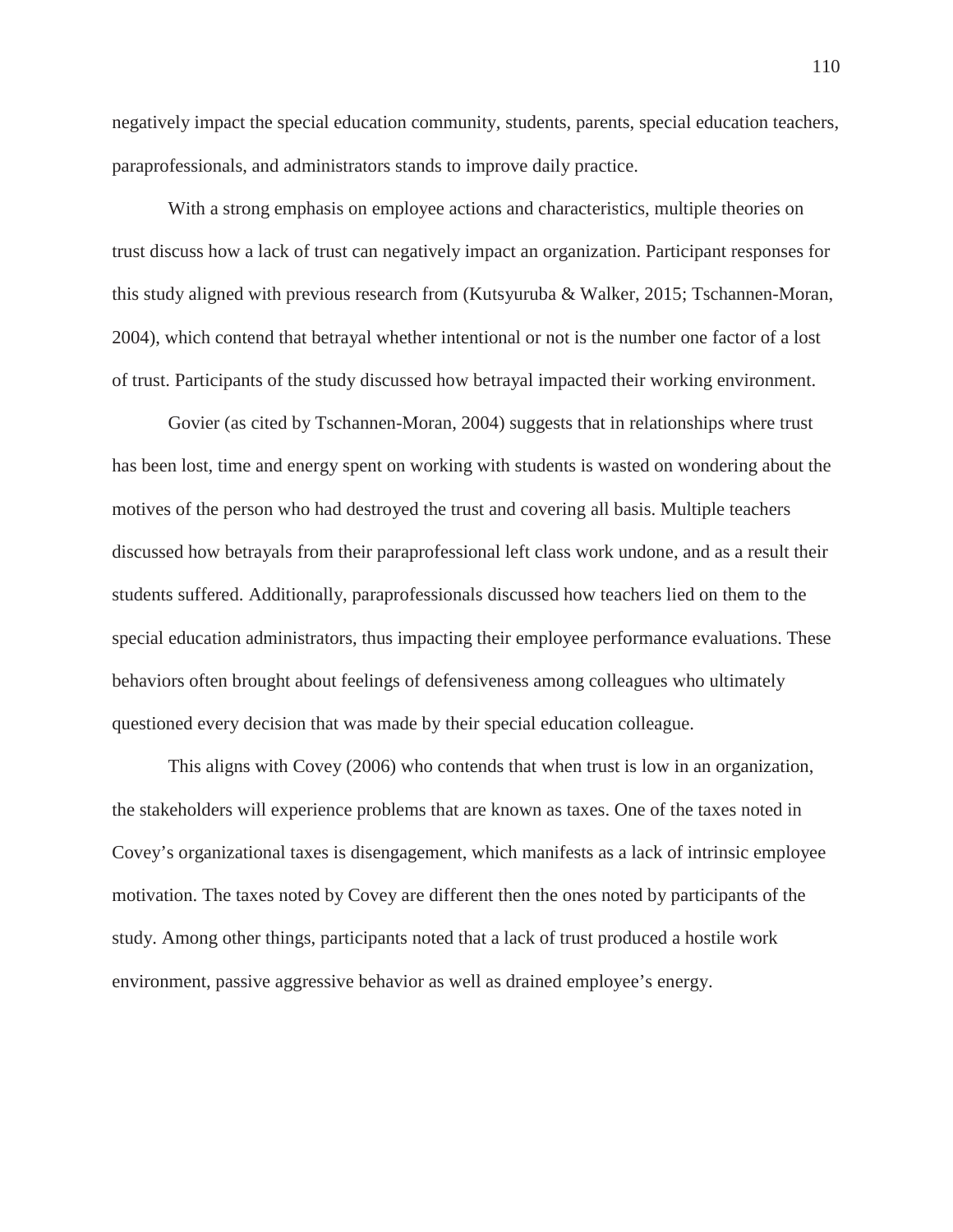# **Recommendations for Practice and Scholarship**

There are various recommendations for practice and scholarship that were realized from this study. Professionals in the field of special education would benefit from having a shared primary focus of student success. The onus of establishing and communicating the expectations for student success, as well as setting the tone of trust in the classroom falls on the special education teacher.

It is recommended that special education professionals participate in continuous personal and professional development to focus on acquiring the characteristics of a trustworthy colleague. Moreover, special education teachers and paraprofessionals would benefit from continuous training in the area of team development to help them to build, sustain, and restore trust with their colleagues. Team development trainings should emphasize how participants can communicate and develop relationships with each other by establishing genuine, personal and professional connections. Communication is noted as the most prominent characteristic of a trustworthy special education colleague. Reliability, honesty, being trusting of others, being a team player, displaying consistency, exhibiting support for students, and colleagues, and lastly being competent and knowledgeable about ones job are all required characteristics of a trustworthy colleague. Moreover, special education professionals should relinquish the characteristics that diminish trust. The number one characteristic to avoid is betrayal. Other characteristics to avoid include unreliability, not putting student needs first, not treating a colleague like a competent adult, gossiping, incompetence as evidenced by not being knowledgeable about ones required job duties, bringing personal issues into the workplace, engaging in unethical practices, and a lack of communication.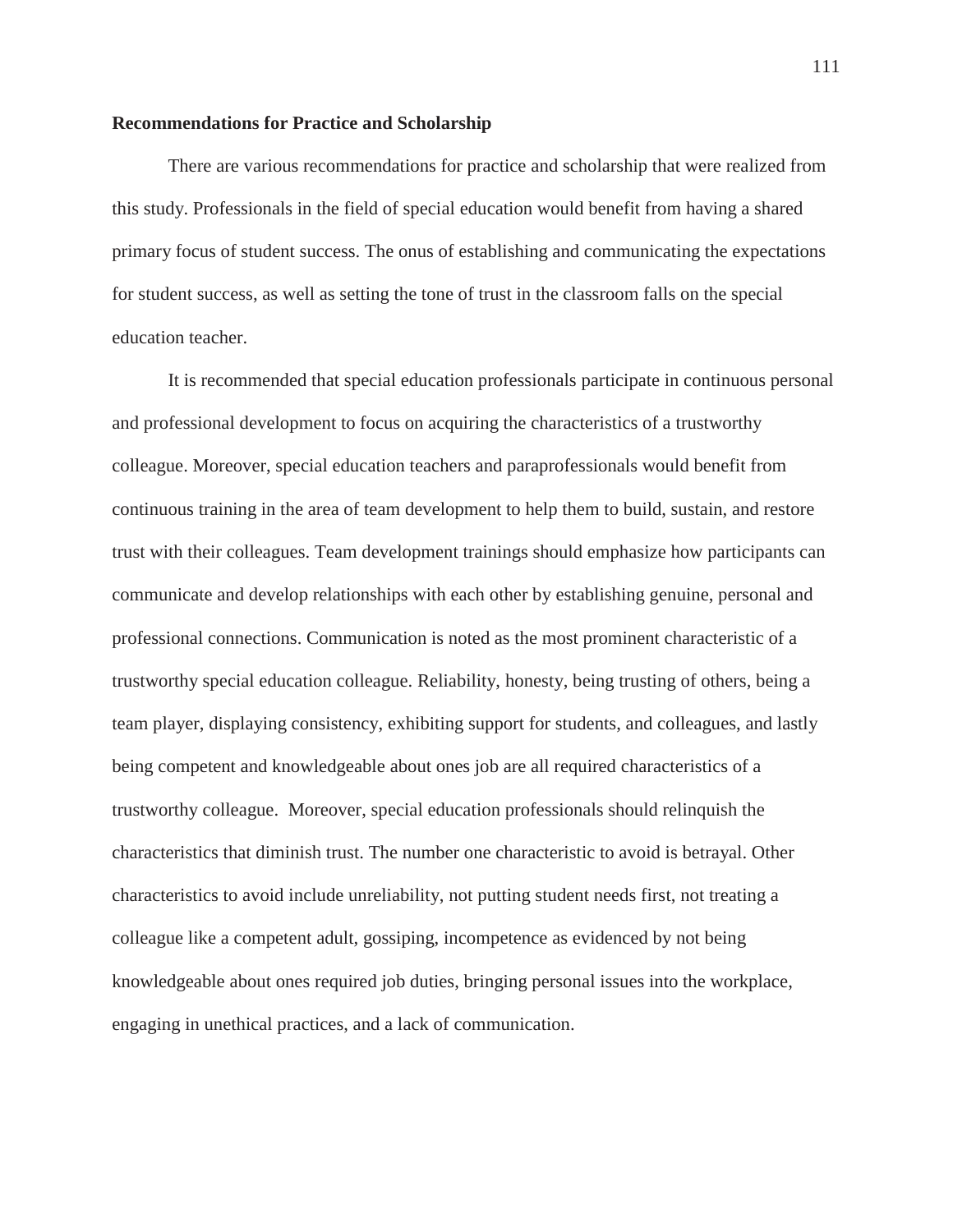Responses reflected that additional research is needed in the area of exploring trust between special education administrators and special education teachers, among special education administrators and paraprofessionals, as well as school psychologists and special education teachers and school psychologists and paraprofessionals. There is also an opportunity to add research in the area of exploring the role and value of trust between paraprofessionals and students, as well as special education teachers and students.

Another area of added research can be investigating the role and value of trust between parents of special education students and paraprofessionals and between parents of special education students and administrators. Lastly, although participants of this study did do not deal with budgetary concerns in their current position, there is an opportunity to add research in the area of the economic impact of a lack of trust between special education colleagues.

# **Limitations of the Study**

This study was limited to special education teachers and paraprofessionals who work with transition-aged students in various Los Angeles County school districts. The sample sizes for both groups were small and special education professionals who work outside of Los Angeles County school districts and with infant through middle school aged students are not represented in this study. Therefore, the study participants experience with the role and value of trust cannot be generalized for the entire population of special education teachers and paraprofessionals.

#### **Study Validity**

To ensure the validity of a qualitative study, Guba and Lincoln suggest using the following four indicators: credibility, transferability, dependability and confirmability (as cited by Kumar, 2011, pp. 184-185). With years of experience in dealing in the field of education, the researcher has worked with multiple paraprofessionals as a special education teacher. The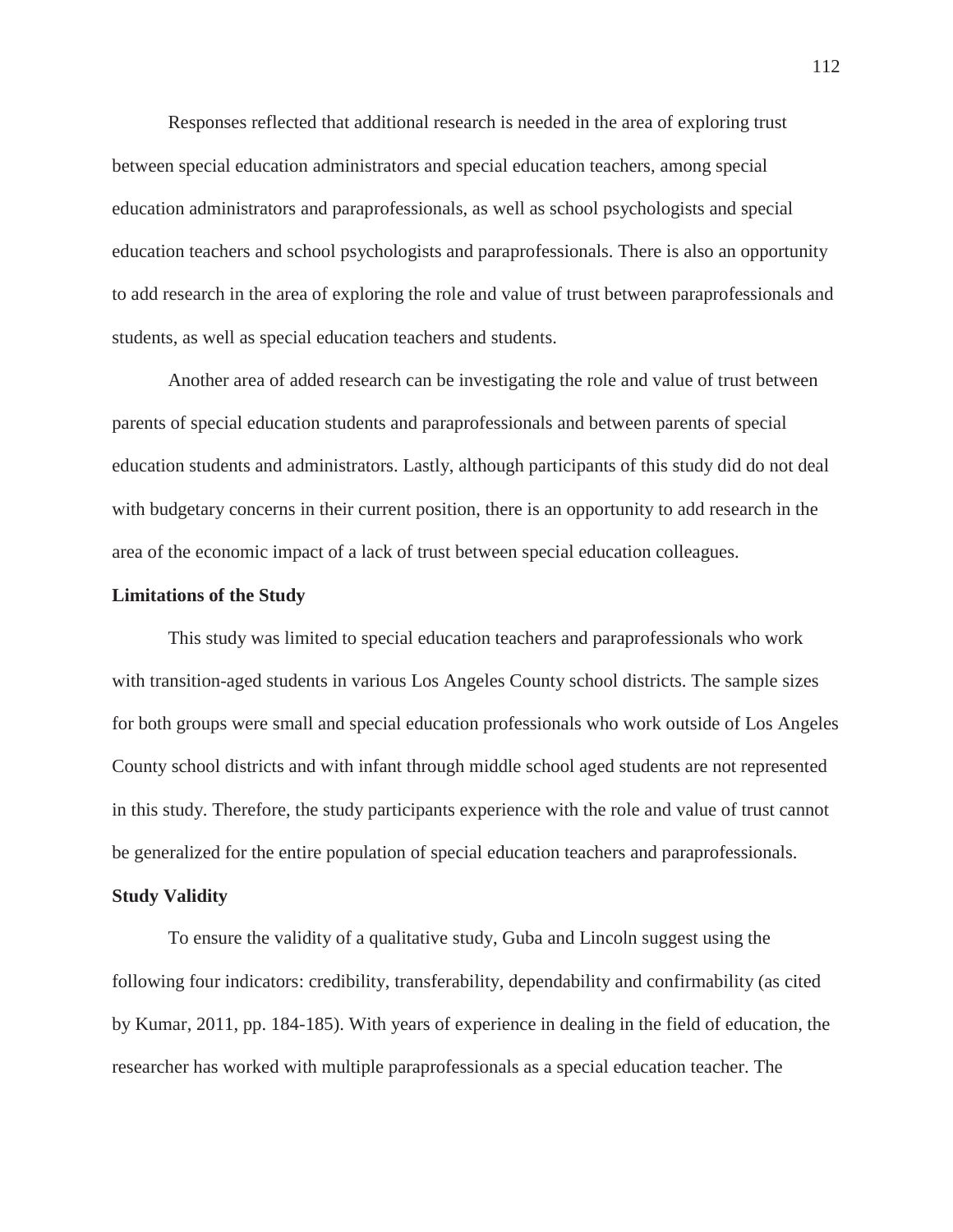researcher has experience working in relationships with paraprofessionals that had trust and a lack of trust. Although there is extensive literature on trust and trust in education, this study identified findings that can specifically help special education professionals. Through bracketing, all researcher biases were placed to the side so that the researcher could fully engage in the research process and offer solutions to professionals in the field of special education. One special education teacher and one paraprofessional validated the interview protocol. A pilot interview was done with a special education teacher to establish reliability.

The explanation of the step-by-step process ensured transferability so that other researchers can duplicate this study. Additionally, the researcher conducting rigorous analysis of the data provided ensured the dependability of the study. With the help of the HyperResearch software, themes were coded and recoded to ensure proper groupings throughout the analysis phase. Data was gathered to the point of saturation and a veteran teacher who recently obtained a doctorate degree served as a peer examiner.

#### **Closing Comments**

The field of special education is rewarding, yet stressful. Special education professionals work in an interrelated field; however, special education teachers and paraprofessionals have distinct and varied job descriptions. The focus of special education should always be to achieve success for a special population of students. This focus can be obtained if special education teachers and their paraprofessionals colleagues have the tools needed to establish and sustain trust.

Trust ultimately enhances student success and increases communication, respect and collaboration between special education colleagues. On the other hand, a lack of trust negatively impacts the special education environment, students, parents, special education teachers,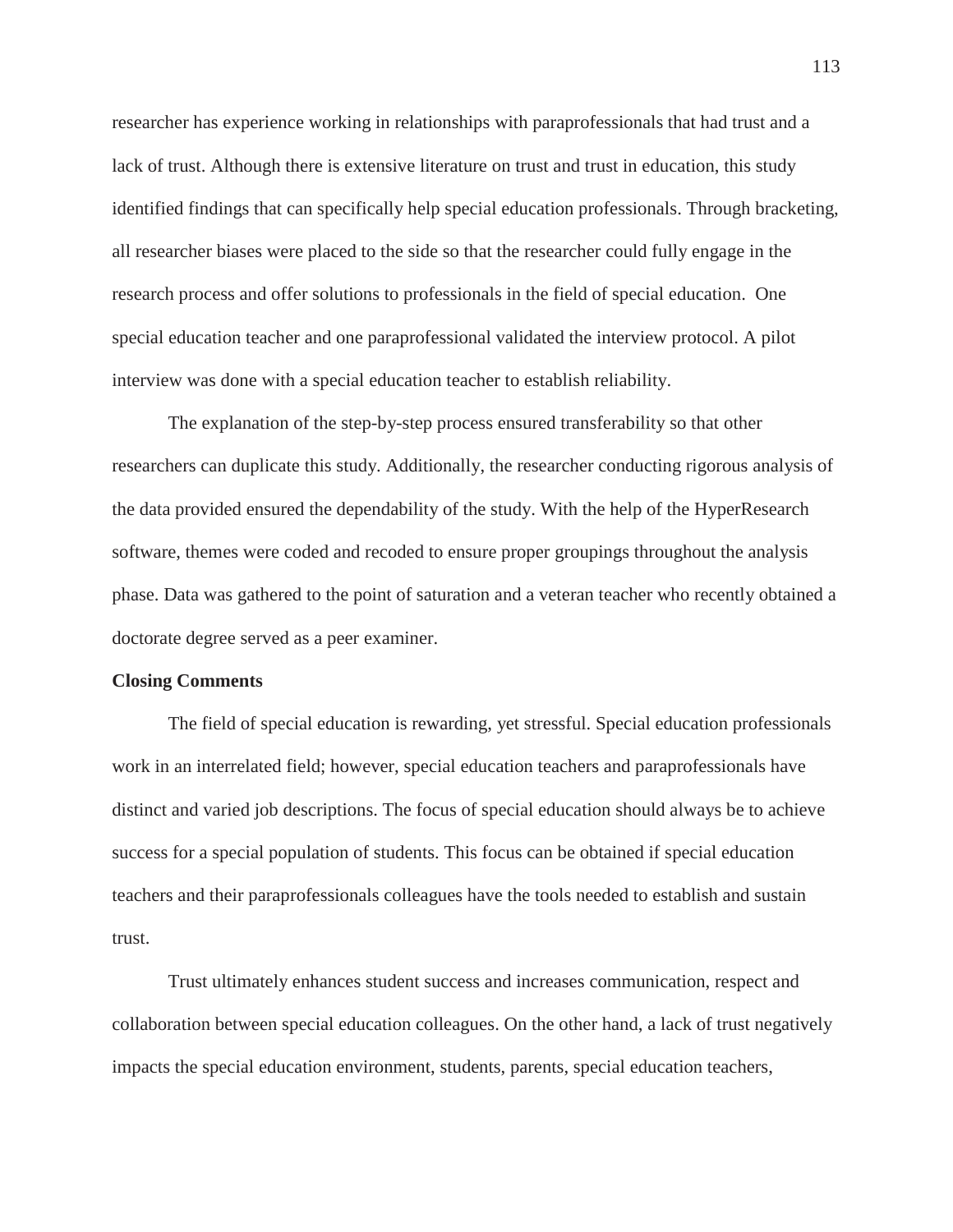paraprofessionals and administrators who much take out valued time to deal with the resulting conflict from a lake of trust. There is a need for continuous personal and professional development to enhance and build the characteristics of a trustworthy colleague. It was invigorating to interact with special education professionals who rarely have the opportunity to articulate how they were adversely impacted by a lack of trust or on the other hand how having trust enriched their work life and that of the students that they serve. This study solidified the researcher's belief that trust is indeed a valuable trait to possess between special education colleagues. The outcome of this study provides professionals in the field of special education with insight into the tools needed to have better working relationships so that they can effectively serve the students with whom they work.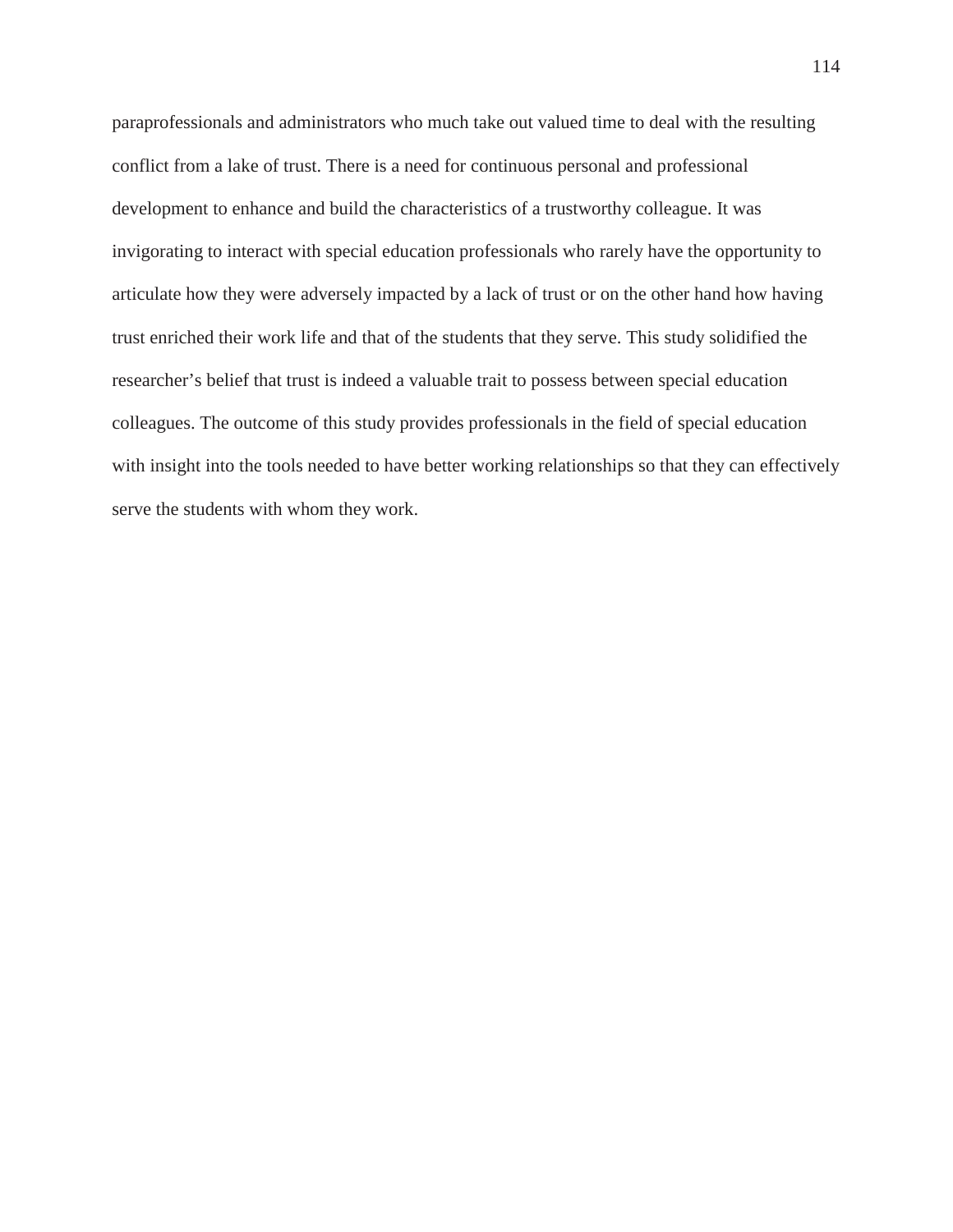# REFERENCES

- Adams, C. M. (2008). Building trust in schools: A review of empirical evidence. In W. Hoy & M. DiPaola (Eds.), *Improving schools: Studies in leadership and culture* (pp. 29–54). Charlotte, NC: Information Age.
- Amason, A. C. (1996). Distinguishing the effects of functional and dysfunctional conflict on strategic decision making: Resolving a paradox for top management teams. *Academy of Management Journal*, *39*, 123-148. doi:10.2307/256633
- Angell, M. E., Stoner, J. B., & Shelden, D. L. (2009). Trust in education professionals: Perspectives of mothers of children with disabilities. *Remedial & Special Education*, *30*(3), 160–176. doi:10.1177/0741932508315648
- Bauwens, J., Hourcade, J. J., & Friend, M. (1989). Cooperative teaching: A model for general and special education integration. *Remedial and Special Education*, *10*(2), 17-22. doi:10.1177/074193258901000205
- Becker, G. (1964). *Human capital*. New York, NY: National Bureau of Economic Research, Columbia University Press.
- Burt, R. S., & Knez, M. (1996). Kinds of third-party effects on trust. *Rationality & Society*, *7*(3), 255–292. Retrieved from http://rss.sagepub.com/content/7/3/255.short
- California Commission on Teacher Credentialing. (2016). *Special Education Credentials.* Retrieved from http://www.ctc.ca.gov/help/SPED/auth.html
- California Department of Education. (n.d.). *Paraprofessional requirements for title I programs*. Retrieved from http://www.cde.ca.gov/nclb/sr/tq/paraprofessionals.asp
- Carr, N. (2006). From transparency to trust. *American School Board Journal*, *193*(9), 68–69. Retrieved from https://www.nsba.org/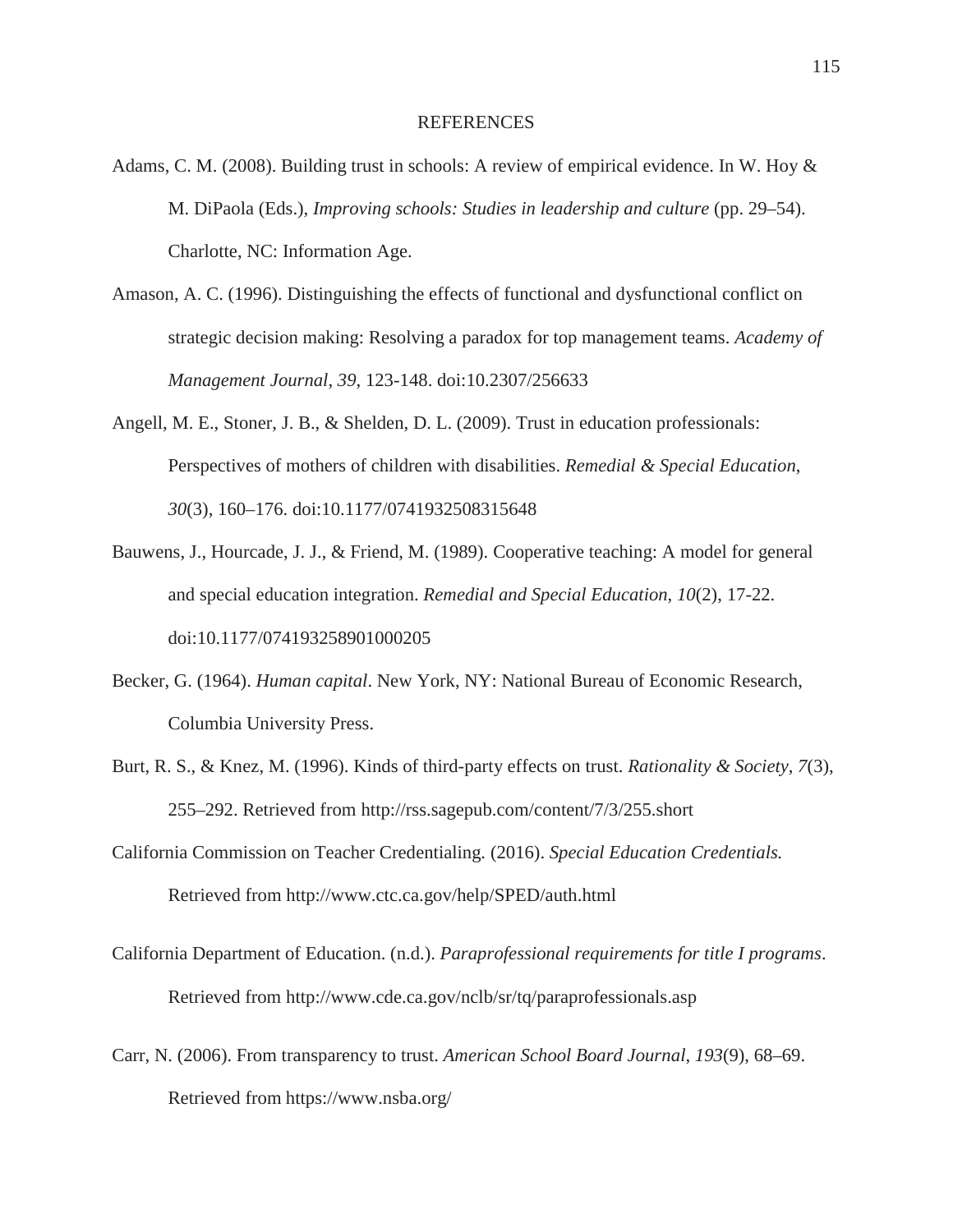- Coleman, J. (1990). *Foundations of social theory.* Cambridge, MA: Belknap Press of Harvard University.
- Combs, J. P., Harris, S., & Edmonson, S. (2015). Four essential practices for building trust. *Educational Leadership*, *72*(7), 18–22. Retrieved from http://www.ascd.org/ publications/educational-leadership.aspx
- Covey, S. (2006). *The speed of trust: The one thing that changes everything.* New York, NY: Simon & Schuster, Inc.
- Creswell, J. W. (2013). *Qualitative inquiry and research design: Choosing among five approaches* (3rd ed.). Los Angeles, CA: Sage.
- Creswell, J. W. (2014). *Research design: Qualitative, quantitative, and mixed methods approaches* (4th ed.)*.* Los Angeles, CA: Sage.
- Creswell, J. W. (2015). *Educational research: Planning, conducting and evaluating quantitative and qualitative research*. Lincoln, NE: Pearson Education, Inc.
- Cummings, R., & Maddux, C. D. (2000). Individualized transition planning for students with learning disabilities. *Career Development Quarterly*, *49*(1), 60-72. doi:10.1002/j. 2161-0045.2000.tb00751.x
- Dawes, R. M. (1988). *Rational choice in an uncertain world*. San Diego, CA: Harcourt Brace Jovanovich.

Gambetta, D. (1988) Fragments of an economic theory of the mafia. *European Journal of Sociology*, *29*(1), 127–145. doi:10.1017/S0003975600005610.

Frederiksen, M. (2014). Trust in the face of uncertainty: A qualitative study of intersubjective trust and risk. *International Review of Sociology*, *24*(1), 130–144. doi:10.1080/03906701.2014.894335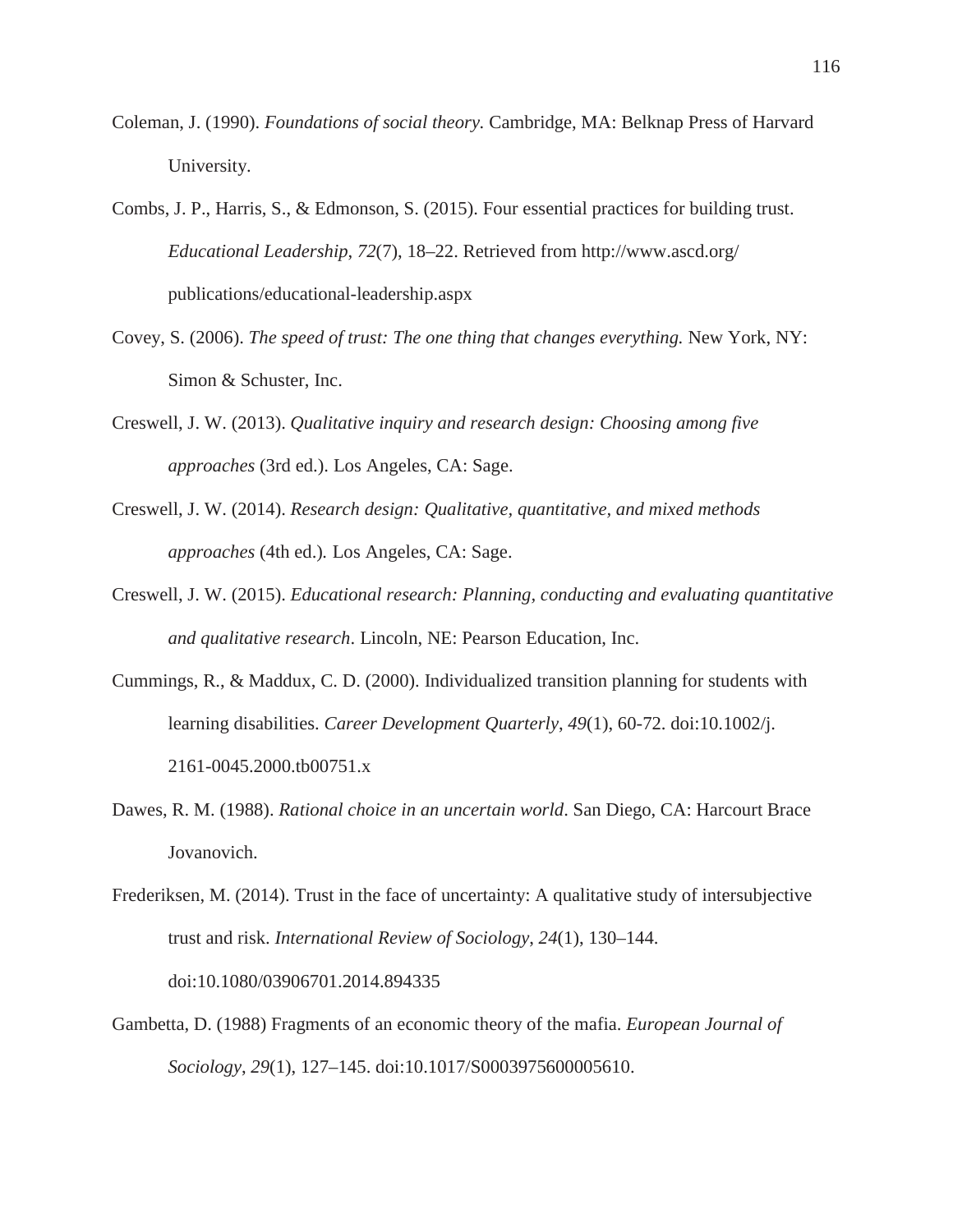- Giangreco, M. F. (2003). Working with paraprofessionals. *Educational Leadership*, *61*(2), 50– 53. Retrieved from http://pealcenter.org/images/Giangreco-working\_with.pdf
- Giangreco, M. F., & Broer, S. M. (2007). School-based screening to determine overreliance on paraprofessionals. *Focus On Autism & Other Developmental Disabilities*, *22*(3), 149– 158. doi: 10.1177/10883576070220030201
- Giangreco, M. F., Yuan, S., McKenzie, B., Cameron, P., & Fialka, J. (2005). "Be careful what you wish for ...": Five reasons to be concerned about the assignment of individual paraprofessionals. *Teaching Exceptional Children*, *37*(5), 28–34. Retrieved from http://tcx.sagepub.com/
- Gibb, J. (1978). *Trust: A new view of personal and organizational development.* Los Angeles, CA: Guild of Tutors Press.
- Giles, H., Coupland, J., & Coupland, N. (1991). *Accommodation theory: Communication, context, and consequences. In Contexts of accommodation: Developments in applied sociolinguistics.* Boston, MA: Cambridge University Press.
- Goodman, J., & Truss, C. (2004). The medium and the message: Communicating effectively during a major change initiative. *Journal of Change Management, 4*(3), 217–228. doi:10.1080/1469701042000255392

Gross, K. (2015, February). Truth, transparency and trust: Treasured values in higher education. *New England Journal of Higher Education Newsletter*. Retrieved from http://www.nebhe.org/thejournal/truth-transparency-and-trust-treasured-values-in-highereducation/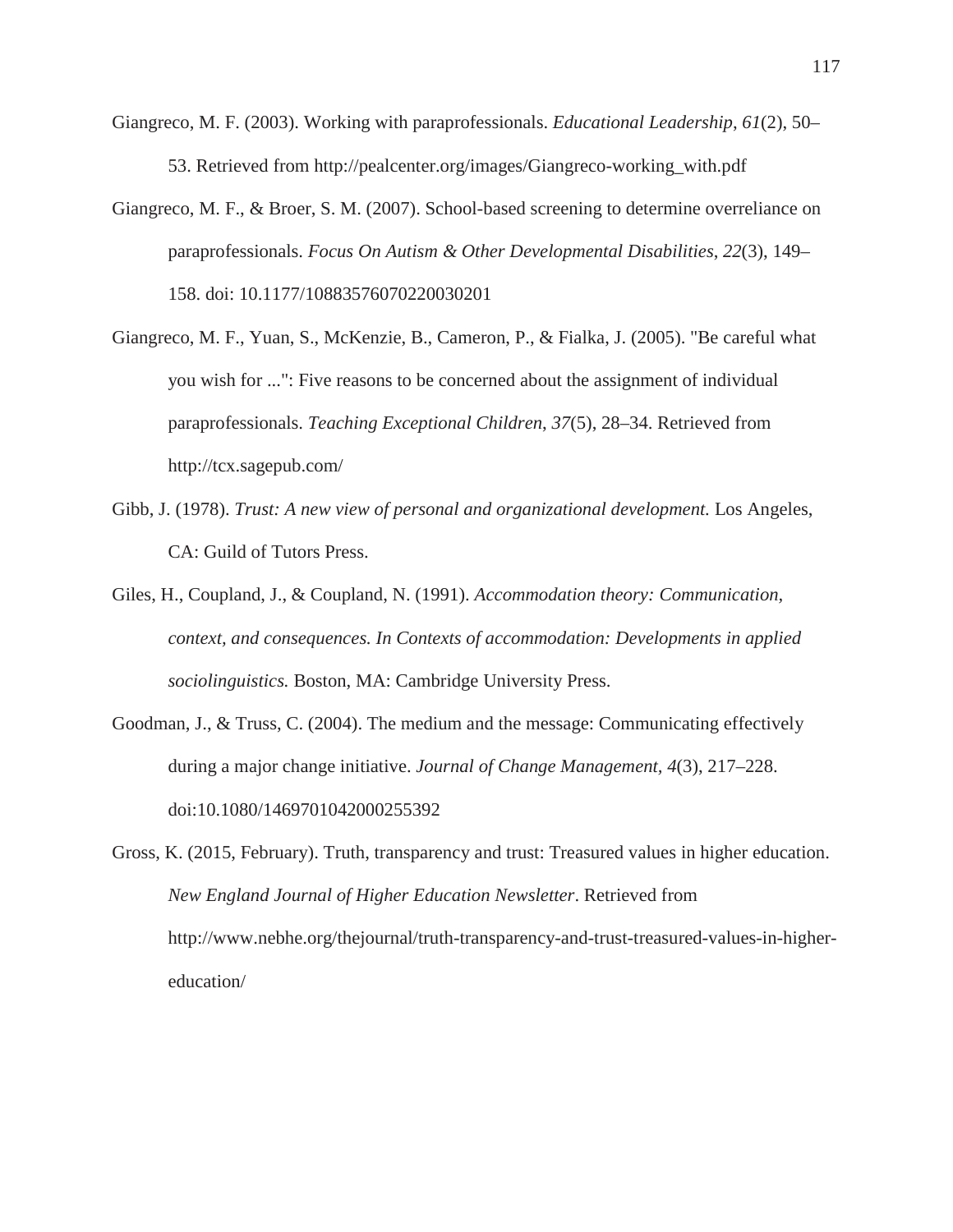- Hallam, P. R., Smith, H. R., Hite, J. M., Hite, S. J., & Wilcox, B. R. (2015). Trust and collaboration in plc teams: Teacher relationships, principal support, and collaborative benefits. *NASSP Bulletin*, *99*(3), 193–216. doi 10.1177/0192636515602330
- Hardin, R. (1993). The street-level epistemology of trust. *Politics & Society*, *21*(4), 505–529.
- Hollensbe, E., Wookey, C., Hickey, L., George, G., & Nichols, C. V. (2014). Organizations with a purpose. *Academy of Management Journal*, *57*(5), 1227–1234. doi:10.5465/amj.2014.4005.
- Holdford, D., & White S. (1997). Testing commitment-trust theory in relationships between pharmacy schools and students. *American Journal of Pharmaceutical Education*, *61*, 249–256. Retrieved from http://citeseerx.ist.psu.edu/viewdoc/download? doi=10.1.1.572.9298&rep=rep1&type=pdf
- Hurley, R. F. (2006). The decision to trust. *Harvard Business Review*, *84*(9), 55–62. Retrieved from https://hbr.org/2006/09/the-decision-to-trust
- Jehn, K. A. (1995). A multimethod examination of the benefits and detriments of intragroup conflict. *Administrative Science Quarterly*, *40*, 256–282. Retrieved from http://www.johnson.cornell.edu/publications/asq/
- Jehn, K. A., & Bendersky, C. (2003). Intragroup conflict in organizations: A contingency perspective on the conflict-outcome relationship. *Research in Organizational Behavior, 25*, 187–243. Retrieved from http://www.elsevier.com/inca/publications/ store/6/5/9/6/1/0/index.htt
- Kumar, R. (2011). *Research methodology: A step-by-step guide for beginners* (3rd ed.). Los Angeles, CA: Sage.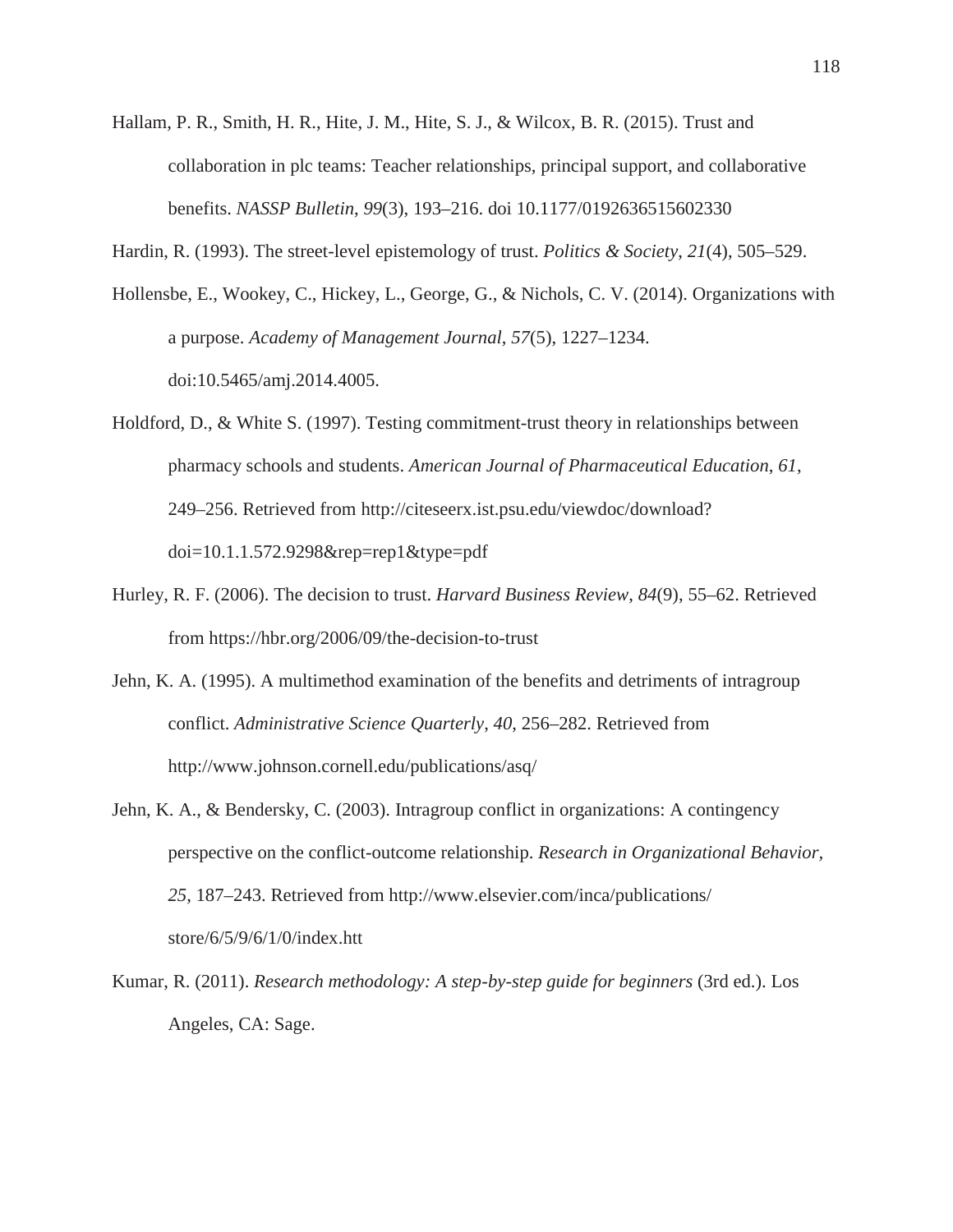- Kutsyuruba, B., & Walker, K. (2015). The lifecycle of trust in educational leadership: An ecological perspective. *International Journal of Leadership in Education*, *18*(1), 106– 121. doi:10.1080/13603124.2014.915061
- Lencioni, P. (2002). *The five dysfunctions of a team.* New York, NY: Jossey-Bass.
- Levering, R. (2004). Creating a great place to work: Why it is important and how it is done. *Corrections Today*, *66*(5), 86–88. Retrieved from http://www.ncjrs.gov/ App/publications/abstract.aspx?ID=206970
- Liebhaber, B. G. (2000). The student teacher in your classroom. *Teaching Music*, *8*(2), 54. Retrieved from https://www.jstor.org/stable/4488986
- Mayer, R. C., Davis, J. H., & Schoorman, F. D. (1995). An integrative model of organizational trust. *Academy of Management Review, 20*, 709-734. doi:10.5465/AMR.1995.9508080335
- Maxwell, J. (2010) *Everyone communicates, few connect.* Nashville, TN: Thomas Nelson
- McGrath, M. Z., Johns, B. H., & Mathur, S. R. (2010). Empowered or overpowered? Strategies for working effectively with paraprofessionals. *Beyond Behavior*, *19*(2), 2–6. Retrieved from http://blogs.gssd.ca/studentservices/files/2011/09/Empowered-or-Overpowered.pdf
- Meinke, D. L. (1976). Bringing TORI into educational systems. *Education*, *97*(2), 187–191. Retrieved from eric.ed.gov/?id=EJ154087

Morey, T., & Forbath, T., & Schoop, A. (2015). Customer data: Designing for transparency and trust. *Harvard Business Review*, *93*(5), 96–105. Retrieved from https://www.hbrsubscribe.org/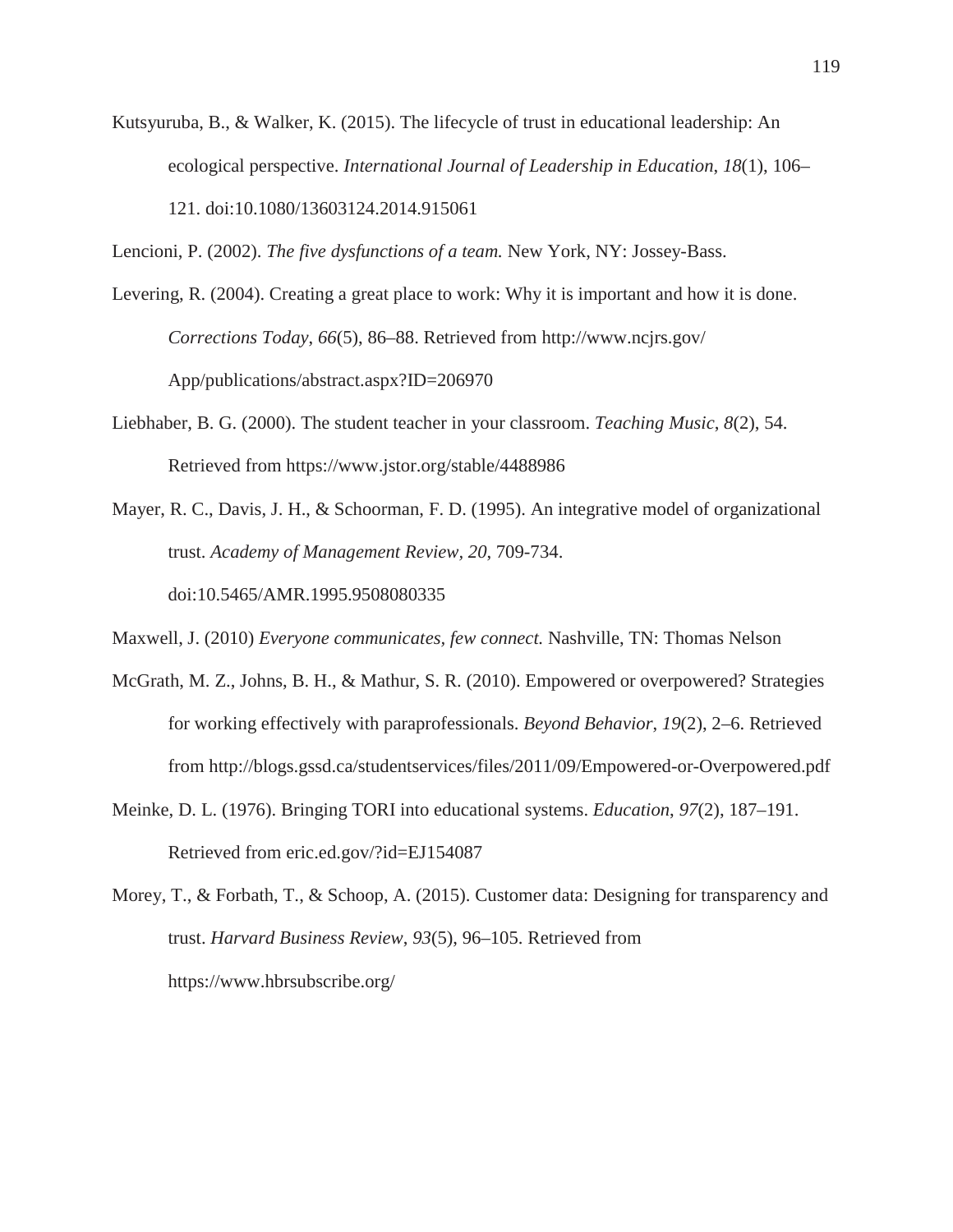- Morgan, R. M., & Hunt, S. D. (1994). The commitment-trust theory of relationship marketing. *Journal Marketing*, *58*(7) 20–38. Retrieved from http://sdh.ba.ttu.edu/commitment-trust-JM94.pdf
- Moskal, W. F. (1978). *Assessing the effectiveness of a team-building intervention using the tori scale.* Retrieved on November 13, 2016 from https://lib.pepperdine.edu/login?url= http://search.proquest.com.lib.pepperdine.edu/docview/302896654?accountid=13159
- Mueller, T. G., & Carranza, F. (2011). An examination of special education due process hearings. *Journal of Disability Policy Studies*, *22*(3), 131–139. doi:10.1177/1044207311392762
- Niculescu-Mizil, C., Gamon, M., & Dumais, S. (2011, April 1). Mark my words! *Proceedings of the 20th International Conference on World Wide Web* 745-754, http://dx.doi:10.1145/1963405.1963509
- Northfield, S. (2014). Multi-dimensional trust: How beginning principals build trust with their staff during leader succession. *International Journal of Leadership in Education*, *17*(4), 410–441. doi:10.1080/13603124.2013.825011
- O'Neill, O. (2013). Intelligent accountability in education. *Oxford Review of Education*, *39*(1), 4–16. doi:10.1080/03054985.2013.764761
- Peshkin, A. (1986). *God's choice: The total world of a fundamentalist Christian school*. Chicago, IL: The University of Chicago Press.
- Pickens, J. L., & Dymond, S. K. (2014). Special education directors' views of community-based vocational instruction. *Research & Practice for Persons with Severe Disabilities*, *39*(4), 290–304. doi:10.1177/1540796914566713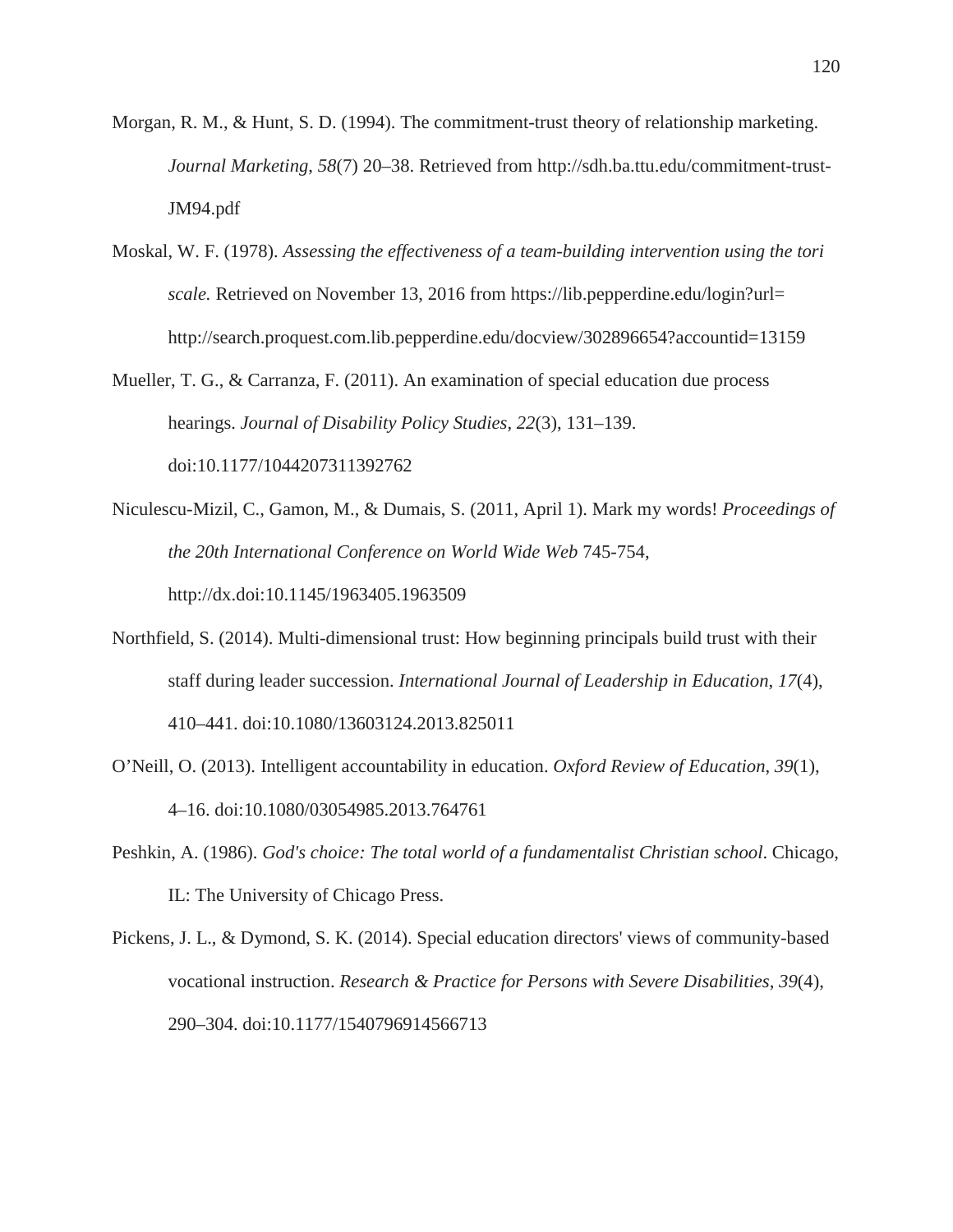- Pfeifer, J. (2001). Team teaching is both fun and productive. *National Forum*, *81*(4), 58. Retrieved from www.nationalforum.org/
- Putnam, R. D. (1995). Bowling alone: America's declining social capital. *Journal of Democracy*, *6*(1), 65–78. doi:10.1353/jod.1995.0002.
- Raes, A., Heijltjes, M., Glunk, U., & Roe, R. (2014). *Conflict, trust, and effectiveness in teams performing complex tasks: A Study of temporal patterns*. Unpublished manuscript. Maastricht, Netherland: Universiteit Maastricht.
- Raskauskas, J., & Modell, S. (2011). *Modifying anti-bullying programs to include students with disabilities.* Retrieved from ERIC database. (EJ940129)
- Ripley, S. (1997). *Collaboration between general and special education teachers.* Retrieved from ERIC database. (ED409317)
- Robbins, S. P., & Judge, R. J. (2011). *Organizational behavior* (14th ed.). Upper Saddle River, NJ: Prentice Hall.
- Roessingh, H. (2006). The teacher is the key: Building trust in ESL high school programs. *Canadian Modern Language Review*, *62*(4), 563–590. doi:10.3138/cmlr.62.4.563
- Rude, H. A., & Whetstone, P. J. (2008). Ethical considerations for special educators in rural America. *Rural Special Education Quarterly*, *27*(1/2), 10–18. Retrieved from http://acres-sped.org/journal
- Rutherford, G. (2011). Doing right by teacher aides, students with disabilities, and relational social justice. *Harvard Educational Review*, *81*(1), 95–118. doi:10.17763/haer.81.1.wu14717488wx2001
- Samuels, C. A. (2015). For job-oriented students, work experience is critical. *Education Week*, *34*(33), 10–11. Retrieved from www.edweek.org/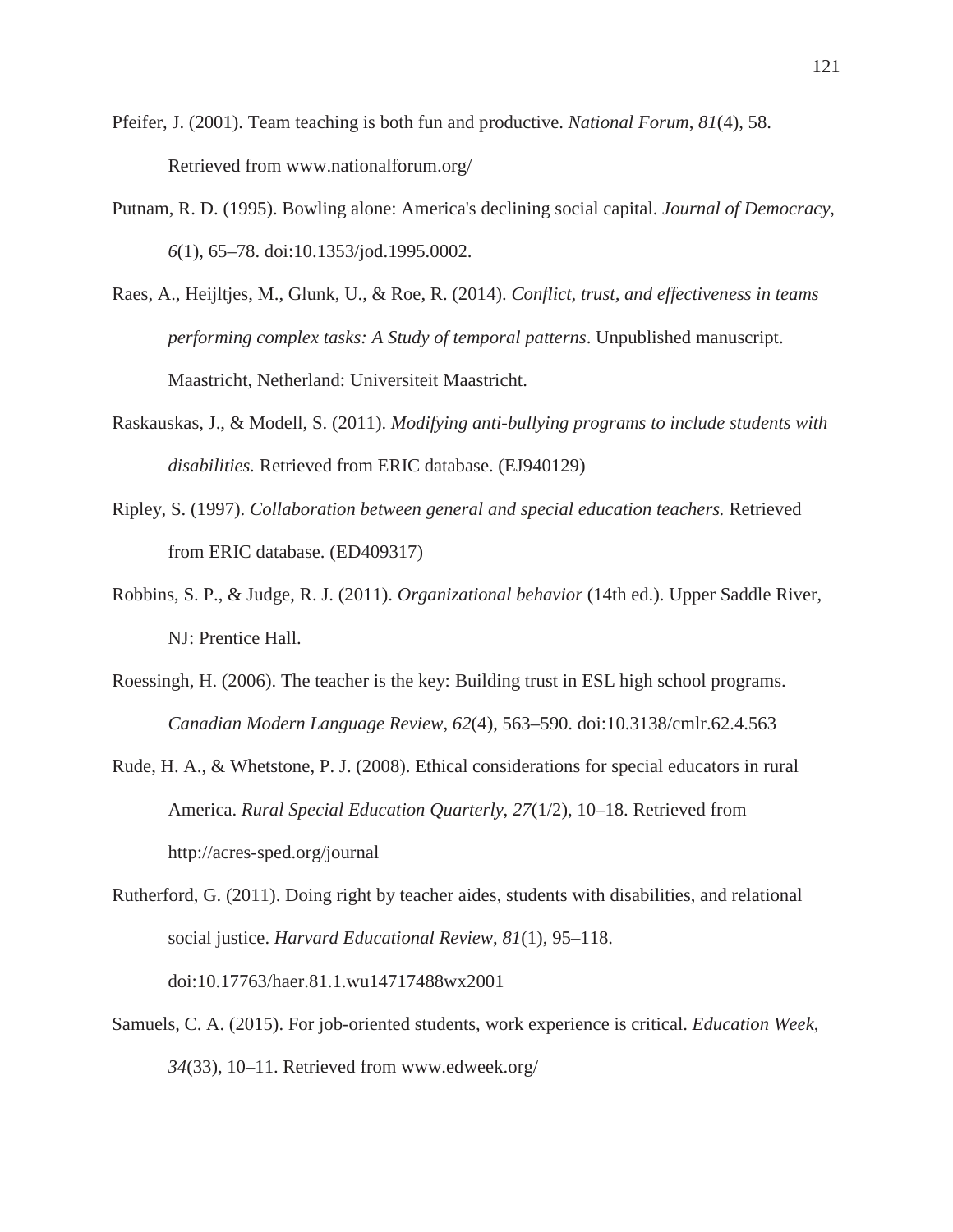- Schneider, R. J. (1996). To act wisely in human relations: Exploring the dimensions of social competence, personality, and individual differences. *Elsevier*, *21*(4), 469–481. doi:10.1016/0191-8869(96)00084-0
- Schultz, T. (1961). Investment in human capital. *American Economic Review*, *51*(3), 1–17. Retrieved from http://www.jstor.org/stable/1818907
- Shelden, D. L., Angell, M. E., Stoner, J. B., & Roseland, B. D. (2010). School principals' influence on trust: Perspectives of mothers of children with disabilities. *Journal of Educational Research*, *103*(3), 159-170. doi:10.1080/00220670903382921
- Stockall, N. S. (2014). When an aide really becomes an aid: Providing professional development for special education paraprofessionals. *Teaching Exceptional Children*, *46*(6), 197–205. doi:10.1177/0040059914537202
- Sundaramurthy, C. (2008). Sustaining trust within family businesses. *Family Business Review*, *21*(1), 89–102. doi:10.1111/j.1741-6248.2007.00110.x
- Tschannen-Moran, M. (2004). *Trust matters: Leadership for successful schools.* San Francisco, CA: Jossey Bass.
- Tschannen-Moran, M. (2009). Fostering teacher professionalism in schools the role of leadership orientation and trust. *Educational Administration Quarterly*, *45*(2), 217–247. doi:10.1177/0013161X08330501
- Tschannen-Moran, M., & Hoy, W. K. (2000). A multidisciplinary analysis of the nature, meaning, and measurement of trust. *Review of Educational Research*, *70*(4), 547.
- Understandingspecialeducation.com. (n.d.). *Special education terms and definitions*. Retrieved October 5, 2015 from http://www.understandingspecialeducation.com/special-educationterms.html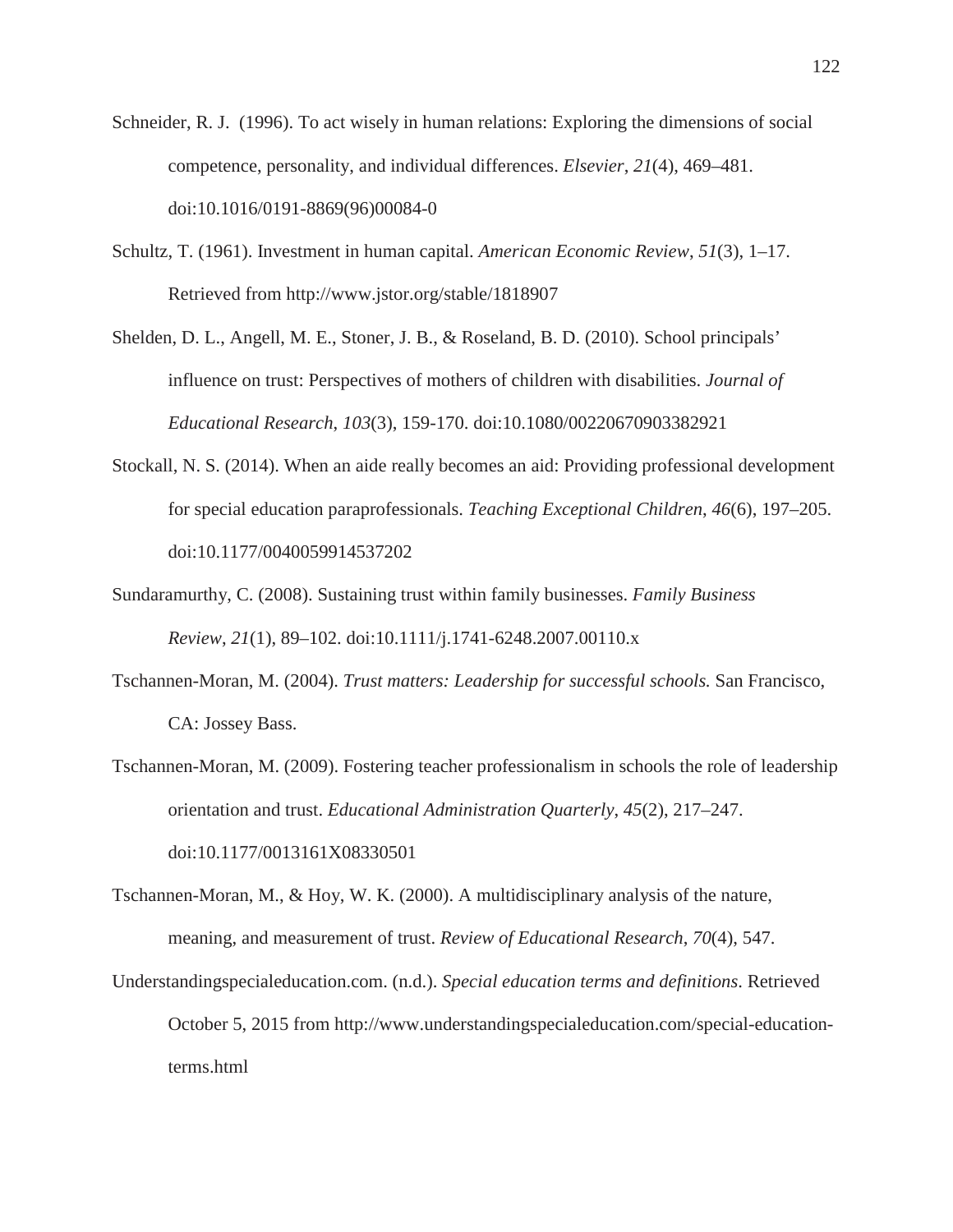- U.S. Department of Education. (2006, October). *IDEA regulations individualized education program (IEP) team meeting and changes to the IEP.* Retrieved January 25, 2015 from http://idea.ed.gov/explore/view/p/,root,dynamic,TopicalBrief,9
- U.S. Department of Education (2014). *Title 1 Paraprofessional non-regulatory guidance.* Retrieved January 29, 2016 from http://www2.ed.gov/admins/tchrqual/ qual/paraprofessional.html
- U.S. Department of Education, National Center for Education Statistics. (n.d.). *Chapter 2: Elementary and secondary education enrollments.* Retrieved October 25, 2015 from https://nces.ed.gov/programs/digest/d13/ch\_2.asp
- U.S. Office of Special Education Programs (n.d.). *Study of personal needs in special education*. Retrieved from http://education.ufl.edu/spense/files/2013/05/parasFinal.pdf
- Van Maele, D., & Van Houtte, M. (2011). The quality of school life: Teacher-student trust relationships and the organizational school context*. Social Indicators Research, 110*, 85– 100. doi:10.1007/s11205-010-9605-8
- Webb, K., Repetto, J., Seabrooks-Blackmore, J., Patterson, K. B., & Alderfer, K. (2014). Career development: Preparation, integration, and collaboration. *Journal of Vocational Rehabilitation*, *40*(3), 231–238. doi:10.3233/JVR-140688
- Wellner, L. (2012). *Building parent trust in the special education setting*. Retrieved from ERIC database. (EJ971412)
- Williamson, E. (1993). Calculativeness, trust, and economic organization. *Journal of Law and Economics*. *34,* 453–486. Retrieved from https://www.researchgate.net/ publication/24100857\_Calculativeness\_Trust\_and\_Economic\_Organization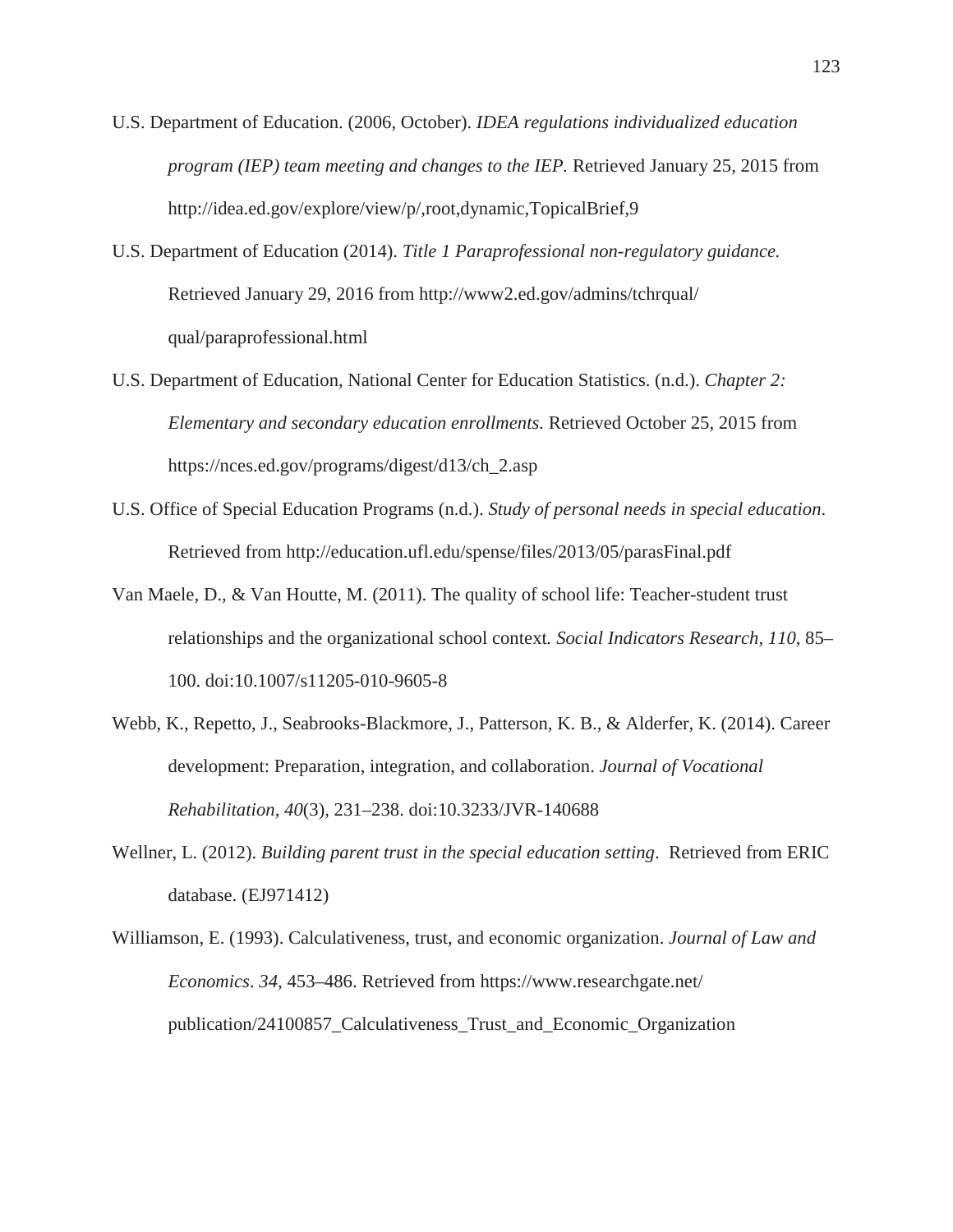Wilson, J. L. (2007). Virtual teaming: Placing preservice middle level teachers on interdisciplinary teams. *Research in Middle Level Education Online*, *31*(3), 1–15. Retrieved from http://www.tandfonline.com/doi/abs/10.1080/19404476.2007.11462046

Wrightslaw. (n.d.). *Glossary of terms*. Retrieved March 20, 2015 from http://www.wrightslaw.com/info/trans.index.htm

Zucker, L. G. (1987). Institutional theories of organization. *Annual Review of Sociology, 13*, 443–464. Retrieved from http://www.jstor.org/stable/2083256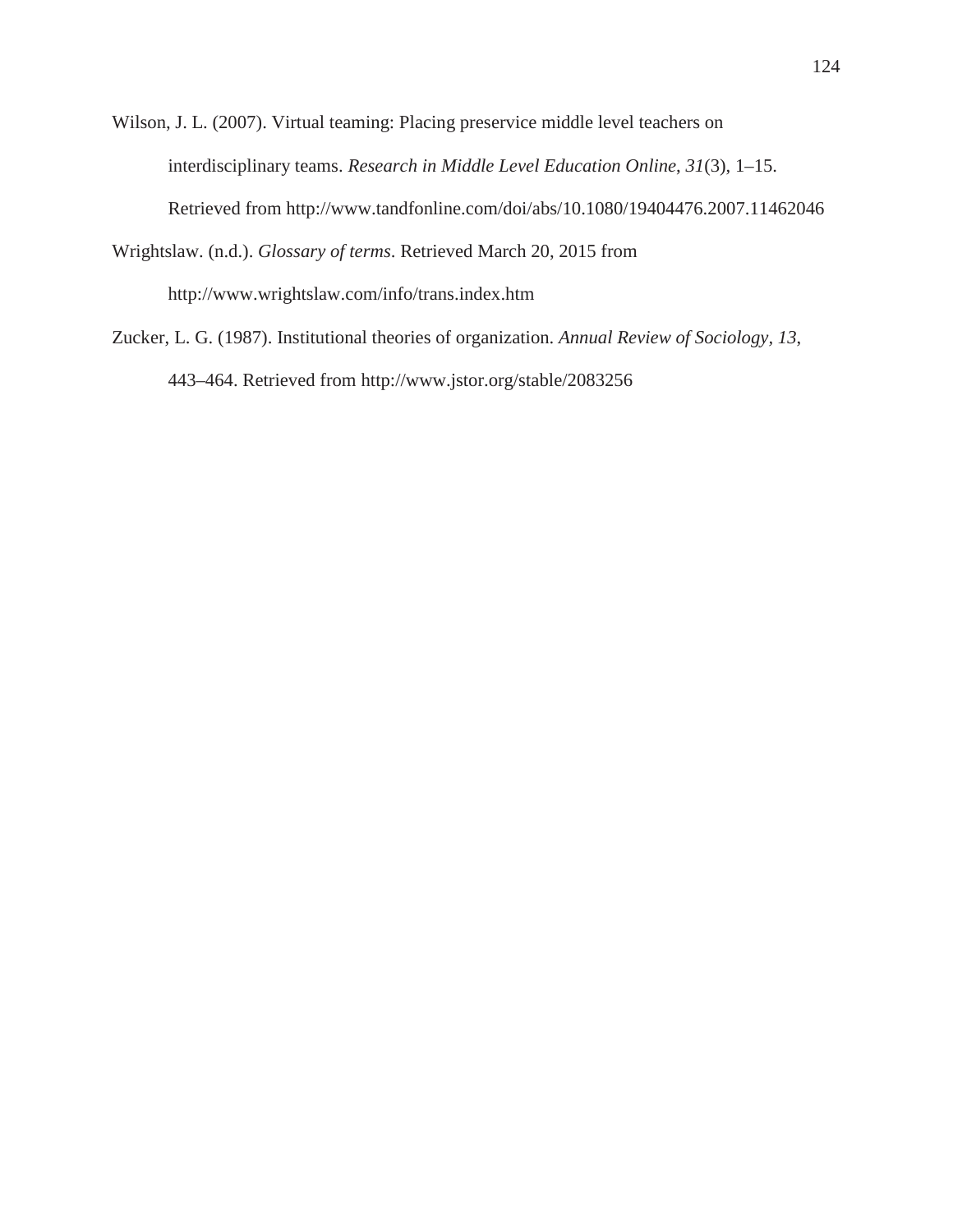# APPENDIX A

# Interview Protocol Special Education Teachers

Time of Interview:

Date:

Place:

Interviewer: Monica Mallet

Participant code #:

Do you mind if I start the recorder?

*I'm going to start the recorder now.* [Start recorder]

*Today is \_\_\_\_ and this is participant code number \_\_\_\_\_.*

*I'm going to ask you a series of 13 open ended questions. There is no right or wrong answer to any of the questions. However, if a question is not clear, I encourage you to ask for clarification. Is there anything you need before we start?*

- *1.* Consider your current classroom setting, student needs, and the working relationship with your current paraprofessional; tell me a story about a time that you have experienced trust with a paraprofessional?
- *2.* Tell me a story about why is it important to have trust between a special education teacher and a paraprofessional colleague?
- *3.* Tell me a story about a time when you have observed characteristics and behaviors of a competent paraprofessional?
- *4.* Tell me a story of a time when you have experienced or observed behaviors and characteristics that help you to build trust with a paraprofessional?
- *5.* Tell me a story of a time when you have experienced or observed behaviors and characteristics that have destroyed your trust with a paraprofessional?
- *6.* Tell me a story of a time when you have experienced or observed behaviors and characteristics that have helped you to sustain trust with a paraprofessional?
- *7.* Tell me a story of a time when you have experienced or observed behaviors and characteristics that have helped you to restore lost trust with a paraprofessional colleague?
- *8.* What are some characteristics that a trustworthy paraprofessional has?
- *9.* Tell me a story about a time when you had to rely on your ability to trust a paraprofessional?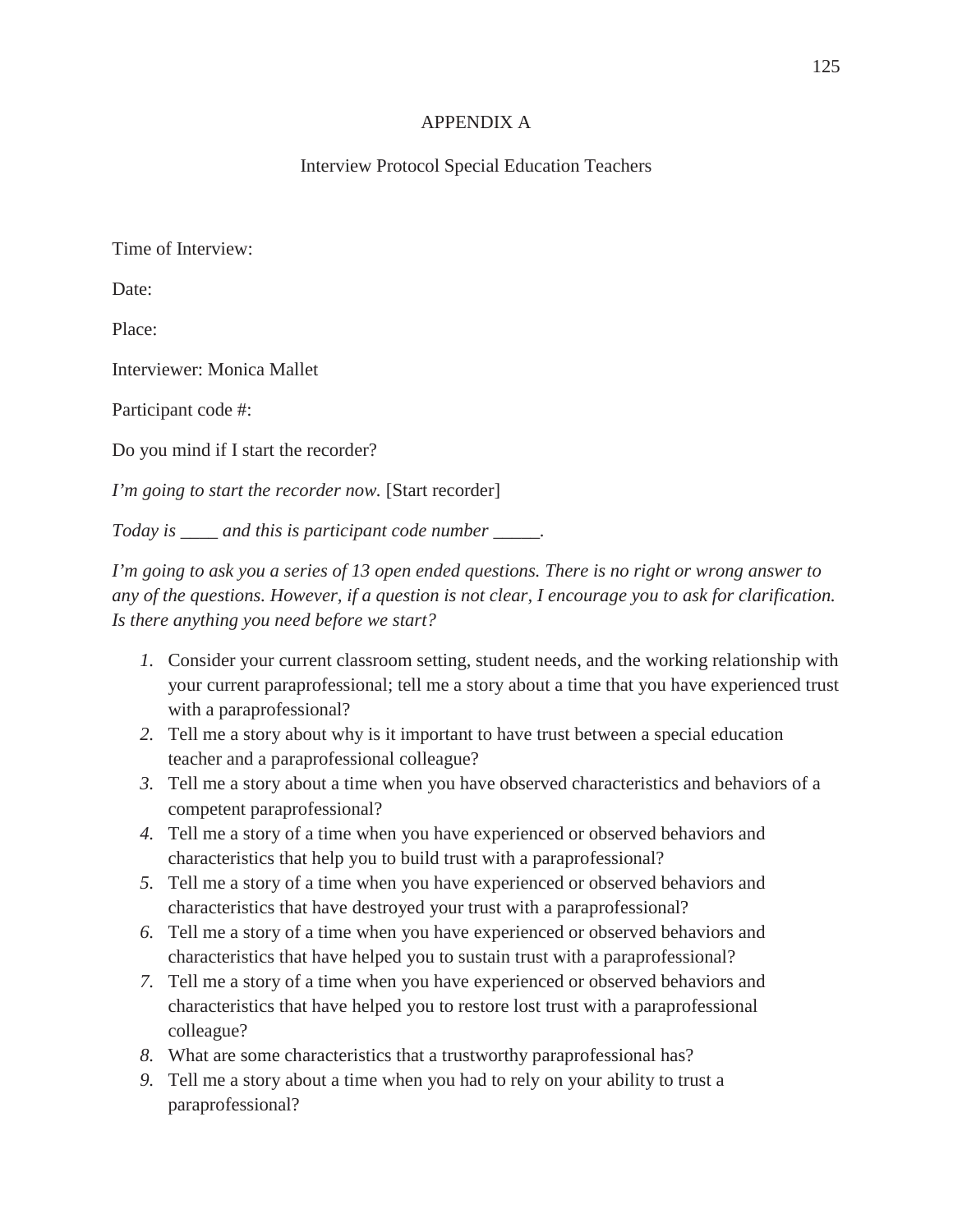- *10.* Tell me a story about an instance where you have felt trusted by a paraprofessional?
- *11.* Tell me a story about a time when a lack of trust with past paraprofessional colleagues impacted your ability to trust current and future paraprofessional colleagues?
- *12.* Tell me a story about a time when a lack of trust with a current or past paraprofessional colleague, influenced your ability to do your job?
- *13.* Tell me a story about a time when having trust with a current or past paraprofessional colleague, influenced your ability to do your job?

*This concludes the interview. Thank you for your time.* [Stop recorder]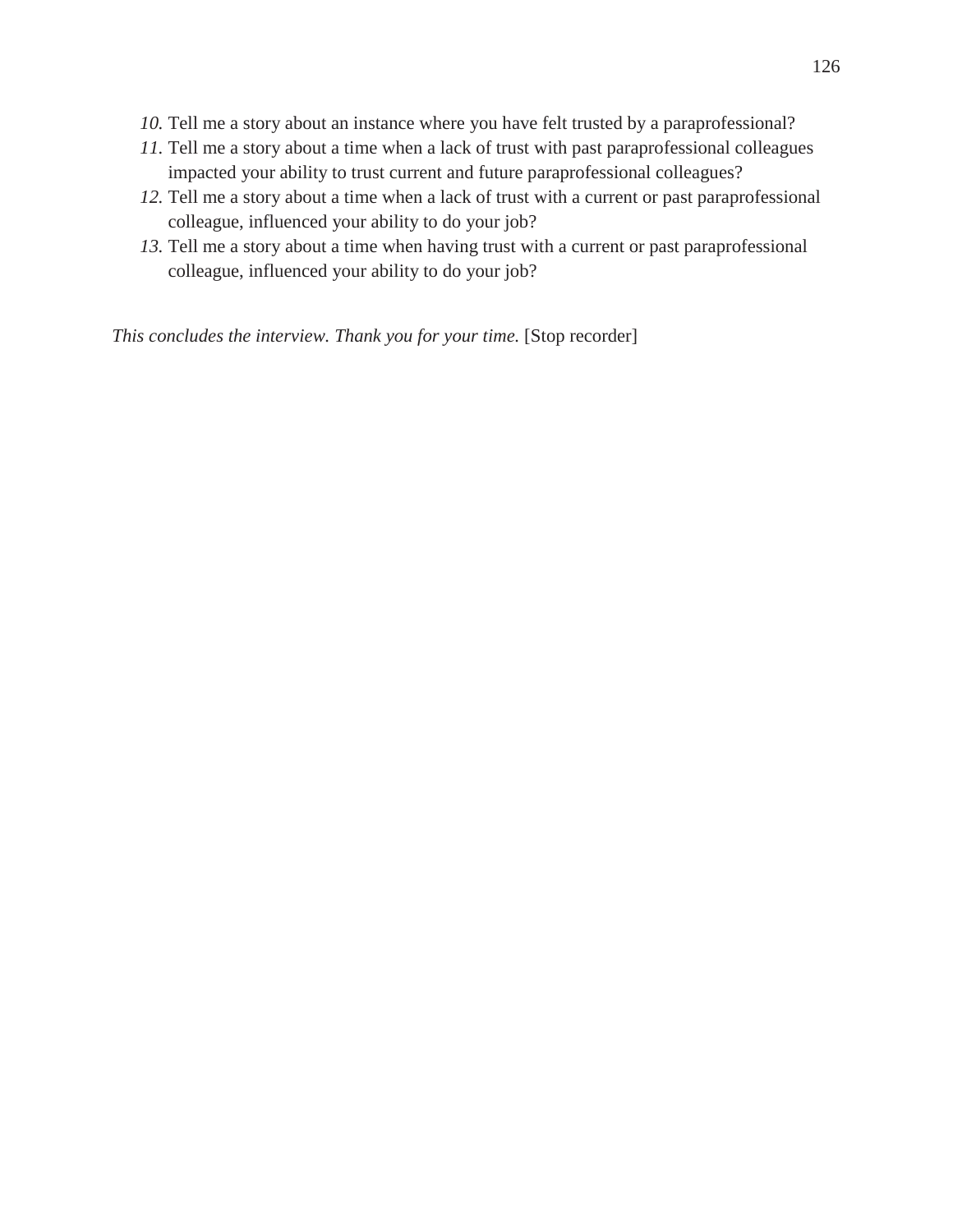# APPENDIX B

# Interview Protocol Paraprofessionals

Time of Interview:

Date:

Place:

Interviewer: Monica Mallet

Participant code #:

Do you mind if I start the recorder?

*I'm going to start the recorder now.* [Start recorder]

*Today is \_\_\_\_ and this is participant code number \_\_\_\_\_.*

*I'm going to ask you a series of 13 open ended questions. There is no right or wrong answer to any of the questions. However, if a question is not clear, I encourage you to ask for clarification. Is there anything you need before we start?*

- *1.* Consider your current classroom setting, student needs, and the working relationship with your current special education teacher; tell me a story about a time that you have experienced trust with a special education teacher?
- *2.* Tell me a story about why is it important to have trust between a special education teacher and a paraprofessional colleague?
- *3.* Tell me a story about a time when you have observed characteristics and behaviors of a competent special education teacher?
- *4.* Tell me a story of a time when you have experienced or observed behaviors and characteristics that help you to build trust with a special education teacher?
- *5.* Tell me a story of a time when you have experienced or observed behaviors and characteristics that have destroyed your trust with a special education teacher?
- *6.* Tell me a story of a time when you have experienced or observed behaviors and characteristics that have helped you to sustain trust with a special education teacher?
- *7.* Tell me a story of a time when you have experienced or observed behaviors and characteristics that have helped you to restore lost trust with a special education teacher?
- *8.* What are some characteristics that a trustworthy special education teacher has?
- *9.* Tell me a story about a time when you had to rely on your ability to trust a special education teacher?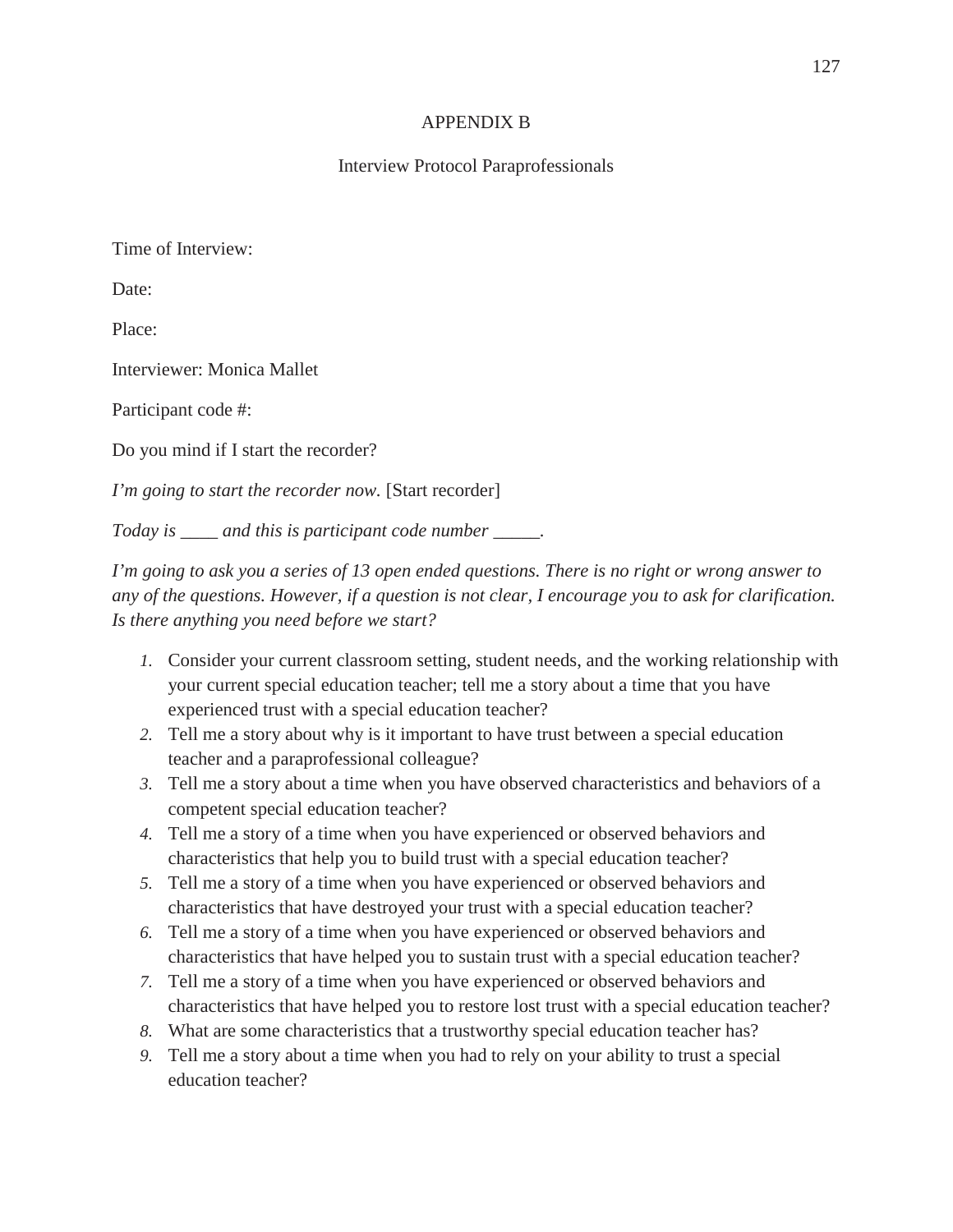- *10.* Tell me a story about an instance where you have felt trusted by a special education teacher?
- *11.* Tell me a story about a time when a lack of trust with past special education teacher impacted your ability to trust current and future special education teachers?
- *12.* Tell me a story about a time when a lack of trust with a current or special education teacher, influenced your ability to do your job?
- *13.* Tell me a story about a time when having trust with a current or past special education teacher, influenced your ability to do your job?

*This concludes the interview. Thank you for your time.* [Stop recorder]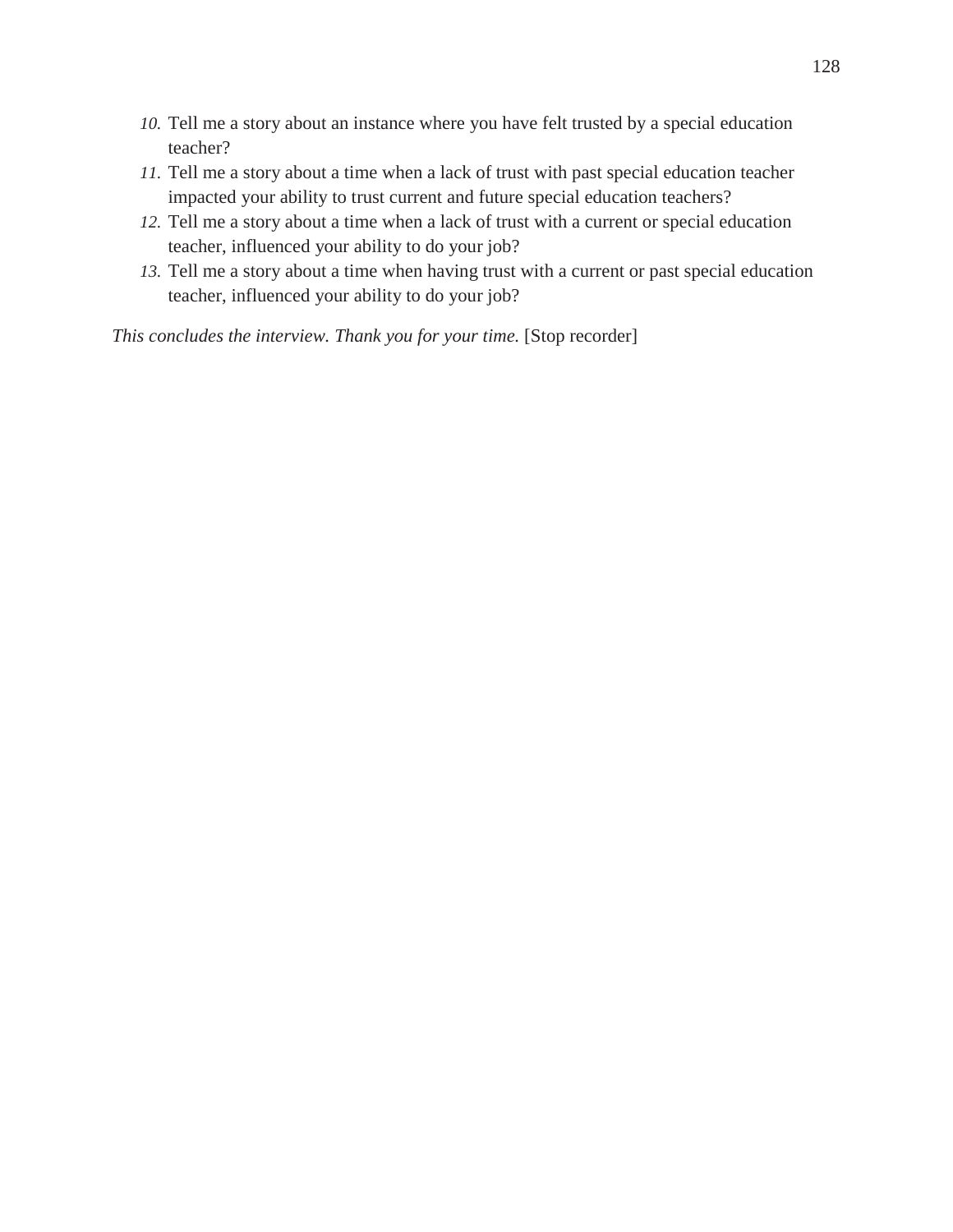### IRB Approval Letter



**Pepperdine University** 24255 Pacific Coast Highway **Malibu, CA 90263** TEL: 310-506-4000

#### NOTICE OF APPROVAL FOR HUMAN RESEARCH

Date: April 11, 2016

Protocol Investigator Name: Monica Mallet

Protocol #: 16-03-226

Project Title: Exploring the Value of Trust in Special Education Teams

School: Graduate School of Education and Psychology

Dear Monica Mallet

Thank you for submitting your application for exempt review to Pepperdine University's Institutional Review Board (IRB). We appreciate the work you have done on your proposal. The IRB has reviewed your submitted IRB application and all ancillary materials. Upon review, the IRB has determined that the above entitled project meets the requirements for exemption under the federal regulati

Your research must be conducted according to the proposal that was submitted to the IRB. If changes to the approved protocol occur, a revised protocol must be reviewed and approved by the IRB before implementation. For any proposed changes in your research protocol, please submit an amendment to the IRB. Since your study falls under exemption, there is no requirement for continuing IRB review of your project. Please be aware that changes to your protocol may prevent the research from qualifying for exemption from 45 CFR 46.101 and require submission of a new IRB application or other materials to the IRB.

A goal of the IRB is to prevent negative occurrences during any research study. However, despite the best intent, unforeseen circumstances or events may arise during the research. If an unexpected situation or adverse event happens during your investigation, please notify the IRB as soon as possible. We will ask for a complete written explanation of the event and your written response. Other actions also may be required depending on the nature of the event. Details regarding the timeframe in which adverse events must be reported to the IRB and documenting the adverse event can be found in the Pepperdine University Protection of Human Participants in Research: Policies and Procedures Manual at community pepperdine.edu/irb.

Please refer to the protocol number denoted above in all communication or correspondence related to your application and this approval. Should you have additional questions or require clarification of the contents of this letter, please contact the IRB Office. On behalf of the IRB, I wish you success in this scholarly pursuit.

Sincerely.

Judy Ho, Ph.D., IRB Chairperson

cc: Dr. Lee Kats, Vice Provost for Research and Strategic Initiatives

Page: 1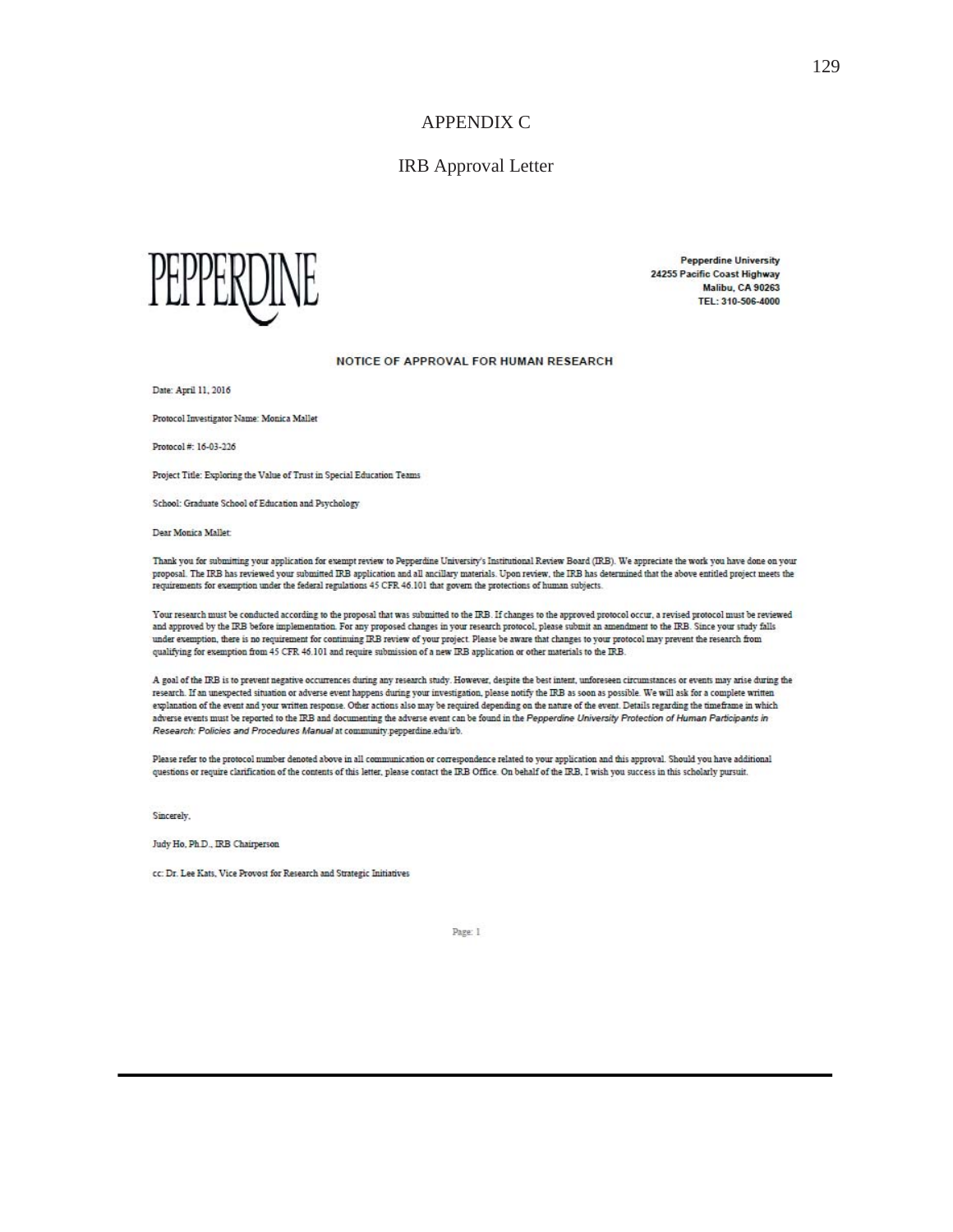#### APPENDIX D

Informed Consent No Signature

### **PEPPERDINE UNIVERSITY**

### Graduate School of Education and Psychology

# **INFORMED CONSENT FOR PARTICIPATION IN RESEARCH ACTIVITIES**

#### **Exploring the Value of Trust in Special Education Teams**

You are invited to participate in a research study conducted by Monica Mallet, MFA under the direction of Dr. Kay Davis at Pepperdine University, because you are a special education teacher or paraprofessional with five years or more of experience working in a Special Day Class (SDC) with transition-aged students, in a Los Angeles County school district. You are a special education teacher with a mild/moderate or moderate/severe teaching credential. Or you are a paraprofessional who has worked in a (SDC) setting in the past 12 months. Your participation is voluntary. You should read the information below, and ask questions about anything that you do not understand, before deciding whether to participate. Please take as much time as you need to read the consent form. You may also decide to discuss participation with your family or friends. If you decide to participate, you will be asked to sign this form. You will also be given a copy of this form for you records.

#### **PURPOSE OF THE STUDY**

The purpose of the research study is to explore the meaning of trust between teams of special education teachers and their paraprofessional colleagues. The study will delve into the lived experiences, and focus on characteristics and behaviors that build, sustain, destroy and or restore trust between a special education teacher and their paraprofessional colleague. The outcome of the study can provide professionals in the field of special education with insight into the tools needed to have better working relationships so that they can effectively serve the students that they work with.

#### **STUDY PROCEDURES**

If you volunteer to participate in this study, you will be asked to participate in a face-toface or Skype interview that consists of about a dozen open-ended questions. You will be asked to respond with your own insights, personal experiences and opinions. Follow-up questions may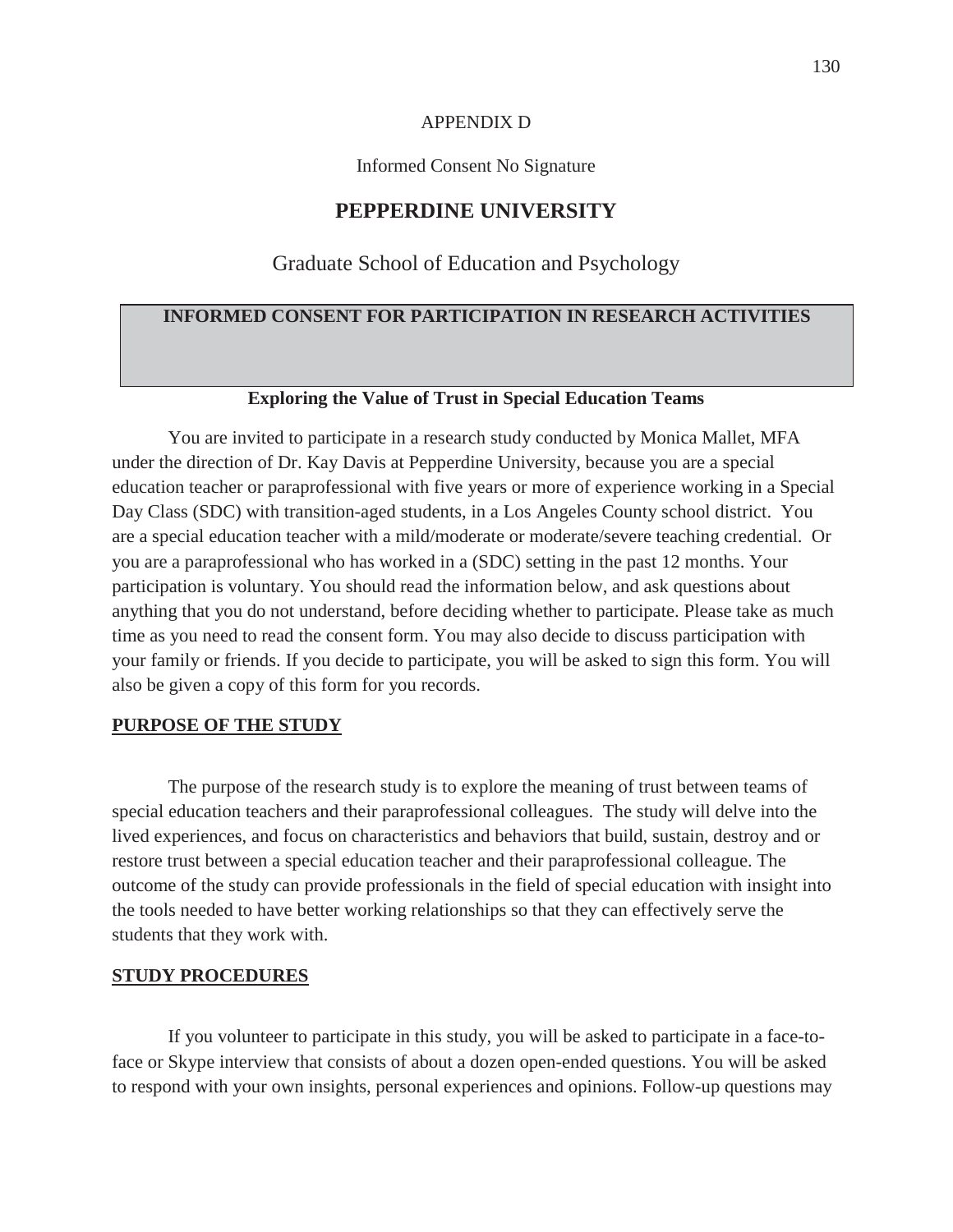be asked by the researcher for clarification purposes. The questions focus on characteristics that build, sustain, destroy and restore trust between colleagues. It should take approximately 45 minutes to complete the interview. Due to the length of the interview, you will have the right to request rest periods or breaks at any time. All of your responses will be audio taped. Once the interview has been completed, you may request a copy of the transcript of the interview for your own personal records. The researcher will provide you with this information after the study has been completed.

### **POTENTIAL RISKS AND DISCOMFORTS**

The potential and foreseeable risks associated with participation in this study include may include boredom, mental fatigue and exhaustion due to the length of the interview. Participants may also feel discomfort of anxiety talking about the role and value of trust between their colleagues if there is limited trust between them or if they have had disagreements in the past. If you feel discomfort, you may withdraw from the interview at any time.

#### **POTENTIAL BENEFITS TO PARTICIPANTS AND/OR TO SOCIETY**

While there are no direct benefits to you for participating, there are several anticipated benefits to society which include: providing researchers and professionals in the field of special education with insight into the tools needed to have better working relationships so that they can possibly effectively serve the students that they work with.

#### **CONFIDENTIALITY**

I will keep your records for this study *confidential* as far as permitted by law. However, if I am required to do so by law, I may be required to disclose information collected about you. Examples of the types of issues that would require me to break confidentiality are if you tell me about instances of child abuse and elder abuse. Pepperdine's University's Human Subjects Protection Program (HSPP) may also access the data collected. The HSPP occasionally reviews and monitors research studies to protect the rights and welfare of research subjects.

The data will be stored on a password-protected computer in the principal investigators place of *residence*. If results of this study are published or presented, individual names and other personally identifiable information will not be used. To minimize the risks to confidentiality, I will use coding techniques and store all digital files on a password-protected computer in the principal investigators place of residence. Hard copy files will be stored in a safe only accessible by the researcher. When the research is completed, I may save the tapes and notes for use in future research done by others or myself. I will retain these records for up to 3 years after the study is over. Your responses will be coded with a pseudonym and transcript data will be maintained separately.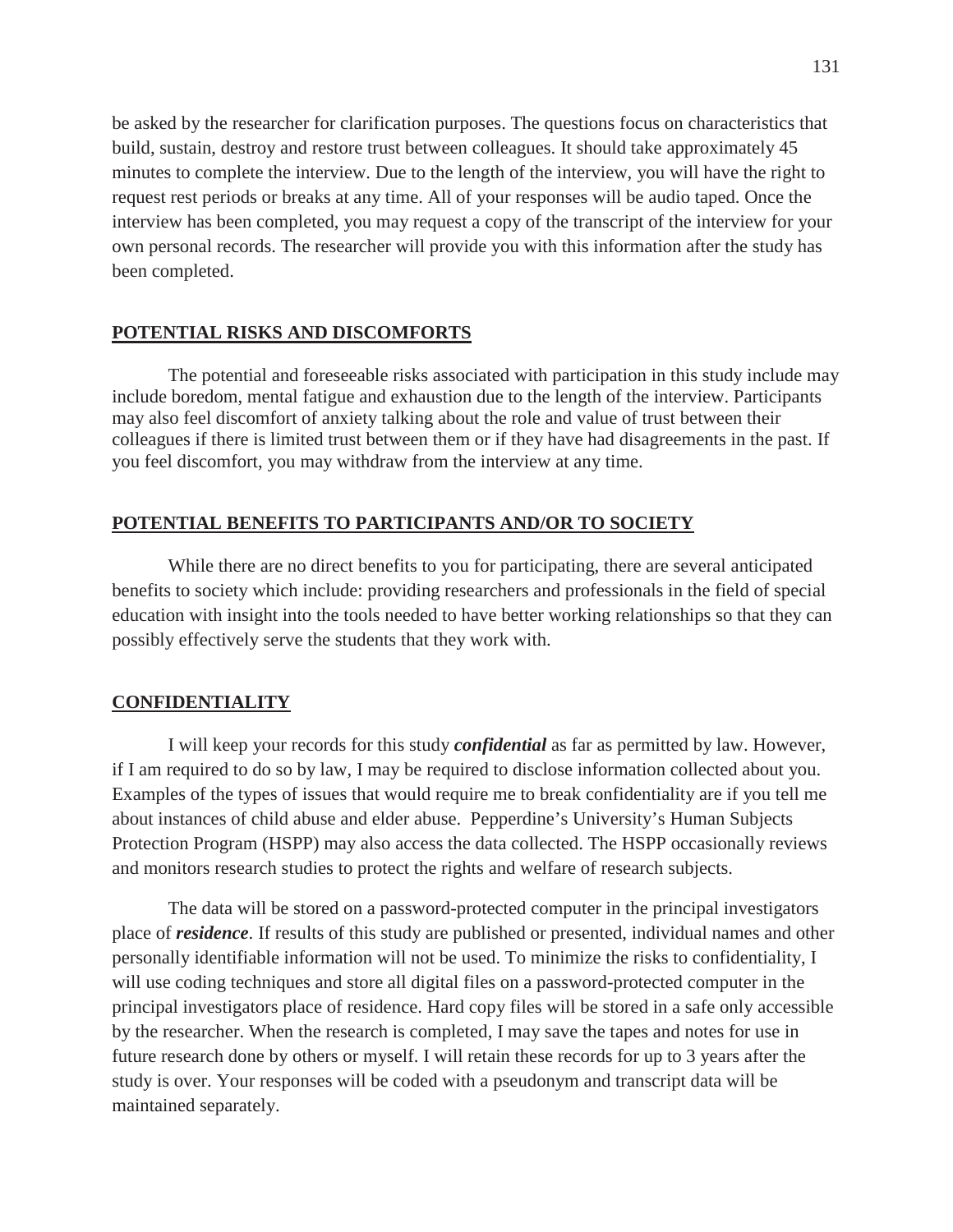# **PARTICIPATION AND WITHDRAWAL**

Your participation is voluntary. Your refusal to participate will involve no penalty or loss of benefits to which you are otherwise entitled. You may withdraw your consent at any time and discontinue participation without penalty. You are not waiving any legal claims, rights or remedies because of your participation in this research study.

# **ALTERNATIVES TO FULL PARTICIPATION**

The alternative to participation in the study is not participating or completing only the items which you feel comfortable. You may withdraw your consent at any time and discontinue participation without penalty.

### **INVESTIGATOR'S CONTACT INFORMATION**

I understand that the investigator is willing to answer any inquiries I may have concerning the research herein described. I understand that I may contact Dr. Kay Davis kdavis@pepperdine.edu if I have any other questions or concerns about this research. If you have questions about your rights as a research participant, contact Dr. Judy Ho*,* Chairperson of the Graduate & Professional School Institutional Review Board (GPS IRB) at Pepperdine University, via email at gpsirb@pepperdine.edu or at 310-568-5753.

# **RIGHTS OF RESEARCH PARTICIPANT – IRB CONTACT INFORMATION**

If you have questions, concerns or complaints about your rights as a research participant or research in general please contact Dr. Judy Ho, Chairperson of the Graduate & Professional School Institutional Review Board at Pepperdine University 6100 Center Drive Suite 500 Los Angeles, CA 90045, 310-568-5753 or gpsirb@pepperdine.edu.

I have read the information provided above. I have been given a chance to ask questions. My questions have been answered to my satisfaction and I agree to participate in this study. I have been given a copy of this form.